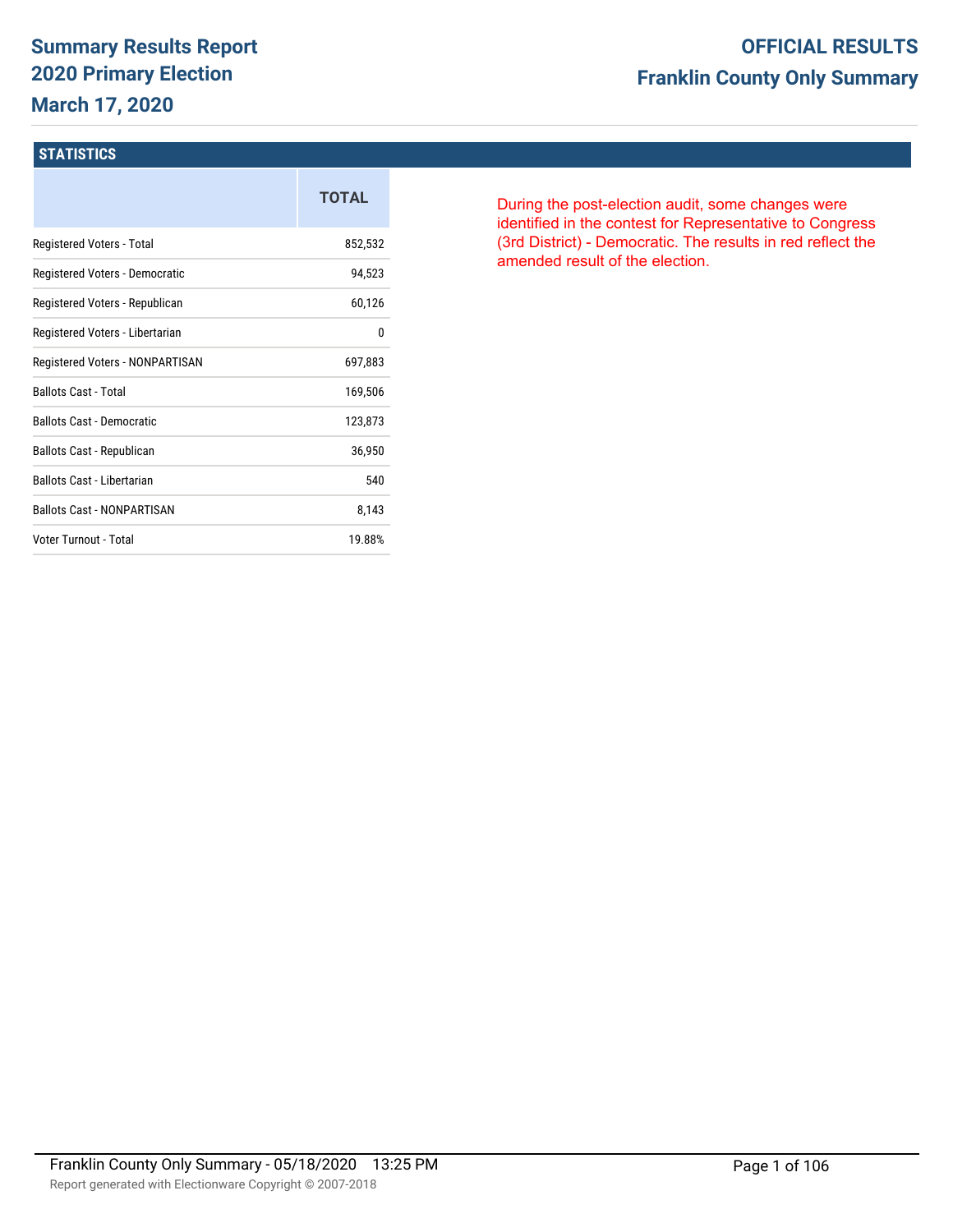### **Dem For Delegates-at-Large and Alternates-at-Large to the National Convention (3rd**

|                            | <b>TOTAL</b> | <b>VOTE %</b> |
|----------------------------|--------------|---------------|
| <b>Michael Bennet</b>      | 137          | 0.21%         |
| Joseph R. Biden, Jr.       | 44,005       | 66.55%        |
| Michael R. Bloomberg       | 1,674        | 2.53%         |
| <b>Candidate Withdrawn</b> | 471          | 0.71%         |
| Pete Buttigieg             | 781          | 1.18%         |
| <b>Tulsi Gabbard</b>       | 197          | 0.30%         |
| Amy Klobuchar              | 558          | 0.84%         |
| <b>Deval Patrick</b>       | 47           | 0.07%         |
| <b>Bernie Sanders</b>      | 15,345       | 23.21%        |
| <b>Tom Steyer</b>          | 124          | 0.19%         |
| <b>Elizabeth Warren</b>    | 2,571        | 3.89%         |
| <b>Write-In Totals</b>     | 212          | 0.32%         |
| Write-In: Not Certified    | 167          | 0.25%         |
| Write-In: Andrew Yang      | 45           | 0.07%         |
| Not Assigned               | $\mathbf{0}$ | 0.00%         |
| Overvotes                  | 139          |               |
| <b>Undervotes</b>          | 1,660        |               |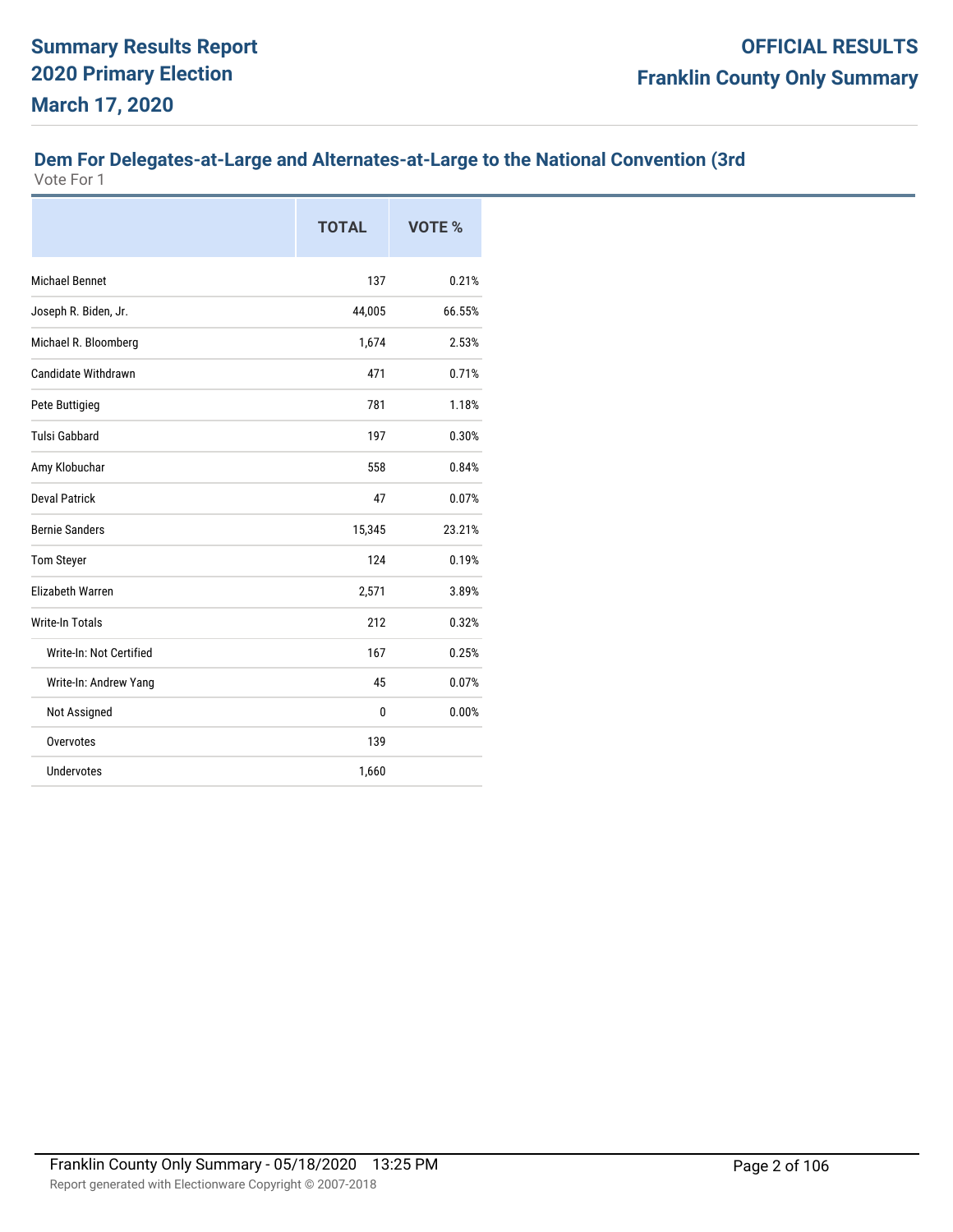# **Dem For Delegates-at-Large and Alternates-at-Large to the National Convention (12th**

|                         | <b>TOTAL</b> | <b>VOTE %</b> |
|-------------------------|--------------|---------------|
| <b>Michael Bennet</b>   | 21           | 0.07%         |
| Joseph R. Biden, Jr.    | 19,965       | 67.34%        |
| Michael R. Bloomberg    | 439          | 1.48%         |
| Candidate Withdrawn     | 43           | 0.14%         |
| Pete Buttigieg          | 361          | 1.22%         |
| <b>Tulsi Gabbard</b>    | 81           | 0.27%         |
| Amy Klobuchar           | 259          | 0.87%         |
| <b>Deval Patrick</b>    | 11           | 0.04%         |
| <b>Bernie Sanders</b>   | 6,942        | 23.42%        |
| <b>Tom Steyer</b>       | 29           | 0.10%         |
| <b>Elizabeth Warren</b> | 1,412        | 4.76%         |
| <b>Write-In Totals</b>  | 83           | 0.28%         |
| Write-In: Not Certified | 50           | 0.17%         |
| Write-In: Andrew Yang   | 33           | 0.11%         |
| Not Assigned            | $\mathbf{0}$ | 0.00%         |
| Overvotes               | 15           |               |
| <b>Undervotes</b>       | 276          |               |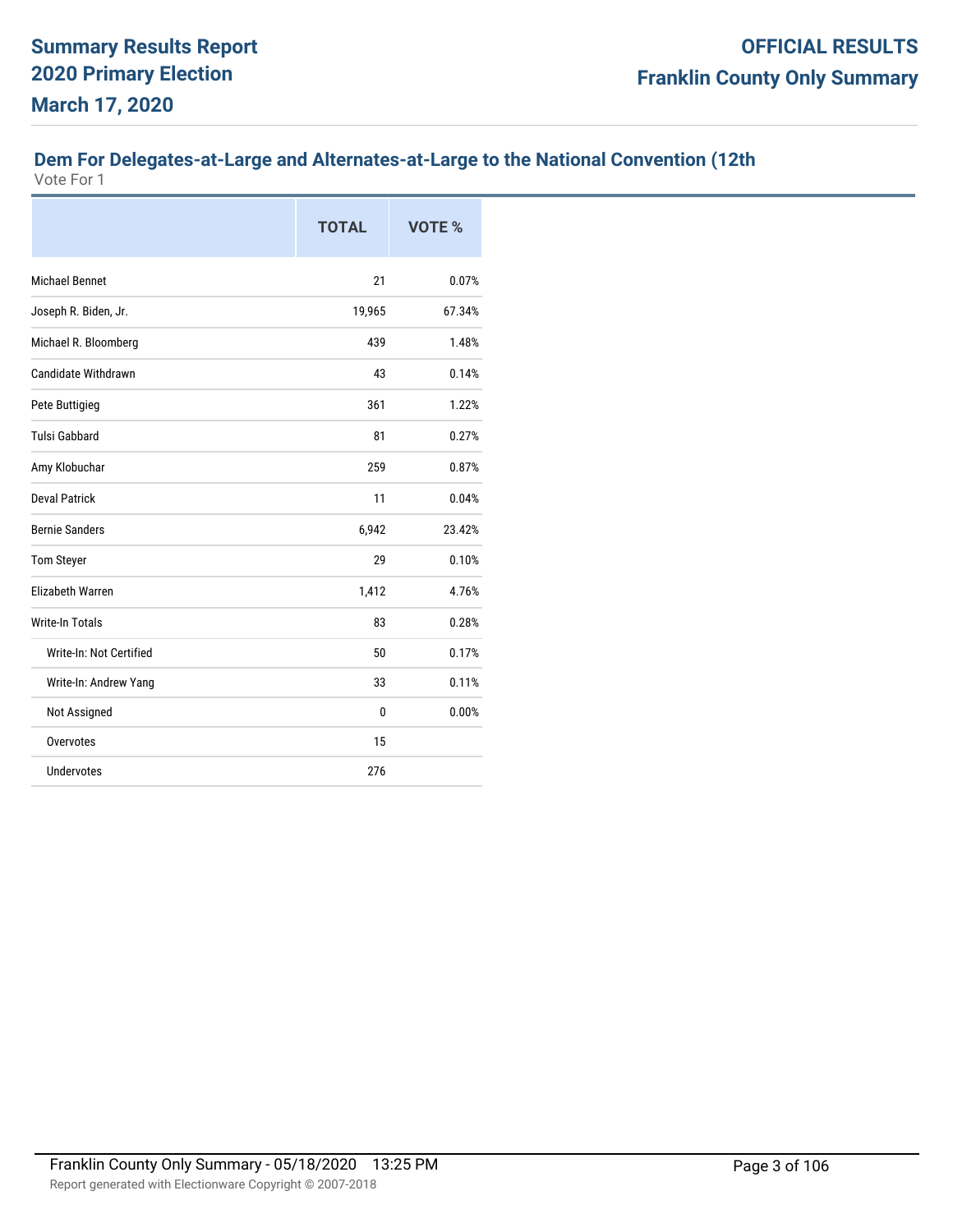### **Dem For Delegates-at-Large and Alternates-at-Large to the National Convention (15th**

Vote For 1

|                         | <b>TOTAL</b> | VOTE % |
|-------------------------|--------------|--------|
| <b>Michael Bennet</b>   | 31           | 0.12%  |
| Joseph R. Biden, Jr.    | 18,094       | 70.43% |
| Michael R. Bloomberg    | 444          | 1.73%  |
| Candidate Withdrawn     | 37           | 0.14%  |
| Pete Buttigieg          | 399          | 1.55%  |
| <b>Tulsi Gabbard</b>    | 69           | 0.27%  |
| Amy Klobuchar           | 255          | 0.99%  |
| <b>Deval Patrick</b>    | 5            | 0.02%  |
| <b>Bernie Sanders</b>   | 5,204        | 20.26% |
| <b>Tom Steyer</b>       | 35           | 0.14%  |
| <b>Elizabeth Warren</b> | 1,058        | 4.12%  |
| <b>Write-In Totals</b>  | 58           | 0.23%  |
| Write-In: Not Certified | 38           | 0.15%  |
| Write-In: Andrew Yang   | 20           | 0.08%  |
| Not Assigned            | 0            | 0.00%  |
| Overvotes               | 8            |        |
| Undervotes              | 318          |        |

#### **Dem For Representative to Congress (3rd District)**

|               | <b>TOTAL</b> |                   | VOTE % |
|---------------|--------------|-------------------|--------|
| Joyce Beatty  | 44,994       | 44.995            | 68.12% |
| Morgan Harper | 21,055       | <del>21,057</del> | 31.88% |
| Overvotes     |              | 29                |        |
| Undervotes    |              | 1,840             |        |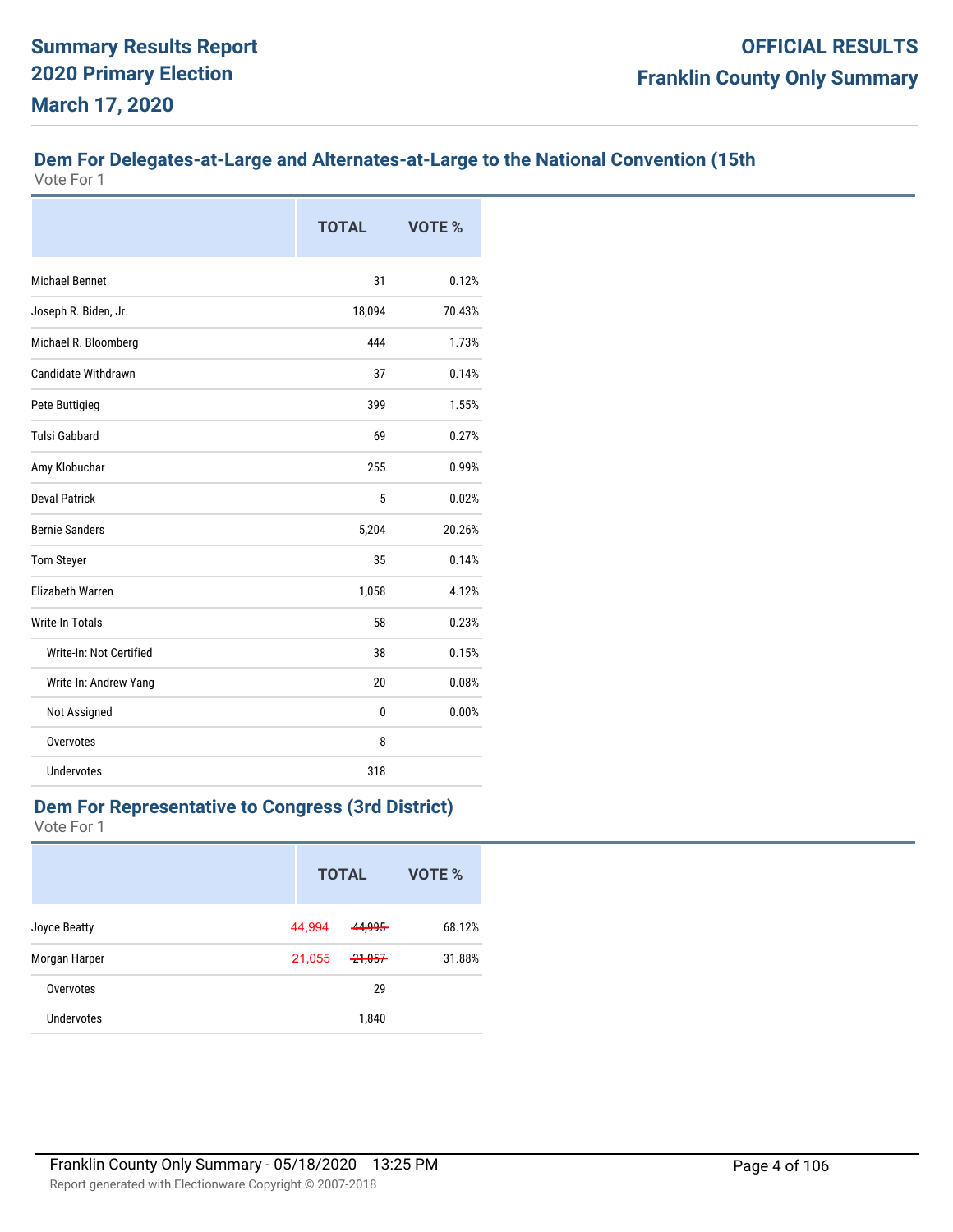# **Dem For Representative to Congress (12th District)**

Vote For 1

|                   | <b>TOTAL</b> | <b>VOTE %</b> |
|-------------------|--------------|---------------|
| Jenny Bell        | 8,945        | 34.18%        |
| Alaina Shearer    | 17,229       | 65.82%        |
| Overvotes         | 20           |               |
| <b>Undervotes</b> | 3,743        |               |

#### **Dem For Representative to Congress (15th District)**

Vote For 1

| <b>TOTAL</b> | VOTE % |
|--------------|--------|
| 5,358        | 24.59% |
| 16,431       | 75.41% |
| 11           |        |
| 4,215        |        |
|              |        |

### **Dem 1 For Justice of the Supreme Court (1-1)**

Vote For 1

|                   | <b>TOTAL</b> | VOTE %  |
|-------------------|--------------|---------|
| John P. O'Donnell | 92,349       | 100.00% |
| Overvotes         | 0            |         |
| <b>Undervotes</b> | 31,524       |         |

#### **Dem 2 For Justice of the Supreme Court (1-2)** Vote For 1

|                   | <b>TOTAL</b> | VOTE %  |
|-------------------|--------------|---------|
| Jennifer Brunner  | 96,444       | 100.00% |
| Overvotes         | 0            |         |
| <b>Undervotes</b> | 27,429       |         |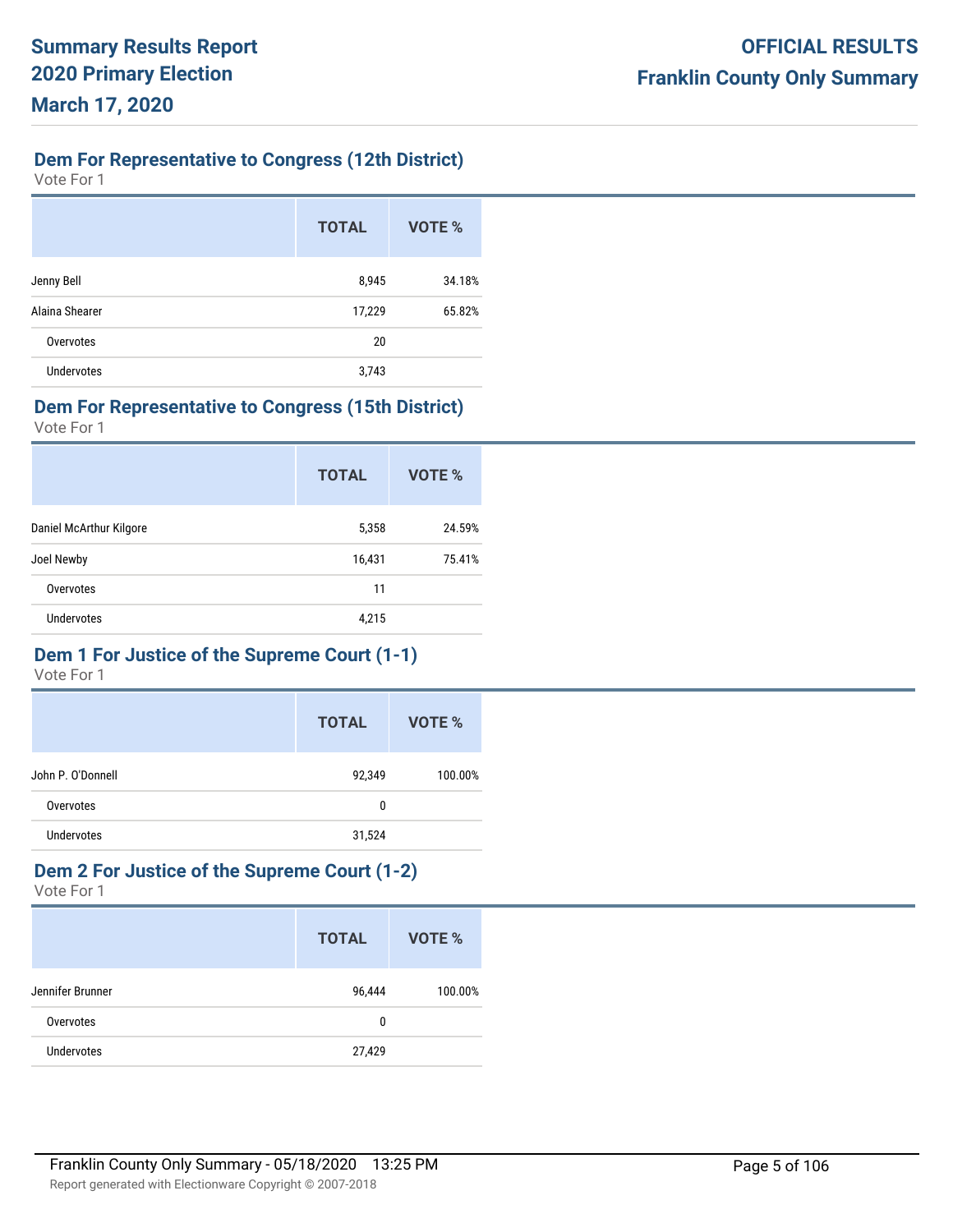### **Dem For Judge of the Court of Appeals (2-9) Franklin County Only**

Vote For 1

|                   | <b>TOTAL</b> | VOTE %  |
|-------------------|--------------|---------|
| Michael C. Mentel | 91,488       | 100.00% |
| Overvotes         | 0            |         |
| Undervotes        | 32,385       |         |

#### **Dem For Judge of the Court of Appeals (7-1)**

Vote For 1

|                   | <b>TOTAL</b> | VOTE %  |
|-------------------|--------------|---------|
| Terri Jamison     | 92,843       | 100.00% |
| Overvotes         | 0            |         |
| <b>Undervotes</b> | 31,030       |         |

### **Dem For State Senator (16th District)**

Vote For 1

|                     | <b>TOTAL</b> | VOTE % |
|---------------------|--------------|--------|
| Candidate Withdrawn | 618          | 1.92%  |
| Mark L. Bailey      | 1,880        | 5.84%  |
| Candidate Withdrawn | 1,933        | 6.01%  |
| <b>Troy Doucet</b>  | 4,389        | 13.64% |
| Crystal Lett        | 23,349       | 72.58% |
| Overvotes           | 28           |        |
| <b>Undervotes</b>   | 4,897        |        |

#### **Dem For State Representative (17th District)**

|                   | <b>TOTAL</b> | VOTE %  |
|-------------------|--------------|---------|
| Adam C. Miller    | 4,559        | 100.00% |
| Overvotes         | 0            |         |
| <b>Undervotes</b> | 1,394        |         |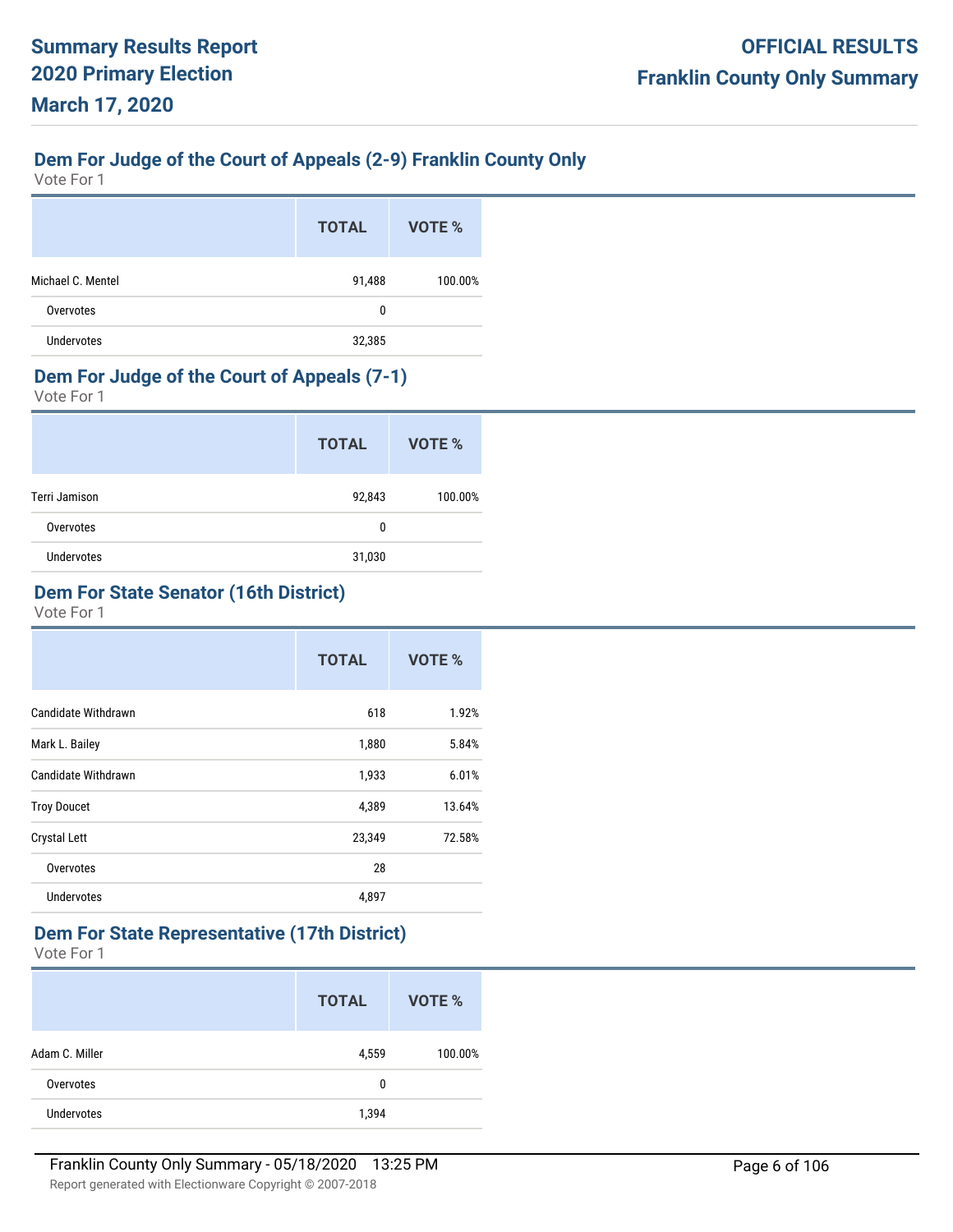**Dem For State Representative (18th District)**

Vote For 1

|                      | <b>TOTAL</b> | VOTE %  |
|----------------------|--------------|---------|
| <b>Kristin Boggs</b> | 11,437       | 100.00% |
| Overvotes            | 0            |         |
| <b>Undervotes</b>    | 3,617        |         |

#### **Dem For State Representative (19th District)**

Vote For 1

|                   | <b>TOTAL</b> | VOTE %  |
|-------------------|--------------|---------|
| Mary Lightbody    | 10,916       | 100.00% |
| Overvotes         | 0            |         |
| <b>Undervotes</b> | 3,195        |         |

### **Dem For State Representative (20th District)**

Vote For 1

|                      | <b>TOTAL</b> | VOTE %  |
|----------------------|--------------|---------|
| <b>Richard Brown</b> | 7,527        | 100.00% |
| Overvotes            | 0            |         |
| <b>Undervotes</b>    | 2,068        |         |

### **Dem For State Representative (21st District)**

|                    | <b>TOTAL</b> | VOTE %  |
|--------------------|--------------|---------|
| <b>Beth Liston</b> | 10,834       | 100.00% |
| Overvotes          | 0            |         |
| <b>Undervotes</b>  | 2,972        |         |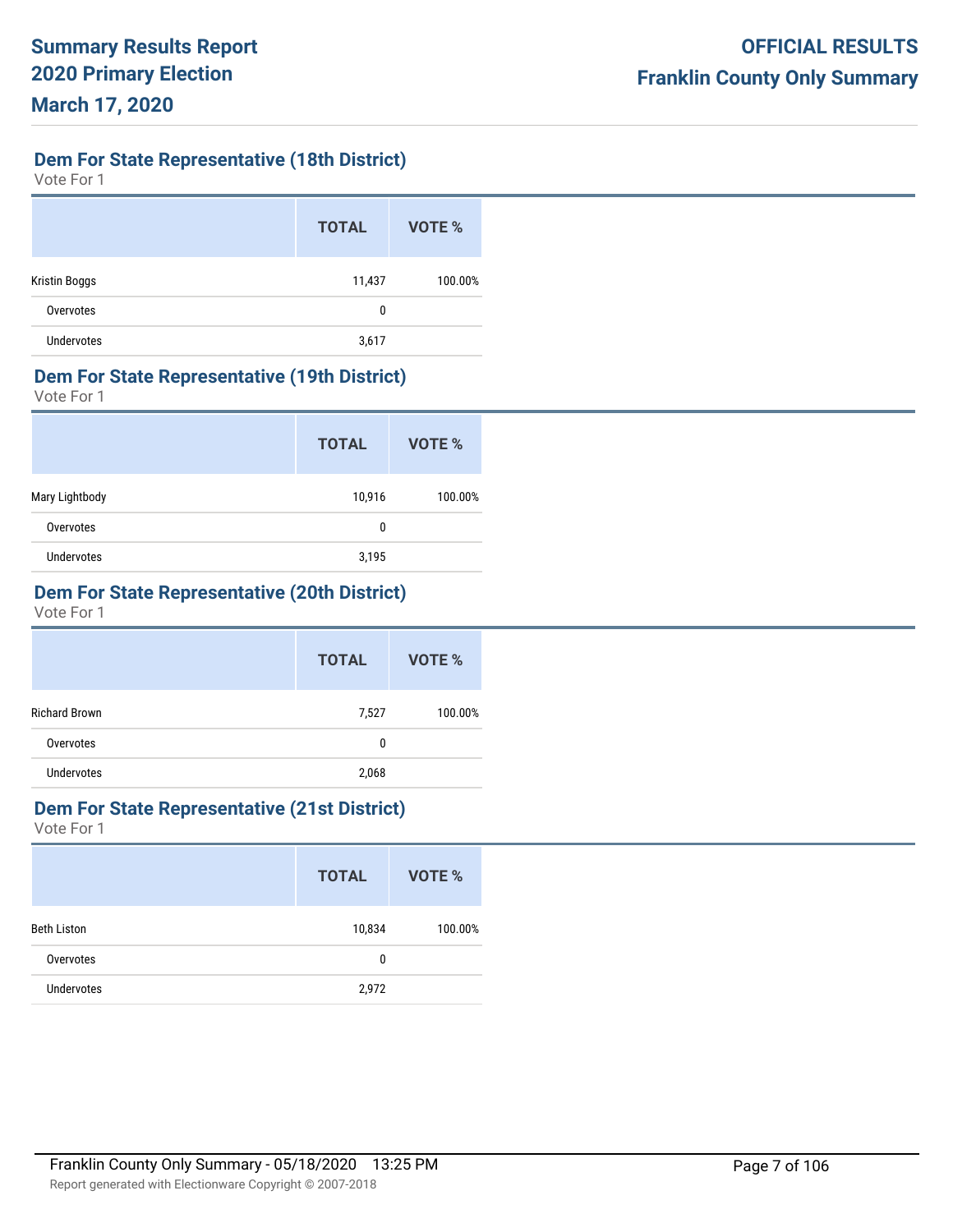**Dem For State Representative (22nd District)**

Vote For 1

|                   | <b>TOTAL</b> | VOTE % |
|-------------------|--------------|--------|
| Kashi Adhikari    | 2,680        | 20.84% |
| David Leland      | 10,183       | 79.16% |
| Overvotes         | 13           |        |
| <b>Undervotes</b> | 1,167        |        |

#### **Dem For State Representative (23rd District)**

Vote For 1

|                   | <b>TOTAL</b> | VOTE %  |
|-------------------|--------------|---------|
| Nancy Day-Achauer | 6,172        | 100.00% |
| Overvotes         | 0            |         |
| <b>Undervotes</b> | 2,024        |         |

#### **Dem For State Representative (24th District)**

|                   | <b>TOTAL</b> | VOTE %  |
|-------------------|--------------|---------|
| Allison Russo     | 11,826       | 100.00% |
| Overvotes         | 0            |         |
| <b>Undervotes</b> | 3,266        |         |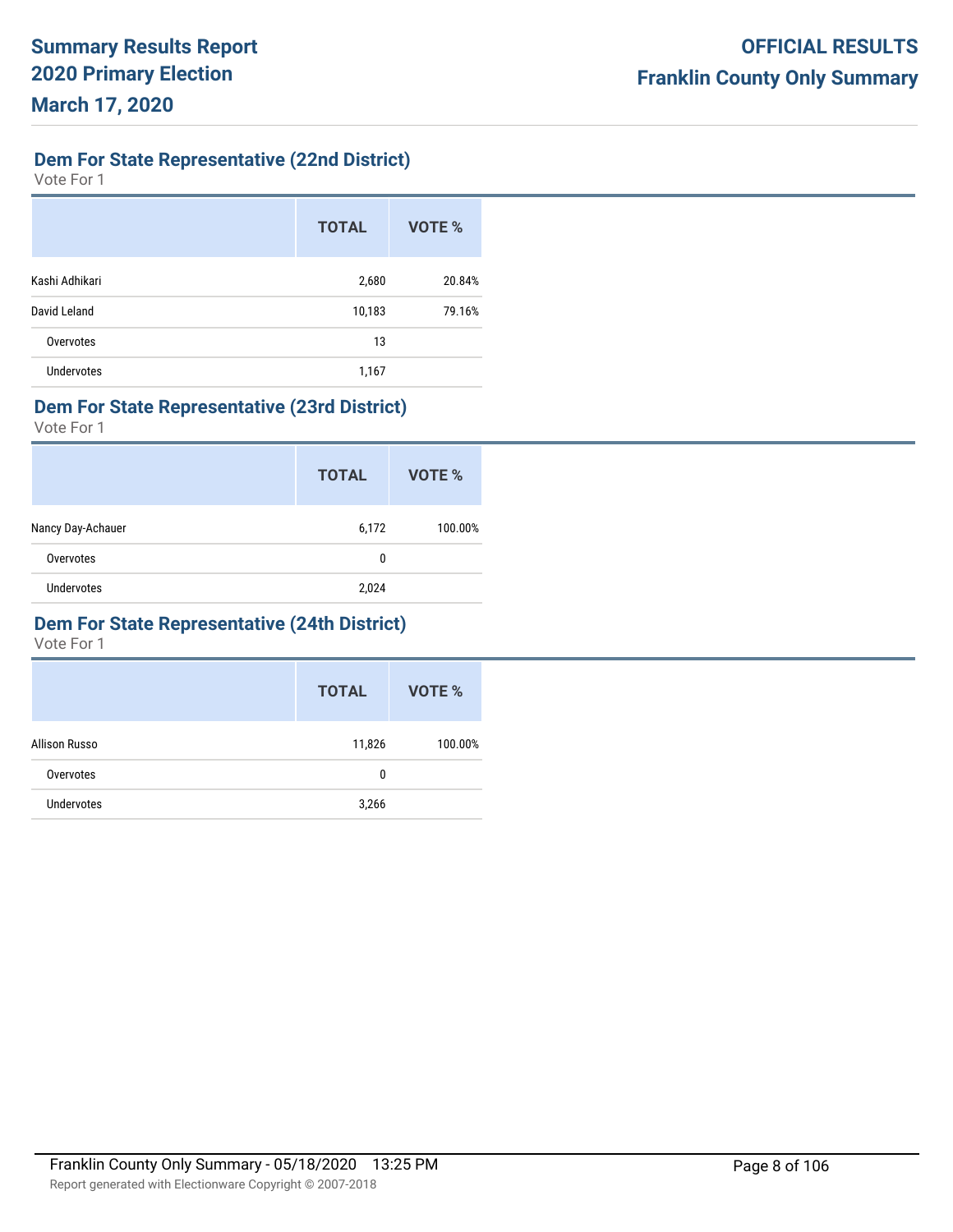### **Dem For State Representative (25th District)**

Vote For 1

|                    | <b>TOTAL</b> | VOTE % |
|--------------------|--------------|--------|
| Mohamud Jama       | 3,203        | 23.29% |
| Dontavius Jarrells | 6,176        | 44.90% |
| Gary Josephson     | 912          | 6.63%  |
| Mayo Makinde       | 2,354        | 17.12% |
| Kofi Nsia-Pepra    | 1,109        | 8.06%  |
| Overvotes          | 35           |        |
| <b>Undervotes</b>  | 1,101        |        |

## **Dem For State Representative (26th District)**

Vote For 1

|                   | <b>TOTAL</b> | VOTE %  |
|-------------------|--------------|---------|
| Erica C. Crawley  | 10,656       | 100.00% |
| Overvotes         | 0            |         |
| <b>Undervotes</b> | 2,477        |         |

#### **Dem 1 For Judge of the Court of Common Pleas (1-1)** Vote For 1

|                   | <b>TOTAL</b> | VOTE %  |
|-------------------|--------------|---------|
| Carl Aveni        | 87,711       | 100.00% |
| Overvotes         | 0            |         |
| <b>Undervotes</b> | 36,162       |         |

#### **Dem 2 For Judge of the Court of Common Pleas (2-9)** Vote For 1

|             | <b>TOTAL</b> | VOTE %  |
|-------------|--------------|---------|
| Andy Miller | 88,143       | 100.00% |
| Overvotes   | 0            |         |
| Undervotes  | 35,730       |         |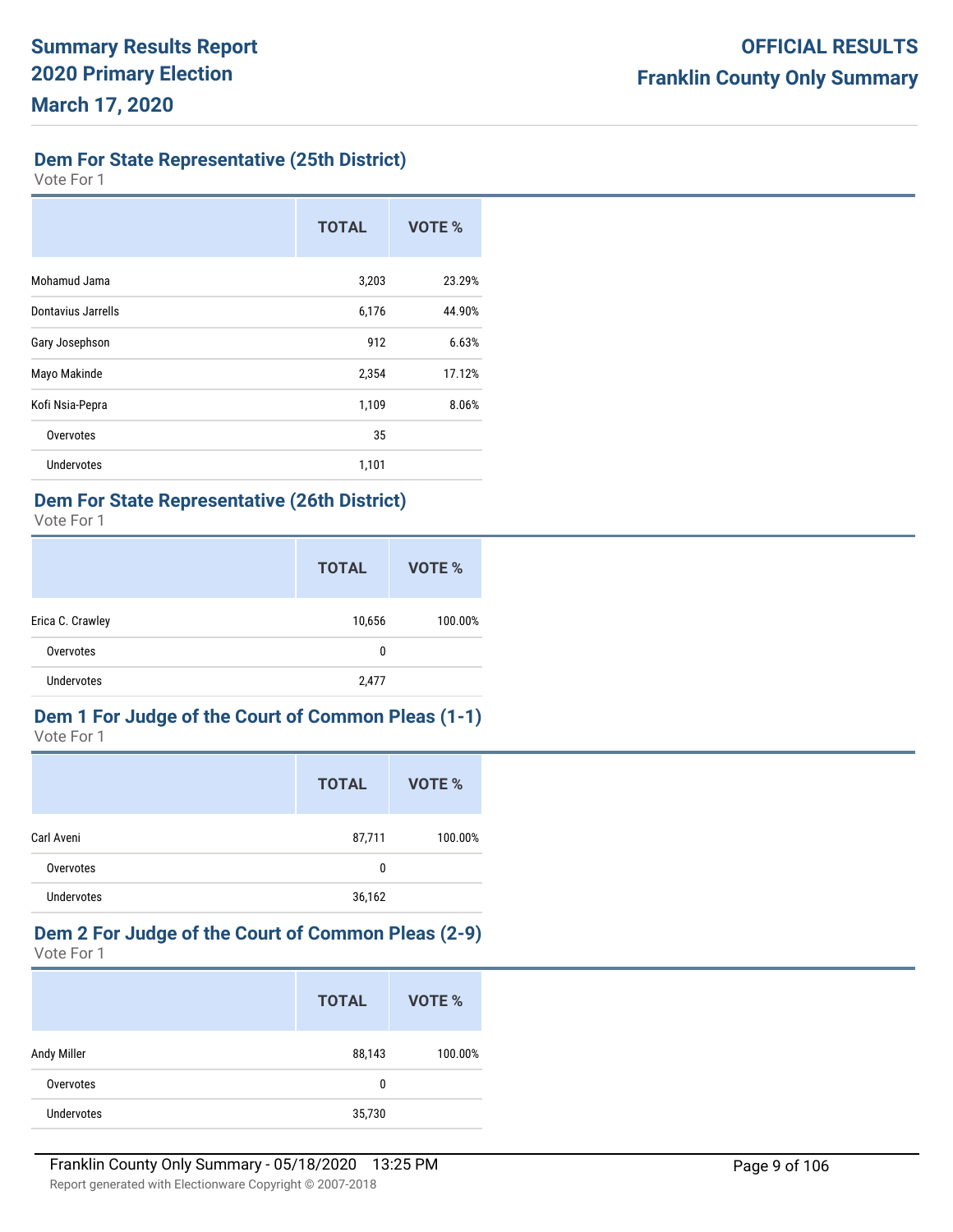### **Dem 3 For Judge of the Court of Common Pleas (7-1)**

Vote For 1

|                   | <b>TOTAL</b> | VOTE %  |
|-------------------|--------------|---------|
| David Young       | 87,552       | 100.00% |
| Overvotes         | 0            |         |
| <b>Undervotes</b> | 36,321       |         |

### **Dem 4 For Judge of the Court of Common Pleas (7-2)**

Vote For 1

|                   | <b>TOTAL</b> | VOTE %  |
|-------------------|--------------|---------|
| Chris Brown       | 89,369       | 100.00% |
| Overvotes         | 0            |         |
| <b>Undervotes</b> | 34,504       |         |

### **Dem 5 For Judge of the Court of Common Pleas (UTE)**

Vote For 1

|                   | <b>TOTAL</b> | VOTE %  |
|-------------------|--------------|---------|
| Sheryl Munson     | 89,338       | 100.00% |
| Overvotes         | 0            |         |
| <b>Undervotes</b> | 34,535       |         |

# **Dem 1 For Judge of the Court of Common Pleas (1-2)**

|                   | <b>TOTAL</b> | VOTE %  |
|-------------------|--------------|---------|
| George W. Leach   | 87,789       | 100.00% |
| Overvotes         | 0            |         |
| <b>Undervotes</b> | 36,084       |         |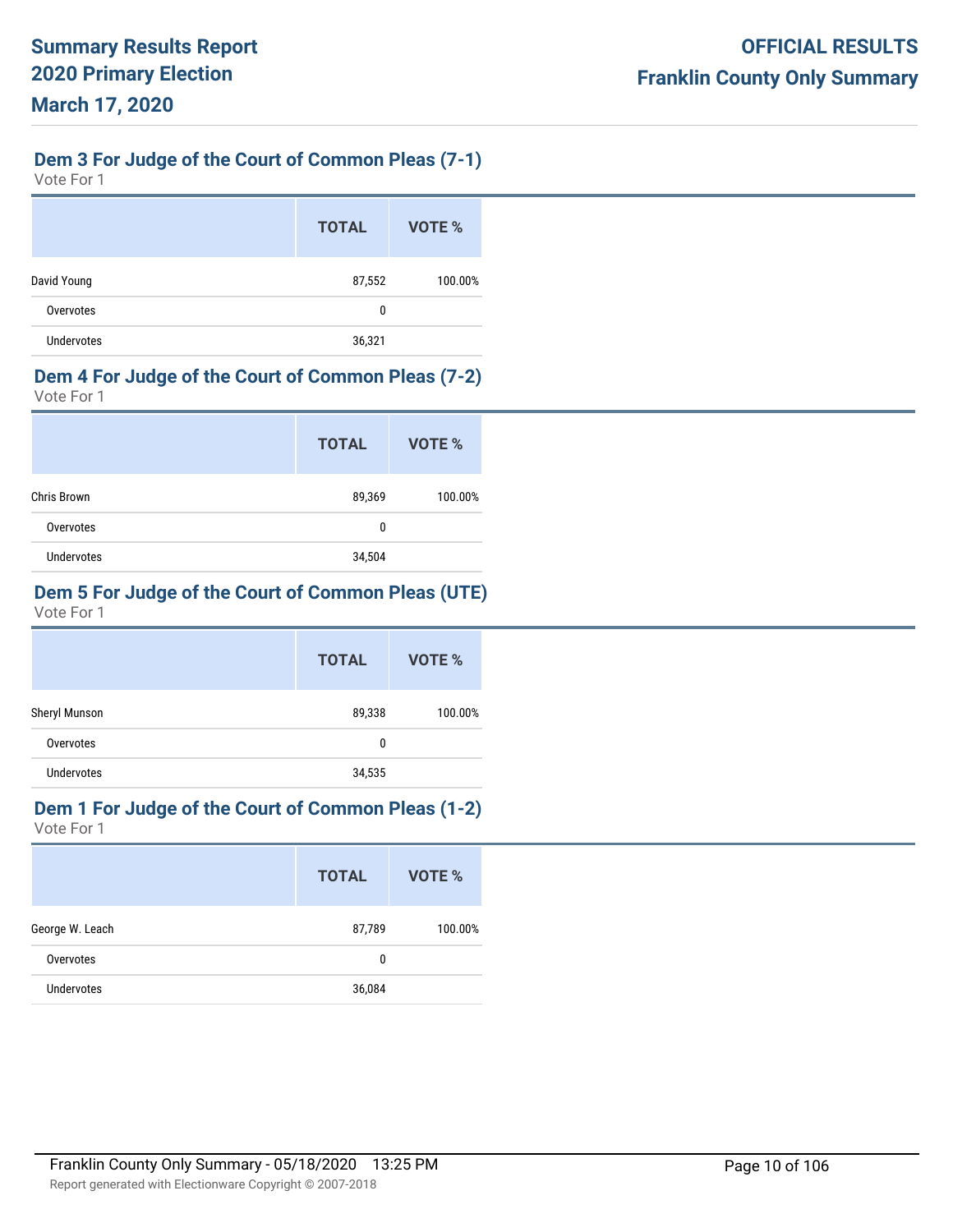# **Dem DOM 2 For Judge of the Court of Common Pleas (1-3)**

Vote For 1

|                | <b>TOTAL</b> | VOTE %  |
|----------------|--------------|---------|
| Lasheyl Stroud | 89,386       | 100.00% |
| Overvotes      | 0            |         |
| Undervotes     | 34,487       |         |

### **Dem Pro For Judge of the Court of Common Pleas**

Vote For 1

|                   | <b>TOTAL</b> | VOTE %  |
|-------------------|--------------|---------|
| Zack Space        | 91,763       | 100.00% |
| Overvotes         | 0            |         |
| <b>Undervotes</b> | 32,110       |         |

### **Dem 1 For County Commissioner (1-2)**

Vote For 1

|                   | <b>TOTAL</b> | VOTE %  |
|-------------------|--------------|---------|
| Kevin L. Boyce    | 94,997       | 100.00% |
| Overvotes         | 0            |         |
| <b>Undervotes</b> | 28,876       |         |

### **Dem 2 For County Commissioner (1-3)**

|              | <b>TOTAL</b> | VOTE %  |
|--------------|--------------|---------|
| John O'Grady | 90,714       | 100.00% |
| Overvotes    | 0            |         |
| Undervotes   | 33,159       |         |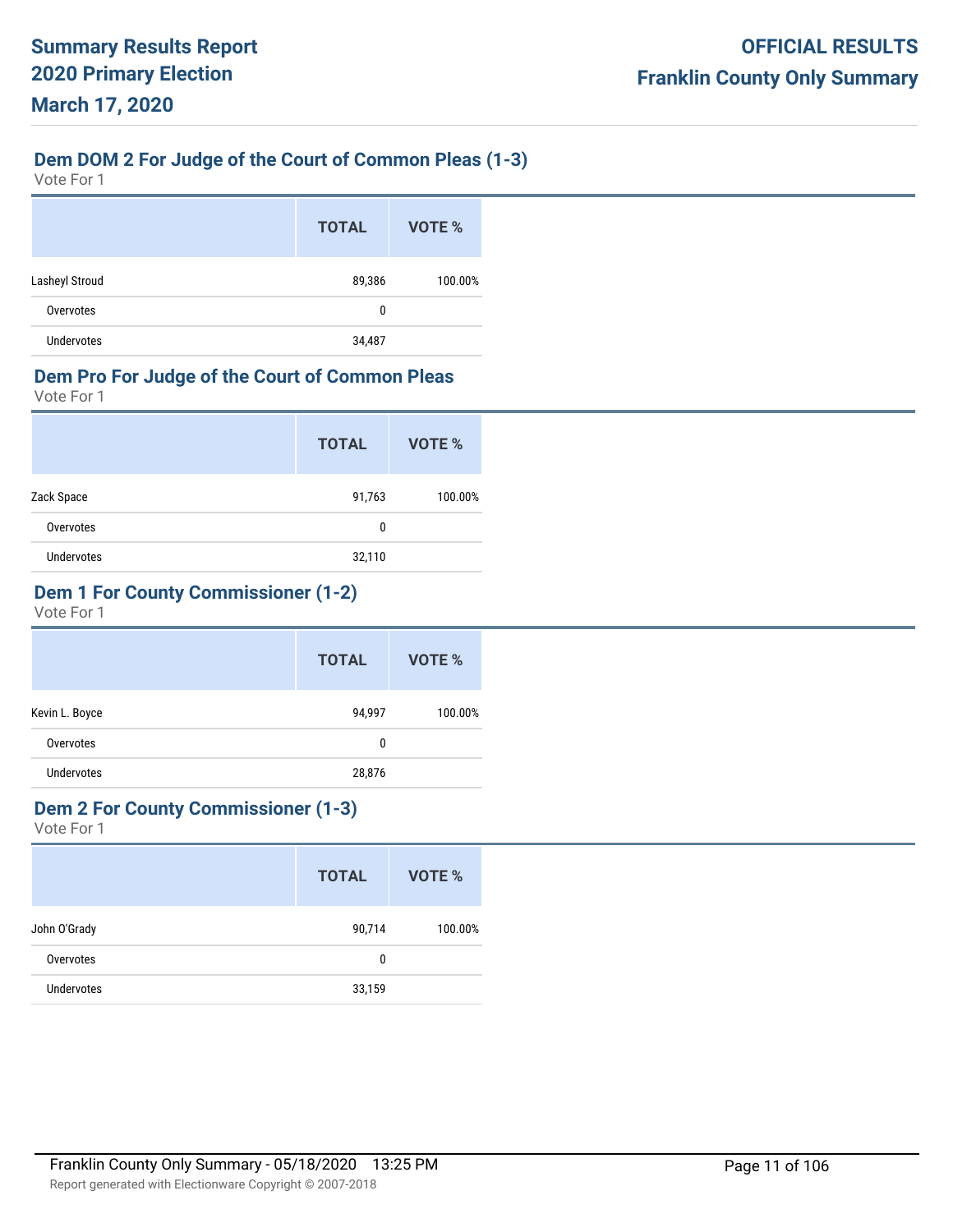**Dem For Prosecuting Attorney**

Vote For 1

|                   | <b>TOTAL</b> | VOTE %  |
|-------------------|--------------|---------|
| Gary Tyack        | 94,017       | 100.00% |
| Overvotes         | 0            |         |
| <b>Undervotes</b> | 29,856       |         |

### **Dem For Clerk of the Court of Common Pleas**

Vote For 1

|                         | <b>TOTAL</b> | VOTE %  |
|-------------------------|--------------|---------|
| Maryellen O'Shaughnessy | 97,462       | 100.00% |
| Overvotes               | 0            |         |
| Undervotes              | 26,411       |         |
|                         |              |         |

### **Dem For Sheriff**

Vote For 1

|                   | <b>TOTAL</b> | VOTE %  |
|-------------------|--------------|---------|
| Dallas L. Baldwin | 93,671       | 100.00% |
| Overvotes         | 0            |         |
| <b>Undervotes</b> | 30,202       |         |

### **Dem For County Recorder**

|                   | <b>TOTAL</b> | VOTE %  |
|-------------------|--------------|---------|
| Danny O'Connor    | 92,881       | 100.00% |
| Overvotes         | 0            |         |
| <b>Undervotes</b> | 30,992       |         |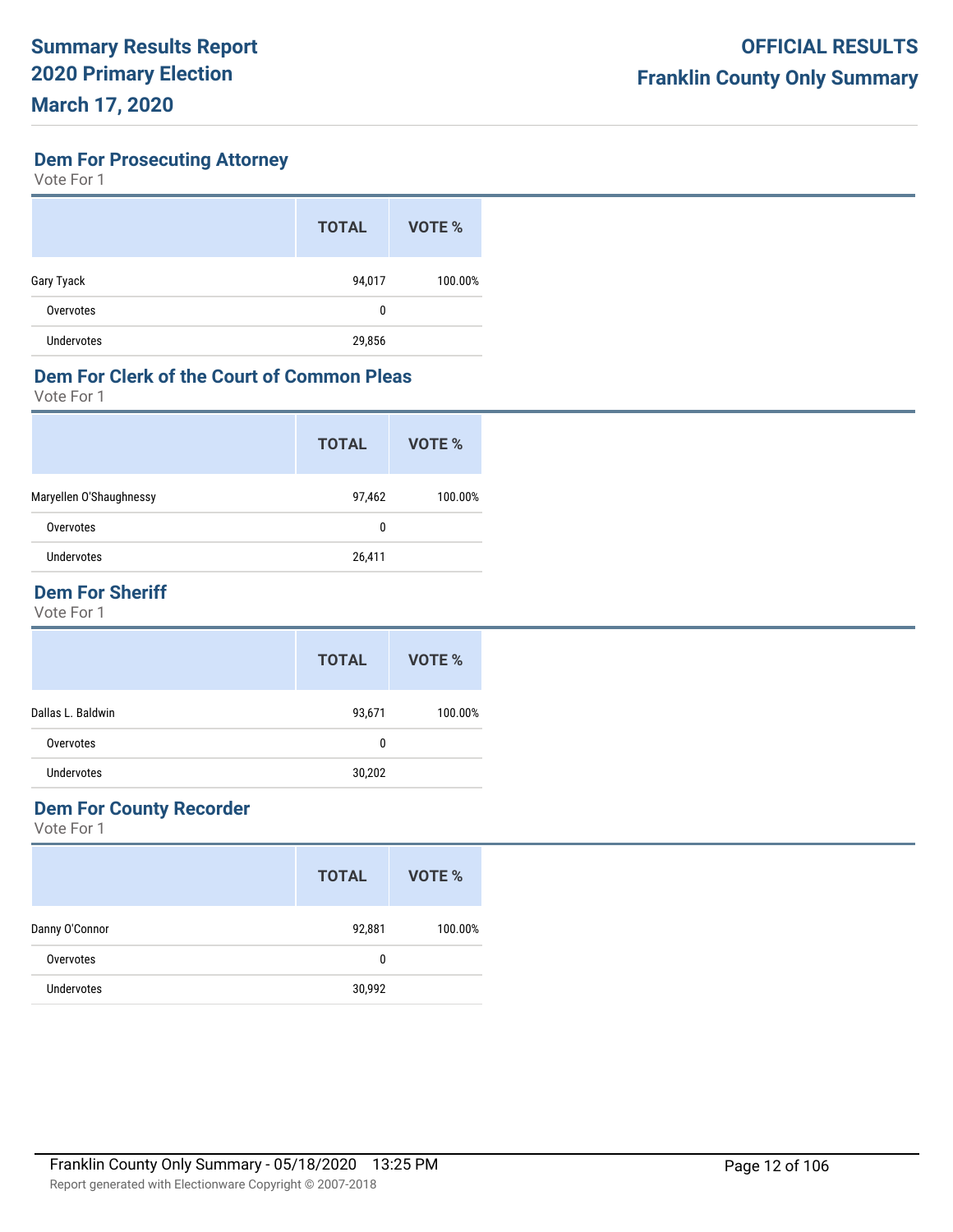#### **Dem For County Treasurer**

Vote For 1

| <b>TOTAL</b> | VOTE %  |
|--------------|---------|
| 94,906       | 100.00% |
| 0            |         |
| 28,967       |         |
|              |         |

### **Dem For County Engineer**

Vote For 1

|                         | <b>TOTAL</b> | VOTE % |
|-------------------------|--------------|--------|
| No Valid Petition Filed | 0            |        |
| Overvotes               | 0            |        |
| <b>Undervotes</b>       | 123,873      |        |
|                         |              |        |

### **Dem For Coroner**

Vote For 1

|                   | <b>TOTAL</b> | VOTE %  |
|-------------------|--------------|---------|
| Anahi Ortiz       | 94,469       | 100.00% |
| Overvotes         | 0            |         |
| <b>Undervotes</b> | 29,404       |         |

### **Dem For Member of County Central Committee Bexley Ward 1**

|                   | <b>TOTAL</b> | <b>VOTE %</b> |
|-------------------|--------------|---------------|
| Meryl Neiman      | 232          | 44.62%        |
| David M. Neubauer | 288          | 55.38%        |
| Overvotes         | 0            |               |
| <b>Undervotes</b> | 118          |               |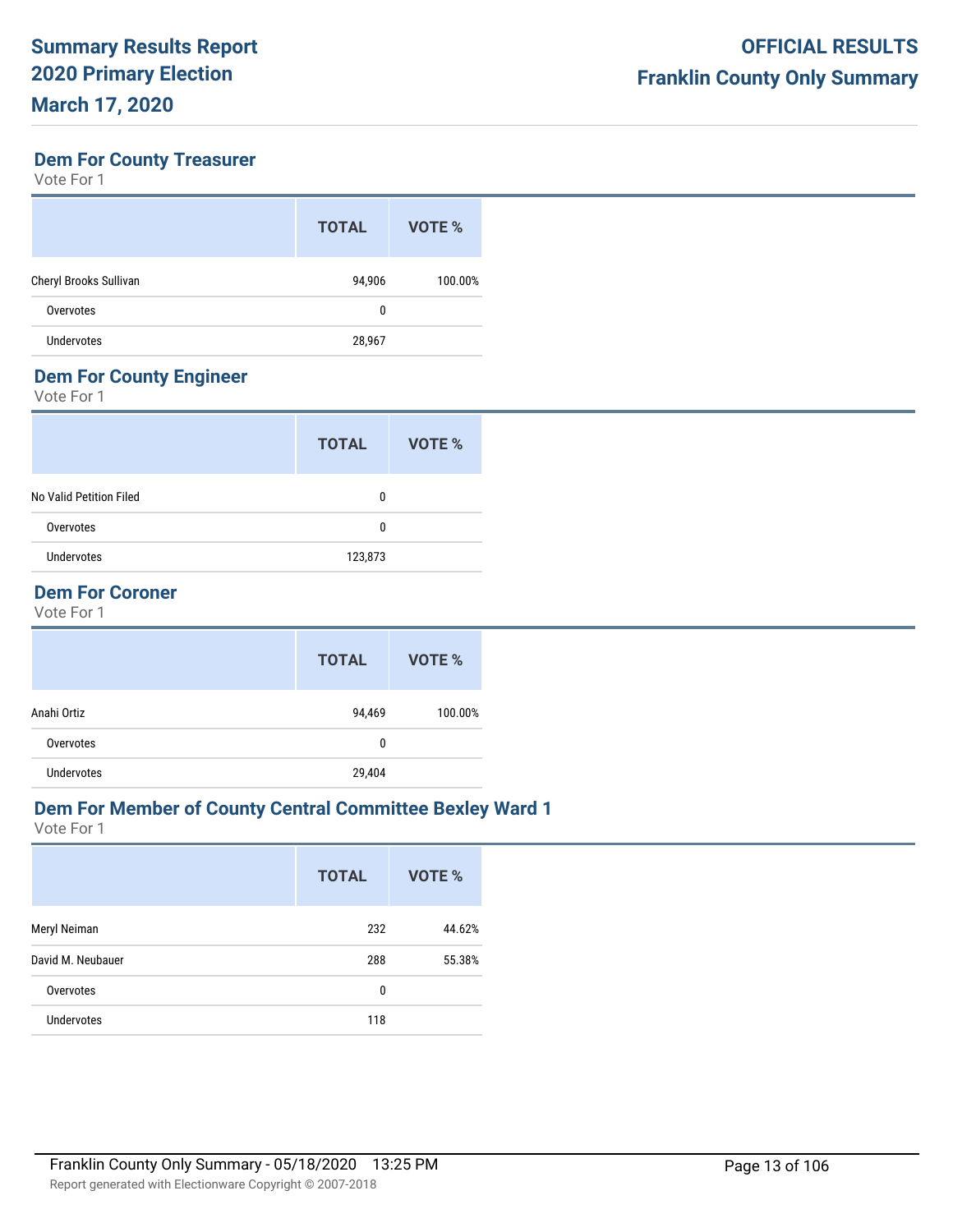# **Dem For Member of County Central Committee Bexley Ward 2**

Vote For 1

|                        | <b>TOTAL</b> | VOTE % |
|------------------------|--------------|--------|
| Carolyn Harding        | 307          | 53.21% |
| Gregory Joseph Lestini | 270          | 46.79% |
| Overvotes              | 0            |        |
| <b>Undervotes</b>      | 103          |        |

#### **Dem For Member of County Central Committee Bexley Ward 3**

Vote For 1

|                    | <b>TOTAL</b> | <b>VOTE %</b> |
|--------------------|--------------|---------------|
| <b>Bryan Clark</b> | 240          | 37.56%        |
| Daria DeNoia       | 399          | 62.44%        |
| Overvotes          | 1            |               |
| <b>Undervotes</b>  | 134          |               |

#### **Dem For Member of County Central Committee Bexley Ward 4**

Vote For 1

|                     | <b>TOTAL</b> | VOTE % |
|---------------------|--------------|--------|
| Shelby Koches       | 76           | 15.83% |
| Jennifer L. McNally | 404          | 84.17% |
| Overvotes           | 0            |        |
| <b>Undervotes</b>   | 130          |        |

# **Dem For Member of County Central Committee Blendon Township**

|                   | <b>TOTAL</b> | VOTE %  |
|-------------------|--------------|---------|
| David Chapin      | 674          | 100.00% |
| Overvotes         | 0            |         |
| <b>Undervotes</b> | 277          |         |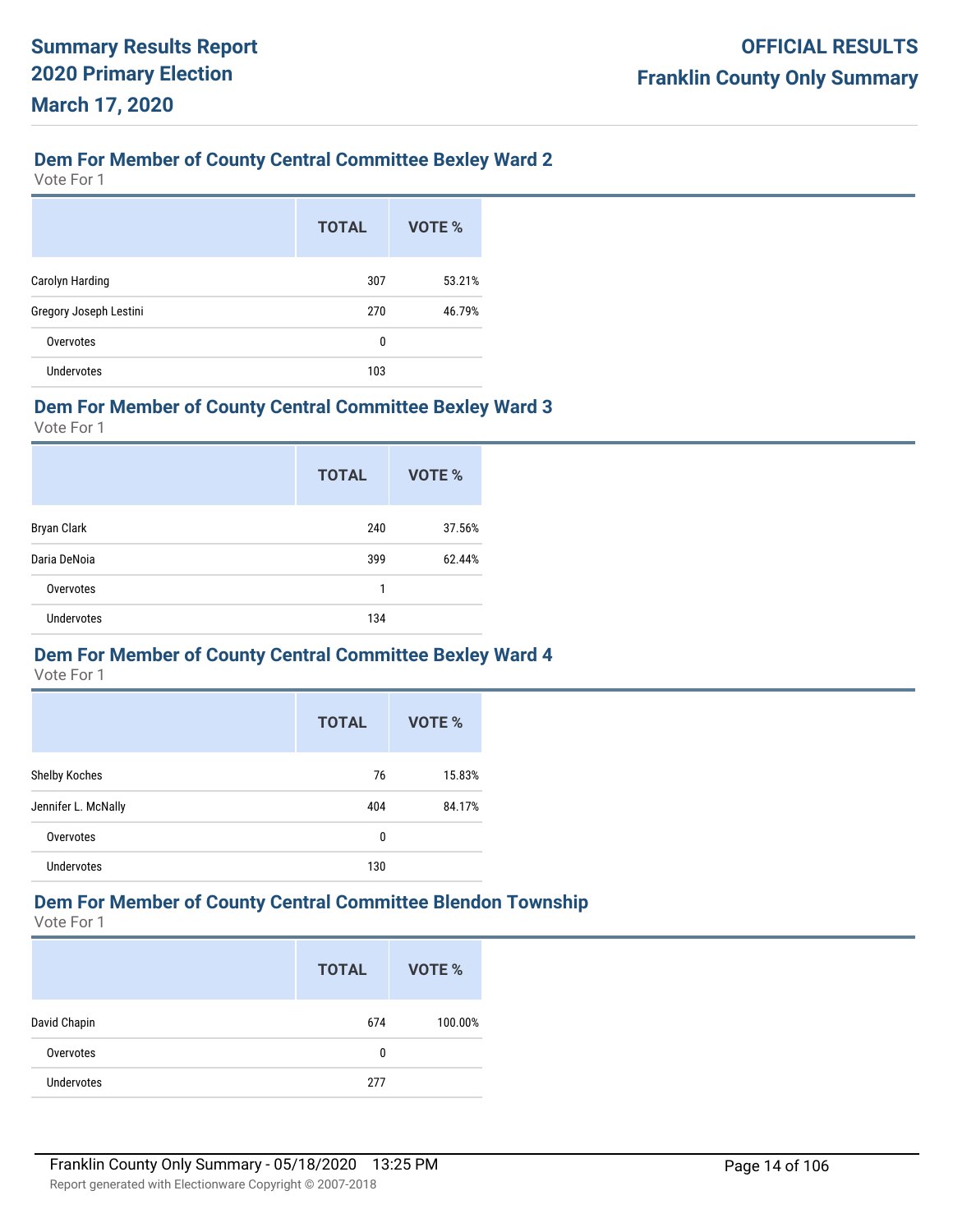## **Dem For Member of County Central Committee Canal Winchester**

Vote For 1

|               | <b>TOTAL</b> | VOTE %  |
|---------------|--------------|---------|
| Suzanne Brown | 422          | 100.00% |
| Overvotes     | 0            |         |
| Undervotes    | 150          |         |

#### **Dem For Member of County Central Committee Clinton Township**

Vote For 1

|                   | <b>TOTAL</b> | VOTE %  |
|-------------------|--------------|---------|
| Deborah Steele    | 222          | 100.00% |
| Overvotes         | 0            |         |
| <b>Undervotes</b> | 98           |         |

### **Dem For Member of County Central Committee Columbus Ward 01**

Vote For 1

|                       | <b>TOTAL</b> | VOTE % |
|-----------------------|--------------|--------|
| Jessica Clinger       | 377          | 65.79% |
| <b>Ernest Whitted</b> | 196          | 34.21% |
| Overvotes             | 1            |        |
| <b>Undervotes</b>     | 83           |        |

#### **Dem For Member of County Central Committee Columbus Ward 02**

|                   | <b>TOTAL</b> | <b>VOTE %</b> |
|-------------------|--------------|---------------|
| Sarah M. Legeza   | 393          | 30.99%        |
| <b>Rick Neal</b>  | 875          | 69.01%        |
| Overvotes         | 1            |               |
| <b>Undervotes</b> | 167          |               |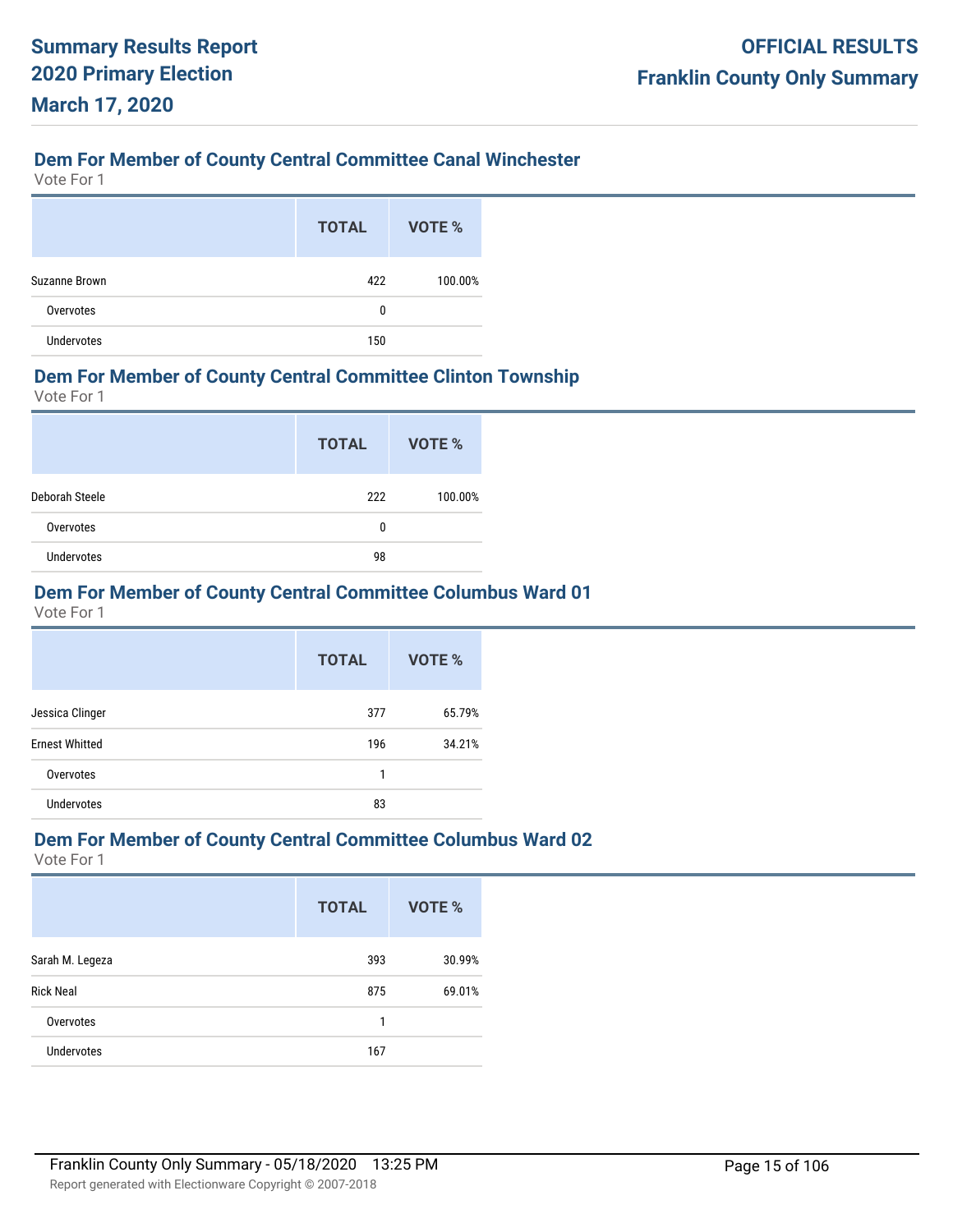Vote For 1

|                   | <b>TOTAL</b> | VOTE %  |
|-------------------|--------------|---------|
| Debera L. Diggs   | 425          | 100.00% |
| Overvotes         | 0            |         |
| <b>Undervotes</b> | 179          |         |

#### **Dem For Member of County Central Committee Columbus Ward 04**

Vote For 1

|                      | <b>TOTAL</b> | VOTE % |
|----------------------|--------------|--------|
| Monica G. Cerrezuela | 295          | 73.57% |
| Cissy F. Watkins     | 106          | 26.43% |
| Overvotes            | 1            |        |
| <b>Undervotes</b>    | 97           |        |

#### **Dem For Member of County Central Committee Columbus Ward 05**

Vote For 1

|                   | <b>TOTAL</b> | <b>VOTE %</b> |
|-------------------|--------------|---------------|
| Taisean C. Glover | 265          | 63.70%        |
| Hannah E. Ware    | 151          | 36.30%        |
| Overvotes         | 1            |               |
| <b>Undervotes</b> | 71           |               |

### **Dem For Member of County Central Committee Columbus Ward 07**

|                   | <b>TOTAL</b> | VOTE % |
|-------------------|--------------|--------|
| Nicholas Bankston | 328          | 60.41% |
| Trevor P. Martin  | 215          | 39.59% |
| Overvotes         | 1            |        |
| <b>Undervotes</b> | 159          |        |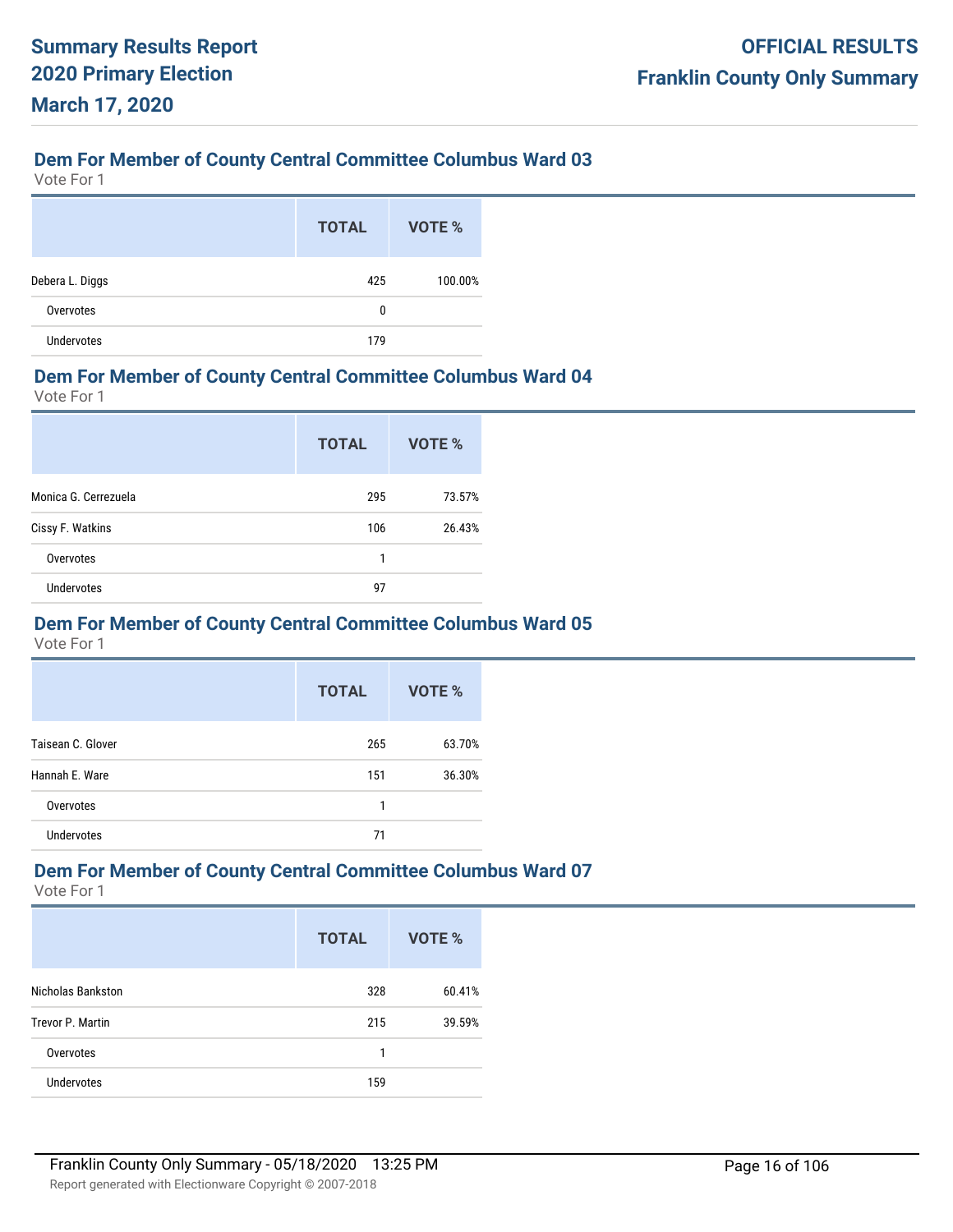Vote For 1

|                       | <b>TOTAL</b> | VOTE % |
|-----------------------|--------------|--------|
| Danielle Marie Howell | 428          | 42.71% |
| Karen E. Kostelac     | 574          | 57.29% |
| Overvotes             | 3            |        |
| <b>Undervotes</b>     | 335          |        |

#### **Dem For Member of County Central Committee Columbus Ward 09**

Vote For 1

|                   | <b>TOTAL</b> | VOTE %  |
|-------------------|--------------|---------|
| Erin M. Gibbons   | 194          | 100.00% |
| Overvotes         | 0            |         |
| <b>Undervotes</b> | 82           |         |

#### **Dem For Member of County Central Committee Columbus Ward 10**

Vote For 1

|                 | <b>TOTAL</b> | VOTE %  |
|-----------------|--------------|---------|
| Kevin B. McCain | 404          | 100.00% |
| Overvotes       | 0            |         |
| Undervotes      | 187          |         |

#### **Dem For Member of County Central Committee Columbus Ward 11**

|                   | <b>TOTAL</b> | VOTE % |
|-------------------|--------------|--------|
| Julius M. Palazzo | 226          | 52.93% |
| Rachel F. Wenning | 201          | 47.07% |
| Overvotes         | 0            |        |
| <b>Undervotes</b> | 58           |        |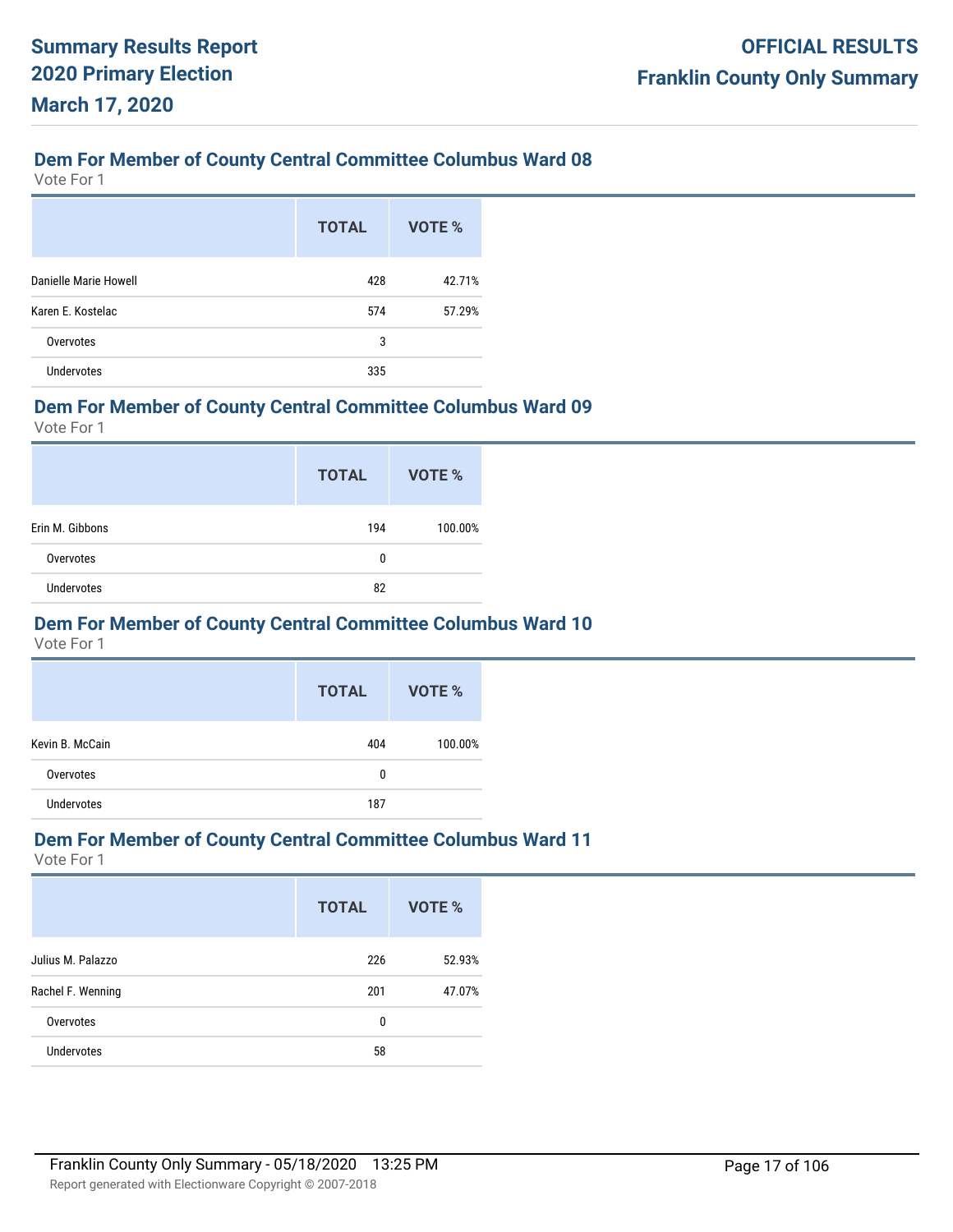Vote For 1

|                            | <b>TOTAL</b>   | VOTE % |
|----------------------------|----------------|--------|
| <b>Candidate Withdrawn</b> | 100            | 12.47% |
| Joshua R. Grossman         | 427            | 53.24% |
| Charles Irwin              | 275            | 34.29% |
| Overvotes                  | $\overline{2}$ |        |
| <b>Undervotes</b>          | 280            |        |

### **Dem For Member of County Central Committee Columbus Ward 13**

Vote For 1

|                   | <b>TOTAL</b> | VOTE % |
|-------------------|--------------|--------|
| Monique McCoy     | 97           | 40.76% |
| Terri L. Mitchell | 141          | 59.24% |
| Overvotes         | 0            |        |
| <b>Undervotes</b> | 57           |        |

#### **Dem For Member of County Central Committee Columbus Ward 14**

Vote For 1

|                      | <b>TOTAL</b> | VOTE % |
|----------------------|--------------|--------|
| <b>Terry Penrod</b>  | 745          | 66.76% |
| <b>Bryce Sampson</b> | 371          | 33.24% |
| Overvotes            | 2            |        |
| <b>Undervotes</b>    | 330          |        |

#### **Dem For Member of County Central Committee Columbus Ward 15**

|                  | <b>TOTAL</b> | VOTE %  |
|------------------|--------------|---------|
| Conan C. Cupples | 206          | 100.00% |
| Overvotes        | 0            |         |
| Undervotes       | 86           |         |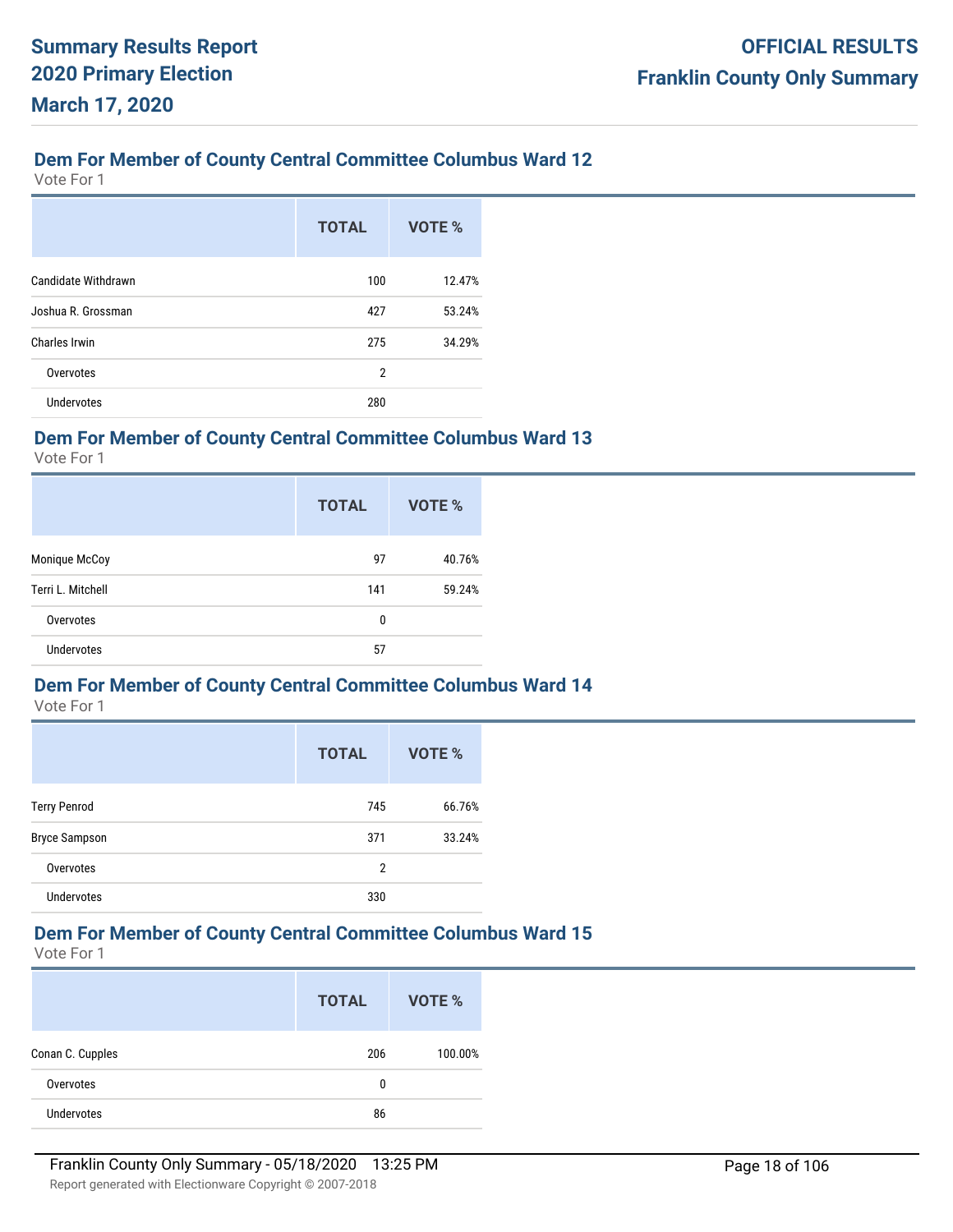Vote For 1

|                   | <b>TOTAL</b> | VOTE % |
|-------------------|--------------|--------|
| Marques Jones     | 346          | 60.07% |
| Pat Manning       | 36           | 6.25%  |
| Averi Townsend    | 194          | 33.68% |
| Overvotes         | 0            |        |
| <b>Undervotes</b> | 178          |        |

### **Dem For Member of County Central Committee Columbus Ward 17**

Vote For 1

|                   | <b>TOTAL</b> | VOTE %  |
|-------------------|--------------|---------|
| Mayo Makinde      | 348          | 100.00% |
| Overvotes         | 0            |         |
| <b>Undervotes</b> | 117          |         |

### **Dem For Member of County Central Committee Columbus Ward 18**

|                   | <b>TOTAL</b> | <b>VOTE %</b> |
|-------------------|--------------|---------------|
| Kevin O'Donnell   | 746          | 57.03%        |
| Joseph G. Rettof  | 562          | 42.97%        |
| Overvotes         | 0            |               |
| <b>Undervotes</b> | 468          |               |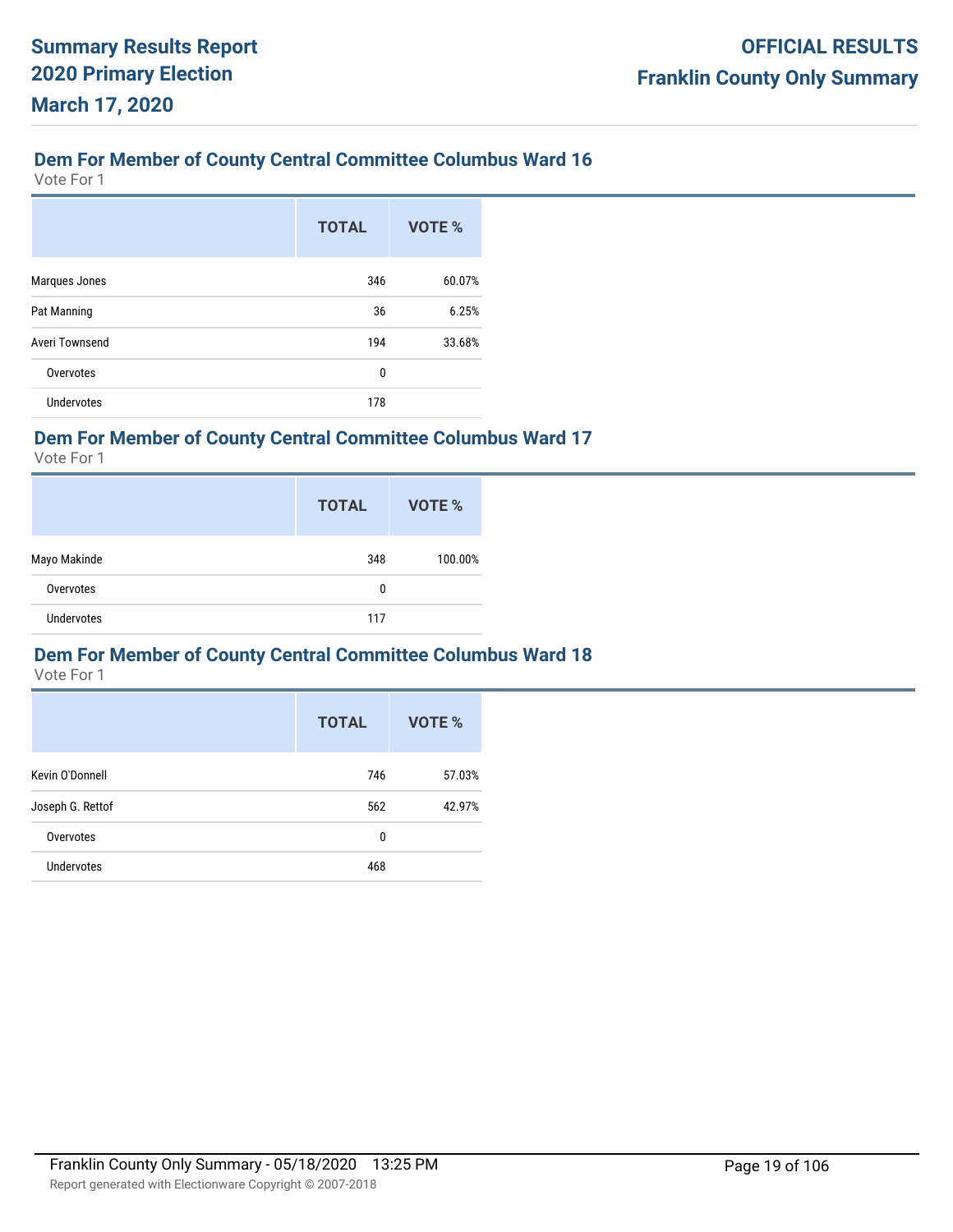Vote For 1

|                     | <b>TOTAL</b>   | <b>VOTE %</b> |
|---------------------|----------------|---------------|
| Marla Davis         | 1,018          | 42.00%        |
| Phyllis M. Elmo     | 822            | 33.91%        |
| Candidate Withdrawn | 584            | 24.09%        |
| Overvotes           | $\overline{2}$ |               |
| <b>Undervotes</b>   | 298            |               |

#### **Dem For Member of County Central Committee Columbus Ward 20**

Vote For 1

|                        | <b>TOTAL</b> | VOTE % |
|------------------------|--------------|--------|
| Victoria Abou-Ghalioum | 459          | 46.46% |
| Jennifer K. Lynch      | 529          | 53.54% |
| Overvotes              | 1            |        |
| <b>Undervotes</b>      | 182          |        |

#### **Dem For Member of County Central Committee Columbus Ward 21**

|                   | <b>TOTAL</b>   | VOTE % |
|-------------------|----------------|--------|
| Joseph Echt       | 210            | 14.72% |
| Sue Foley         | 1,217          | 85.28% |
| Overvotes         | $\overline{2}$ |        |
| <b>Undervotes</b> | 284            |        |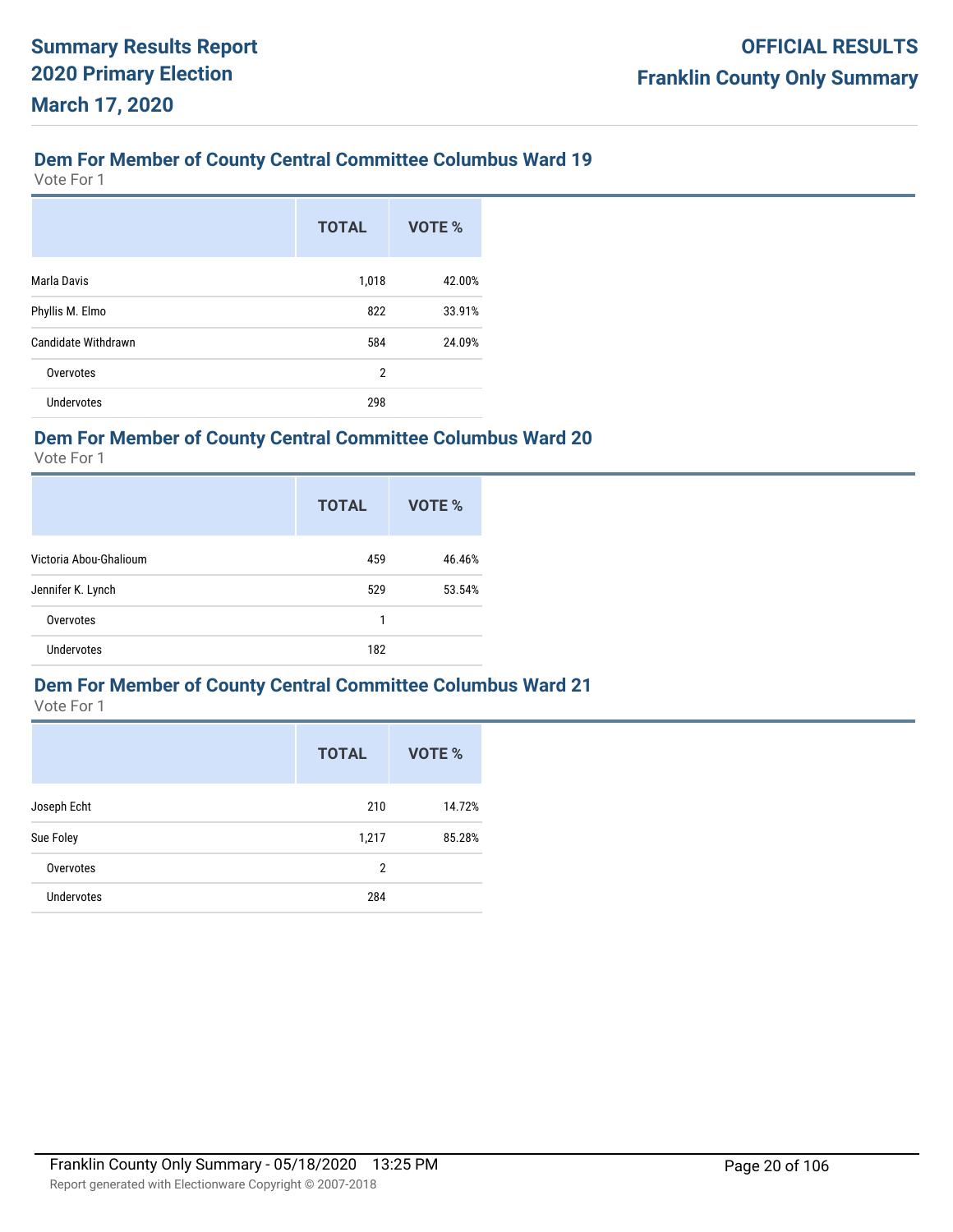Vote For 1

|                   | <b>TOTAL</b> | VOTE % |
|-------------------|--------------|--------|
| Ruth A. Farthing  | 899          | 63.94% |
| Abby S. Vaile     | 507          | 36.06% |
| Overvotes         | 0            |        |
| <b>Undervotes</b> | 369          |        |

#### **Dem For Member of County Central Committee Columbus Ward 23**

Vote For 1

|                           | <b>TOTAL</b> | VOTE % |
|---------------------------|--------------|--------|
| <b>Heather Fitzgerald</b> | 351          | 55.54% |
| Jeffrey D. Mackey         | 281          | 44.46% |
| Overvotes                 | 0            |        |
| <b>Undervotes</b>         | 133          |        |

#### **Dem For Member of County Central Committee Columbus Ward 24**

Vote For 1

|                   | <b>TOTAL</b> | <b>VOTE %</b> |
|-------------------|--------------|---------------|
| Mark A. Allison   | 120          | 21.82%        |
| Karen D. Clark    | 430          | 78.18%        |
| Overvotes         | 1            |               |
| <b>Undervotes</b> | 93           |               |

# **Dem For Member of County Central Committee Columbus Ward 25**

|                    | <b>TOTAL</b> | VOTE % |
|--------------------|--------------|--------|
| Deborah A. Johnson | 900          | 77.32% |
| Carol E. Whitmer   | 264          | 22.68% |
| Overvotes          | 2            |        |
| <b>Undervotes</b>  | 211          |        |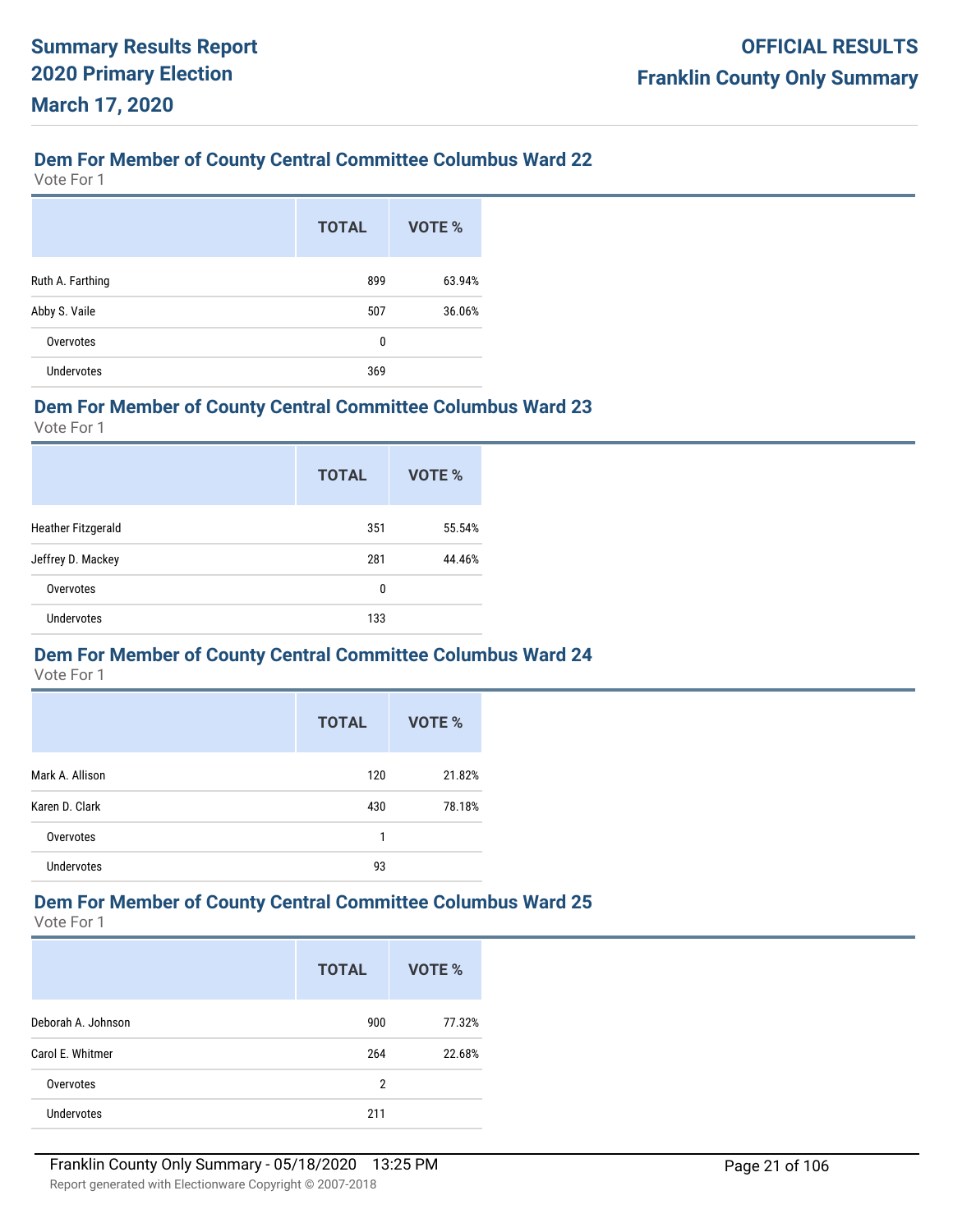Vote For 1

|                   | <b>TOTAL</b> | VOTE %  |
|-------------------|--------------|---------|
| Lamar D. Peoples  | 285          | 100.00% |
| Overvotes         | 0            |         |
| <b>Undervotes</b> | 119          |         |

#### **Dem For Member of County Central Committee Columbus Ward 27**

Vote For 1

|                   | <b>TOTAL</b> | VOTE %  |
|-------------------|--------------|---------|
| Pat Powell        | 623          | 100.00% |
| Overvotes         | 0            |         |
| <b>Undervotes</b> | 255          |         |

### **Dem For Member of County Central Committee Columbus Ward 28**

Vote For 1

|                     | <b>TOTAL</b> | VOTE % |
|---------------------|--------------|--------|
| Marc Gofstein       | 776          | 52.22% |
| <b>Shelley Mann</b> | 710          | 47.78% |
| Overvotes           | 8            |        |
| <b>Undervotes</b>   | 269          |        |

#### **Dem For Member of County Central Committee Columbus Ward 29**

|                       | <b>TOTAL</b> | <b>VOTE %</b> |
|-----------------------|--------------|---------------|
| <b>Lillie Banner</b>  | 153          | 79.27%        |
| <b>Eddie Hamilton</b> | 40           | 20.73%        |
| Overvotes             | 0            |               |
| <b>Undervotes</b>     | 45           |               |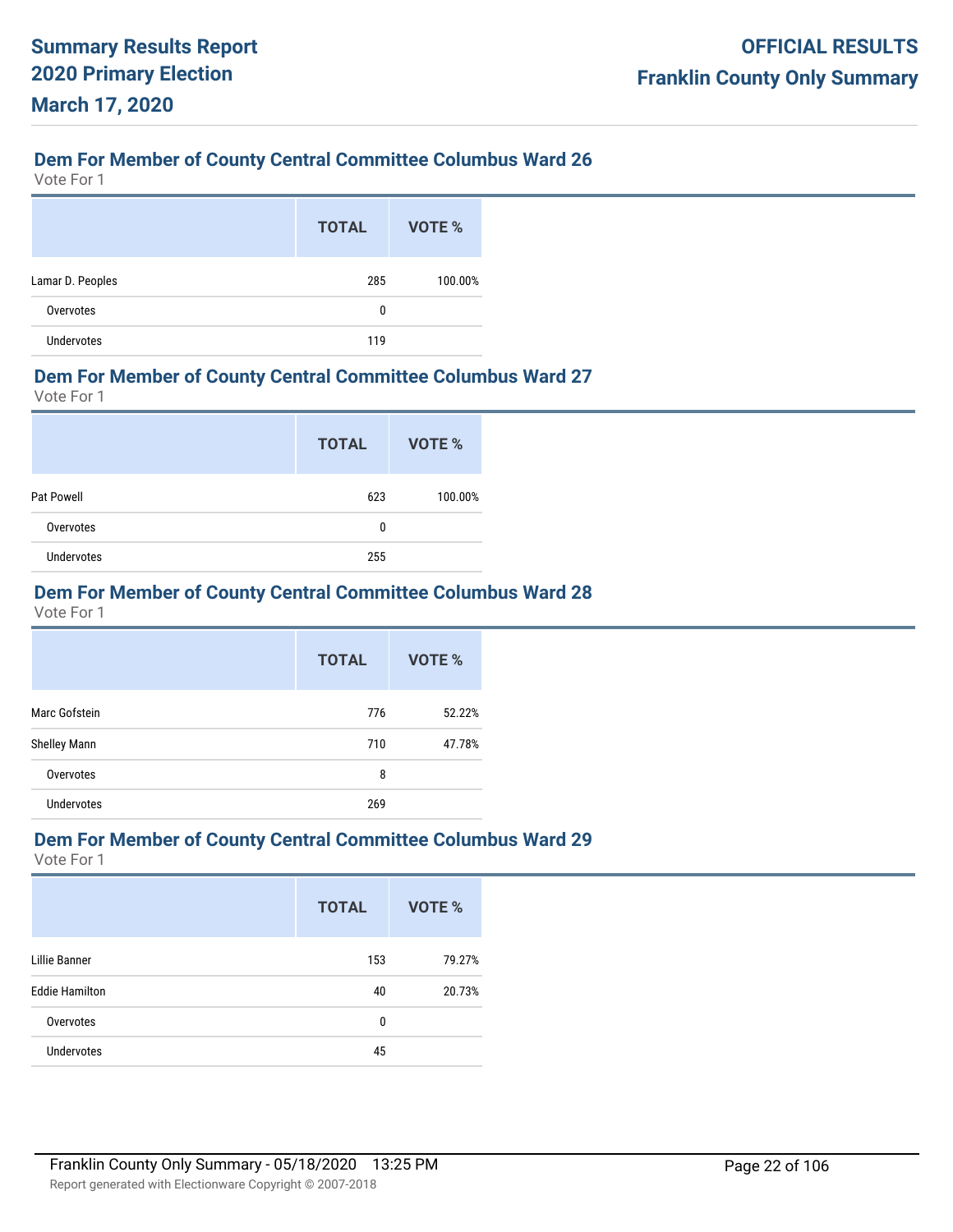Vote For 1

|                    | <b>TOTAL</b> | VOTE % |
|--------------------|--------------|--------|
| Laurel Hobden      | 208          | 36.68% |
| Deborah H. Roberts | 359          | 63.32% |
| Overvotes          | 1            |        |
| <b>Undervotes</b>  | 123          |        |

#### **Dem For Member of County Central Committee Columbus Ward 31**

Vote For 1

|                        | <b>TOTAL</b> | <b>VOTE %</b> |
|------------------------|--------------|---------------|
| Marian Lupo            | 119          | 63.64%        |
| <b>Brandon Simmons</b> | 68           | 36.36%        |
| Overvotes              | 0            |               |
| <b>Undervotes</b>      | 44           |               |

#### **Dem For Member of County Central Committee Columbus Ward 32**

Vote For 1

|                   | <b>TOTAL</b> | <b>VOTE %</b> |
|-------------------|--------------|---------------|
| David Jennings    | 334          | 50.68%        |
| Daniel K. Stewart | 325          | 49.32%        |
| Overvotes         | 3            |               |
| <b>Undervotes</b> | 115          |               |

# **Dem For Member of County Central Committee Columbus Ward 33**

|                          | <b>TOTAL</b> | VOTE % |
|--------------------------|--------------|--------|
| Gretchen D. James        | 655          | 56.71% |
| <b>Evangeline Warren</b> | 500          | 43.29% |
| Overvotes                | 0            |        |
| <b>Undervotes</b>        | 339          |        |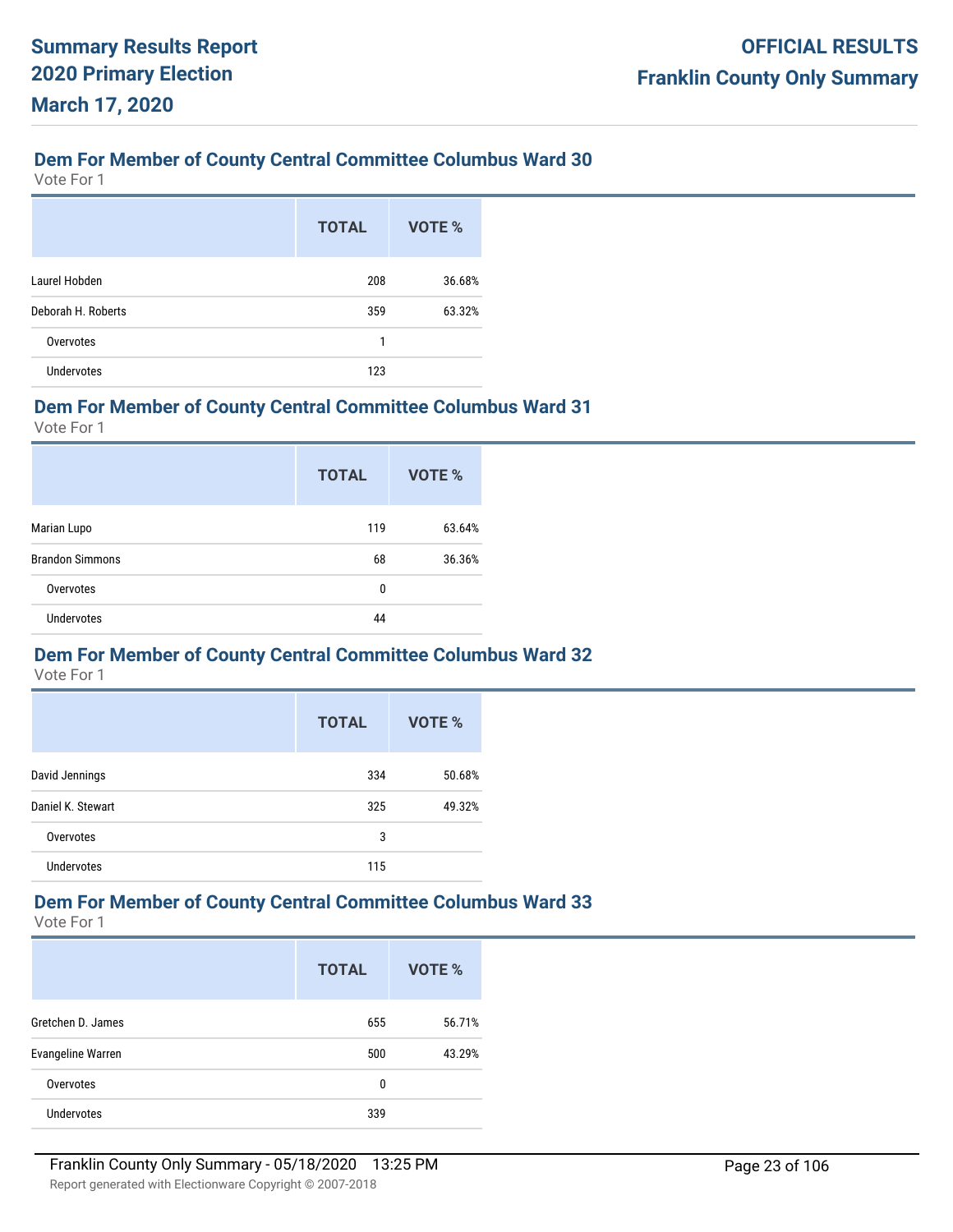Vote For 1

|                    | <b>TOTAL</b>   | VOTE % |
|--------------------|----------------|--------|
| <b>Matt Rushay</b> | 561            | 76.02% |
| Rodney Wollam      | 177            | 23.98% |
| Overvotes          | $\overline{2}$ |        |
| <b>Undervotes</b>  | 139            |        |

#### **Dem For Member of County Central Committee Columbus Ward 35**

Vote For 1

|                    | <b>TOTAL</b> | VOTE %  |
|--------------------|--------------|---------|
| Latyna M. Humphrey | 473          | 100.00% |
| Overvotes          | 0            |         |
| <b>Undervotes</b>  | 172          |         |

#### **Dem For Member of County Central Committee Columbus Ward 37**

Vote For 1

|                   | <b>TOTAL</b> | VOTE %  |
|-------------------|--------------|---------|
| Stefanie Lynn Coe | 254          | 100.00% |
| Overvotes         | 0            |         |
| <b>Undervotes</b> | 88           |         |

#### **Dem For Member of County Central Committee Columbus Ward 38**

|                    | <b>TOTAL</b> | <b>VOTE %</b> |
|--------------------|--------------|---------------|
| Carrie Eickleberry | 103          | 54.79%        |
| John J. McGuire    | 85           | 45.21%        |
| Overvotes          | 2            |               |
| <b>Undervotes</b>  | 33           |               |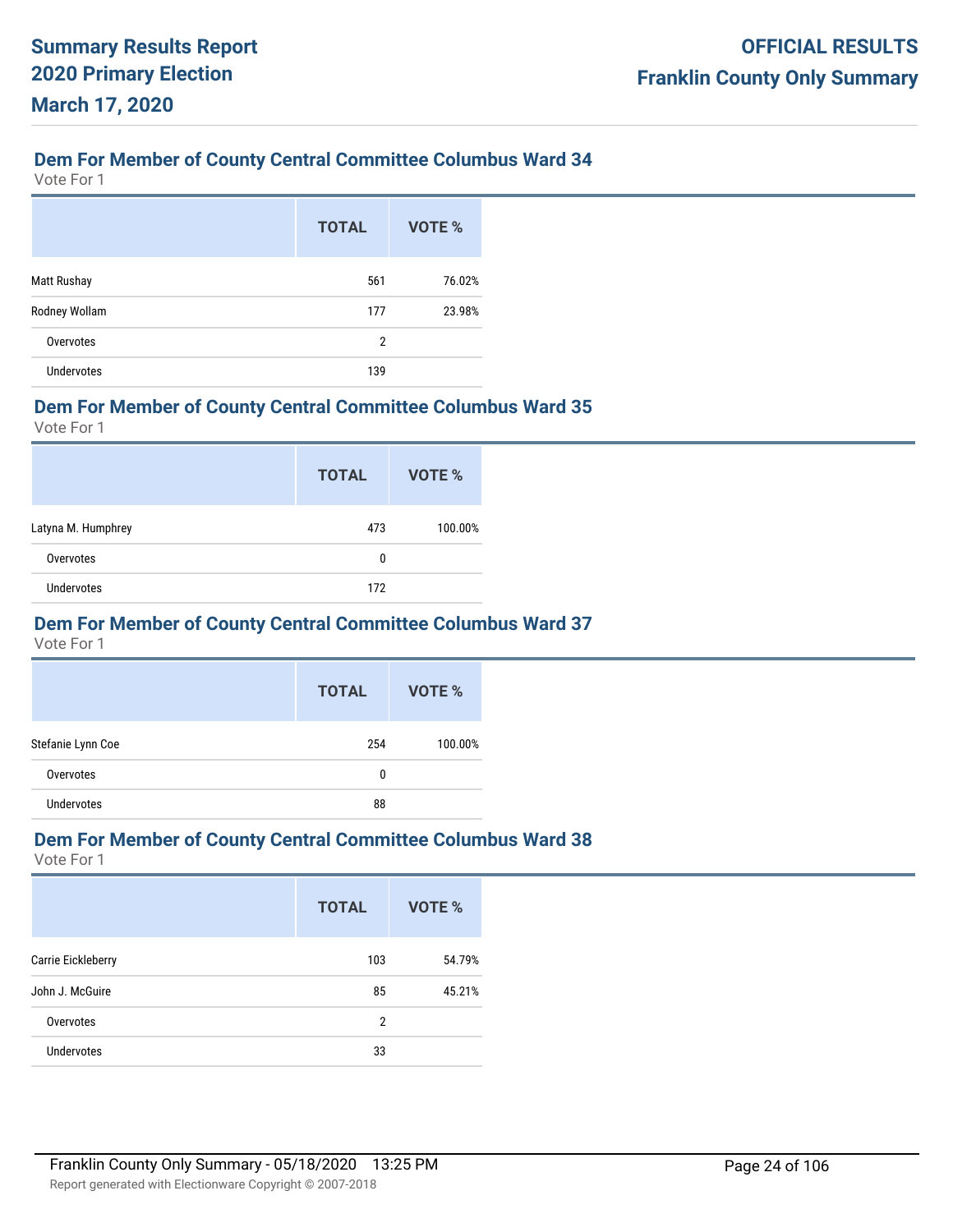Vote For 1

|                   | <b>TOTAL</b> | VOTE %  |
|-------------------|--------------|---------|
| Robert T. Jones   | 246          | 100.00% |
| Overvotes         | 0            |         |
| <b>Undervotes</b> | 152          |         |

#### **Dem For Member of County Central Committee Columbus Ward 40**

Vote For 1

|                   | <b>TOTAL</b> | VOTE %  |
|-------------------|--------------|---------|
| Nic A. Joseph     | 400          | 100.00% |
| Overvotes         | 0            |         |
| <b>Undervotes</b> | 184          |         |

### **Dem For Member of County Central Committee Columbus Ward 41**

Vote For 1

|                   | <b>TOTAL</b> | VOTE % |
|-------------------|--------------|--------|
| Raemona Cannon    | 239          | 66.39% |
| <b>Ben Kanas</b>  | 121          | 33.61% |
| Overvotes         | 0            |        |
| <b>Undervotes</b> | 96           |        |

#### **Dem For Member of County Central Committee Columbus Ward 42**

|                   | <b>TOTAL</b> | VOTE %  |
|-------------------|--------------|---------|
| Veronica Luttery  | 305          | 100.00% |
| Overvotes         | 0            |         |
| <b>Undervotes</b> | 182          |         |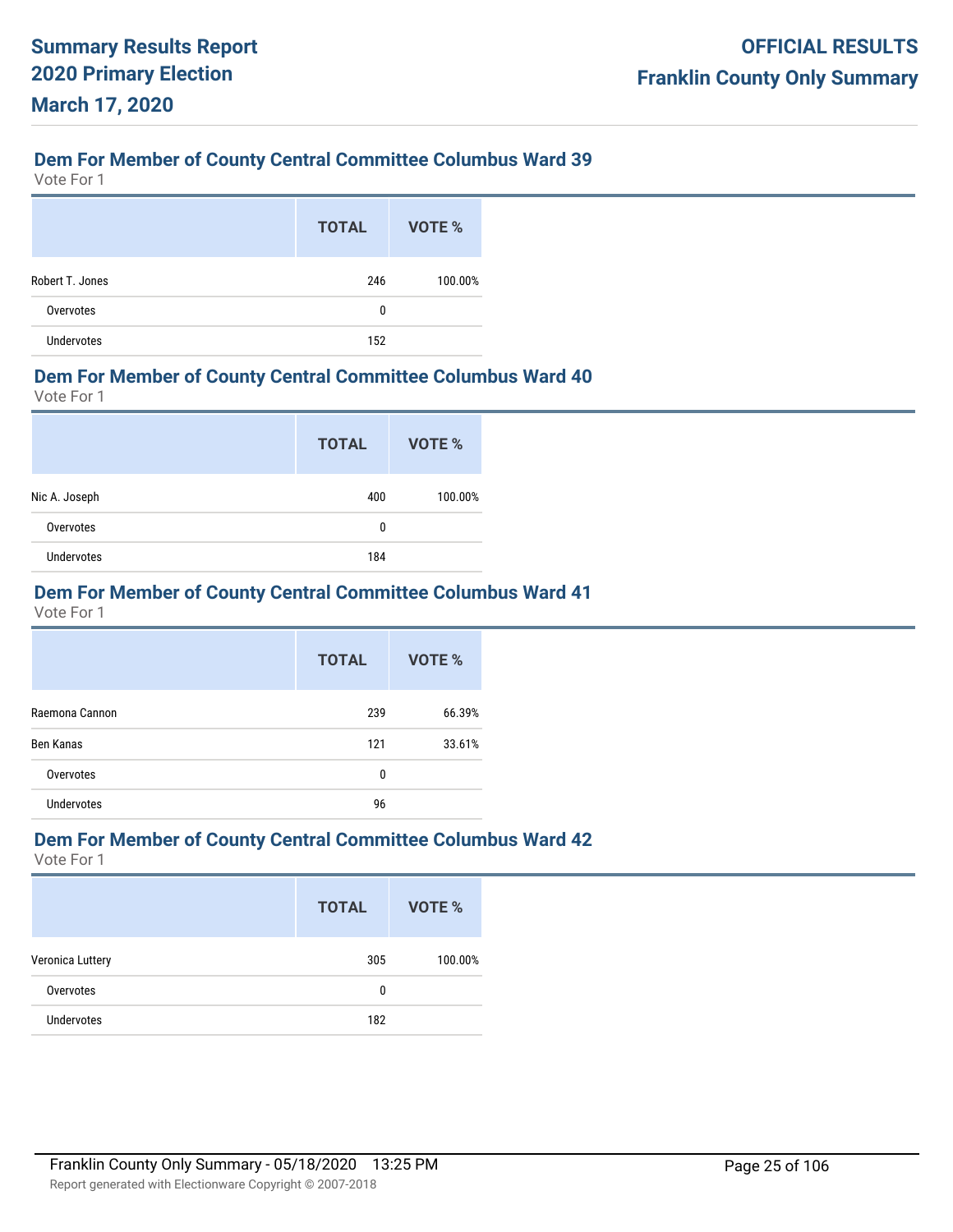Vote For 1

|                   | <b>TOTAL</b> | VOTE % |
|-------------------|--------------|--------|
| Valarie Y. Raimey | 348          | 63.74% |
| Alexandra Stein   | 198          | 36.26% |
| Overvotes         | 0            |        |
| <b>Undervotes</b> | 141          |        |

#### **Dem For Member of County Central Committee Columbus Ward 44**

Vote For 1

|                       | <b>TOTAL</b> | VOTE %  |
|-----------------------|--------------|---------|
| Michael L. Jones, Jr. | 725          | 100.00% |
| Overvotes             | 0            |         |
| <b>Undervotes</b>     | 221          |         |

#### **Dem For Member of County Central Committee Columbus Ward 45**

Vote For 1

|                   | <b>TOTAL</b> | VOTE %  |
|-------------------|--------------|---------|
| Sandra R. Lopez   | 1,295        | 100.00% |
| Overvotes         | 0            |         |
| <b>Undervotes</b> | 345          |         |

#### **Dem For Member of County Central Committee Columbus Ward 46**

|                   | <b>TOTAL</b> | <b>VOTE %</b> |
|-------------------|--------------|---------------|
| Cheryl Saul       | 1,177        | 100.00%       |
| Overvotes         | 0            |               |
| <b>Undervotes</b> | 386          |               |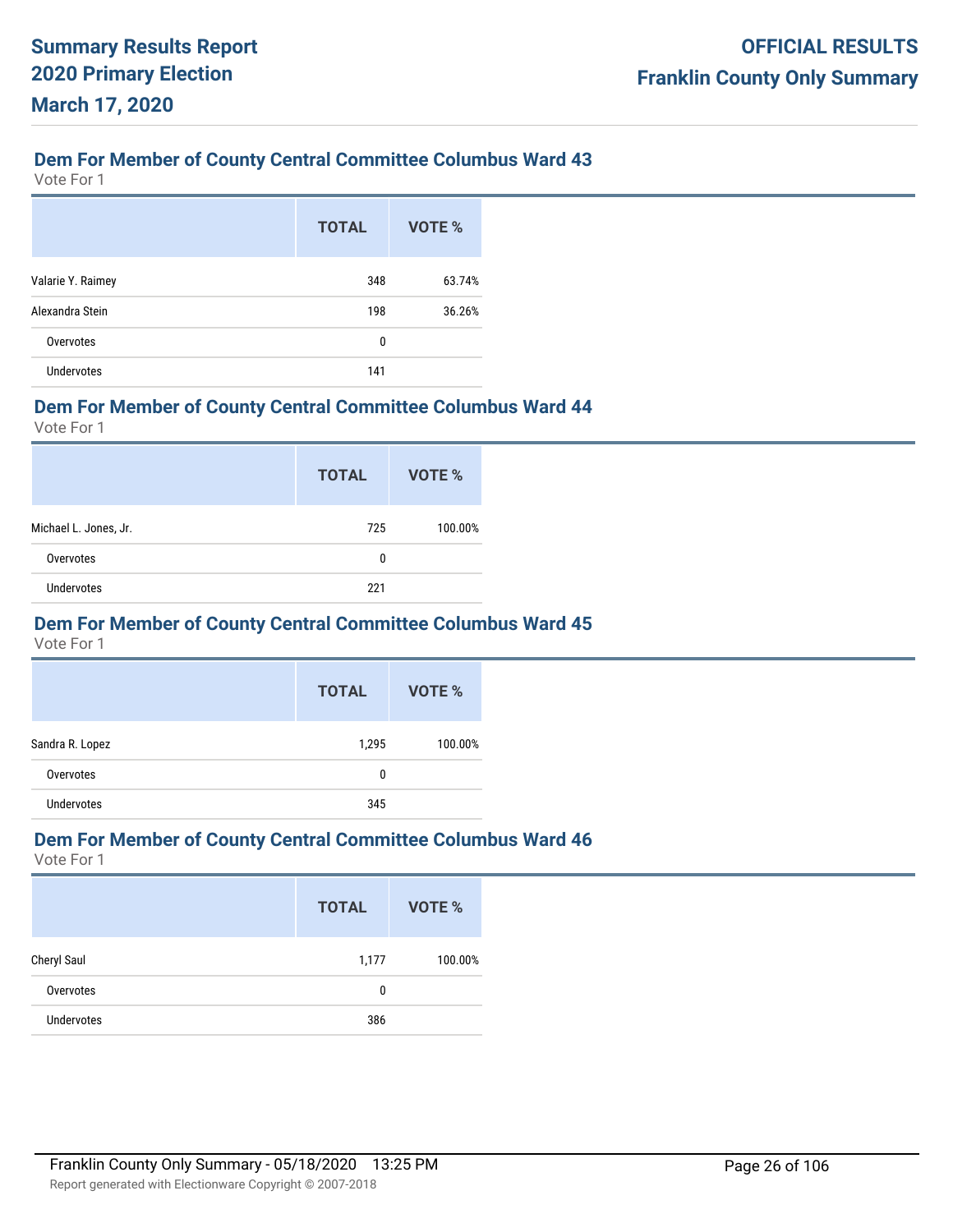Vote For 1

|                   | <b>TOTAL</b> | VOTE % |
|-------------------|--------------|--------|
| Donald Dawson     | 125          | 19.05% |
| James C. Ragland  | 531          | 80.95% |
| Overvotes         | 4            |        |
| <b>Undervotes</b> | 107          |        |

#### **Dem For Member of County Central Committee Columbus Ward 50**

Vote For 1

|                   | <b>TOTAL</b> | VOTE %  |
|-------------------|--------------|---------|
| Alexis R. Pannell | 488          | 100.00% |
| Overvotes         | 0            |         |
| <b>Undervotes</b> | 137          |         |

#### **Dem For Member of County Central Committee Columbus Ward 51**

Vote For 1

|                     | <b>TOTAL</b> | VOTE %  |
|---------------------|--------------|---------|
| Robert L. Patterson | 548          | 100.00% |
| Overvotes           | 0            |         |
| Undervotes          | 160          |         |

#### **Dem For Member of County Central Committee Columbus Ward 52**

|                    | <b>TOTAL</b> | <b>VOTE %</b> |
|--------------------|--------------|---------------|
| Kashi Adhikari     | 551          | 48.08%        |
| <b>Chloe Siens</b> | 595          | 51.92%        |
| Overvotes          | 3            |               |
| <b>Undervotes</b>  | 209          |               |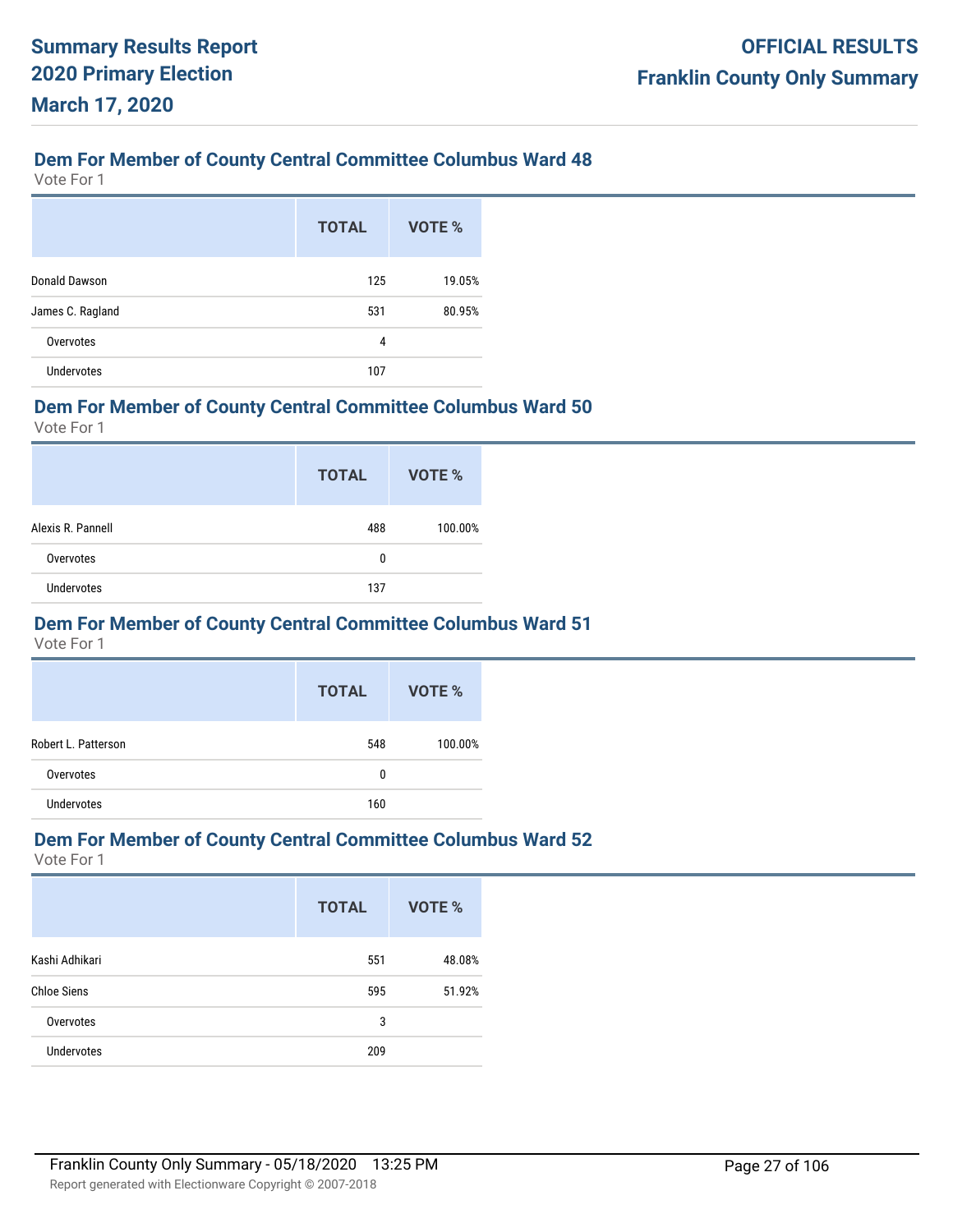Vote For 1

|                   | <b>TOTAL</b>   | VOTE % |
|-------------------|----------------|--------|
| Adrienne Hood     | 465            | 55.16% |
| David W. Paul     | 378            | 44.84% |
| Overvotes         | $\overline{2}$ |        |
| <b>Undervotes</b> | 207            |        |

#### **Dem For Member of County Central Committee Columbus Ward 55**

Vote For 1

|                   | <b>TOTAL</b> | VOTE % |
|-------------------|--------------|--------|
| Jonathan C. Beard | 242          | 34.23% |
| Pat Deering       | 465          | 65.77% |
| Overvotes         | 1            |        |
| <b>Undervotes</b> | 164          |        |

#### **Dem For Member of County Central Committee Columbus Ward 56**

Vote For 1

|                 | <b>TOTAL</b> | VOTE %  |
|-----------------|--------------|---------|
| Kathy L. Carter | 622          | 100.00% |
| Overvotes       | 0            |         |
| Undervotes      | 611          |         |

## **Dem For Member of County Central Committee Columbus Ward 57**

|                   | <b>TOTAL</b> | VOTE % |
|-------------------|--------------|--------|
| Erin Beck         | 415          | 59.97% |
| Anna Siriano      | 277          | 40.03% |
| Overvotes         | 1            |        |
| <b>Undervotes</b> | 115          |        |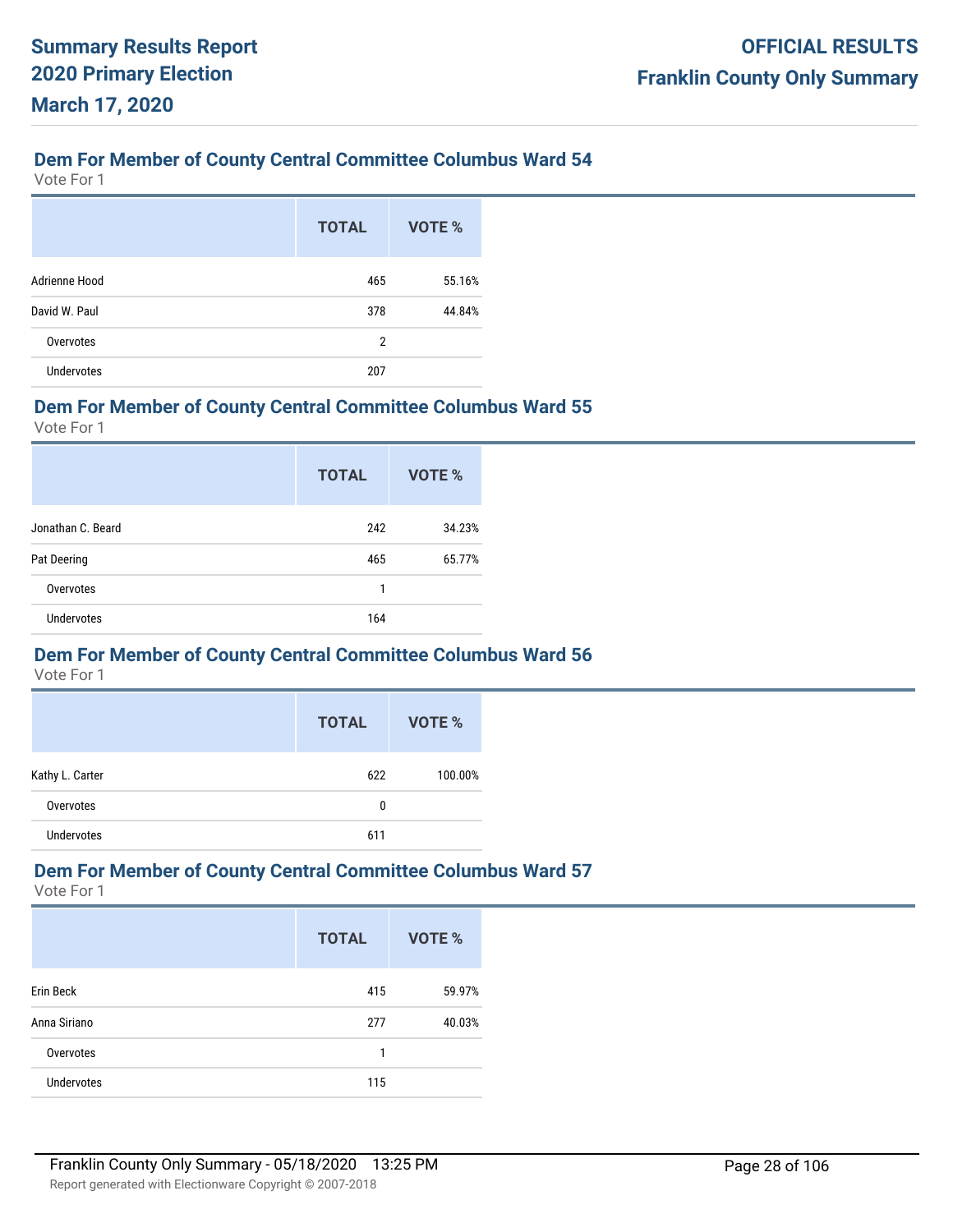Vote For 1

|                     | <b>TOTAL</b> | VOTE % |
|---------------------|--------------|--------|
| Micki B. Pike       | 497          | 64.88% |
| Candidate Withdrawn | 269          | 35.12% |
| Overvotes           | 1            |        |
| <b>Undervotes</b>   | 232          |        |

#### **Dem For Member of County Central Committee Columbus Ward 59**

Vote For 1

|                   | <b>TOTAL</b> | <b>VOTE %</b> |
|-------------------|--------------|---------------|
| Carole DePaola    | 642          | 81.78%        |
| Leo Simpson       | 143          | 18.22%        |
| Overvotes         | 1            |               |
| <b>Undervotes</b> | 183          |               |

#### **Dem For Member of County Central Committee Columbus Ward 60**

Vote For 1

|                   | <b>TOTAL</b> | <b>VOTE %</b> |
|-------------------|--------------|---------------|
| Terra Goodnight   | 503          | 56.96%        |
| Mark K. Rutkus    | 380          | 43.04%        |
| Overvotes         | 0            |               |
| <b>Undervotes</b> | 275          |               |

# **Dem For Member of County Central Committee Columbus Ward 61**

|                                | <b>TOTAL</b> | VOTE %  |
|--------------------------------|--------------|---------|
| <b>Tonya McCreary Williams</b> | 424          | 100.00% |
| Overvotes                      | 0            |         |
| <b>Undervotes</b>              | 135          |         |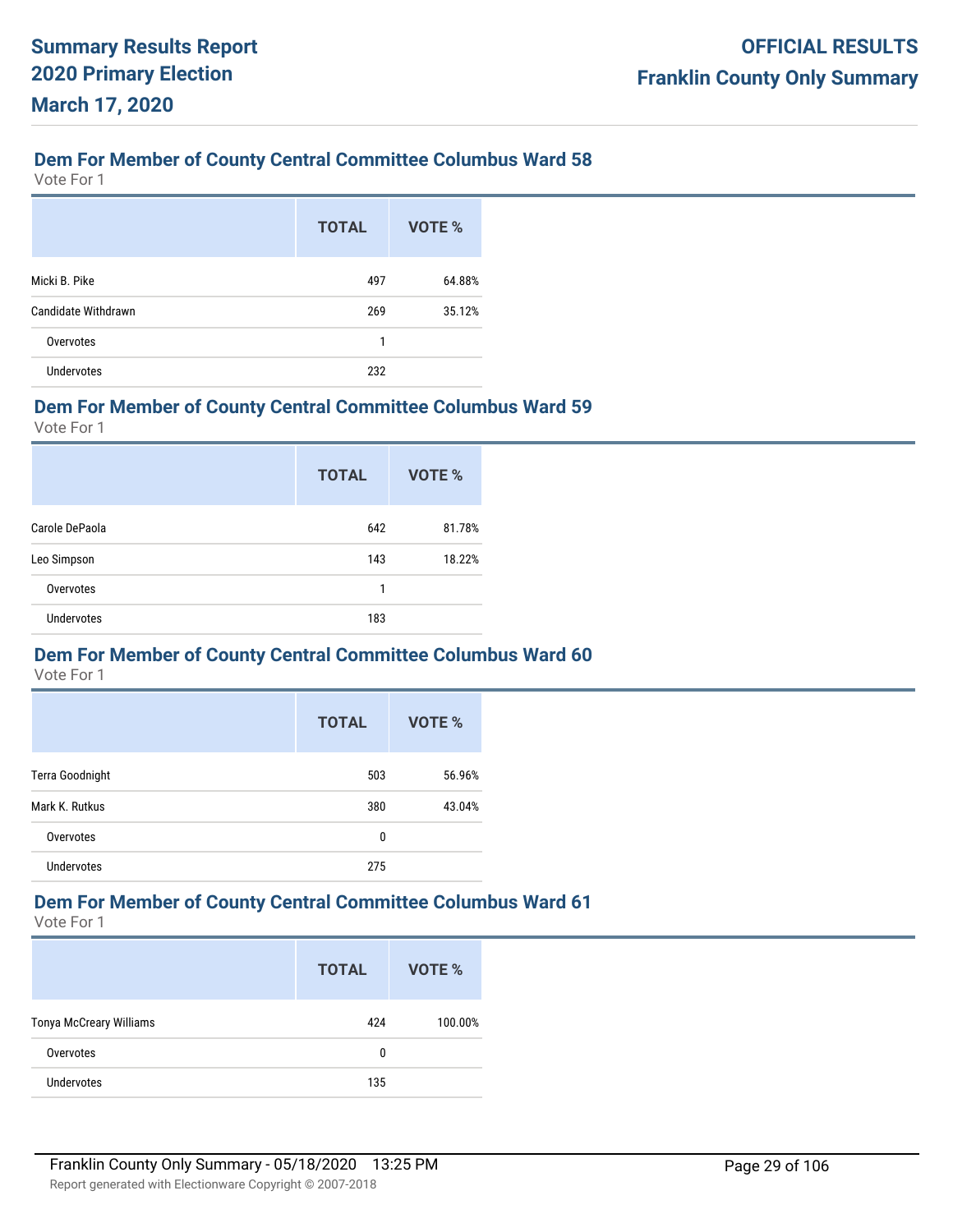Vote For 1

|                   | <b>TOTAL</b> | VOTE %  |
|-------------------|--------------|---------|
| Garrison P. Carr  | 637          | 100.00% |
| Overvotes         | 0            |         |
| <b>Undervotes</b> | 301          |         |

#### **Dem For Member of County Central Committee Columbus Ward 63**

Vote For 1

|                    | <b>TOTAL</b> | VOTE %  |
|--------------------|--------------|---------|
| Mellissia Fuhrmann | 930          | 100.00% |
| Overvotes          | 0            |         |
| <b>Undervotes</b>  | 342          |         |

### **Dem For Member of County Central Committee Columbus Ward 64**

Vote For 1

|                      | <b>TOTAL</b> | VOTE % |
|----------------------|--------------|--------|
| Angela Romines-Smith | 192          | 25.95% |
| Jennifer T. Stack    | 548          | 74.05% |
| Overvotes            | 2            |        |
| Undervotes           | 235          |        |

#### **Dem For Member of County Central Committee Columbus Ward 65**

|                   | <b>TOTAL</b> | VOTE %  |
|-------------------|--------------|---------|
| Sundeepti Jindal  | 656          | 100.00% |
| Overvotes         | 0            |         |
| <b>Undervotes</b> | 254          |         |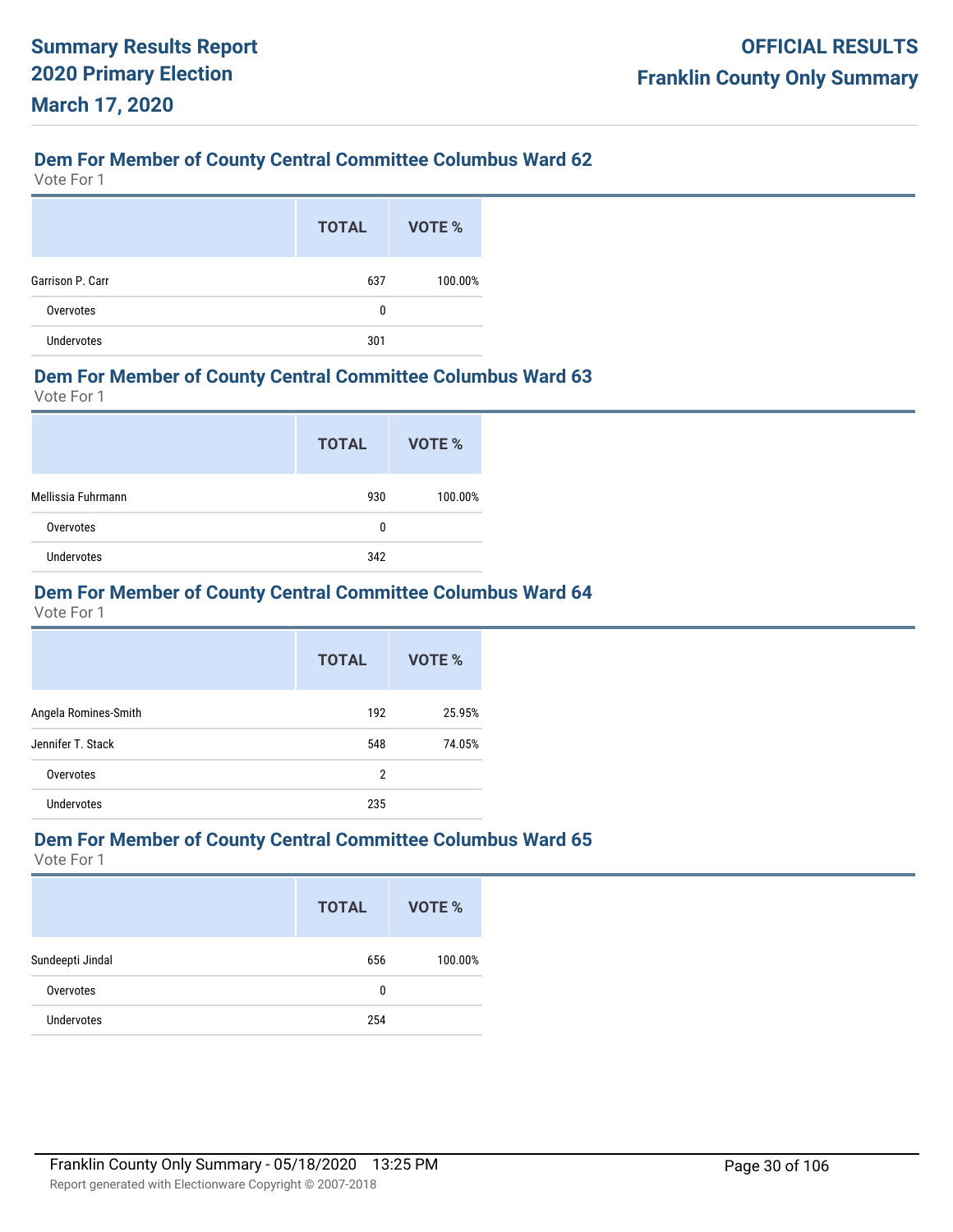Vote For 1

|                   | <b>TOTAL</b> | VOTE % |
|-------------------|--------------|--------|
| Mary L. Hawkins   | 254          | 36.03% |
| Barbara A. Rousey | 451          | 63.97% |
| Overvotes         | 1            |        |
| <b>Undervotes</b> | 202          |        |

#### **Dem For Member of County Central Committee Columbus Ward 67**

Vote For 1

|                       | <b>TOTAL</b> | VOTE %  |
|-----------------------|--------------|---------|
| Clyde B. Pickett, Sr. | 493          | 100.00% |
| Overvotes             | 0            |         |
| <b>Undervotes</b>     | 208          |         |

#### **Dem For Member of County Central Committee Columbus Ward 68**

Vote For 1

|                  | <b>TOTAL</b> | VOTE %  |
|------------------|--------------|---------|
| Constance Dunlap | 240          | 100.00% |
| Overvotes        | 0            |         |
| Undervotes       | 105          |         |

#### **Dem For Member of County Central Committee Columbus Ward 69**

|                   | <b>TOTAL</b> | VOTE %  |
|-------------------|--------------|---------|
| Kim R. Walter     | 1,084        | 100.00% |
| Overvotes         | 0            |         |
| <b>Undervotes</b> | 450          |         |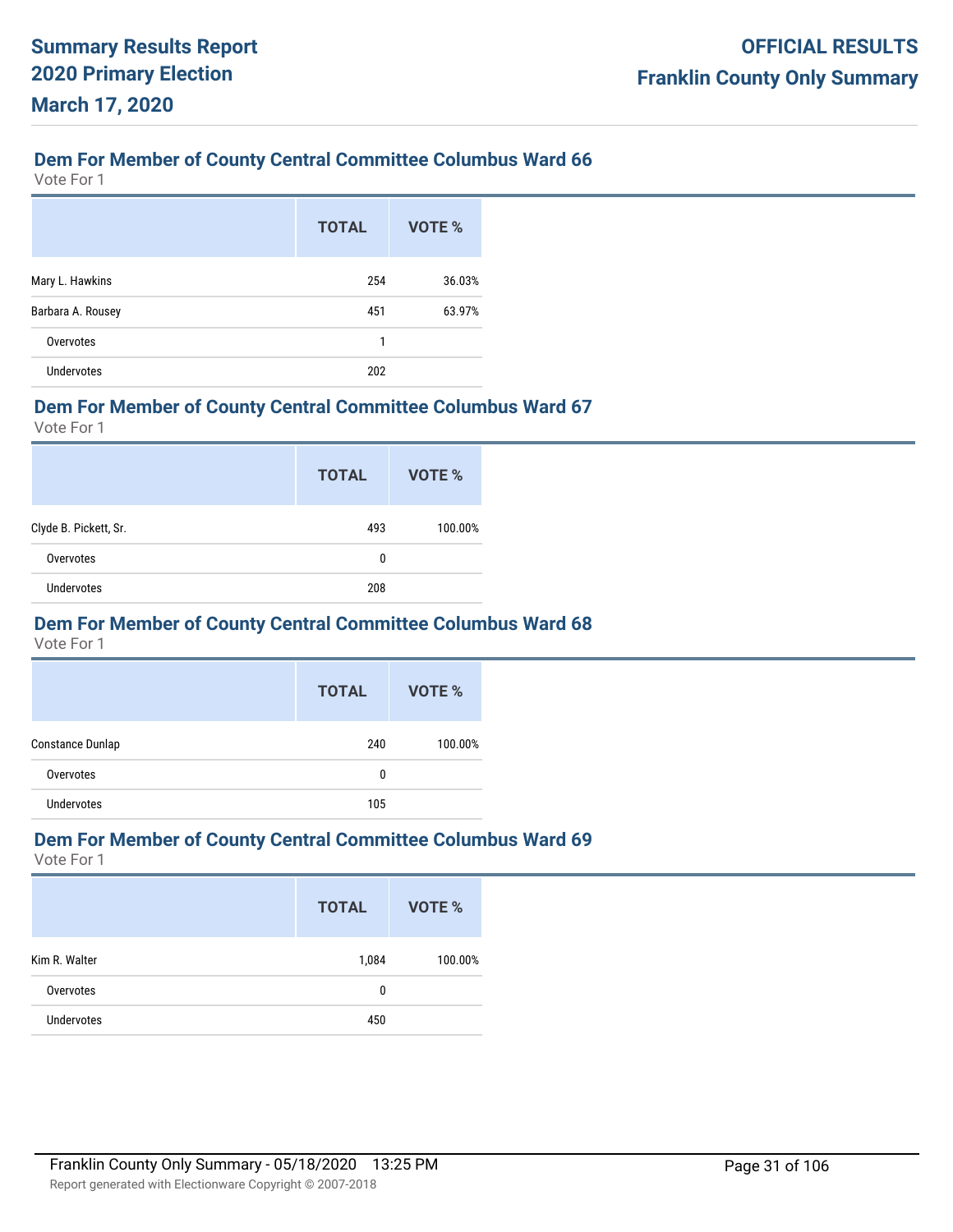Vote For 1

|                  | <b>TOTAL</b> | VOTE %  |
|------------------|--------------|---------|
| Stephen N. Sayre | 614          | 100.00% |
| Overvotes        | 0            |         |
| Undervotes       | 281          |         |

#### **Dem For Member of County Central Committee Columbus Ward 71**

Vote For 1

|                     | <b>TOTAL</b> | VOTE % |
|---------------------|--------------|--------|
| Ed Horn             | 391          | 68.12% |
| Candidate Withdrawn | 183          | 31.88% |
| Overvotes           | 0            |        |
| <b>Undervotes</b>   | 199          |        |

#### **Dem For Member of County Central Committee Columbus Ward 72**

Vote For 1

|                  | <b>TOTAL</b> | VOTE %  |
|------------------|--------------|---------|
| Madeline J. Shaw | 846          | 100.00% |
| Overvotes        | 0            |         |
| Undervotes       | 323          |         |

#### **Dem For Member of County Central Committee Columbus Ward 73**

|                   | <b>TOTAL</b> | VOTE % |
|-------------------|--------------|--------|
| Charles W. Lynd   | 222          | 15.27% |
| Lori M. Tyack     | 1,232        | 84.73% |
| Overvotes         | 4            |        |
| <b>Undervotes</b> | 287          |        |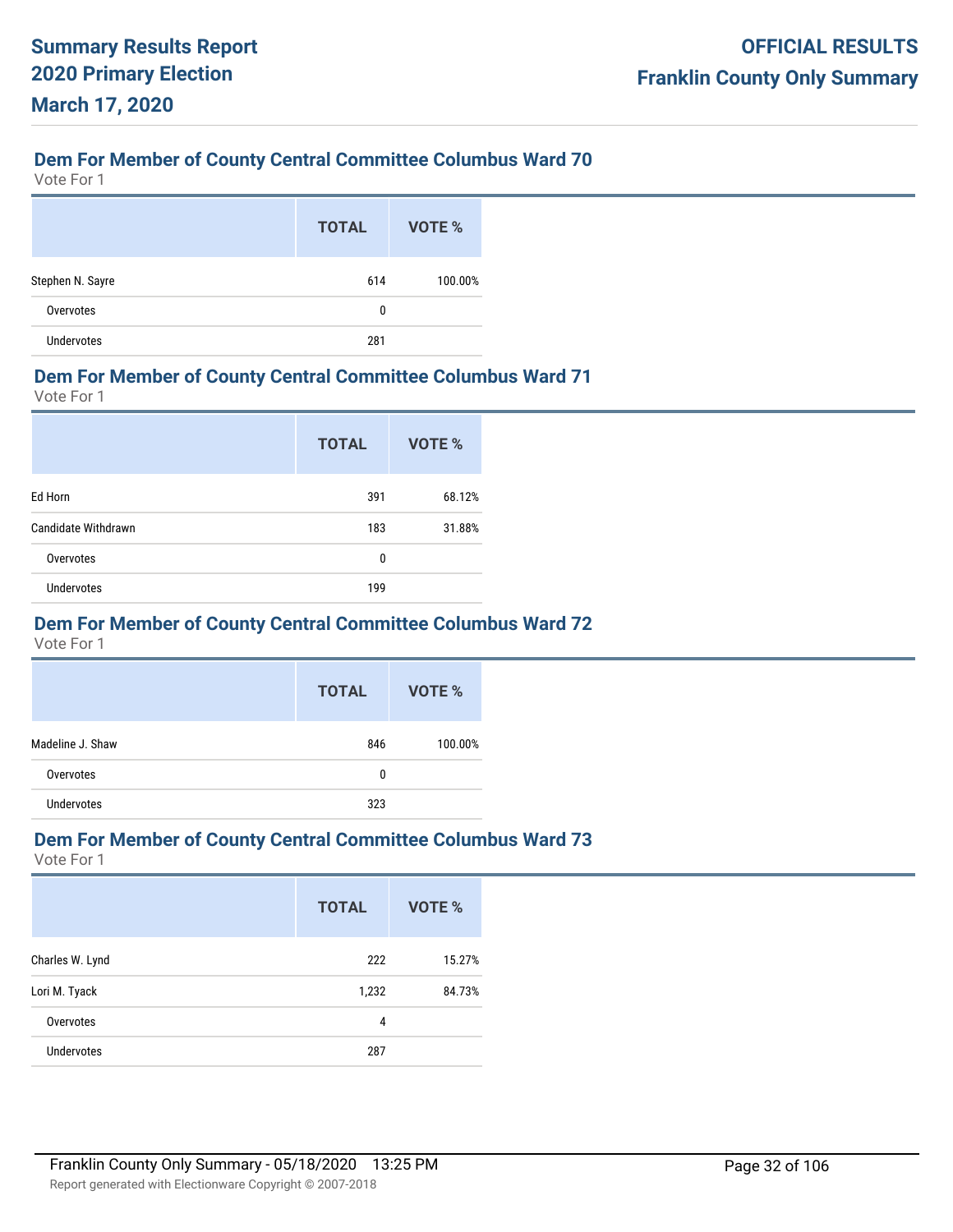Vote For 1

|                    | <b>TOTAL</b> | VOTE %  |
|--------------------|--------------|---------|
| <b>Beth Liston</b> | 681          | 100.00% |
| Overvotes          | 0            |         |
| <b>Undervotes</b>  | 201          |         |

#### **Dem For Member of County Central Committee Columbus Ward 75**

Vote For 1

|                   | <b>TOTAL</b> | VOTE %  |
|-------------------|--------------|---------|
| Traci H. Johnson  | 687          | 100.00% |
| Overvotes         | 0            |         |
| <b>Undervotes</b> | 286          |         |

### **Dem For Member of County Central Committee Columbus Ward 77**

Vote For 1

|                    | <b>TOTAL</b> | <b>VOTE %</b> |
|--------------------|--------------|---------------|
| Lynn Friedman      | 419          | 53.79%        |
| Michael R. Hackett | 360          | 46.21%        |
| Overvotes          | 0            |               |
| <b>Undervotes</b>  | 238          |               |

#### **Dem For Member of County Central Committee Columbus Ward 78**

|                   | <b>TOTAL</b> | VOTE %  |
|-------------------|--------------|---------|
| Nancy Day-Achauer | 661          | 100.00% |
| Overvotes         | 0            |         |
| <b>Undervotes</b> | 223          |         |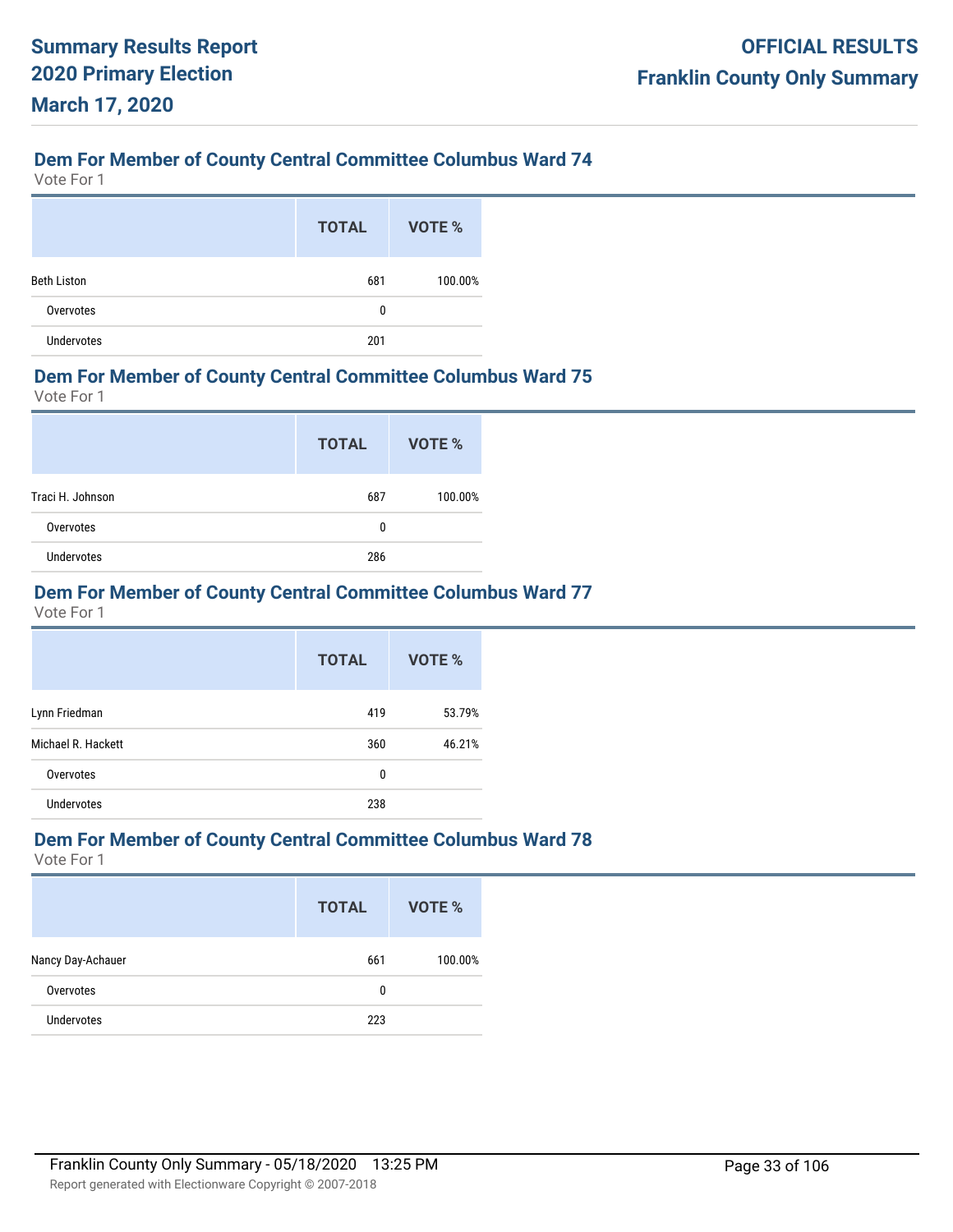Vote For 1

|                    | <b>TOTAL</b> | VOTE % |
|--------------------|--------------|--------|
| Cathy Cowan Becker | 206          | 54.50% |
| McKenzie L. Quinn  | 172          | 45.50% |
| Overvotes          | 0            |        |
| <b>Undervotes</b>  | 71           |        |

#### **Dem For Member of County Central Committee Columbus Ward 81**

Vote For 1

|                   | <b>TOTAL</b> | VOTE %  |
|-------------------|--------------|---------|
| Vashitta Johnson  | 598          | 100.00% |
| Overvotes         | 0            |         |
| <b>Undervotes</b> | 252          |         |

#### **Dem For Member of County Central Committee Columbus Ward 82**

Vote For 1

|                 | <b>TOTAL</b> | VOTE %  |
|-----------------|--------------|---------|
| Sarah L. Ortman | 1,566        | 100.00% |
| Overvotes       | 0            |         |
| Undervotes      | 476          |         |

#### **Dem For Member of County Central Committee Columbus Ward 83**

|                   | <b>TOTAL</b> | <b>VOTE %</b> |
|-------------------|--------------|---------------|
| Hassan M. Idris   | 1,454        | 100.00%       |
| Overvotes         | 0            |               |
| <b>Undervotes</b> | 791          |               |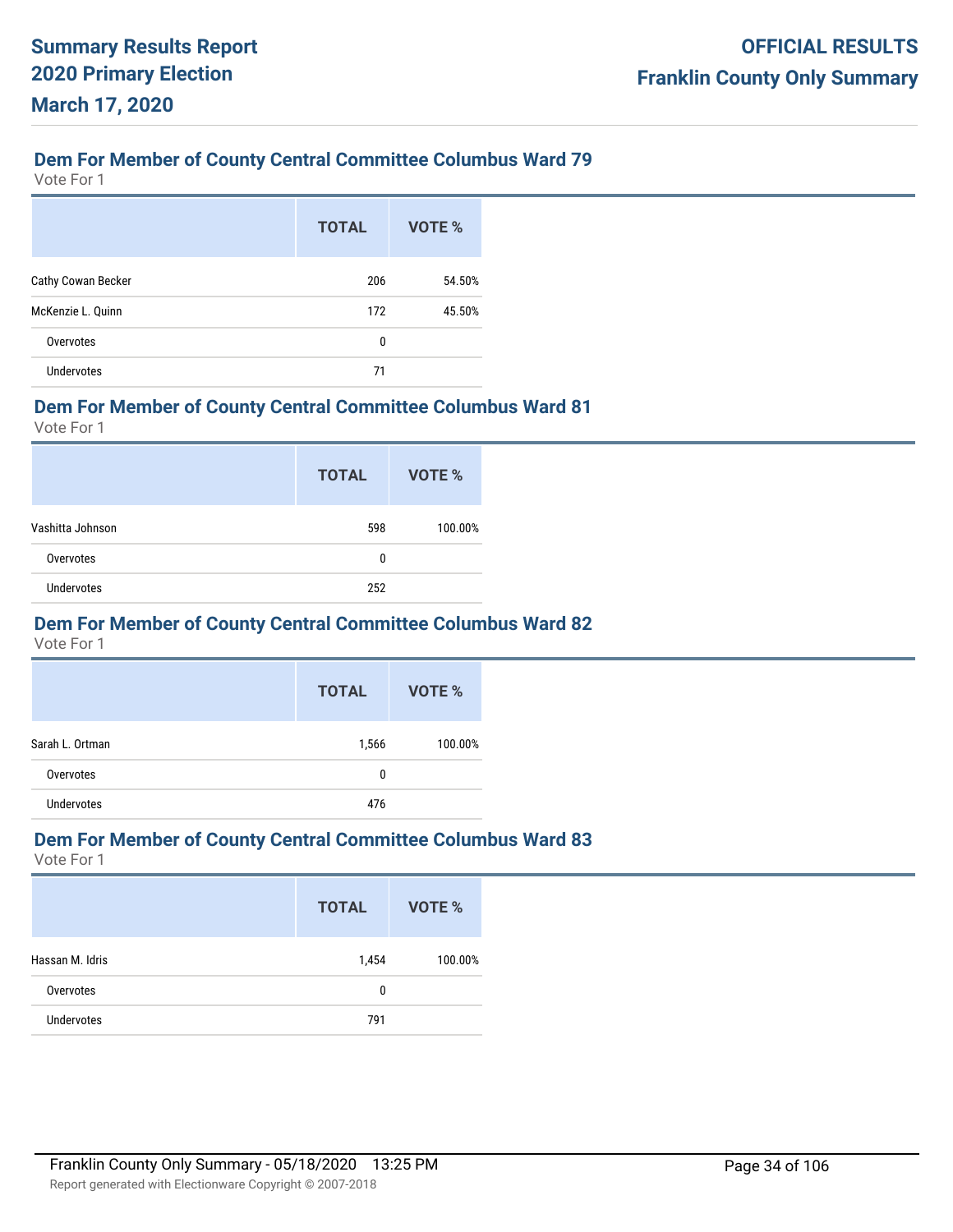Vote For 1

|                   | <b>TOTAL</b> | VOTE %  |
|-------------------|--------------|---------|
| Sharyn N. Rigsbee | 500          | 100.00% |
| Overvotes         | 0            |         |
| Undervotes        | 148          |         |

#### **Dem For Member of County Central Committee Columbus Ward 86**

Vote For 1

|                       | <b>TOTAL</b> | VOTE % |
|-----------------------|--------------|--------|
| <b>Marco Miller</b>   | 565          | 67.91% |
| <b>Terry Stephens</b> | 267          | 32.09% |
| Overvotes             | 4            |        |
| <b>Undervotes</b>     | 207          |        |

#### **Dem For Member of County Central Committee Dublin Ward 1**

Vote For 1

|                     | <b>TOTAL</b> | VOTE %  |
|---------------------|--------------|---------|
| Linda M. Capobianco | 739          | 100.00% |
| Overvotes           | 0            |         |
| Undervotes          | 352          |         |

#### **Dem For Member of County Central Committee Dublin Ward 2**

|                   | <b>TOTAL</b> | VOTE %  |
|-------------------|--------------|---------|
| Sandi Allen       | 812          | 100.00% |
| Overvotes         | 0            |         |
| <b>Undervotes</b> | 333          |         |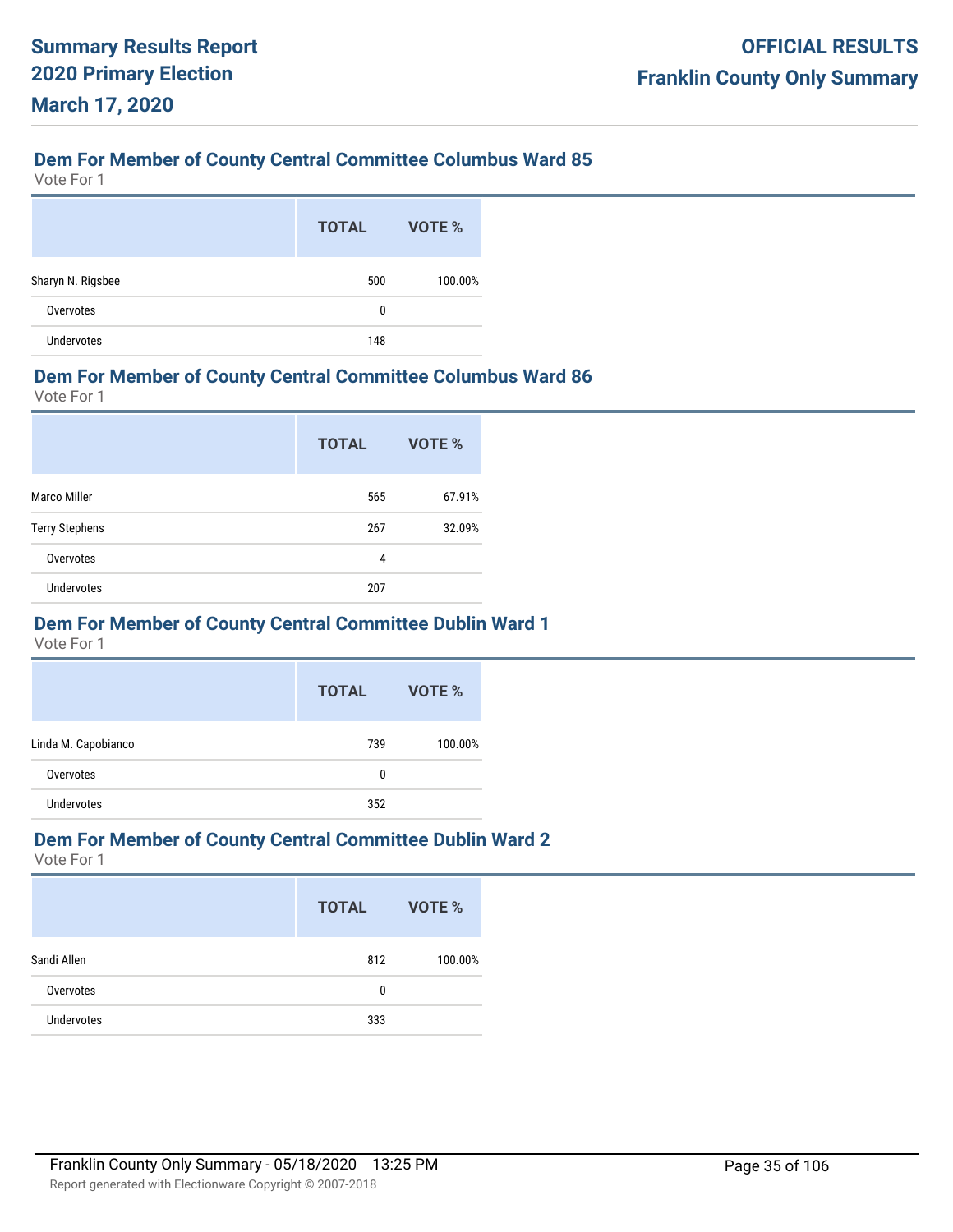Vote For 1

|                   | <b>TOTAL</b> | <b>VOTE %</b> |
|-------------------|--------------|---------------|
| Amber R. James    | 326          | 100.00%       |
| Overvotes         | 0            |               |
| <b>Undervotes</b> | 182          |               |

#### **Dem For Member of County Central Committee Dublin Ward 4**

Vote For 1

|                     | <b>TOTAL</b> | VOTE %  |
|---------------------|--------------|---------|
| Gregory N. Finnerty | 548          | 100.00% |
| Overvotes           | 0            |         |
| <b>Undervotes</b>   | 233          |         |

### **Dem For Member of County Central Committee Franklin Township**

Vote For 1

|                   | <b>TOTAL</b> | VOTE % |
|-------------------|--------------|--------|
| Aryeh Alex        | 222          | 65.29% |
| Christopher Feick | 118          | 34.71% |
| Overvotes         | 0            |        |
| <b>Undervotes</b> | 82           |        |

#### **Dem For Member of County Central Committee Gahanna Ward 1**

|                   | <b>TOTAL</b> | VOTE %  |
|-------------------|--------------|---------|
| Joel L. King, Jr. | 634          | 100.00% |
| Overvotes         | 0            |         |
| Undervotes        | 259          |         |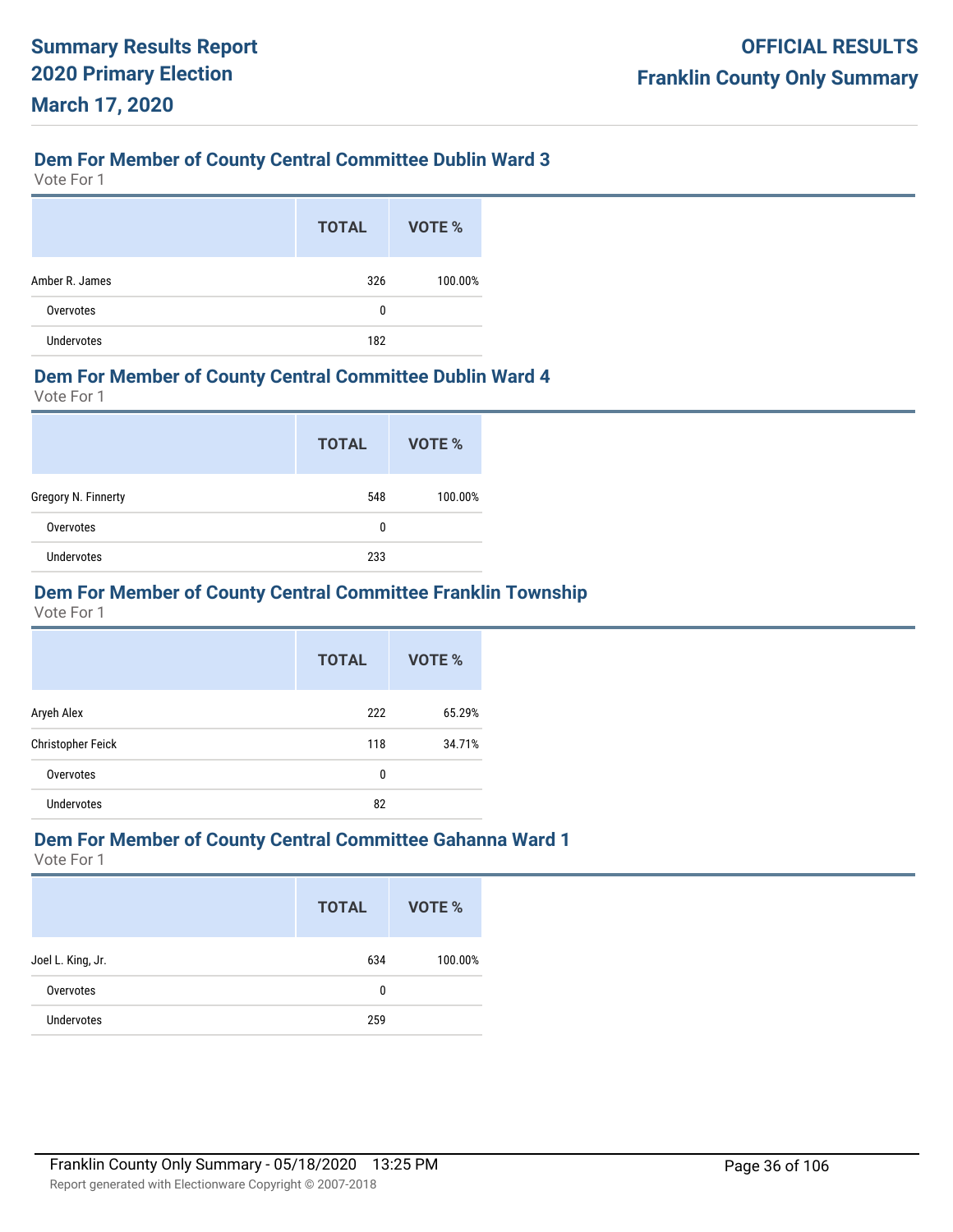## **Dem For Member of County Central Committee Gahanna Ward 2**

Vote For 1

|                   | <b>TOTAL</b> | VOTE %  |
|-------------------|--------------|---------|
| <b>Robin Link</b> | 864          | 100.00% |
| Overvotes         | 0            |         |
| Undervotes        | 327          |         |

#### **Dem For Member of County Central Committee Gahanna Ward 3**

Vote For 1

|                   | <b>TOTAL</b> | VOTE % |
|-------------------|--------------|--------|
| Shaniqua Stevens  | 388          | 41.95% |
| <b>Ed Toney</b>   | 537          | 58.05% |
| Overvotes         | 1            |        |
| <b>Undervotes</b> | 176          |        |

## **Dem For Member of County Central Committee Gahanna Ward 4**

Vote For 1

|                 | <b>TOTAL</b> | VOTE %  |
|-----------------|--------------|---------|
| Melissa C. Sull | 881          | 100.00% |
| Overvotes       | 0            |         |
| Undervotes      | 413          |         |

### **Dem For Member of County Central Committee Grove City Ward 1**

|                   | <b>TOTAL</b> | VOTE %  |
|-------------------|--------------|---------|
| Dallas L. Baldwin | 461          | 100.00% |
| Overvotes         | 0            |         |
| <b>Undervotes</b> | 176          |         |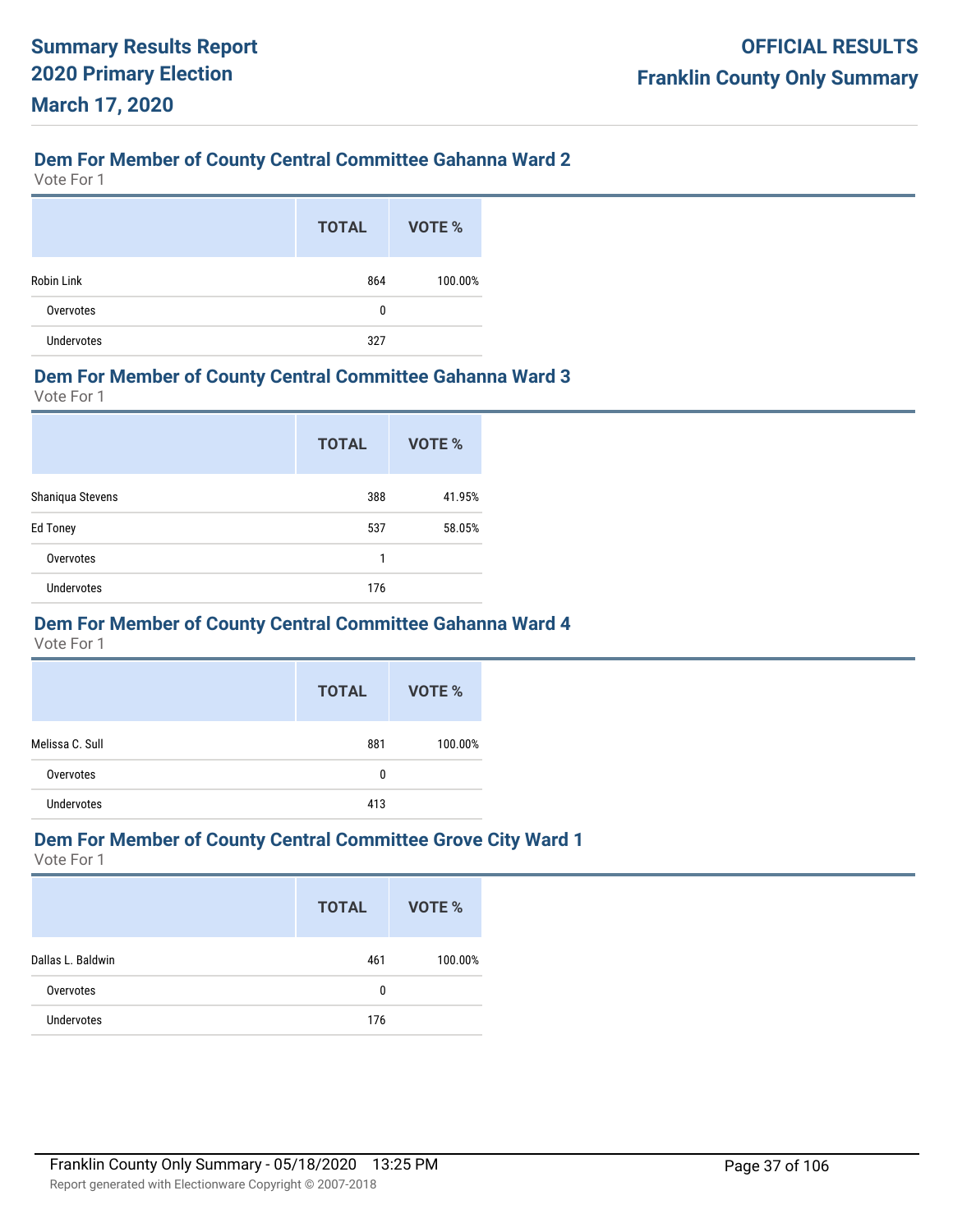# **Dem For Member of County Central Committee Grove City Ward 2**

Vote For 1

|                         | <b>TOTAL</b> | VOTE % |
|-------------------------|--------------|--------|
| Mary H. Mynatt          | 168          | 34.85% |
| <b>Beverlyn Staples</b> | 314          | 65.15% |
| Overvotes               | 0            |        |
| <b>Undervotes</b>       | 185          |        |

### **Dem For Member of County Central Committee Grove City Ward 3**

Vote For 1

|                   | <b>TOTAL</b> | VOTE %  |
|-------------------|--------------|---------|
| Joseph A. Palazzo | 547          | 100.00% |
| Overvotes         | 0            |         |
| <b>Undervotes</b> | 231          |         |

### **Dem For Member of County Central Committee Grove City Ward 4**

Vote For 1

|                   | <b>TOTAL</b> | VOTE % |
|-------------------|--------------|--------|
| Alyssa Chenault   | 288          | 50.09% |
| Rodney A. French  | 287          | 49.91% |
| Overvotes         | 0            |        |
| <b>Undervotes</b> | 170          |        |

# **Dem For Member of County Central Committee Groveport**

|                   | <b>TOTAL</b> | VOTE %  |
|-------------------|--------------|---------|
| Deanna M. Clinger | 403          | 100.00% |
| Overvotes         | 0            |         |
| Undervotes        | 149          |         |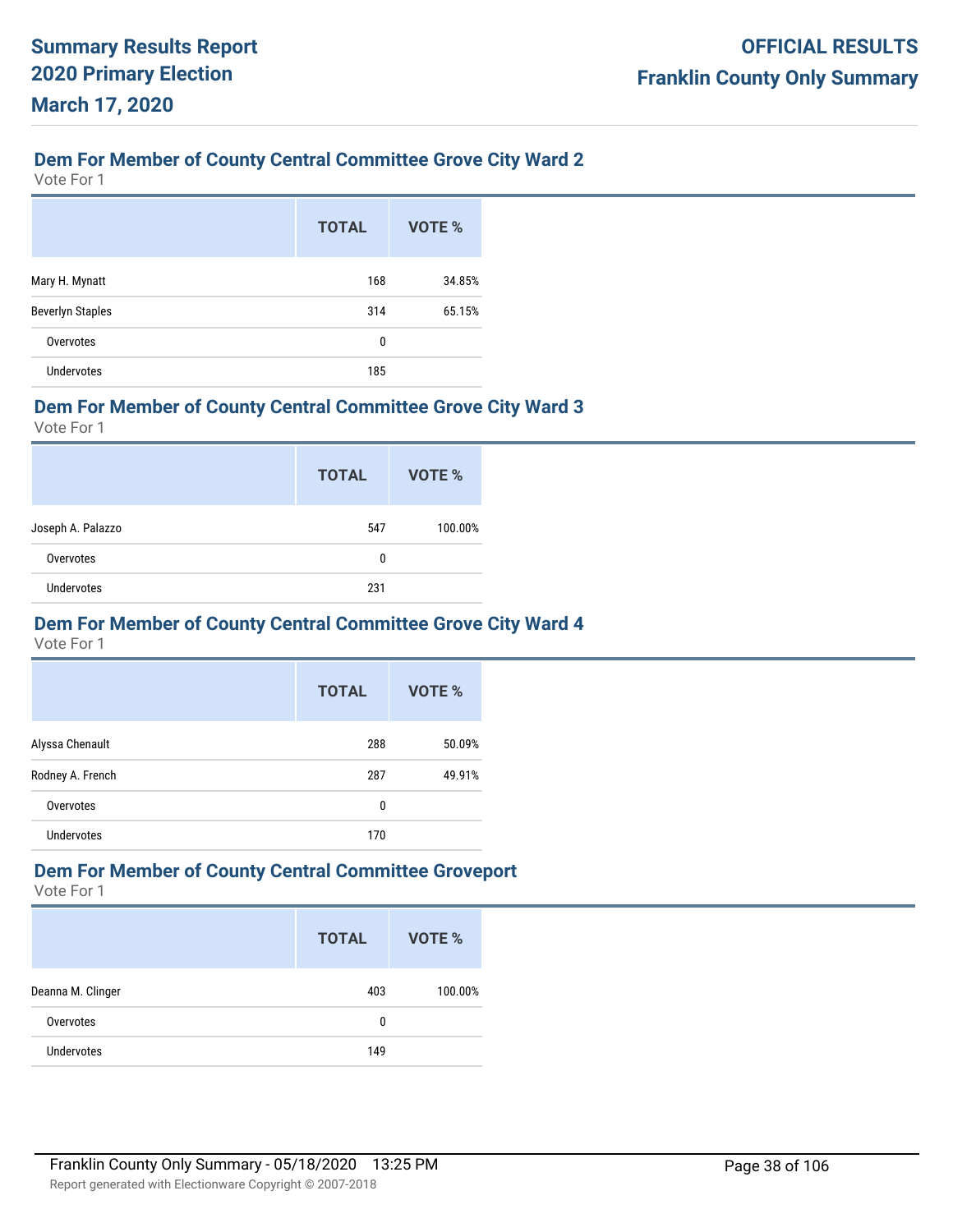# **Dem For Member of County Central Committee Grandview**

Vote For 1

|                     | <b>TOTAL</b> | VOTE %  |
|---------------------|--------------|---------|
| John Patrick Ivanic | 843          | 100.00% |
| Overvotes           | 0            |         |
| <b>Undervotes</b>   | 401          |         |

## **Dem For Member of County Central Committee Hamilton Township**

Vote For 1

|            | <b>TOTAL</b> | VOTE %  |
|------------|--------------|---------|
| Chris Hann | 279          | 100.00% |
| Overvotes  | 0            |         |
| Undervotes | 57           |         |

## **Dem For Member of County Central Committee Hilliard Ward 1**

Vote For 1

|                   | <b>TOTAL</b> | VOTE % |
|-------------------|--------------|--------|
| Zerqa Abid        | 215          | 42.41% |
| Matthew K. Austin | 292          | 57.59% |
| Overvotes         | 0            |        |
| <b>Undervotes</b> | 162          |        |

## **Dem For Member of County Central Committee Hilliard Ward 2**

|                      | <b>TOTAL</b> | <b>VOTE %</b> |
|----------------------|--------------|---------------|
| Tim Johnson          | 267          | 32.96%        |
| <b>Scott Solsman</b> | 543          | 67.04%        |
| Overvotes            | 0            |               |
| <b>Undervotes</b>    | 299          |               |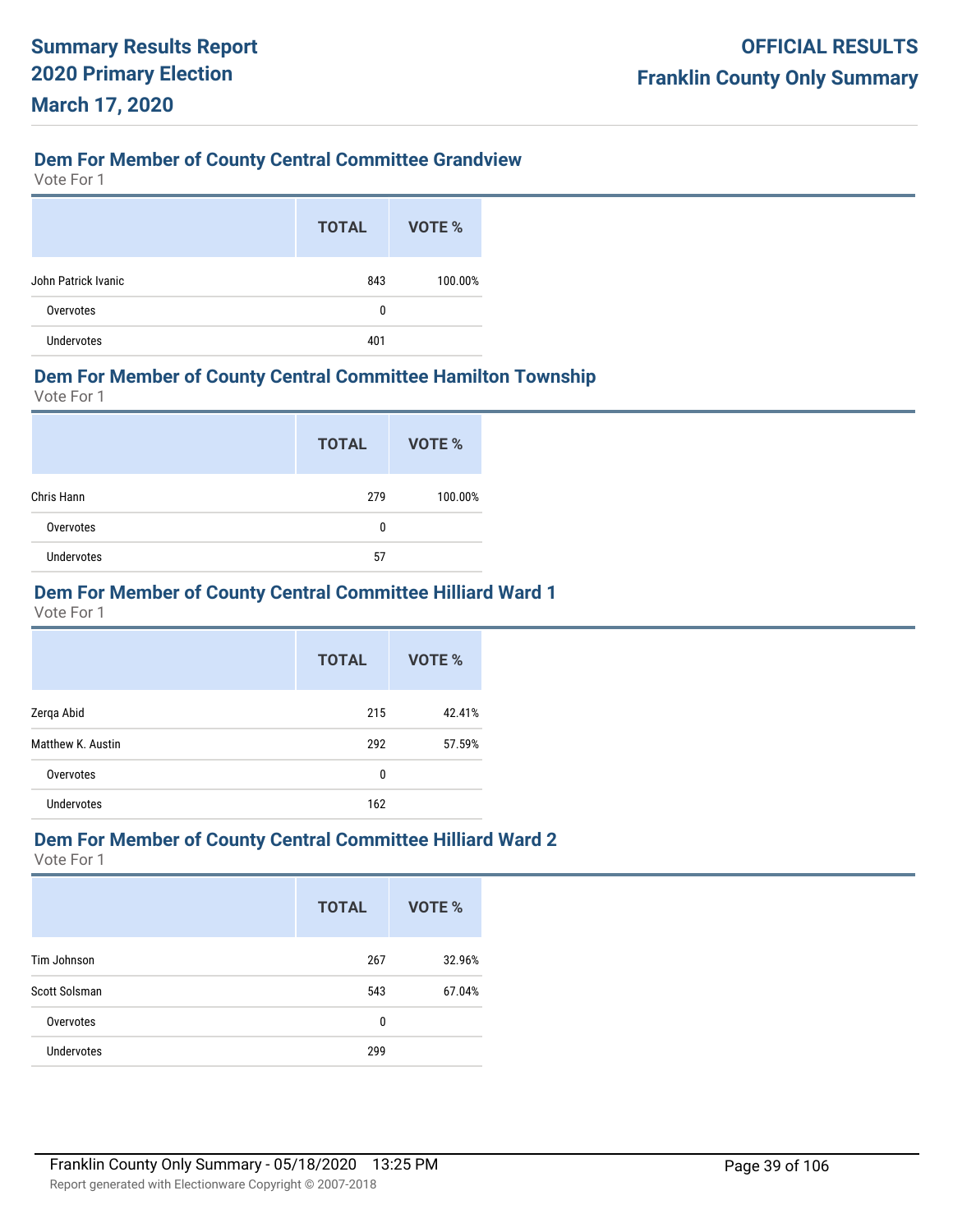# **Dem For Member of County Central Committee Hilliard Ward 3**

Vote For 1

|                   | <b>TOTAL</b> | <b>VOTE %</b> |
|-------------------|--------------|---------------|
| Anne Barrett      | 144          | 29.57%        |
| Kelli A. Hykes    | 343          | 70.43%        |
| Overvotes         | 0            |               |
| <b>Undervotes</b> | 190          |               |

### **Dem For Member of County Central Committee Hilliard Ward 4**

Vote For 1

|                    | <b>TOTAL</b> | VOTE %  |
|--------------------|--------------|---------|
| Cynthia Vermillion | 595          | 100.00% |
| Overvotes          | 0            |         |
| <b>Undervotes</b>  | 237          |         |

## **Dem For Member of County Central Committee Jackson Township**

Vote For 1

|                  | <b>TOTAL</b> | VOTE %  |
|------------------|--------------|---------|
| Charles M. Kirby | 186          | 100.00% |
| Overvotes        | 0            |         |
| Undervotes       | 80           |         |

## **Dem For Member of County Central Committee Jefferson Township**

|                     | <b>TOTAL</b> | VOTE %  |
|---------------------|--------------|---------|
| Otto B. Beatty, Jr. | 921          | 100.00% |
| Overvotes           | 0            |         |
| <b>Undervotes</b>   | 306          |         |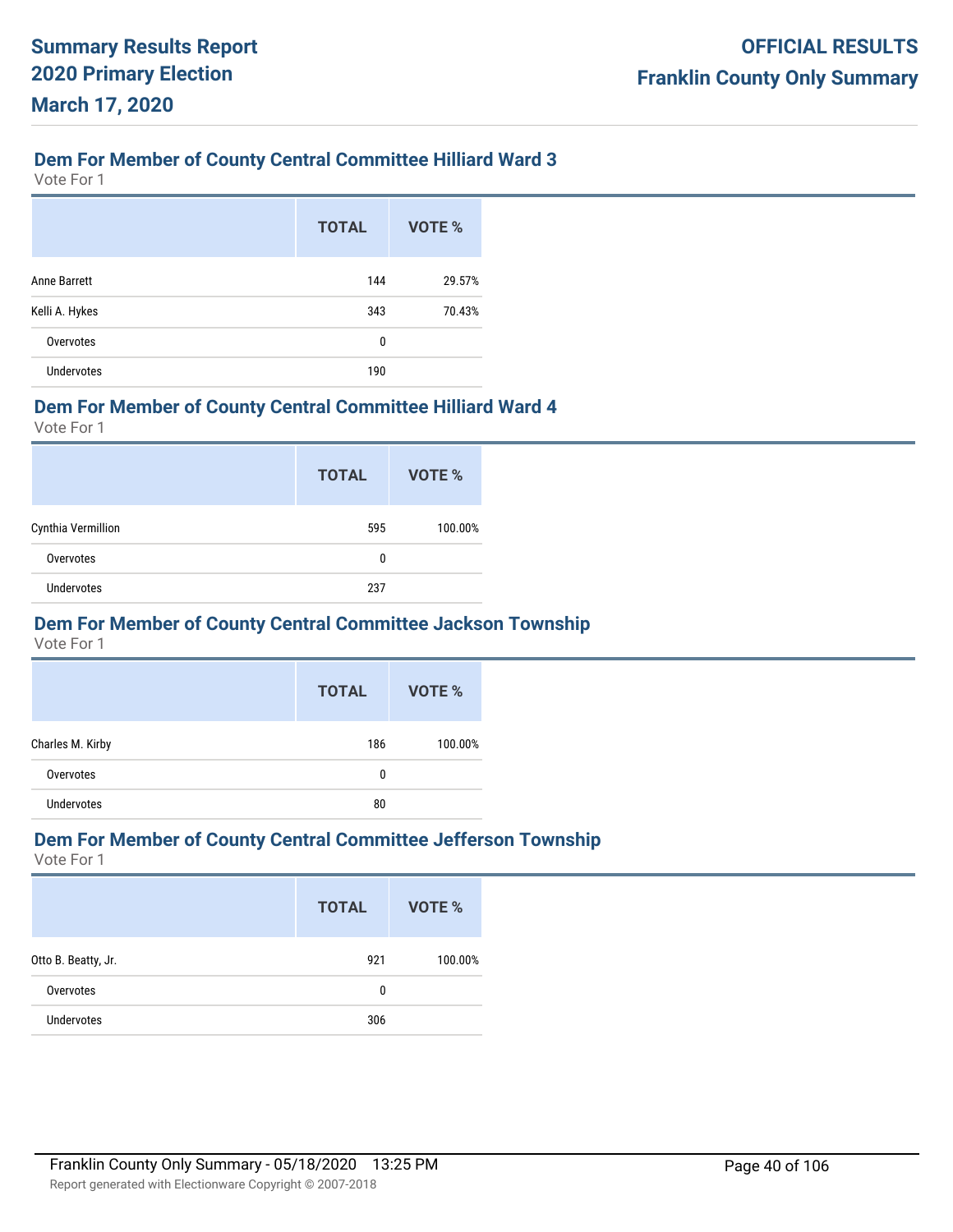# **Dem For Member of County Central Committee Madison Township**

Vote For 1

|                     | <b>TOTAL</b> | VOTE %  |
|---------------------|--------------|---------|
| Katherine M. Chipps | 562          | 100.00% |
| Overvotes           | 0            |         |
| <b>Undervotes</b>   | 205          |         |

### **Dem For Member of County Central Committee Marble Cliff**

Vote For 1

|                   | <b>TOTAL</b> | VOTE %  |
|-------------------|--------------|---------|
| Karen A. Cincione | 115          | 100.00% |
| Overvotes         | 0            |         |
| <b>Undervotes</b> | 24           |         |

# **Dem For Member of County Central Committee Mifflin Township**

Vote For 1

|                    | <b>TOTAL</b> | <b>VOTE %</b> |
|--------------------|--------------|---------------|
| Cheryl A. Sullivan | 139          | 100.00%       |
| Overvotes          | 0            |               |
| <b>Undervotes</b>  | 36           |               |

# **Dem For Member of County Central Committee New Albany**

|                   | <b>TOTAL</b> | VOTE % |
|-------------------|--------------|--------|
| Shawn J. McGrath  | 325          | 44.40% |
| Katie Vatke       | 407          | 55.60% |
| Overvotes         | 1            |        |
| <b>Undervotes</b> | 205          |        |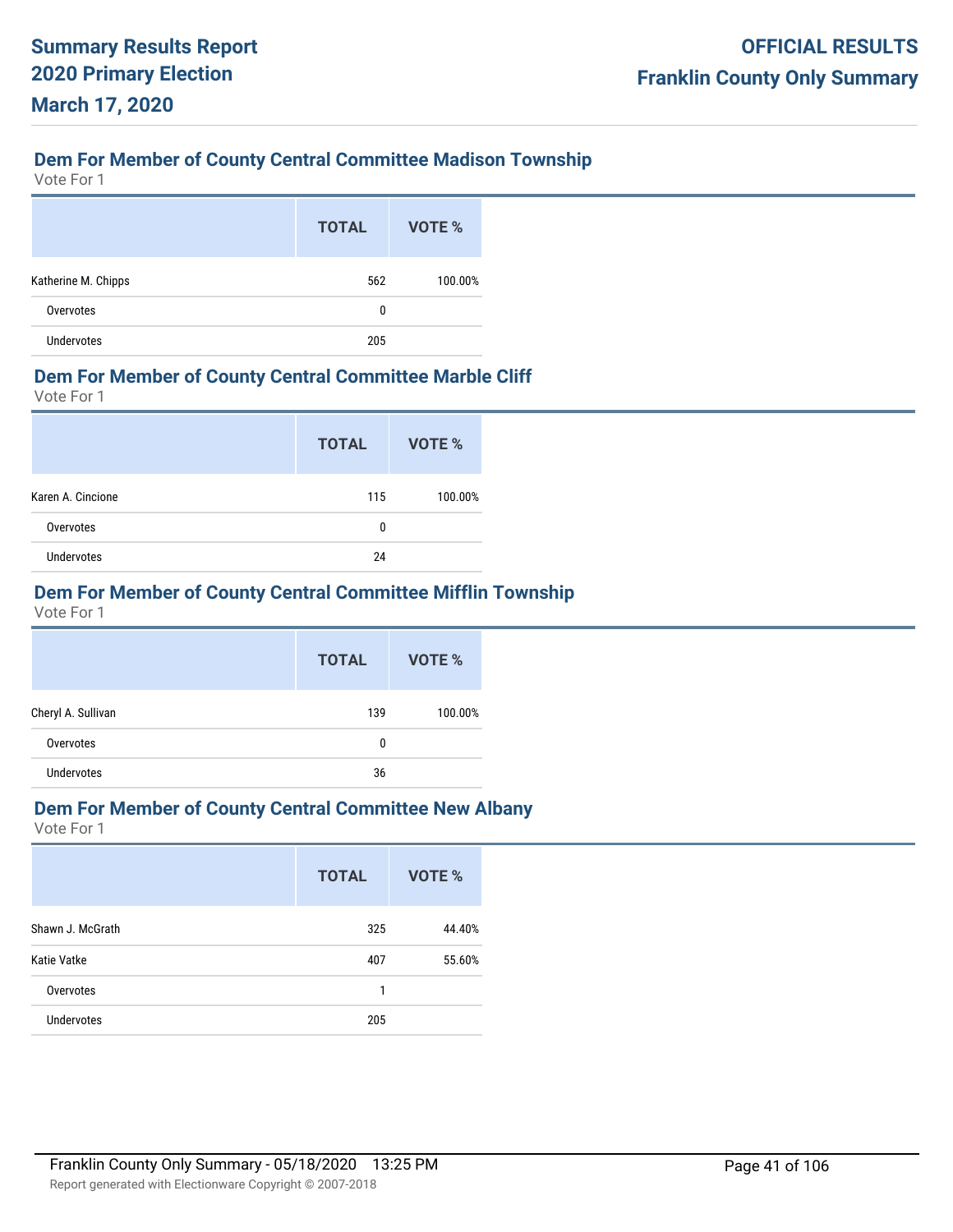# **Dem For Member of County Central Committee Norwich Township**

Vote For 1

|                   | <b>TOTAL</b> | VOTE %  |
|-------------------|--------------|---------|
| Peter A. Lytle    | 317          | 100.00% |
| Overvotes         | 0            |         |
| <b>Undervotes</b> | 136          |         |

#### **Dem For Member of County Central Committee Perry Township**

Vote For 1

|                   | <b>TOTAL</b> | VOTE %  |
|-------------------|--------------|---------|
| Kathryn S. Malone | 386          | 100.00% |
| Overvotes         | 0            |         |
| <b>Undervotes</b> | 158          |         |

## **Dem For Member of County Central Committee Plain Township**

Vote For 1

|                   | <b>TOTAL</b> | VOTE %  |
|-------------------|--------------|---------|
| Mary Lightbody    | 120          | 100.00% |
| Overvotes         | 0            |         |
| <b>Undervotes</b> | 23           |         |

## **Dem For Member of County Central Committee Pleasant Township**

|                   | <b>TOTAL</b> | <b>VOTE %</b> |
|-------------------|--------------|---------------|
| Heidi M. Detty    | 67           | 20.94%        |
| Janet A. Grubb    | 253          | 79.06%        |
| Overvotes         | 0            |               |
| <b>Undervotes</b> | 85           |               |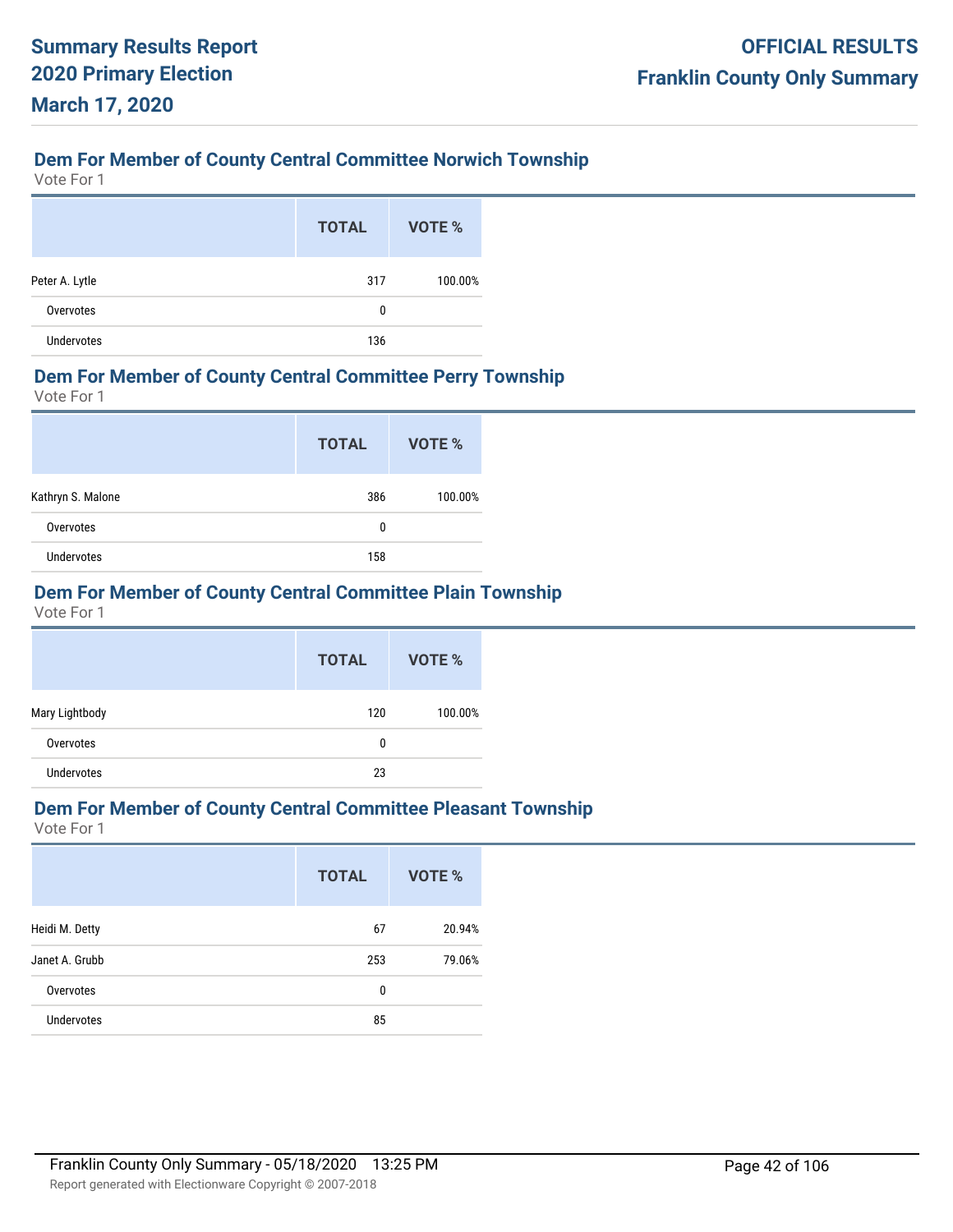# **Dem For Member of County Central Committee Prairie Township**

Vote For 1

|                   | <b>TOTAL</b> | VOTE %  |
|-------------------|--------------|---------|
| David Donofrio    | 752          | 100.00% |
| Overvotes         | 0            |         |
| <b>Undervotes</b> | 254          |         |

## **Dem For Member of County Central Committee Reynoldsburg Ward 1**

Vote For 1

|                        | <b>TOTAL</b> | VOTE %  |
|------------------------|--------------|---------|
| Shanette E. Strickland | 676          | 100.00% |
| Overvotes              | 0            |         |
| <b>Undervotes</b>      | 181          |         |

# **Dem For Member of County Central Committee Reynoldsburg Ward 2**

Vote For 1

|                   | <b>TOTAL</b> | VOTE %  |
|-------------------|--------------|---------|
| Roger V. Cruse    | 524          | 100.00% |
| Overvotes         | 0            |         |
| <b>Undervotes</b> | 216          |         |

# **Dem For Member of County Central Committee Reynoldsburg Ward 3**

|                    | <b>TOTAL</b> | VOTE %  |
|--------------------|--------------|---------|
| Mildred M. Johnson | 199          | 100.00% |
| Overvotes          | 0            |         |
| <b>Undervotes</b>  | 64           |         |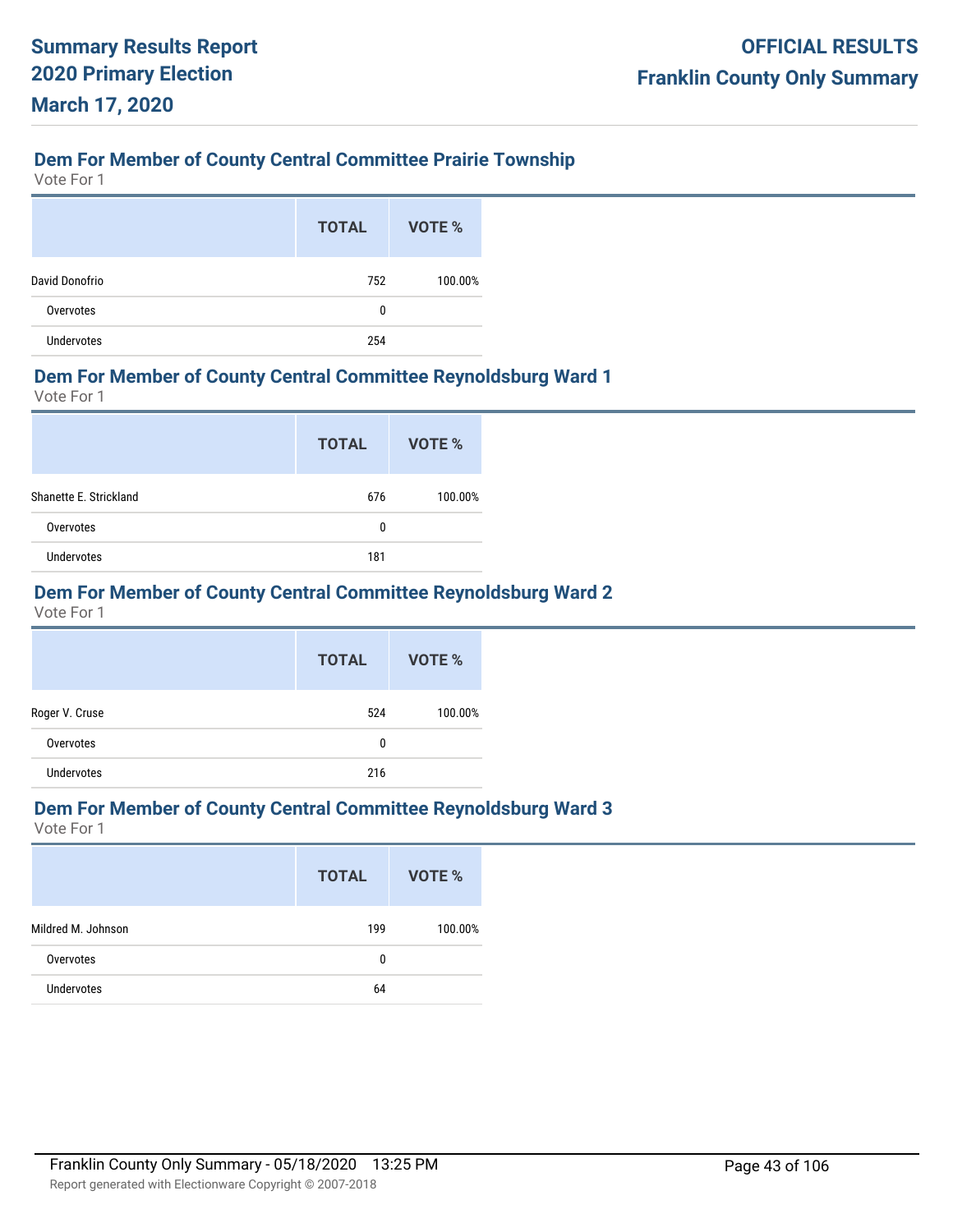# **Dem For Member of County Central Committee Reynoldsburg Ward 4**

Vote For 1

|                   | <b>TOTAL</b> | VOTE %  |
|-------------------|--------------|---------|
| Kelly S. Cruse    | 399          | 100.00% |
| Overvotes         | 0            |         |
| <b>Undervotes</b> | 128          |         |

### **Dem For Member of County Central Committee Sharon Township**

Vote For 1

|                   | <b>TOTAL</b> | VOTE %  |
|-------------------|--------------|---------|
| Jeanne Melvin     | 321          | 100.00% |
| Overvotes         | 0            |         |
| <b>Undervotes</b> | 130          |         |

# **Dem For Member of County Central Committee Truro Township**

Vote For 1

|                   | <b>TOTAL</b> | VOTE %  |
|-------------------|--------------|---------|
| Ashon L. McKenzie | 56           | 100.00% |
| Overvotes         | 0            |         |
| <b>Undervotes</b> | 28           |         |

# **Dem For Member of County Central Committee Upper Arlington Ward 1**

|                   | <b>TOTAL</b> | VOTE %  |
|-------------------|--------------|---------|
| Allison Russo     | 743          | 100.00% |
| Overvotes         | 0            |         |
| <b>Undervotes</b> | 213          |         |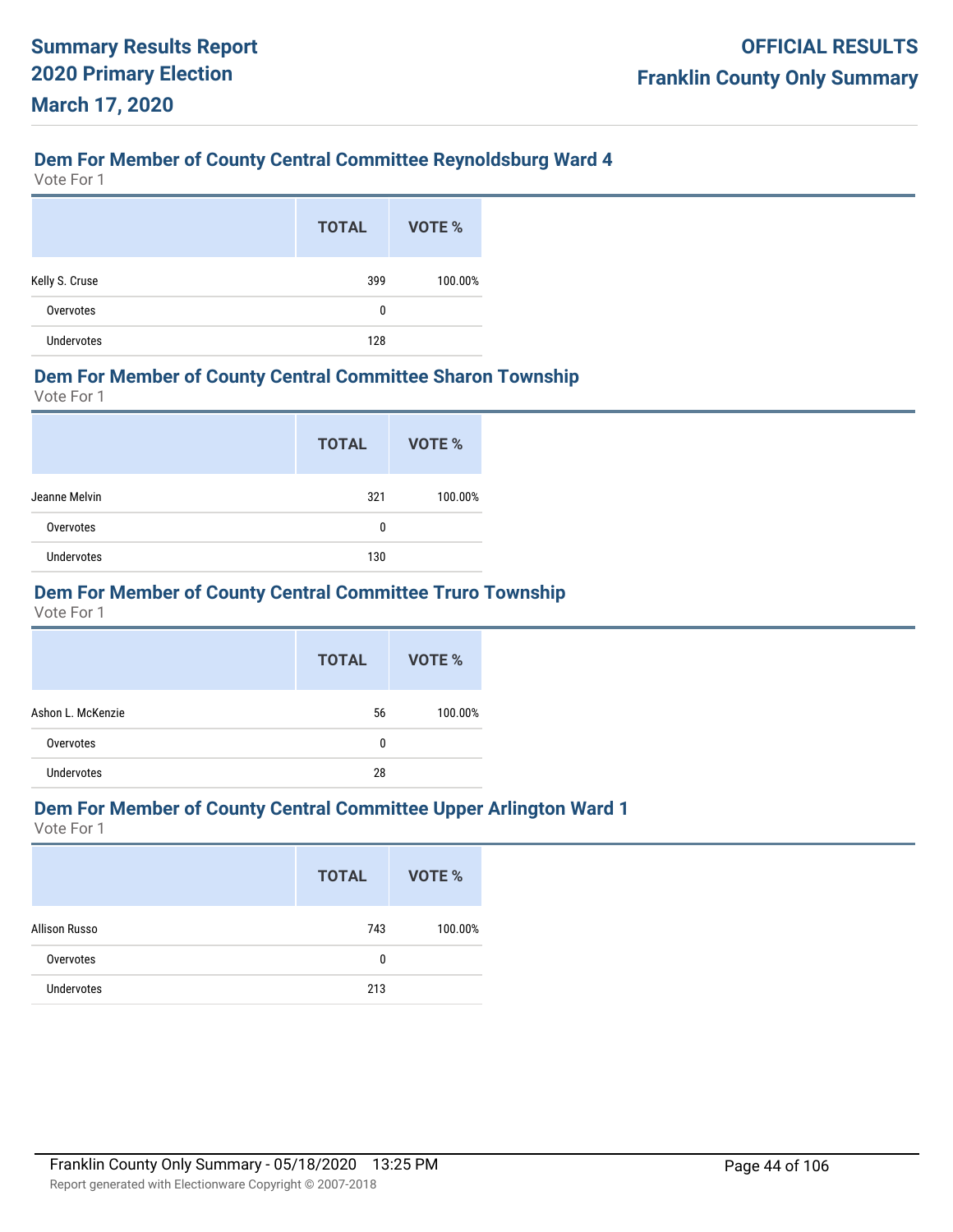## **Dem For Member of County Central Committee Upper Arlington Ward 2**

Vote For 1

|                   | <b>TOTAL</b> | VOTE %  |
|-------------------|--------------|---------|
| John J. Kulewicz  | 615          | 100.00% |
| Overvotes         | 0            |         |
| <b>Undervotes</b> | 219          |         |

## **Dem For Member of County Central Committee Upper Arlington Ward 3**

Vote For 1

|                       | <b>TOTAL</b>   | VOTE % |
|-----------------------|----------------|--------|
| <b>Steve Campbell</b> | 324            | 51.76% |
| Andrej Rotter         | 302            | 48.24% |
| Overvotes             | $\overline{2}$ |        |
| <b>Undervotes</b>     | 168            |        |

## **Dem For Member of County Central Committee Upper Arlington Ward 4**

Vote For 1

|                   | <b>TOTAL</b> | <b>VOTE %</b> |
|-------------------|--------------|---------------|
| Ed Forman         | 59           | 8.60%         |
| Hannah C. Reed    | 627          | 91.40%        |
| Overvotes         | 0            |               |
| <b>Undervotes</b> | 171          |               |

# **Dem For Member of County Central Committee Upper Arlington Ward 5**

|                    | <b>TOTAL</b> | VOTE % |
|--------------------|--------------|--------|
| Linda Maggio       | 251          | 45.47% |
| Samantha Sawmiller | 301          | 54.53% |
| Overvotes          | 0            |        |
| <b>Undervotes</b>  | 382          |        |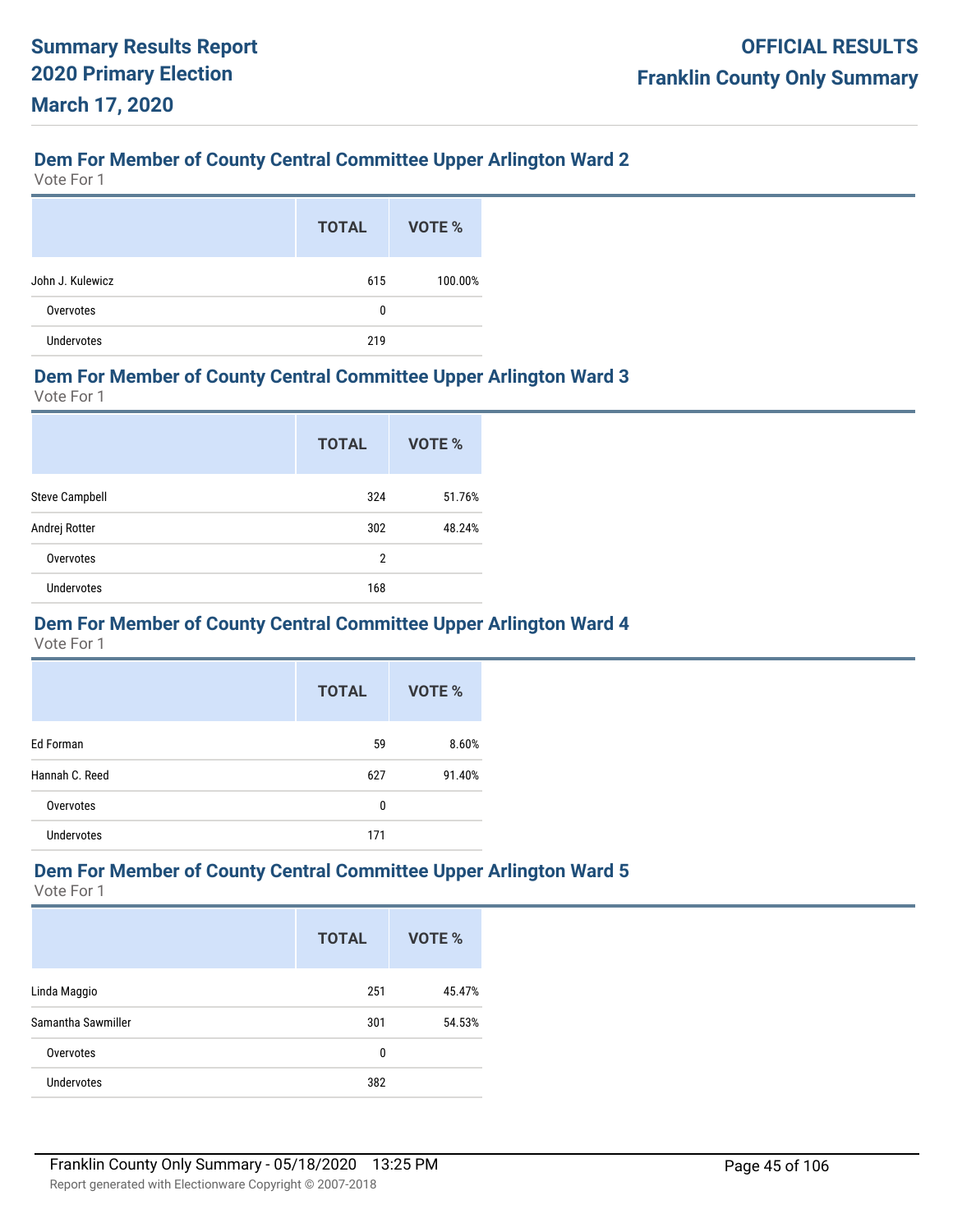# **Dem For Member of County Central Committee Upper Arlington Ward 6**

Vote For 1

|                   | <b>TOTAL</b> | VOTE %  |
|-------------------|--------------|---------|
| John A. Lytle     | 592          | 100.00% |
| Overvotes         | 0            |         |
| <b>Undervotes</b> | 286          |         |

## **Dem For Member of County Central Committee Washington Township**

Vote For 1

|                   | <b>TOTAL</b> | VOTE %  |
|-------------------|--------------|---------|
| Mary S. Duffey    | 29           | 100.00% |
| Overvotes         | 0            |         |
| <b>Undervotes</b> | 17           |         |

## **Dem For Member of County Central Committee Westervill Ward 1**

Vote For 1

|                      | <b>TOTAL</b> | VOTE % |
|----------------------|--------------|--------|
| Douglas H. Garrison  | 118          | 22.91% |
| Robert F. Montgomery | 397          | 77.09% |
| Overvotes            | 0            |        |
| Undervotes           | 113          |        |

### **Dem For Member of County Central Committee Westervill Ward 2**

|                     | <b>TOTAL</b> | VOTE %  |
|---------------------|--------------|---------|
| Kimberly E. Kennedy | 747          | 100.00% |
| Overvotes           | 0            |         |
| <b>Undervotes</b>   | 295          |         |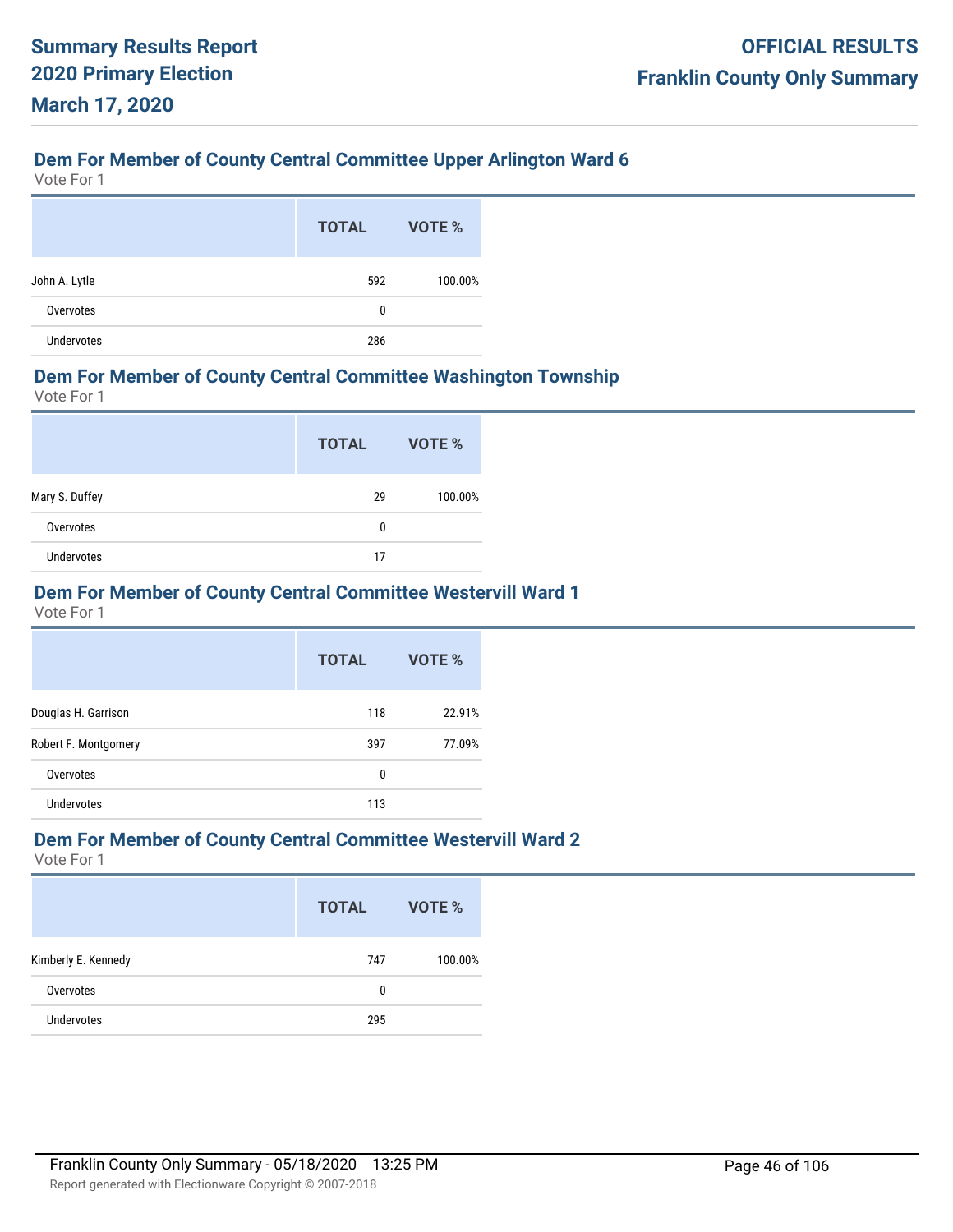## **Dem For Member of County Central Committee Westervill Ward 3**

Vote For 1

|                   | <b>TOTAL</b> | VOTE %  |
|-------------------|--------------|---------|
| Brenda K. Clark   | 446          | 100.00% |
| Overvotes         | 0            |         |
| <b>Undervotes</b> | 174          |         |

#### **Dem For Member of County Central Committee Westervill Ward 4**

Vote For 1

|                       | <b>TOTAL</b> | VOTE %  |
|-----------------------|--------------|---------|
| Michael D. Batchelder | 423          | 100.00% |
| Overvotes             | 0            |         |
| <b>Undervotes</b>     | 161          |         |

# **Dem For Member of County Central Committee Westervill Ward 5**

Vote For 1

|               | <b>TOTAL</b> | VOTE %  |
|---------------|--------------|---------|
| Mindy E. Hall | 463          | 100.00% |
| Overvotes     | 0            |         |
| Undervotes    | 181          |         |

# **Dem For Member of County Central Committee Whitehall Ward 1**

|                   | <b>TOTAL</b> | <b>VOTE %</b> |
|-------------------|--------------|---------------|
| Karen Conison     | 134          | 62.33%        |
| Lillian Harden    | 81           | 37.67%        |
| Overvotes         | 1            |               |
| <b>Undervotes</b> | 19           |               |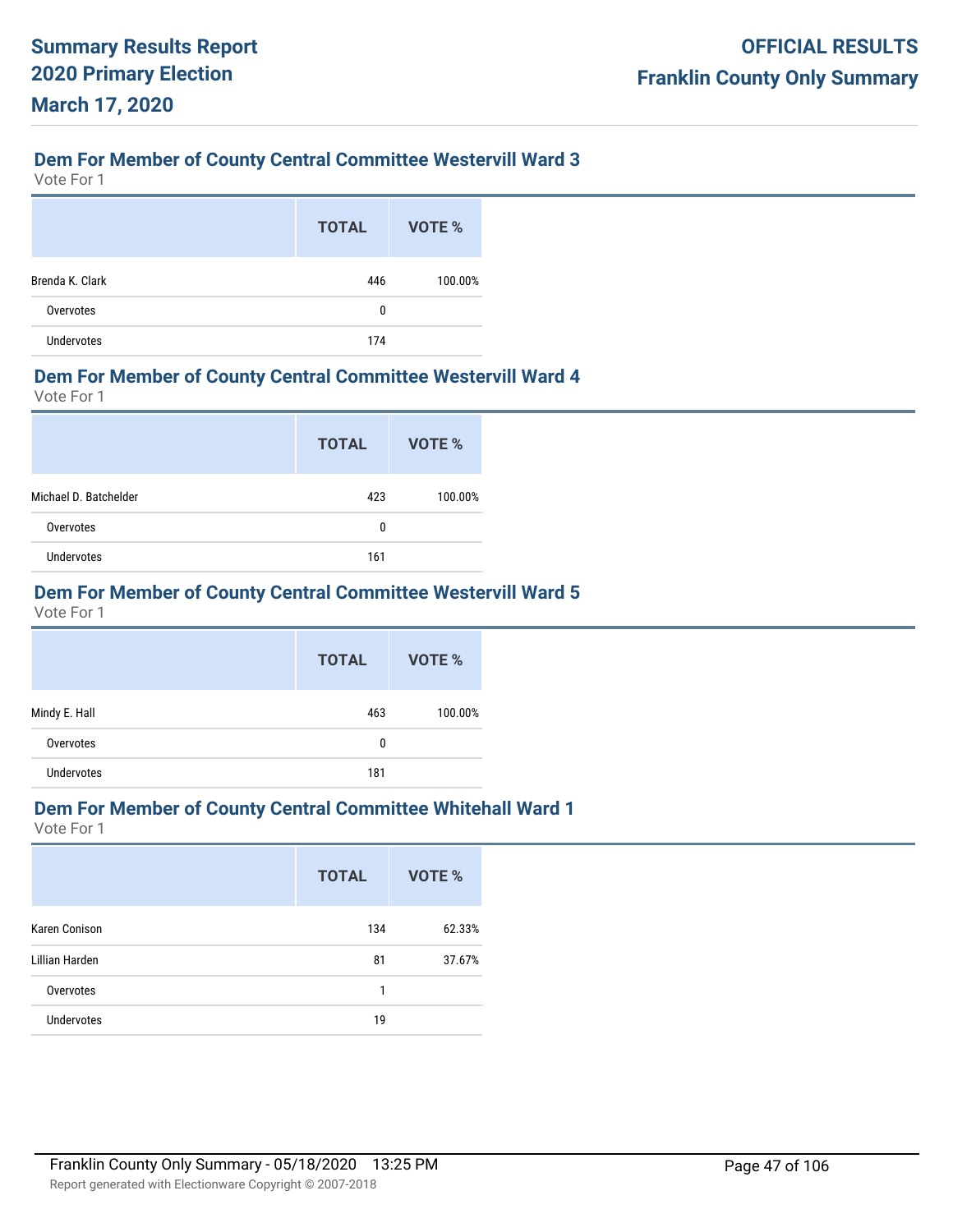## **Dem For Member of County Central Committee Whitehall Ward 3**

Vote For 1

|                   | <b>TOTAL</b> | VOTE %  |
|-------------------|--------------|---------|
| Stella Shaw       | 217          | 100.00% |
| Overvotes         | 0            |         |
| <b>Undervotes</b> | 59           |         |

### **Dem For Member of County Central Committee Whitehall Ward 4**

Vote For 1

|                   | <b>TOTAL</b> | VOTE %  |
|-------------------|--------------|---------|
| Kim Maggard       | 286          | 100.00% |
| Overvotes         | 0            |         |
| <b>Undervotes</b> | 48           |         |

# **Dem For Member of County Central Committee Worthington Ward 1**

Vote For 1

|                   | <b>TOTAL</b> | <b>VOTE %</b> |
|-------------------|--------------|---------------|
| Mary C. Woods     | 558          | 100.00%       |
| Overvotes         | 0            |               |
| <b>Undervotes</b> | 219          |               |

# **Dem For Member of County Central Committee Worthington Ward 2**

|                   | <b>TOTAL</b> | VOTE % |
|-------------------|--------------|--------|
| David Niven       | 283          | 44.99% |
| Maria Ramirez     | 346          | 55.01% |
| Overvotes         | 0            |        |
| <b>Undervotes</b> | 98           |        |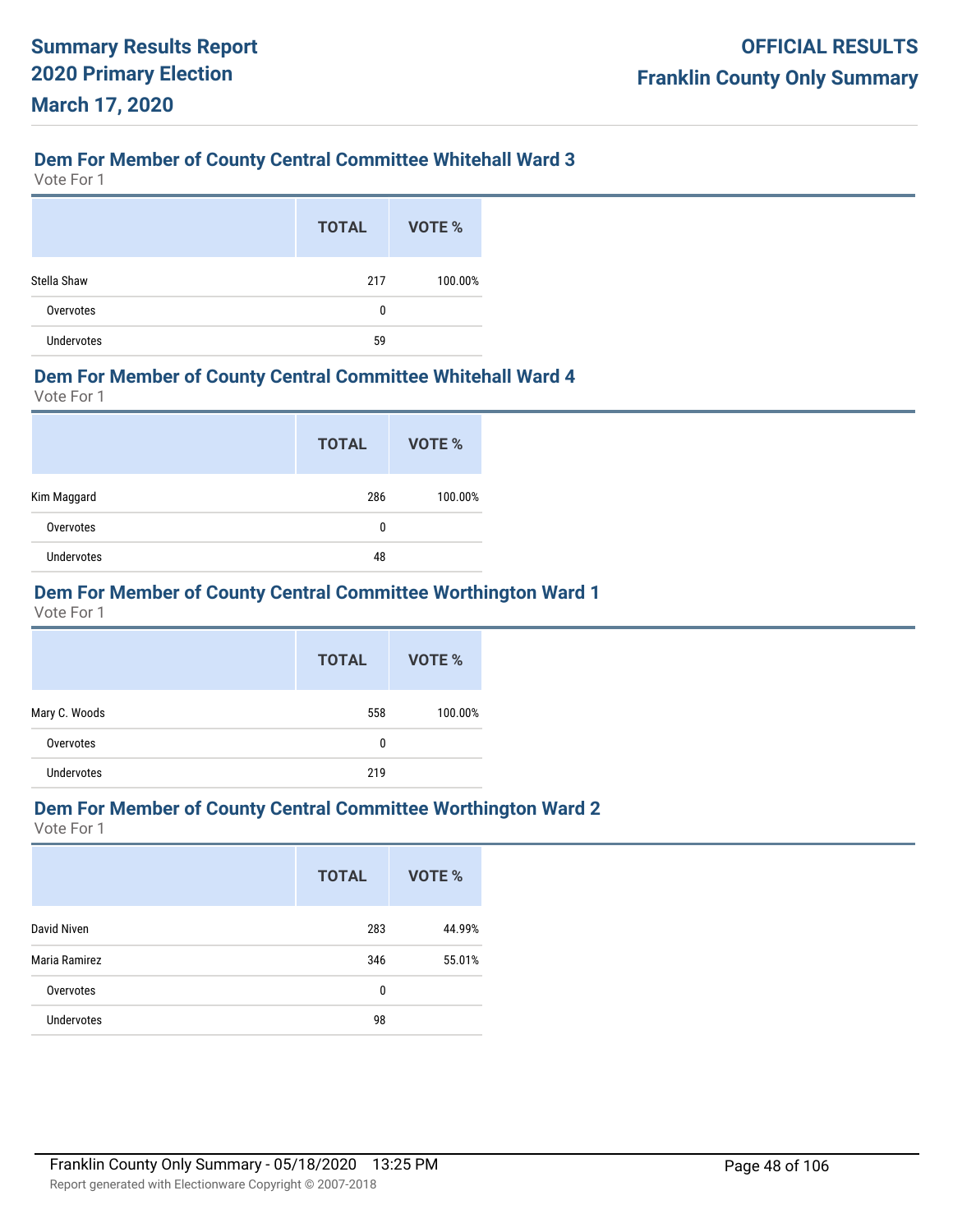# **Dem For Member of County Central Committee Worthington Ward 3**

Vote For 1

|                     | <b>TOTAL</b> | VOTE %  |
|---------------------|--------------|---------|
| Lucretia S. Pollard | 547          | 100.00% |
| Overvotes           | 0            |         |
| <b>Undervotes</b>   | 223          |         |

### **Dem For Member of County Central Committee Worthington Ward 4**

Vote For 1

|                   | <b>TOTAL</b> | VOTE %  |
|-------------------|--------------|---------|
| Brinda L. Copsey  | 448          | 100.00% |
| Overvotes         | 0            |         |
| <b>Undervotes</b> | 165          |         |

## **Dem WI Dem For Member of County Central Committee Brown Township**

|                               | <b>TOTAL</b> | VOTE %  |
|-------------------------------|--------------|---------|
| <b>Write-In Totals</b>        | 38           | 100.00% |
| Write-In: Aristotle L. Hutras | 35           | 92.11%  |
| Write-In: Not Certified       | 3            | 7.89%   |
| Not Assigned                  | 0            | 0.00%   |
| Overvotes                     | $\Omega$     |         |
| Undervotes                    | 158          |         |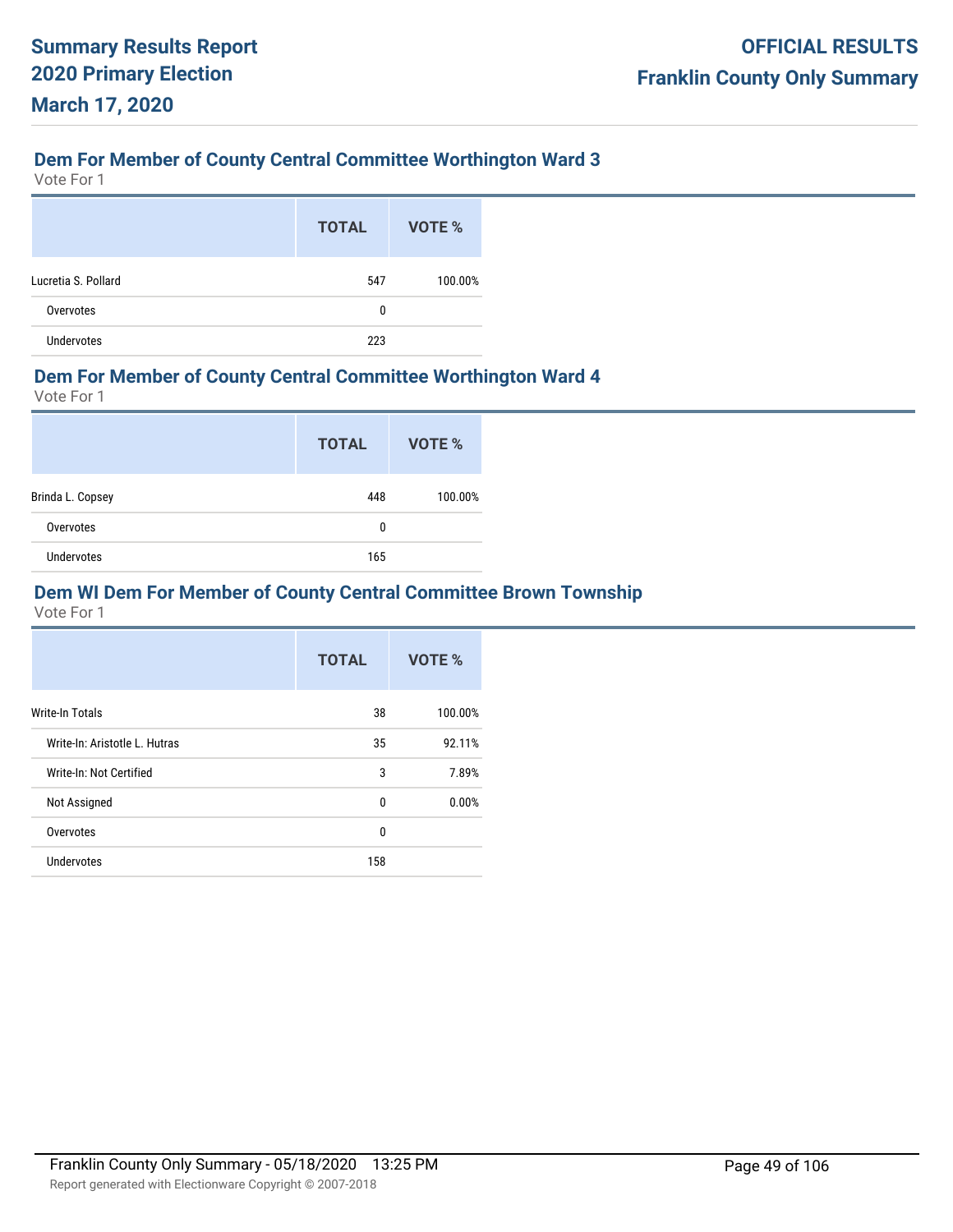Vote For 1

|                         | <b>TOTAL</b> | VOTE % |
|-------------------------|--------------|--------|
| Karen Sue Bankston      | 846          | 97.80% |
| Write-In Totals         | 19           | 2.20%  |
| Write-In: Not Certified | 13           | 1.50%  |
| Write-In: Tiffany White | 6            | 0.69%  |
| Not Assigned            | 0            | 0.00%  |
| Overvotes               | 0            |        |
| Undervotes              | 314          |        |

# **Dem WI Dem For Member of County Central Committee Columbus Ward 47**

Vote For 1

|                             | <b>TOTAL</b>   | VOTE % |
|-----------------------------|----------------|--------|
| Lynne Counts                | 615            | 99.03% |
| <b>Write-In Totals</b>      | 6              | 0.97%  |
| Write-In: Not Certified     | 4              | 0.64%  |
| Write-In: Lauren V. Barnett | $\overline{2}$ | 0.32%  |
| Not Assigned                | 0              | 0.00%  |
| Overvotes                   | 0              |        |
| Undervotes                  | 224            |        |

# **Dem WI Dem For Member of County Central Committee Columbus Ward 49**

|                         | <b>TOTAL</b>   | VOTE % |
|-------------------------|----------------|--------|
| Kimberly Marinello      | 393            | 99.24% |
| <b>Write-In Totals</b>  | 3              | 0.76%  |
| Write-In: Erick Bellomy | $\overline{2}$ | 0.51%  |
| Write-In: Not Certified | 1              | 0.25%  |
| Not Assigned            | 0              | 0.00%  |
| Overvotes               | $\mathbf{0}$   |        |
| Undervotes              | 134            |        |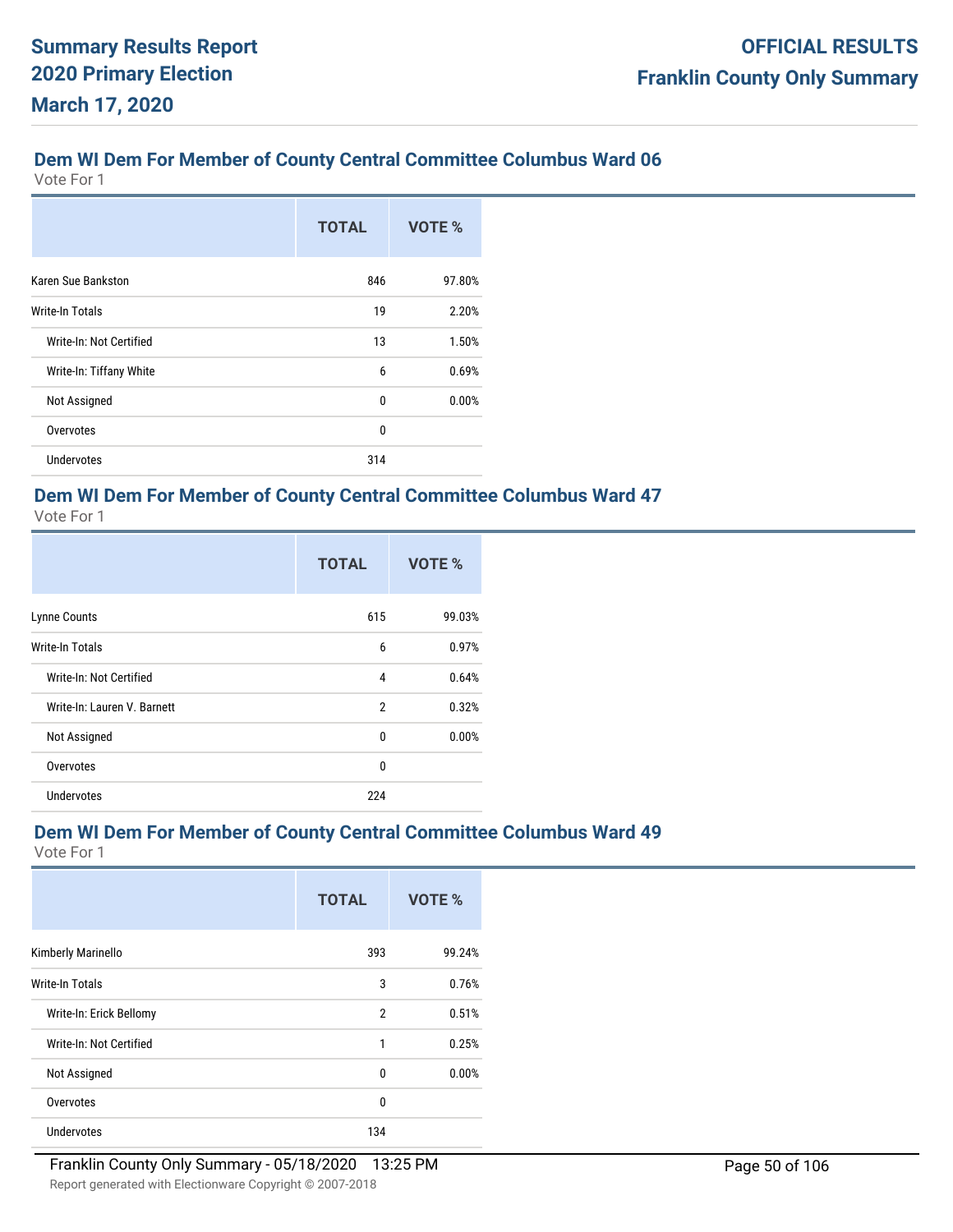Vote For 1

|                         | <b>TOTAL</b> | VOTE %  |
|-------------------------|--------------|---------|
| <b>Write-In Totals</b>  | 28           | 100.00% |
| Write-In: Not Certified | 23           | 82.14%  |
| Write-In: Kerri Hoover  | 5            | 17.86%  |
| Not Assigned            | 0            | 0.00%   |
| Overvotes               | 0            |         |
| <b>Undervotes</b>       | 670          |         |

## **Dem WI Dem For Member of County Central Committee Columbus Ward 84**

Vote For 1

|                           | <b>TOTAL</b>   | VOTE % |
|---------------------------|----------------|--------|
| Michael D. Cole           | 863            | 59.39% |
| <b>Michelle Hendricks</b> | 581            | 39.99% |
| <b>Write-In Totals</b>    | 9              | 0.62%  |
| Write-In: Not Certified   | $\overline{7}$ | 0.48%  |
| Write-In: Mary Alleger    | $\mathfrak{p}$ | 0.14%  |
| Not Assigned              | 0              | 0.00%  |
| Overvotes                 | 3              |        |
| <b>Undervotes</b>         | 302            |        |

## **Dem WI Dem For Member of County Central Committee Whitehall Ward 2**

|                         | <b>TOTAL</b> | VOTE %  |
|-------------------------|--------------|---------|
| <b>Write-In Totals</b>  | 37           | 100.00% |
| Write-In: Dan Miller    | 31           | 83.78%  |
| Write-In: Not Certified | 6            | 16.22%  |
| Not Assigned            | $\mathbf{0}$ | 0.00%   |
| Overvotes               | 0            |         |
| <b>Undervotes</b>       | 202          |         |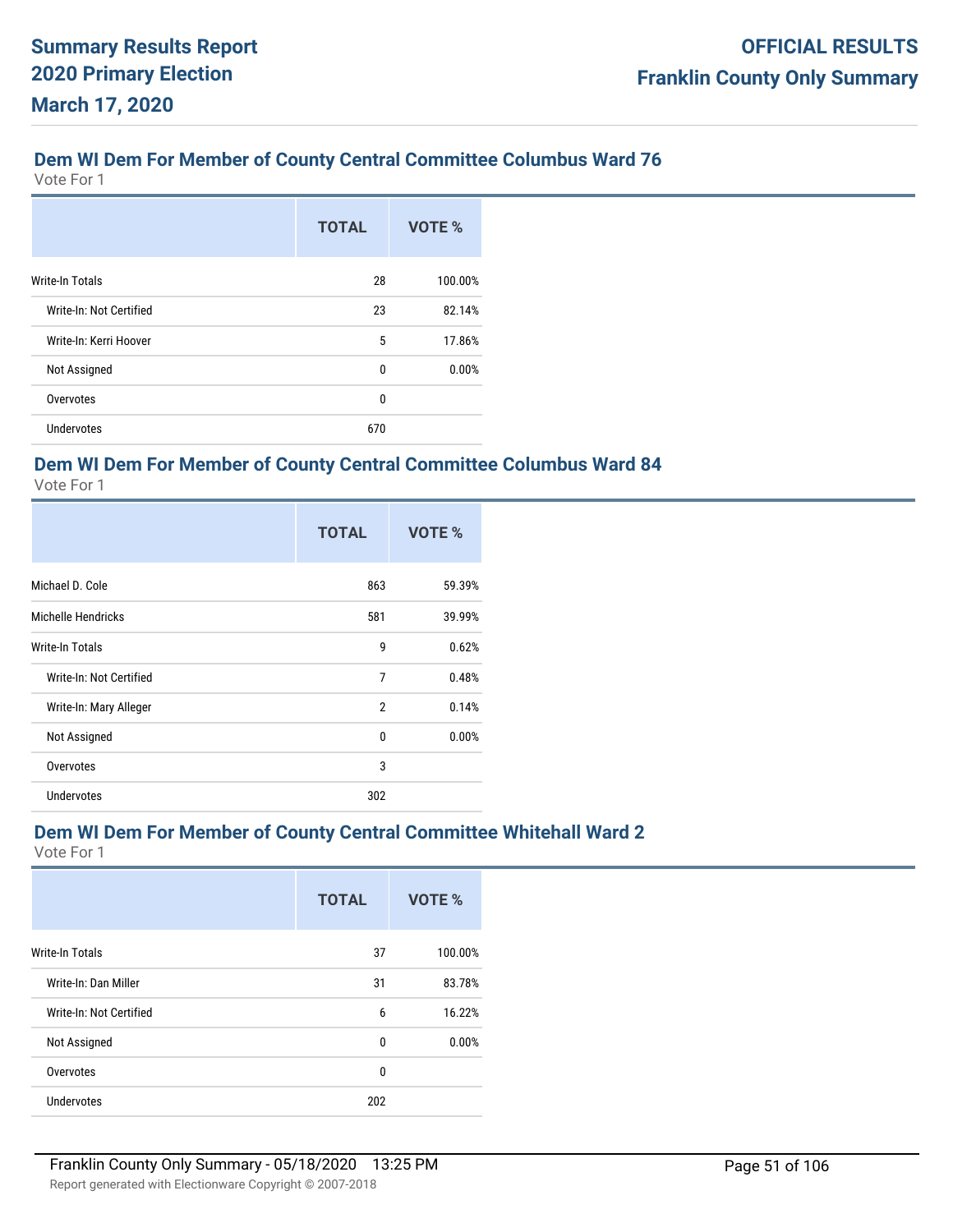#### **Rep For Delegates-at-Large and Alternates-at-Large to the National Convention**

Vote For 1

|                 | <b>TOTAL</b> | VOTE %  |
|-----------------|--------------|---------|
| Donald J. Trump | 31,637       | 100.00% |
| Overvotes       | 0            |         |
| Undervotes      | 5,313        |         |

#### **Rep For District Delegates and District Alternates to the National Convention (03rd District)** Vote For 1

|                 | <b>TOTAL</b> | VOTE %  |
|-----------------|--------------|---------|
| Donald J. Trump | 12,971       | 100.00% |
| Overvotes       | 0            |         |
| Undervotes      | 2,151        |         |

# **Rep For District Delegates and District Alternates to the National Convention (12th District)**

Vote For 1

|                   | <b>TOTAL</b> | VOTE %  |
|-------------------|--------------|---------|
| Donald J. Trump   | 8,208        | 100.00% |
| Overvotes         | 0            |         |
| <b>Undervotes</b> | 1,802        |         |

#### **Rep For District Delegates and District Alternates to the National Convention (15th District)** Vote For 1

|                   | <b>TOTAL</b> | VOTE %  |
|-------------------|--------------|---------|
| Donald J. Trump   | 9,935        | 100.00% |
| Overvotes         | 0            |         |
| <b>Undervotes</b> | 1,883        |         |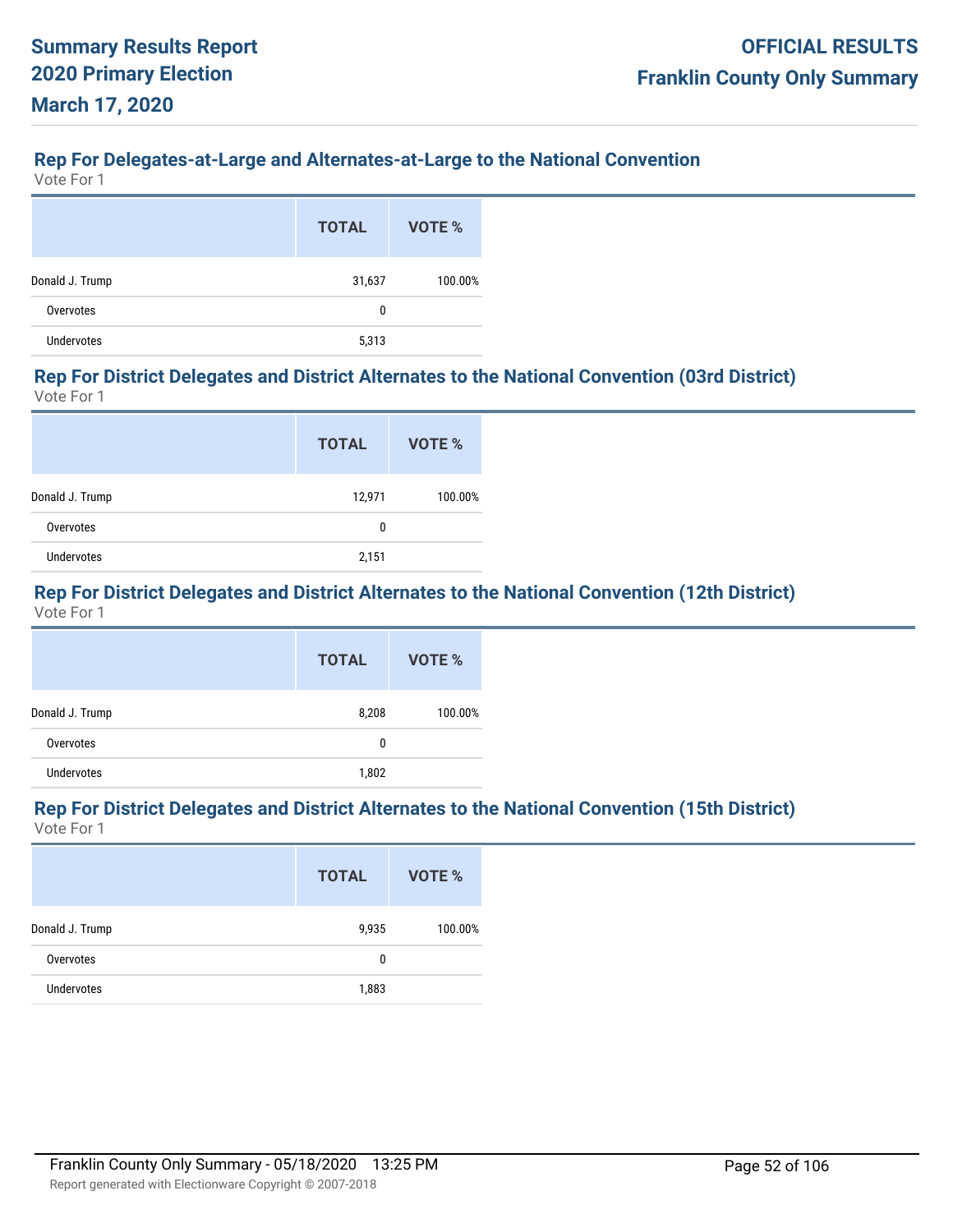# **Rep For Representative to Congress (3rd District)**

Vote For 1

|                         | <b>TOTAL</b> | VOTE % |
|-------------------------|--------------|--------|
| <b>Cleophus Dulaney</b> | 1,797        | 13.56% |
| Mark F. Richardson      | 11,451       | 86.44% |
| Overvotes               | 5            |        |
| Undervotes              | 1,869        |        |

## **Rep For Representative to Congress (12th District)**

Vote For 1

|                       | <b>TOTAL</b> | VOTE % |
|-----------------------|--------------|--------|
| <b>Troy Balderson</b> | 7,730        | 81.99% |
| Tim Day               | 1,698        | 18.01% |
| Overvotes             | 8            |        |
| <b>Undervotes</b>     | 574          |        |

### **Rep For Representative to Congress (15th District)**

Vote For 1

|                      | <b>TOTAL</b> | VOTE % |
|----------------------|--------------|--------|
| Shelby Xavier Hunt   | 1,173        | 10.25% |
| <b>Steve Stivers</b> | 10,274       | 89.75% |
| Overvotes            | 8            |        |
| <b>Undervotes</b>    | 363          |        |

#### **Rep 1 For Justice of the Supreme Court (1-1)** Vote For 1

|                   | <b>TOTAL</b> | VOTE %  |
|-------------------|--------------|---------|
| Sharon L. Kennedy | 29,508       | 100.00% |
| Overvotes         | 0            |         |
| <b>Undervotes</b> | 7,442        |         |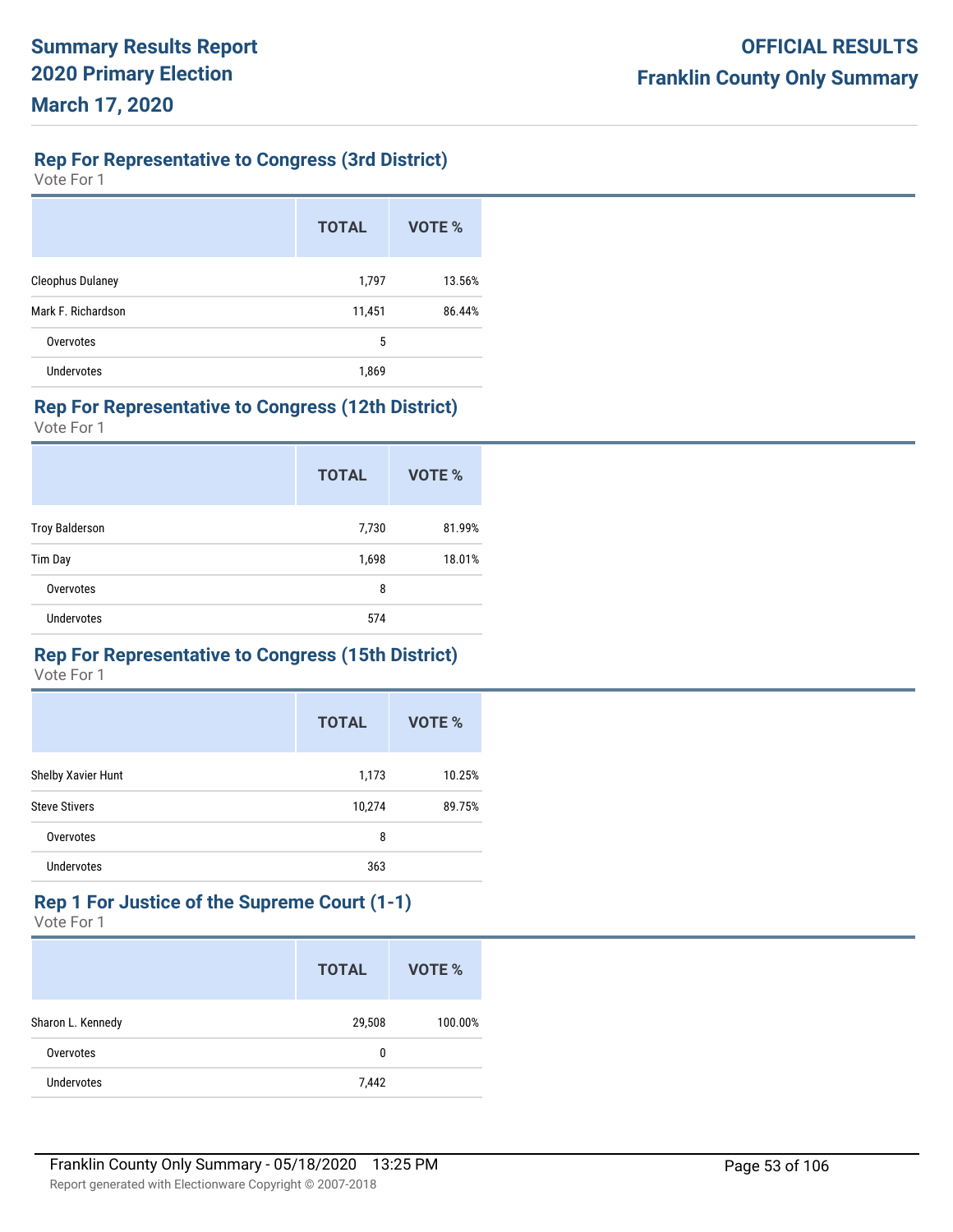**Rep 2 For Justice of the Supreme Court (1-2)**

| Vote For 1 |  |  |
|------------|--|--|
|------------|--|--|

|             | <b>TOTAL</b> | VOTE %  |
|-------------|--------------|---------|
| Judi French | 29,225       | 100.00% |
| Overvotes   | 0            |         |
| Undervotes  | 7,725        |         |

## **Rep For Judge of the Court of Appeals (2-9)**

Vote For 1

|                   | <b>TOTAL</b> | VOTE %  |
|-------------------|--------------|---------|
| Colleen O'Donnell | 28,422       | 100.00% |
| Overvotes         | 0            |         |
| Undervotes        | 8,528        |         |

# **Rep For Judge of the Court of Appeals (7-1)**

Vote For 1

|                   | <b>TOTAL</b> | VOTE %  |
|-------------------|--------------|---------|
| Lisa L. Sadler    | 28,692       | 100.00% |
| Overvotes         | 0            |         |
| <b>Undervotes</b> | 8,258        |         |

## **Rep For Member of State Central Committee, Man (3rd District)**

|                     | <b>TOTAL</b> | VOTE %  |
|---------------------|--------------|---------|
| <b>Brad McCloud</b> | 9,898        | 100.00% |
| Overvotes           | 0            |         |
| <b>Undervotes</b>   | 2,870        |         |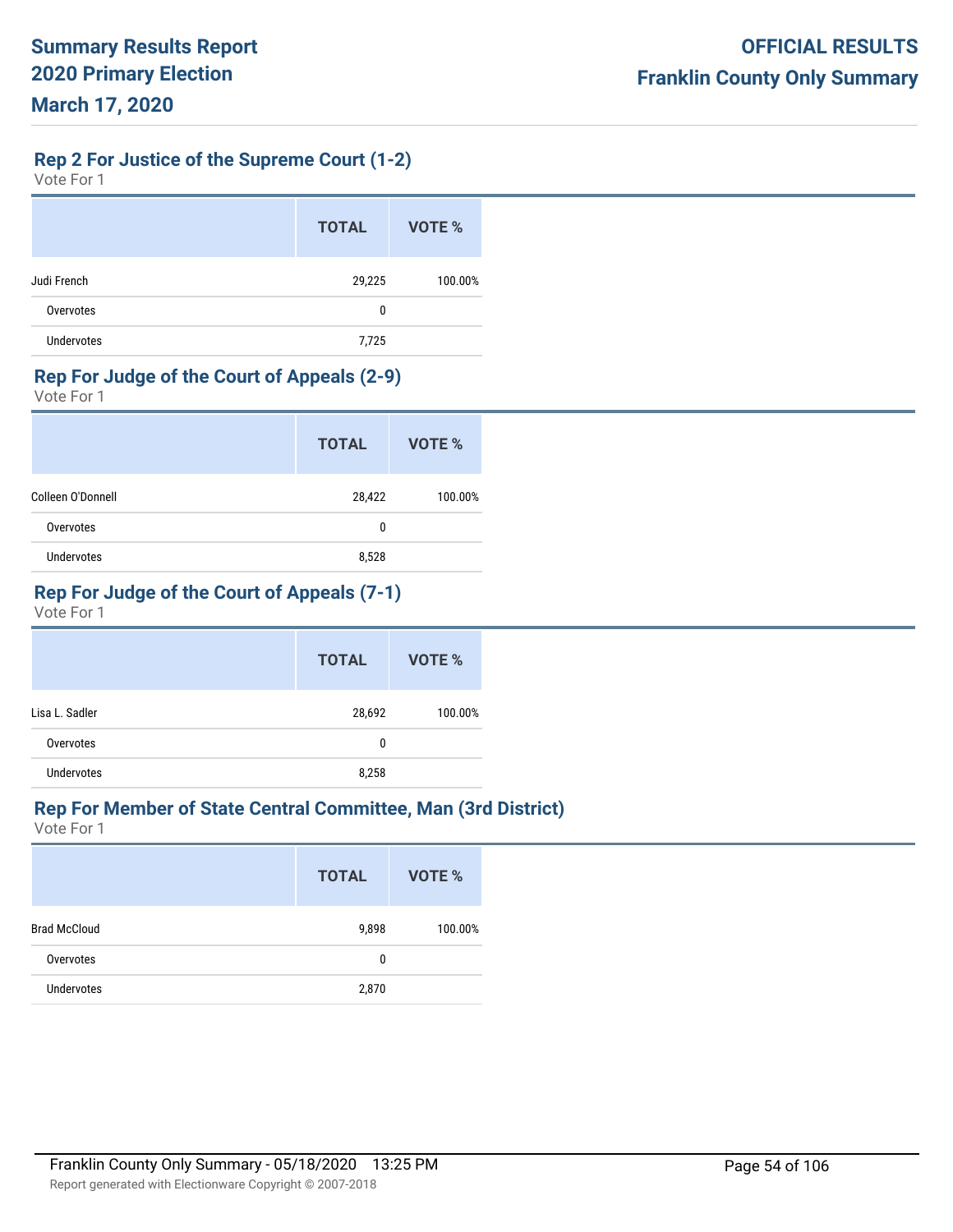# **Rep For Member of State Central Committee, Man (15th District)**

Vote For 1

|                   | <b>TOTAL</b> | VOTE %  |
|-------------------|--------------|---------|
| Jim Burgess       | 3,676        | 100.00% |
| Overvotes         | 0            |         |
| <b>Undervotes</b> | 972          |         |

## **Rep For Member of State Central Committee, Man (16th District)**

Vote For 1

|                    | <b>TOTAL</b> | VOTE % |
|--------------------|--------------|--------|
| Mark A. Bainbridge | 8,029        | 62.49% |
| JD Kaplan          | 4,819        | 37.51% |
| Overvotes          | 20           |        |
| <b>Undervotes</b>  | 3,471        |        |

### **Rep For Member of State Central Committee, Man (19th District)**

Vote For 1

|                   | <b>TOTAL</b> | VOTE % |
|-------------------|--------------|--------|
| Fred L. Dailey    | 725          | 26.89% |
| Jack Etheridge    | 1,402        | 52.00% |
| Doug Moody        | 569          | 21.11% |
| Overvotes         | 3            |        |
| <b>Undervotes</b> | 496          |        |

# **Rep For Member of State Central Committee, Woman (3rd District)**

|                   | <b>TOTAL</b> | <b>VOTE %</b> |
|-------------------|--------------|---------------|
| Jo Ann Davidson   | 9,101        | 78.63%        |
| Meta Hahn         | 2,474        | 21.37%        |
| Overvotes         | 10           |               |
| <b>Undervotes</b> | 1,183        |               |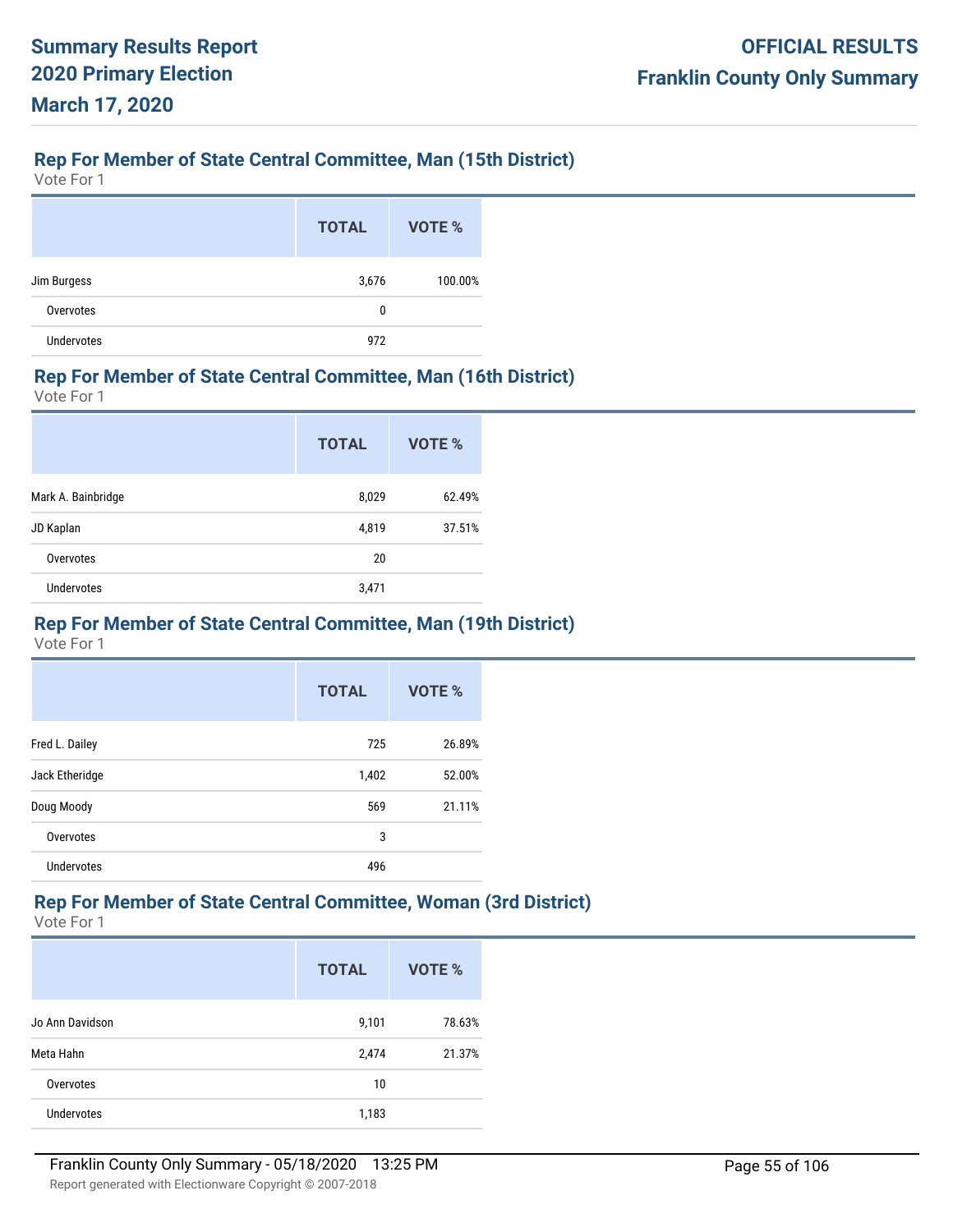# **Rep For Member of State Central Committee, Woman (15th District)**

Vote For 1

|                     | <b>TOTAL</b> | VOTE % |
|---------------------|--------------|--------|
| Candidate Withdrawn | 823          | 21.81% |
| Carolyn C. Petree   | 2,950        | 78.19% |
| Overvotes           | 7            |        |
| <b>Undervotes</b>   | 868          |        |

## **Rep For Member of State Central Committee, Woman (16th District)**

Vote For 1

|               | <b>TOTAL</b> | VOTE %  |
|---------------|--------------|---------|
| Susie O'Brien | 12,367       | 100.00% |
| Overvotes     | 0            |         |
| Undervotes    | 3,972        |         |

### **Rep For Member of State Central Committee, Woman (19th District)**

Vote For 1

|                     | <b>TOTAL</b> | VOTE % |
|---------------------|--------------|--------|
| Melanie Leneghan    | 1,645        | 59.26% |
| <b>Eileen Watts</b> | 1,131        | 40.74% |
| Overvotes           | 1            |        |
| <b>Undervotes</b>   | 418          |        |

# **Rep For State Senator (16th District)**

|                    | <b>TOTAL</b> | VOTE %  |
|--------------------|--------------|---------|
| Stephanie L. Kunze | 13,098       | 100.00% |
| Overvotes          | 0            |         |
| <b>Undervotes</b>  | 3,241        |         |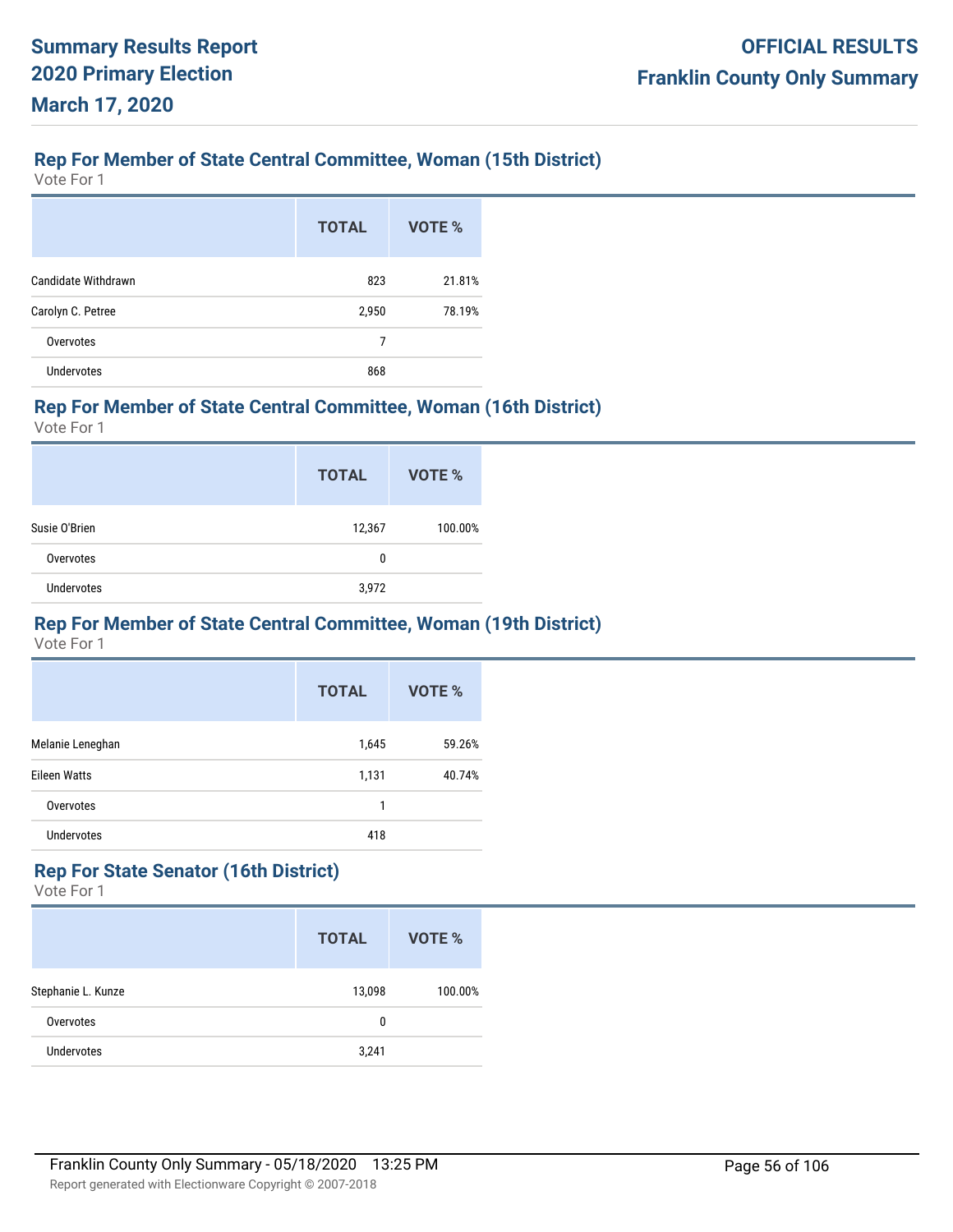**Rep For State Representative (17th District)**

Vote For 1

|                   | <b>TOTAL</b> | VOTE % |
|-------------------|--------------|--------|
| Tim D. Haske      | 1,258        | 60.22% |
| John PM Rutan     | 831          | 39.78% |
| Overvotes         | 2            |        |
| <b>Undervotes</b> | 399          |        |

### **Rep For State Representative (18th District)**

Vote For 1

|                    | <b>TOTAL</b> | VOTE %  |
|--------------------|--------------|---------|
| Kayla Anne Packard | 1,117        | 100.00% |
| Overvotes          | 0            |         |
| <b>Undervotes</b>  | 381          |         |

# **Rep For State Representative (19th District)**

Vote For 1

|                    | <b>TOTAL</b> | VOTE %  |
|--------------------|--------------|---------|
| Meredith Freedhoff | 4,591        | 100.00% |
| Overvotes          | 0            |         |
| <b>Undervotes</b>  | 1,399        |         |

## **Rep For State Representative (20th District)**

|                   | <b>TOTAL</b> | VOTE %  |
|-------------------|--------------|---------|
| Chris Baer        | 3,348        | 100.00% |
| Overvotes         | 0            |         |
| <b>Undervotes</b> | 940          |         |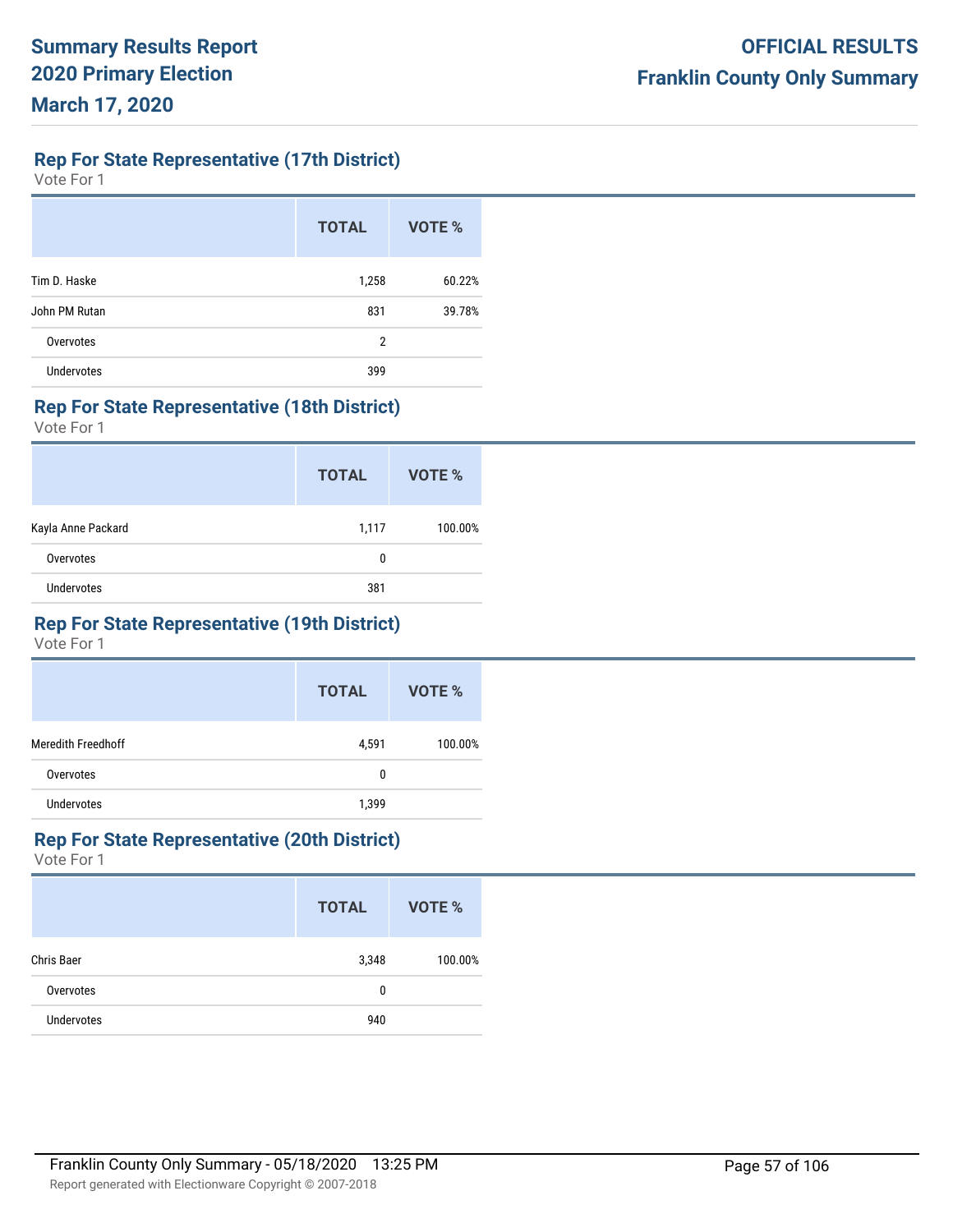**Rep For State Representative (21st District)**

Vote For 1

|                    | <b>TOTAL</b> | <b>VOTE %</b> |
|--------------------|--------------|---------------|
| <b>Mehek Cooke</b> | 4,099        | 100.00%       |
| Overvotes          | 0            |               |
| <b>Undervotes</b>  | 1,339        |               |

## **Rep For State Representative (22nd District)**

Vote For 1

|                   | <b>TOTAL</b> | VOTE %  |
|-------------------|--------------|---------|
| Stephany Spencer  | 2,520        | 100.00% |
| Overvotes         | 0            |         |
| <b>Undervotes</b> | 675          |         |

# **Rep For State Representative (23rd District)**

Vote For 1

|                   | <b>TOTAL</b> | VOTE %  |
|-------------------|--------------|---------|
| Laura Lanese      | 4,090        | 100.00% |
| Overvotes         | 0            |         |
| <b>Undervotes</b> | 956          |         |

# **Rep For State Representative (24th District)**

|            | <b>TOTAL</b> | VOTE %  |
|------------|--------------|---------|
| Pat Manley | 4,386        | 100.00% |
| Overvotes  | 0            |         |
| Undervotes | 1,469        |         |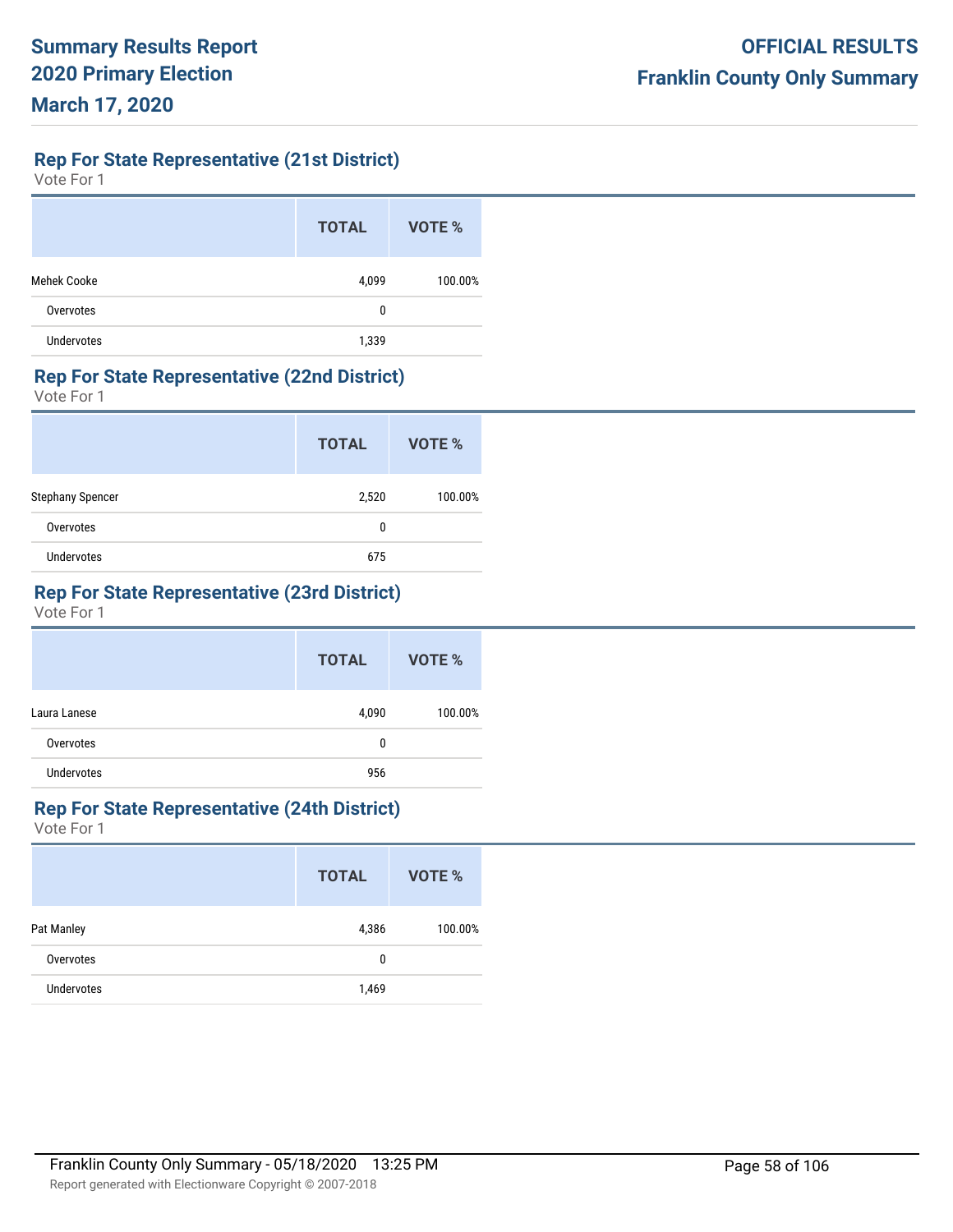**Rep For State Representative (25th District)**

Vote For 1

|                   | <b>TOTAL</b> | VOTE %  |
|-------------------|--------------|---------|
| Jim Burgess       | 1,098        | 100.00% |
| Overvotes         | 0            |         |
| <b>Undervotes</b> | 249          |         |

## **Rep For State Representative (26th District)**

Vote For 1

|                     | <b>TOTAL</b> | VOTE %  |
|---------------------|--------------|---------|
| Candidate Withdrawn | 1,196        | 100.00% |
| Overvotes           | 0            |         |
| <b>Undervotes</b>   | 607          |         |

# **Rep 1 For Judge of the Court of Common Pleas (1-1)**

Vote For 1

|                   | <b>TOTAL</b> | VOTE %  |
|-------------------|--------------|---------|
| Josh Brown        | 28,282       | 100.00% |
| Overvotes         | 0            |         |
| <b>Undervotes</b> | 8,668        |         |

# **Rep 2 For Judge of the Court of Common Pleas (2-9) Franklin County Only**

|                   | <b>TOTAL</b> | VOTE %  |
|-------------------|--------------|---------|
| Jenifer French    | 28,311       | 100.00% |
| Overvotes         | 0            |         |
| <b>Undervotes</b> | 8,639        |         |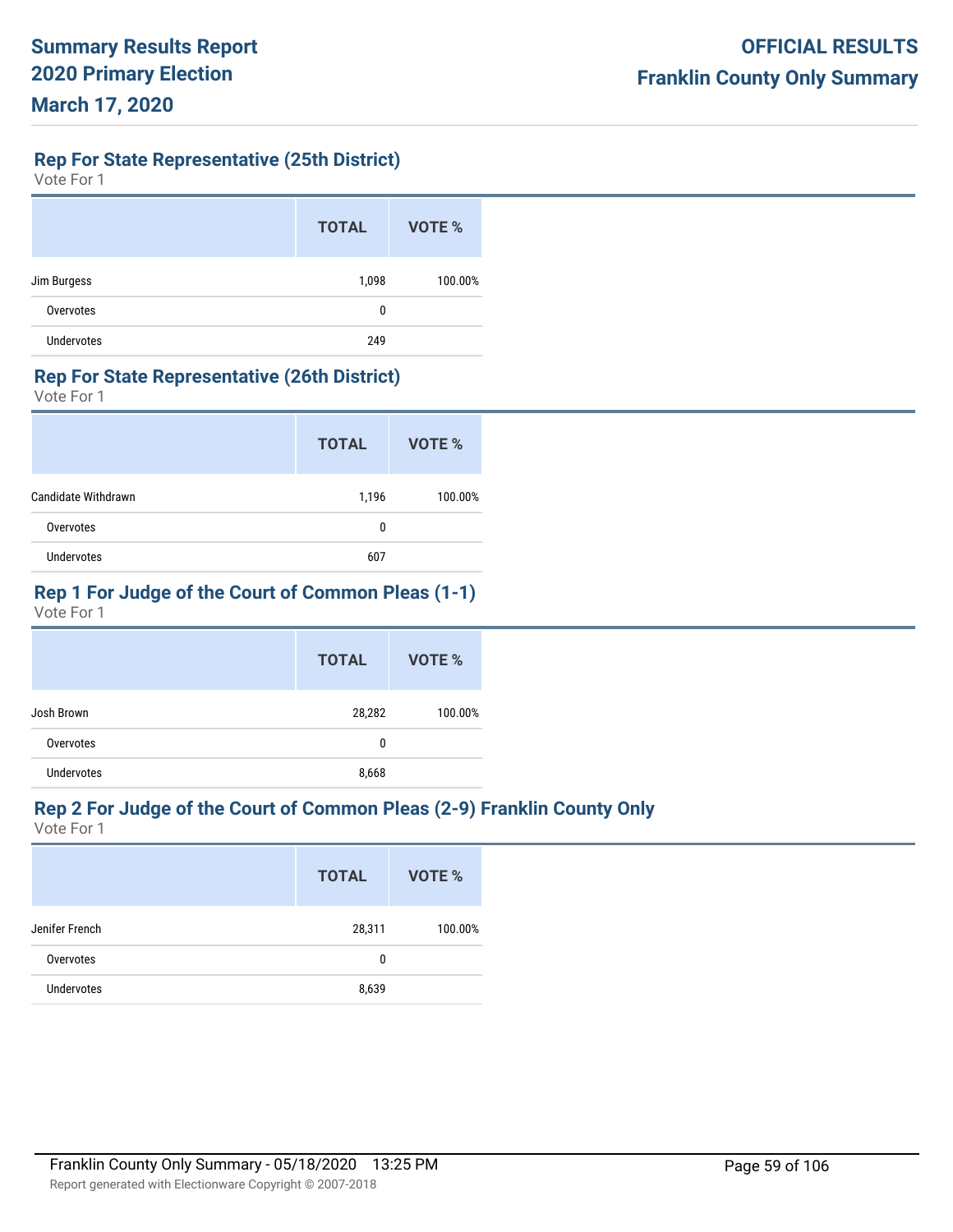# **Rep 3 For Judge of the Court of Common Pleas (7-1)**

Vote For 1

|                    | <b>TOTAL</b> | VOTE %  |
|--------------------|--------------|---------|
| Michael J. Cassone | 27,676       | 100.00% |
| Overvotes          | 0            |         |
| Undervotes         | 9,274        |         |

## **Rep 4 For Judge of the Court of Common Pleas (7-2)**

Vote For 1

|                     | <b>TOTAL</b> | VOTE %  |
|---------------------|--------------|---------|
| Michael E. Carleton | 27,479       | 100.00% |
| Overvotes           | 0            |         |
| Undervotes          | 9,471        |         |

# **Rep 5 For Judge of the Court of Common Pleas (UTE)**

Vote For 1

|                   | <b>TOTAL</b> | VOTE %  |
|-------------------|--------------|---------|
| Gina R. Russo     | 27,971       | 100.00% |
| Overvotes         | 0            |         |
| <b>Undervotes</b> | 8,979        |         |

# **Rep 1 For Judge of the Court of Common Pleas (1-2)**

|                      | <b>TOTAL</b> | VOTE %  |
|----------------------|--------------|---------|
| Dana Suzanne Preisse | 28,164       | 100.00% |
| Overvotes            | 0            |         |
| <b>Undervotes</b>    | 8,786        |         |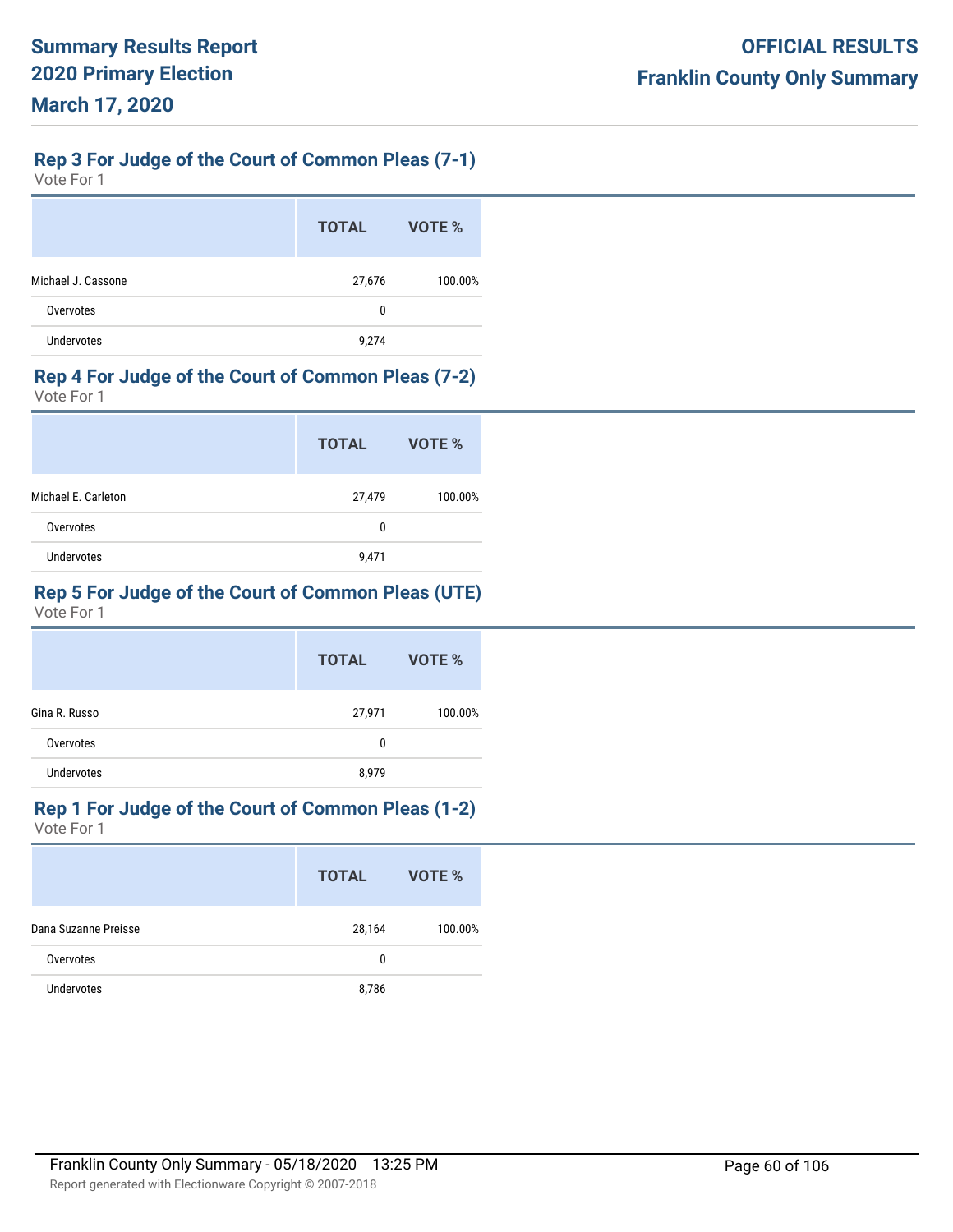# **Rep DOM 2 For Judge of the Court of Common Pleas (1-3)**

Vote For 1

|                   | <b>TOTAL</b> | VOTE %  |
|-------------------|--------------|---------|
| Stephanie Hanna   | 28,030       | 100.00% |
| Overvotes         | 0            |         |
| <b>Undervotes</b> | 8,920        |         |

# **Rep Pro For Judge of the Court of Common Pleas**

Vote For 1

|                      | <b>TOTAL</b> | VOTE %  |
|----------------------|--------------|---------|
| Robert G. Montgomery | 29,036       | 100.00% |
| Overvotes            | 0            |         |
| <b>Undervotes</b>    | 7,914        |         |

# **Rep 1 For County Commissioner (1-2)**

Vote For 1

|                   | <b>TOTAL</b> | VOTE %  |
|-------------------|--------------|---------|
| Andrew C. Littler | 28,494       | 100.00% |
| Overvotes         | 0            |         |
| <b>Undervotes</b> | 8,456        |         |

## **Rep 2 For County Commissioner (1-3)**

|                   | <b>TOTAL</b> | VOTE %  |
|-------------------|--------------|---------|
| Luis Gil          | 27,580       | 100.00% |
| Overvotes         | 0            |         |
| <b>Undervotes</b> | 9,370        |         |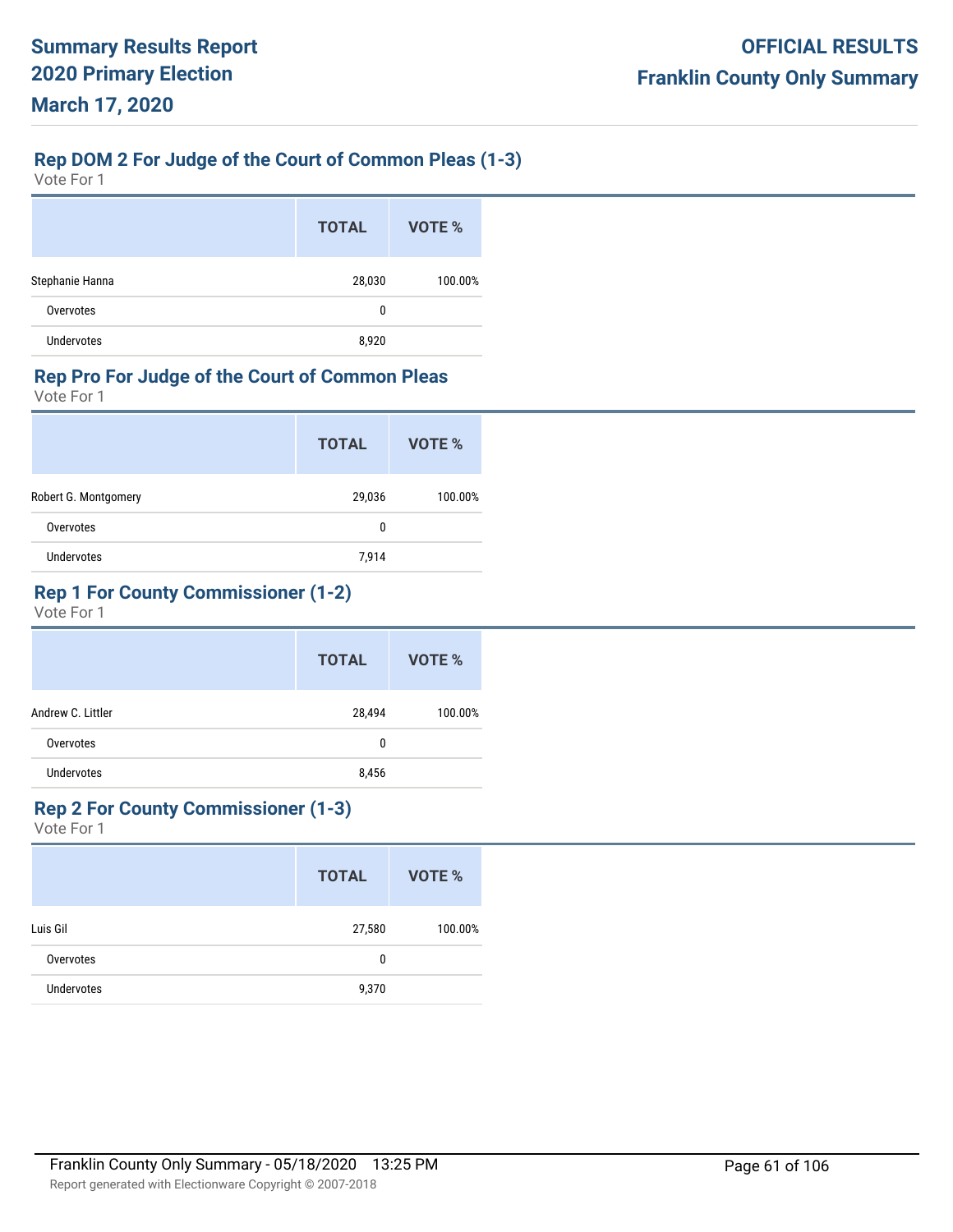## **Rep For Prosecuting Attorney**

Vote For 1

|                   | <b>TOTAL</b> | VOTE %  |
|-------------------|--------------|---------|
| Ron O'Brien       | 31,645       | 100.00% |
| Overvotes         | 0            |         |
| <b>Undervotes</b> | 5,305        |         |

## **Rep For Clerk of the Court of Common Pleas**

Vote For 1

| <b>TOTAL</b> | VOTE %  |
|--------------|---------|
| 28,487       | 100.00% |
| 0            |         |
| 8,463        |         |
|              |         |

# **Rep For Sheriff**

Vote For 1

|                         | <b>TOTAL</b> | VOTE % |
|-------------------------|--------------|--------|
| No Valid Petition Filed | 0            |        |
| Overvotes               | 0            |        |
| <b>Undervotes</b>       | 36,950       |        |

# **Rep For County Recorder**

|                         | <b>TOTAL</b> | VOTE % |
|-------------------------|--------------|--------|
| No Valid Petition Filed | 0            |        |
| Overvotes               | 0            |        |
| <b>Undervotes</b>       | 36,950       |        |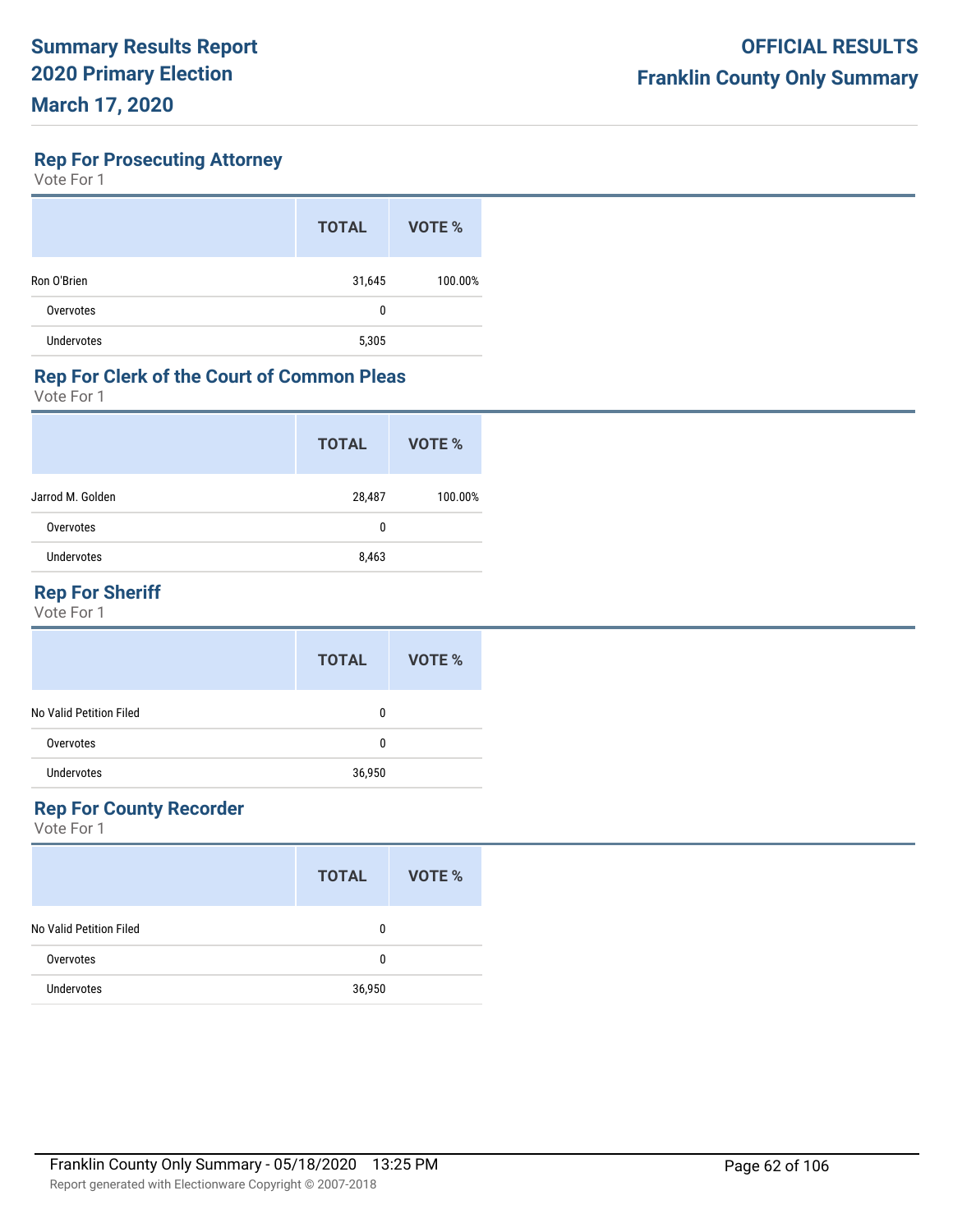## **Rep For County Treasurer**

Vote For 1

| <b>TOTAL</b> | VOTE %  |
|--------------|---------|
| 28,555       | 100.00% |
| 0            |         |
| 8,395        |         |
|              |         |

# **Rep For County Engineer**

Vote For 1

| <b>TOTAL</b> | VOTE %  |
|--------------|---------|
| 28,918       | 100.00% |
| 0            |         |
| 8,032        |         |
|              |         |

## **Rep For Coroner**

Vote For 1

|                         | <b>TOTAL</b> | VOTE % |
|-------------------------|--------------|--------|
| No Valid Petition Filed | 0            |        |
| Overvotes               | 0            |        |
| <b>Undervotes</b>       | 36,950       |        |

## **Rep For Member of County Central Committee Bexley Ward 1**

|                              | <b>TOTAL</b> | VOTE %  |
|------------------------------|--------------|---------|
| <b>James Brodbelt Harris</b> | 48           | 100.00% |
| Overvotes                    | 0            |         |
| <b>Undervotes</b>            | 24           |         |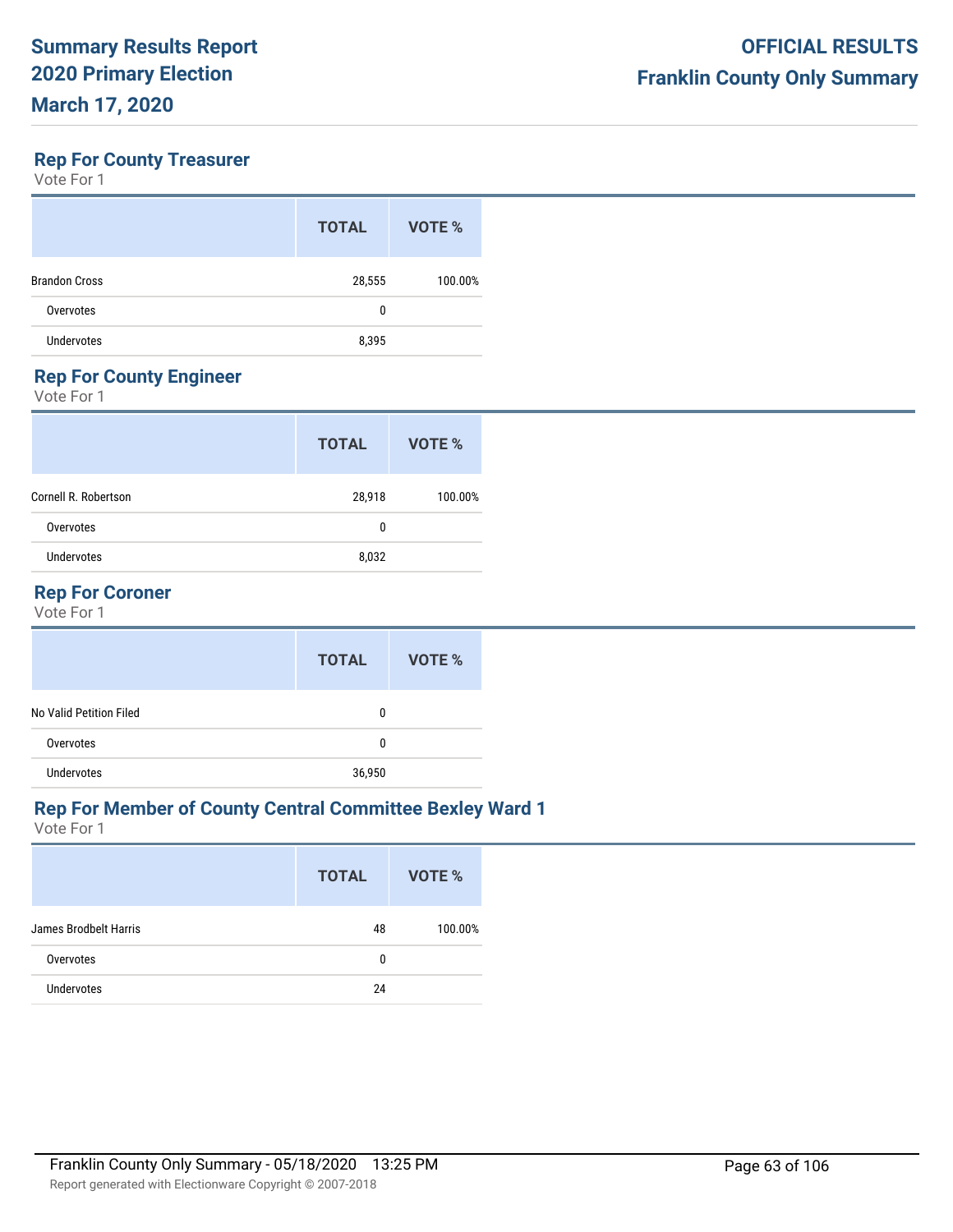# **Rep For Member of County Central Committee Bexley Ward 2**

Vote For 1

|                   | <b>TOTAL</b> | <b>VOTE %</b> |
|-------------------|--------------|---------------|
| Beth E. Hansen    | 68           | 100.00%       |
| Overvotes         | 0            |               |
| <b>Undervotes</b> | 19           |               |

#### **Rep For Member of County Central Committee Bexley Ward 3**

Vote For 1

|             | <b>TOTAL</b> | VOTE %  |
|-------------|--------------|---------|
| Kate Borges | 63           | 100.00% |
| Overvotes   | 0            |         |
| Undervotes  | 18           |         |

## **Rep For Member of County Central Committee Bexley Ward 4**

Vote For 1

|                    | <b>TOTAL</b> | VOTE %  |
|--------------------|--------------|---------|
| Frank J. Reed, Jr. | 75           | 100.00% |
| Overvotes          | 0            |         |
| <b>Undervotes</b>  | 17           |         |

## **Rep For Member of County Central Committee Blendon Township**

|                   | <b>TOTAL</b> | VOTE %  |
|-------------------|--------------|---------|
| David N. Myhal    | 289          | 100.00% |
| Overvotes         | 0            |         |
| <b>Undervotes</b> | 84           |         |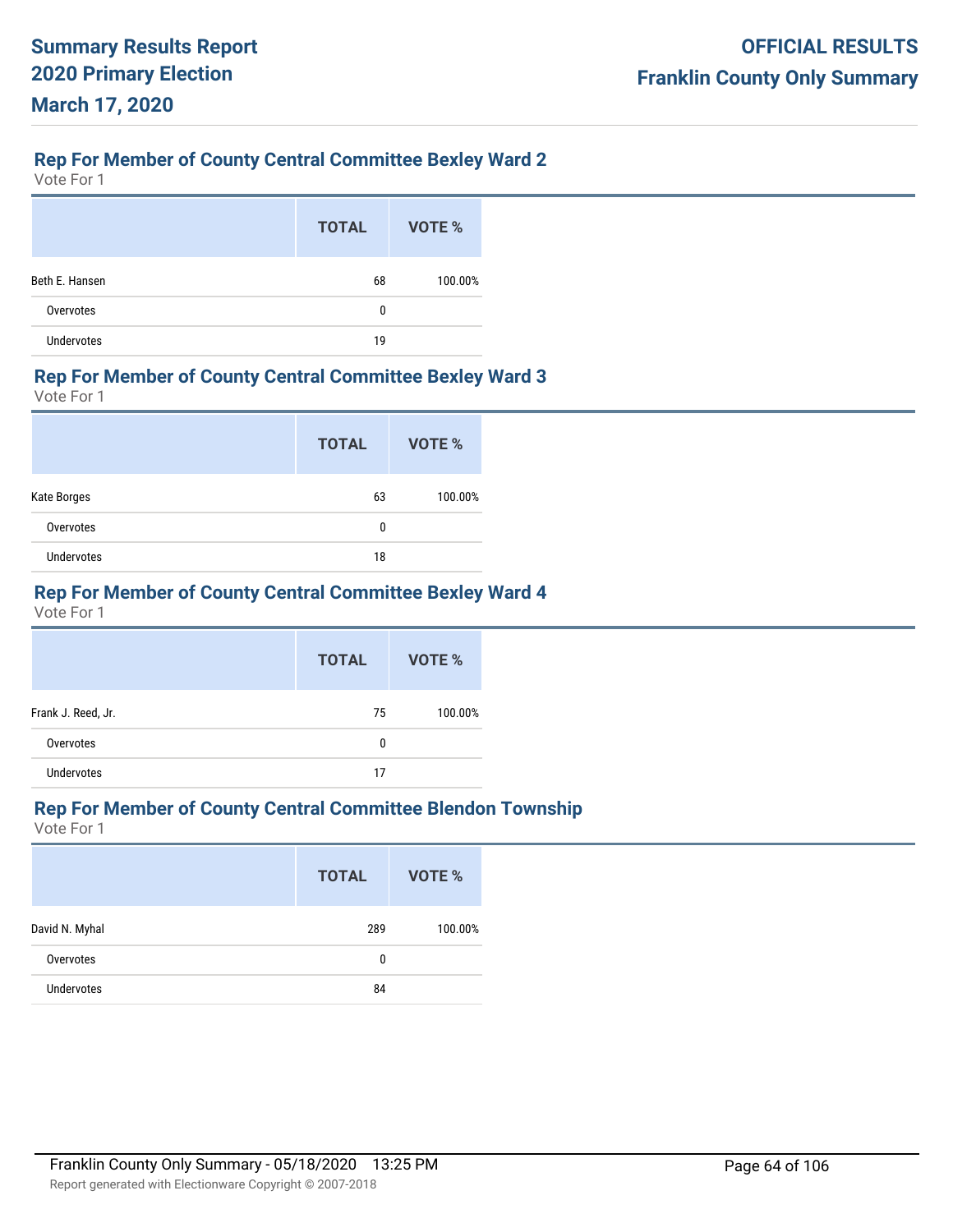## **Rep For Member of County Central Committee Canal Winchester**

Vote For 1

|                            | <b>TOTAL</b> | VOTE %  |
|----------------------------|--------------|---------|
| Courtney Elizabeth Hilbert | 332          | 100.00% |
| Overvotes                  | 0            |         |
| <b>Undervotes</b>          | 132          |         |

### **Rep For Member of County Central Committee Columbus Ward 01**

Vote For 1

|                       | <b>TOTAL</b> | VOTE %  |
|-----------------------|--------------|---------|
| Meghan Jean Wadsworth | 62           | 100.00% |
| Overvotes             | 0            |         |
| <b>Undervotes</b>     | 13           |         |

# **Rep For Member of County Central Committee Columbus Ward 02**

Vote For 1

|                   | <b>TOTAL</b> | VOTE % |
|-------------------|--------------|--------|
| Doug Preisse      | 105          | 62.13% |
| Wade Steen        | 64           | 37.87% |
| Overvotes         | 0            |        |
| <b>Undervotes</b> | 18           |        |

## **Rep For Member of County Central Committee Columbus Ward 04**

|                   | <b>TOTAL</b> | <b>VOTE %</b> |
|-------------------|--------------|---------------|
| Lucas Denney      | 12           | 100.00%       |
| Overvotes         | 0            |               |
| <b>Undervotes</b> | 2            |               |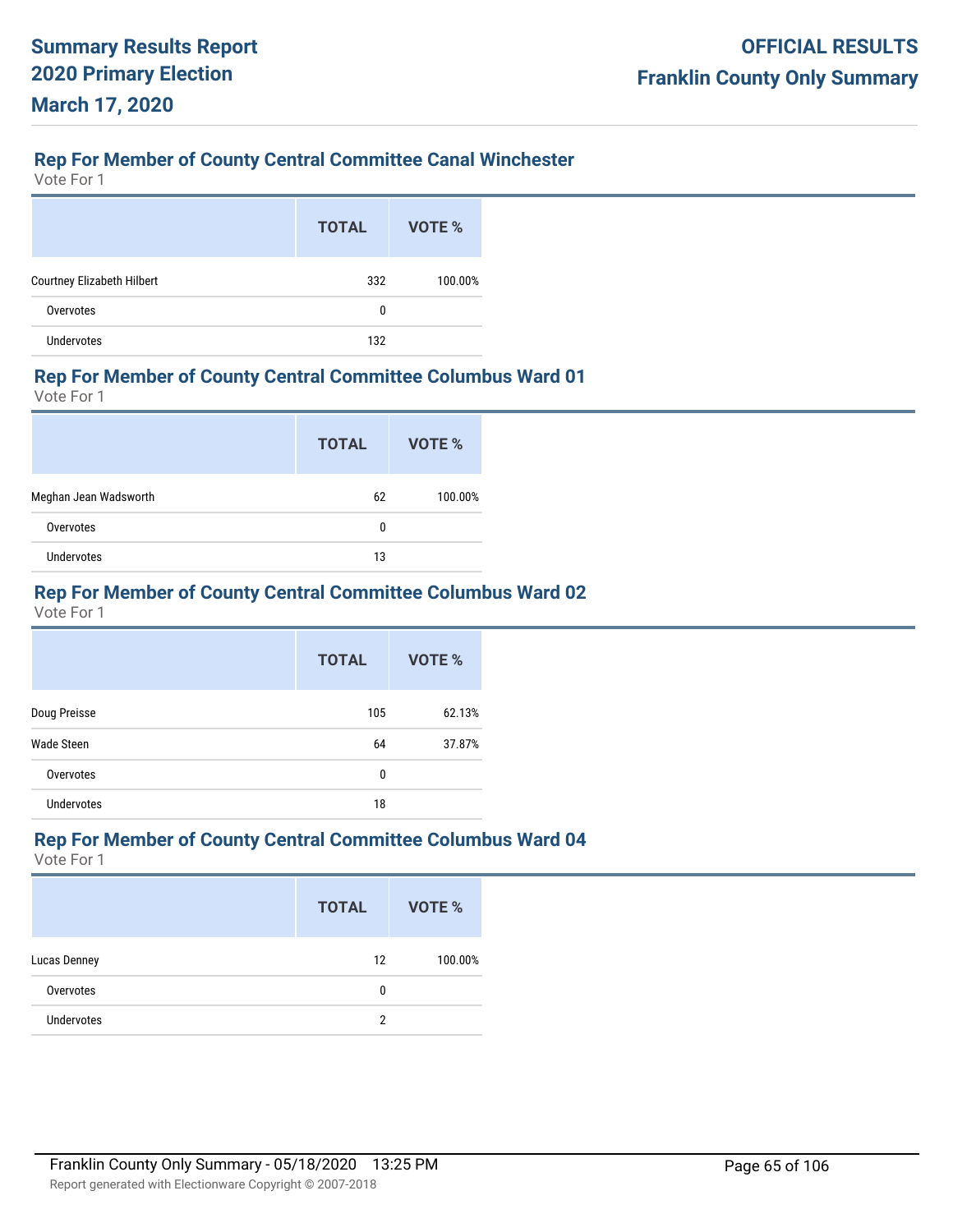Vote For 1

|                   | <b>TOTAL</b> | VOTE %  |
|-------------------|--------------|---------|
| Joseph Healy      | 16           | 100.00% |
| Overvotes         | 0            |         |
| <b>Undervotes</b> | 1            |         |

### **Rep For Member of County Central Committee Columbus Ward 07**

Vote For 1

|                    | <b>TOTAL</b> | VOTE %  |
|--------------------|--------------|---------|
| Jack R. Marchbanks | 25           | 100.00% |
| Overvotes          | 0            |         |
| <b>Undervotes</b>  | 11           |         |

# **Rep For Member of County Central Committee Columbus Ward 10**

Vote For 1

|                   | <b>TOTAL</b> | <b>VOTE %</b> |
|-------------------|--------------|---------------|
| Lynne M. Crow     | 81           | 100.00%       |
| Overvotes         | 0            |               |
| <b>Undervotes</b> | 32           |               |

## **Rep For Member of County Central Committee Columbus Ward 11**

|                   | <b>TOTAL</b> | VOTE %  |
|-------------------|--------------|---------|
| Roland I. Lane    | 158          | 100.00% |
| Overvotes         | 0            |         |
| <b>Undervotes</b> | 27           |         |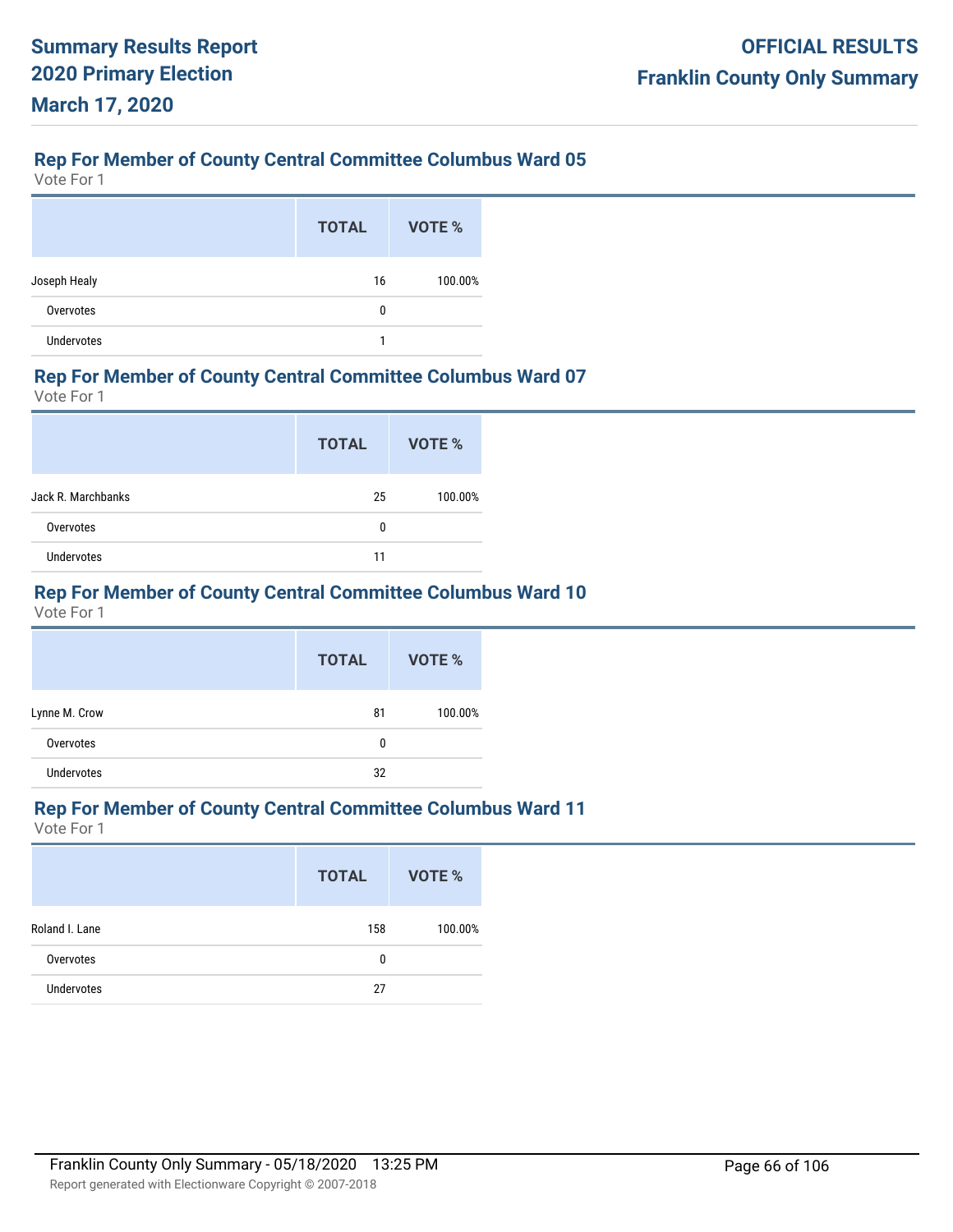Vote For 1

|                       | <b>TOTAL</b> | VOTE %  |
|-----------------------|--------------|---------|
| Jordan Matthew Garcea | 32           | 100.00% |
| Overvotes             | 0            |         |
| <b>Undervotes</b>     |              |         |

#### **Rep For Member of County Central Committee Columbus Ward 14**

Vote For 1

|            | <b>TOTAL</b> | <b>VOTE %</b> |
|------------|--------------|---------------|
| David Todd | 99           | 100.00%       |
| Overvotes  | 0            |               |
| Undervotes | 40           |               |

# **Rep For Member of County Central Committee Columbus Ward 15**

Vote For 1

|                   | <b>TOTAL</b> | <b>VOTE %</b> |
|-------------------|--------------|---------------|
| Sara B. Ziemba    | 47           | 100.00%       |
| Overvotes         | 0            |               |
| <b>Undervotes</b> | 10           |               |

## **Rep For Member of County Central Committee Columbus Ward 18**

|                 | <b>TOTAL</b> | VOTE %  |
|-----------------|--------------|---------|
| Seth B. Golding | 48           | 100.00% |
| Overvotes       | 0            |         |
| Undervotes      | 24           |         |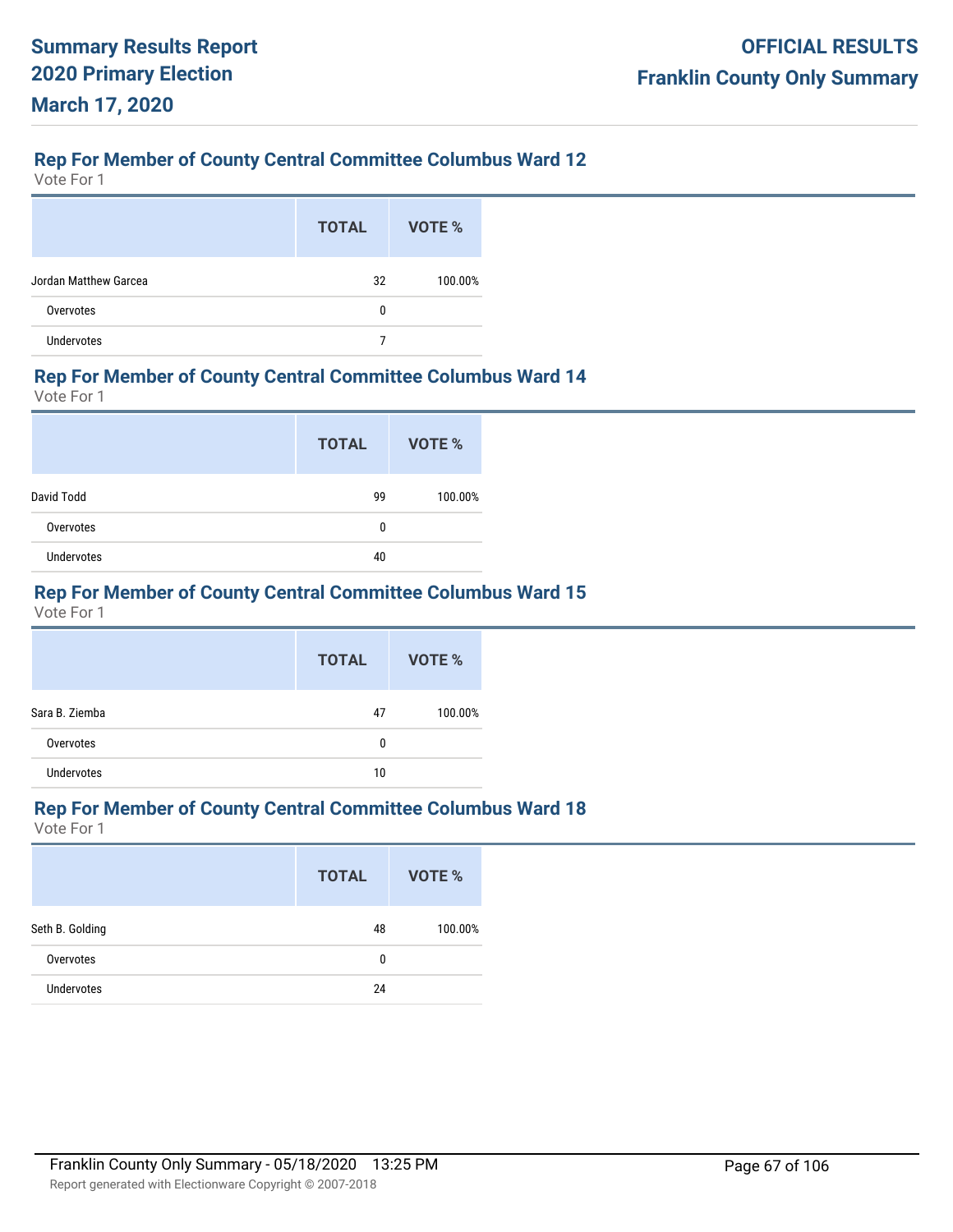Vote For 1

|                         | <b>TOTAL</b> | VOTE %  |
|-------------------------|--------------|---------|
| Timothy D. Lanzendorfer | 245          | 100.00% |
| Overvotes               | 0            |         |
| <b>Undervotes</b>       | 109          |         |

#### **Rep For Member of County Central Committee Columbus Ward 20**

Vote For 1

|                | <b>TOTAL</b> | VOTE %  |
|----------------|--------------|---------|
| Jack Etheridge | 73           | 100.00% |
| Overvotes      | 0            |         |
| Undervotes     | 31           |         |

# **Rep For Member of County Central Committee Columbus Ward 21**

Vote For 1

|                   | <b>TOTAL</b> | VOTE %  |
|-------------------|--------------|---------|
| Jon M. Crissinger | 207          | 100.00% |
| Overvotes         | 0            |         |
| <b>Undervotes</b> | 91           |         |

## **Rep For Member of County Central Committee Columbus Ward 22**

|                 | <b>TOTAL</b> | <b>VOTE %</b> |
|-----------------|--------------|---------------|
| Corey M. Roblee | 294          | 100.00%       |
| Overvotes       | 0            |               |
| Undervotes      | 97           |               |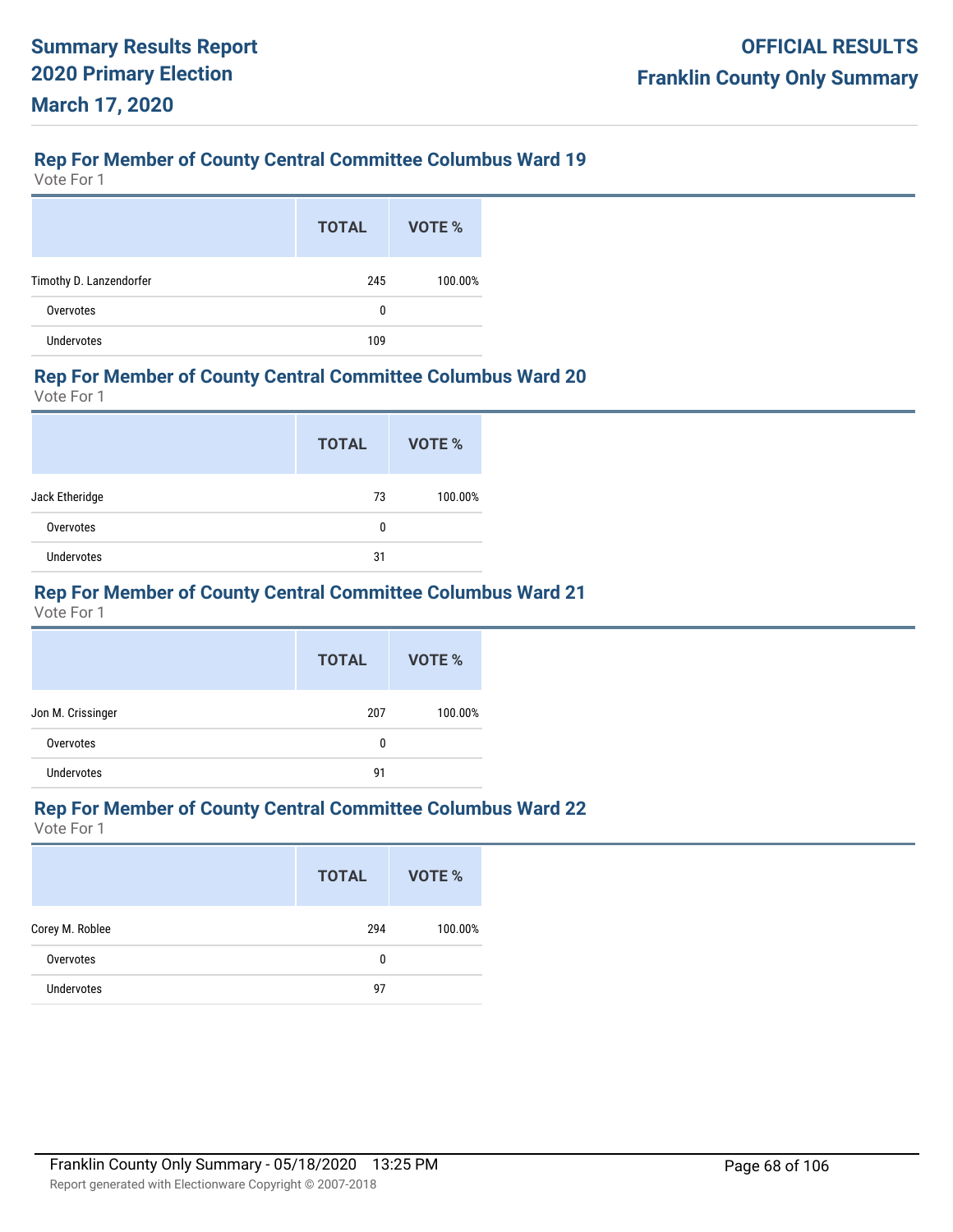Vote For 1

|                   | <b>TOTAL</b> | <b>VOTE %</b> |
|-------------------|--------------|---------------|
| Jim Samuel        | 141          | 100.00%       |
| Overvotes         | 0            |               |
| <b>Undervotes</b> | 29           |               |

#### **Rep For Member of County Central Committee Columbus Ward 30**

Vote For 1

|            | <b>TOTAL</b> | <b>VOTE %</b> |
|------------|--------------|---------------|
| Doug Moody | 161          | 100.00%       |
| Overvotes  | 0            |               |
| Undervotes | 45           |               |

# **Rep For Member of County Central Committee Columbus Ward 32**

Vote For 1

|                   | <b>TOTAL</b> | <b>VOTE %</b> |
|-------------------|--------------|---------------|
| Mark A. Potts     | 136          | 100.00%       |
| Overvotes         | 0            |               |
| <b>Undervotes</b> | 39           |               |

## **Rep For Member of County Central Committee Columbus Ward 33**

|                   | <b>TOTAL</b> | VOTE %  |
|-------------------|--------------|---------|
| Jennifer LuPiba   | 86           | 100.00% |
| Overvotes         | 0            |         |
| <b>Undervotes</b> | 31           |         |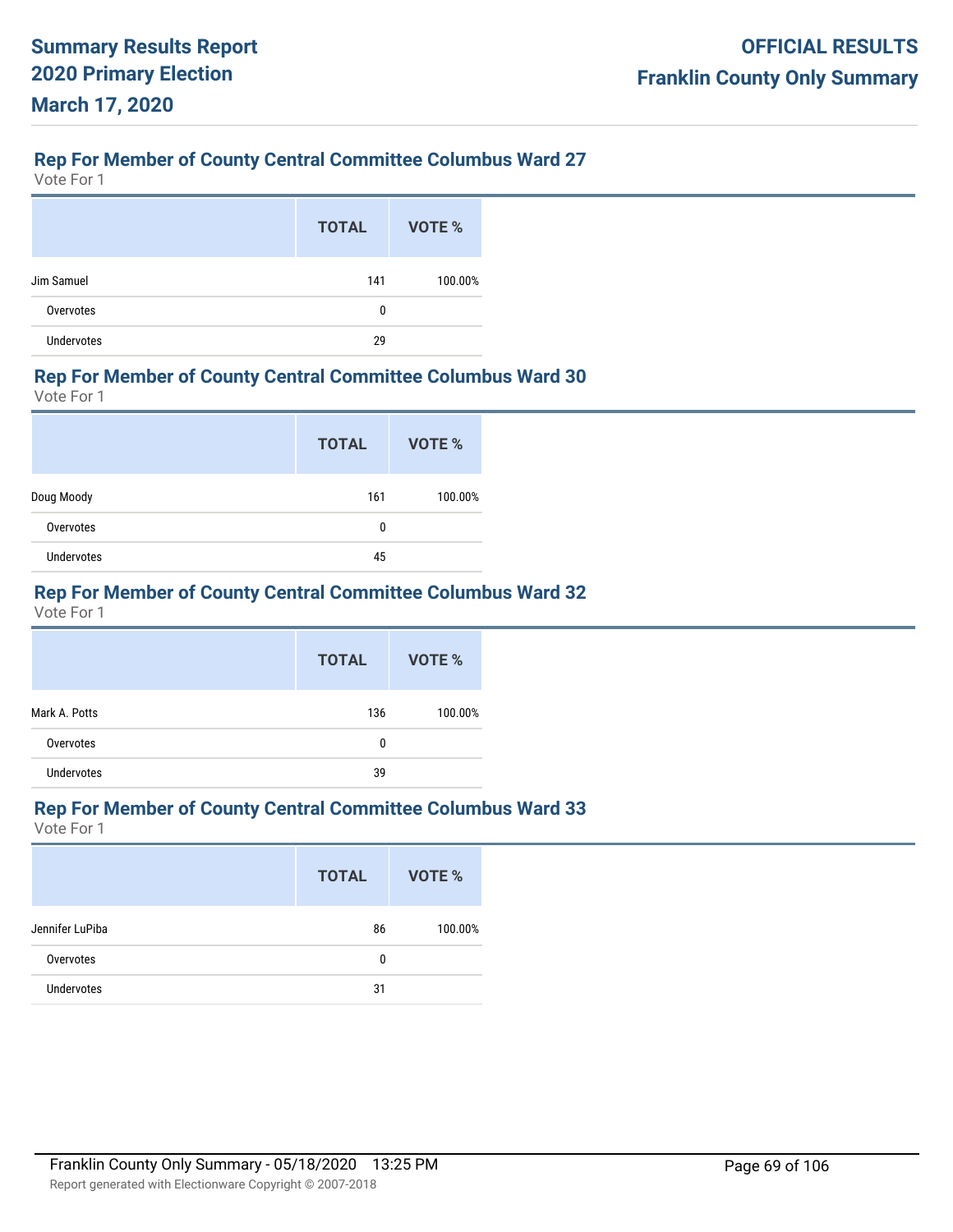Vote For 1

|                   | <b>TOTAL</b> | VOTE %  |
|-------------------|--------------|---------|
| David A. Dobos    | 205          | 100.00% |
| Overvotes         | 0            |         |
| <b>Undervotes</b> | 42           |         |

### **Rep For Member of County Central Committee Columbus Ward 39**

Vote For 1

|                   | <b>TOTAL</b> | VOTE %  |
|-------------------|--------------|---------|
| Michael J. King   | 20           | 100.00% |
| Overvotes         | 0            |         |
| <b>Undervotes</b> | 5            |         |

## **Rep For Member of County Central Committee Columbus Ward 42**

Vote For 1

|                     | <b>TOTAL</b> | <b>VOTE %</b> |
|---------------------|--------------|---------------|
| <b>Bill Schmidt</b> | 58           | 100.00%       |
| Overvotes           | 0            |               |
| <b>Undervotes</b>   | 18           |               |

## **Rep For Member of County Central Committee Columbus Ward 43**

|                  | <b>TOTAL</b> | <b>VOTE %</b> |
|------------------|--------------|---------------|
| Matt Damschroder | 155          | 100.00%       |
| Overvotes        | 0            |               |
| Undervotes       | 35           |               |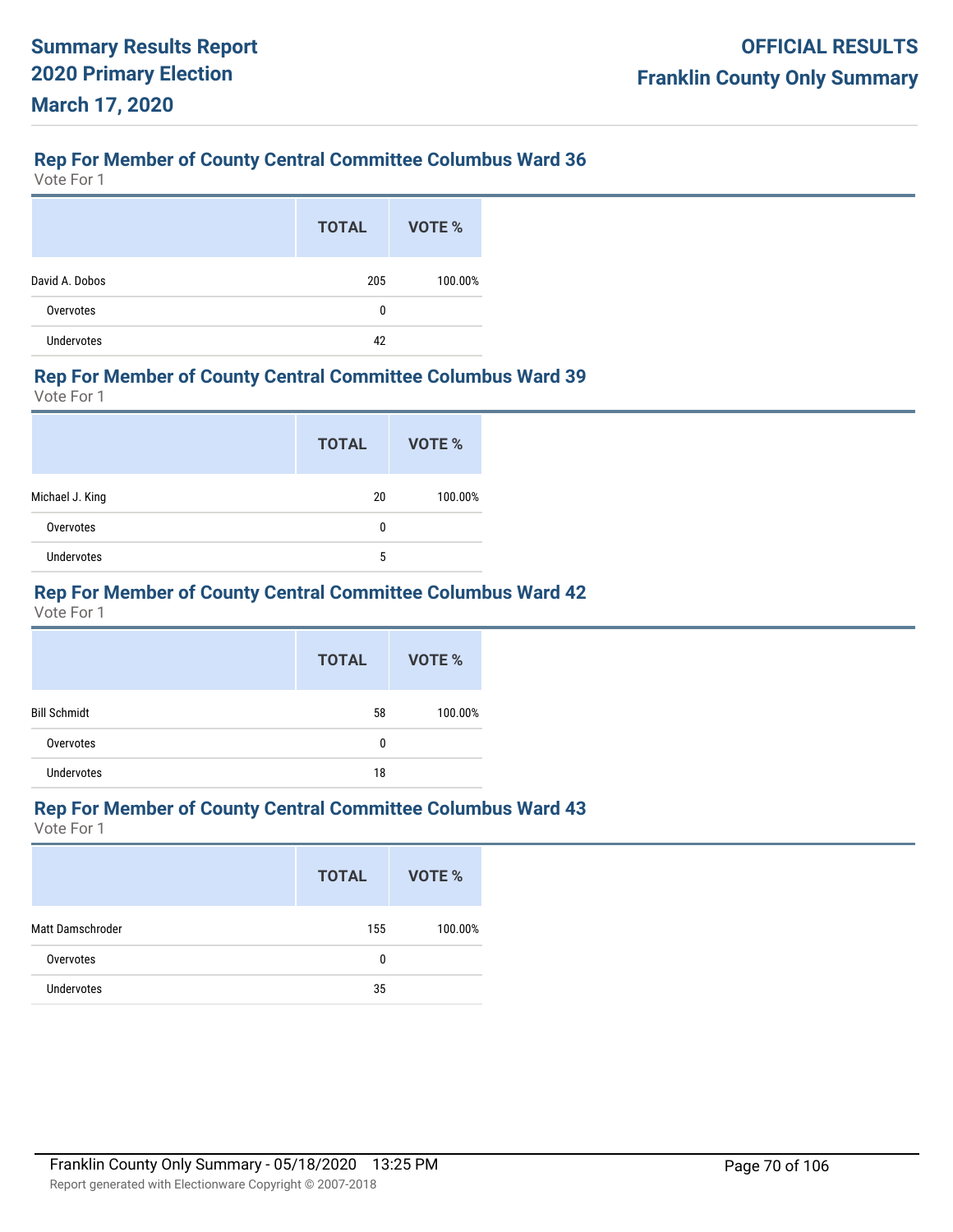Vote For 1

|                           | <b>TOTAL</b> | VOTE % |
|---------------------------|--------------|--------|
| Candidate Withdrawn       | 119          | 48.77% |
| <b>Charles C. Sanders</b> | 125          | 51.23% |
| Overvotes                 | 1            |        |
| <b>Undervotes</b>         | 31           |        |

### **Rep For Member of County Central Committee Columbus Ward 46**

Vote For 1

|                   | <b>TOTAL</b> | VOTE %  |
|-------------------|--------------|---------|
| Elise S. Geig     | 302          | 100.00% |
| Overvotes         | 0            |         |
| <b>Undervotes</b> | 85           |         |

## **Rep For Member of County Central Committee Columbus Ward 47**

Vote For 1

|                      | <b>TOTAL</b> | VOTE %  |
|----------------------|--------------|---------|
| Edward J. Hauenstein | 89           | 100.00% |
| Overvotes            | 0            |         |
| Undervotes           | 27           |         |

### **Rep For Member of County Central Committee Columbus Ward 49**

|                   | <b>TOTAL</b> | VOTE %  |
|-------------------|--------------|---------|
| T. Ronald Sams    | 258          | 100.00% |
| Overvotes         | 0            |         |
| <b>Undervotes</b> | 68           |         |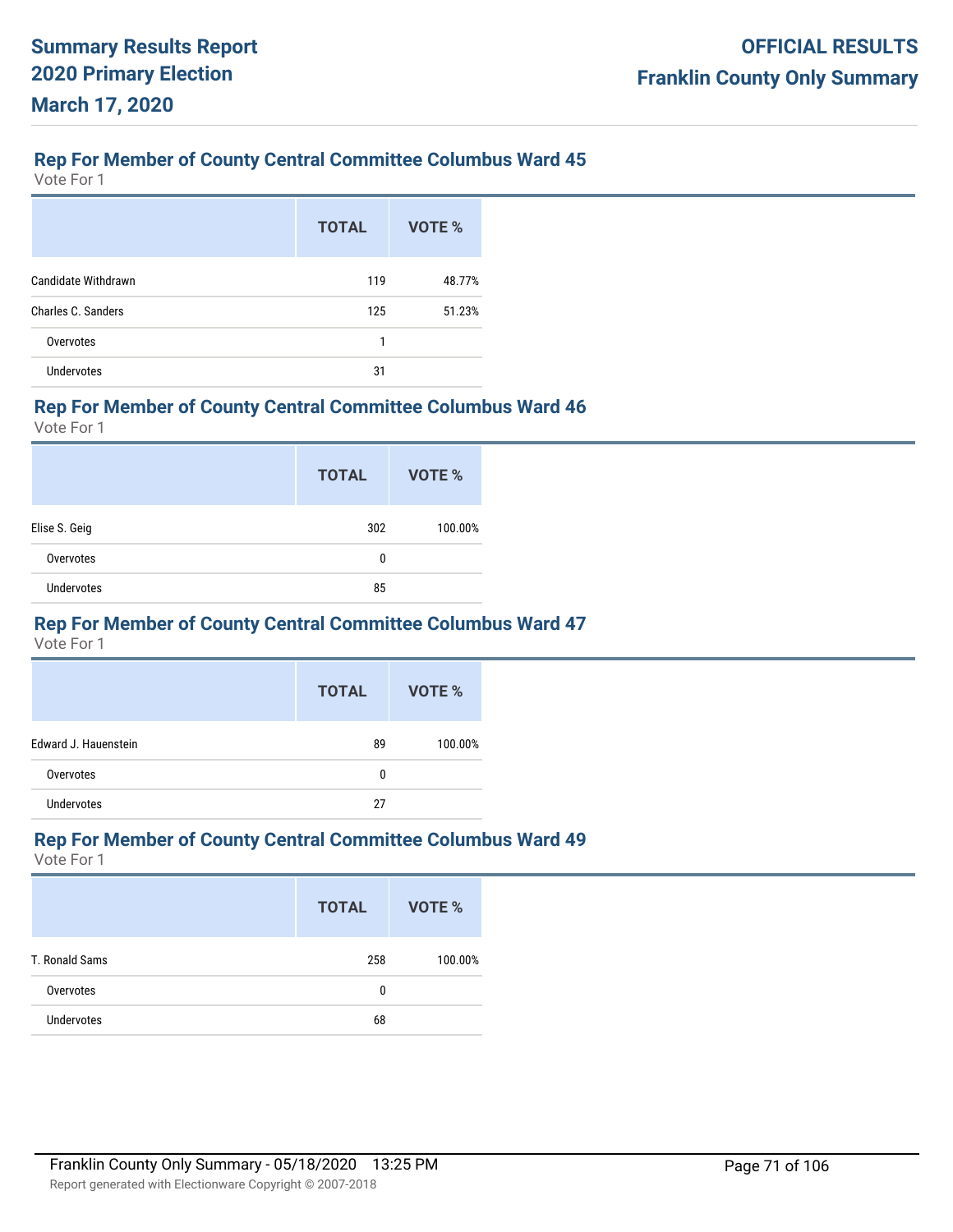Vote For 1

|                   | <b>TOTAL</b> | VOTE %  |
|-------------------|--------------|---------|
| Mark Larger       | 25           | 100.00% |
| Overvotes         | 0            |         |
| <b>Undervotes</b> |              |         |

### **Rep For Member of County Central Committee Columbus Ward 54**

Vote For 1

|            | <b>TOTAL</b> | <b>VOTE %</b> |
|------------|--------------|---------------|
| Mark Bell  | 171          | 100.00%       |
| Overvotes  | 0            |               |
| Undervotes | 39           |               |

# **Rep For Member of County Central Committee Columbus Ward 56**

Vote For 1

|                    | <b>TOTAL</b> | <b>VOTE %</b> |
|--------------------|--------------|---------------|
| Kieran L. Cartharn | 20           | 100.00%       |
| Overvotes          | 0            |               |
| <b>Undervotes</b>  | 8            |               |

## **Rep For Member of County Central Committee Columbus Ward 60**

|                   | <b>TOTAL</b> | VOTE %  |
|-------------------|--------------|---------|
| Mary H. Leavitt   | 384          | 100.00% |
| Overvotes         | 0            |         |
| <b>Undervotes</b> | 93           |         |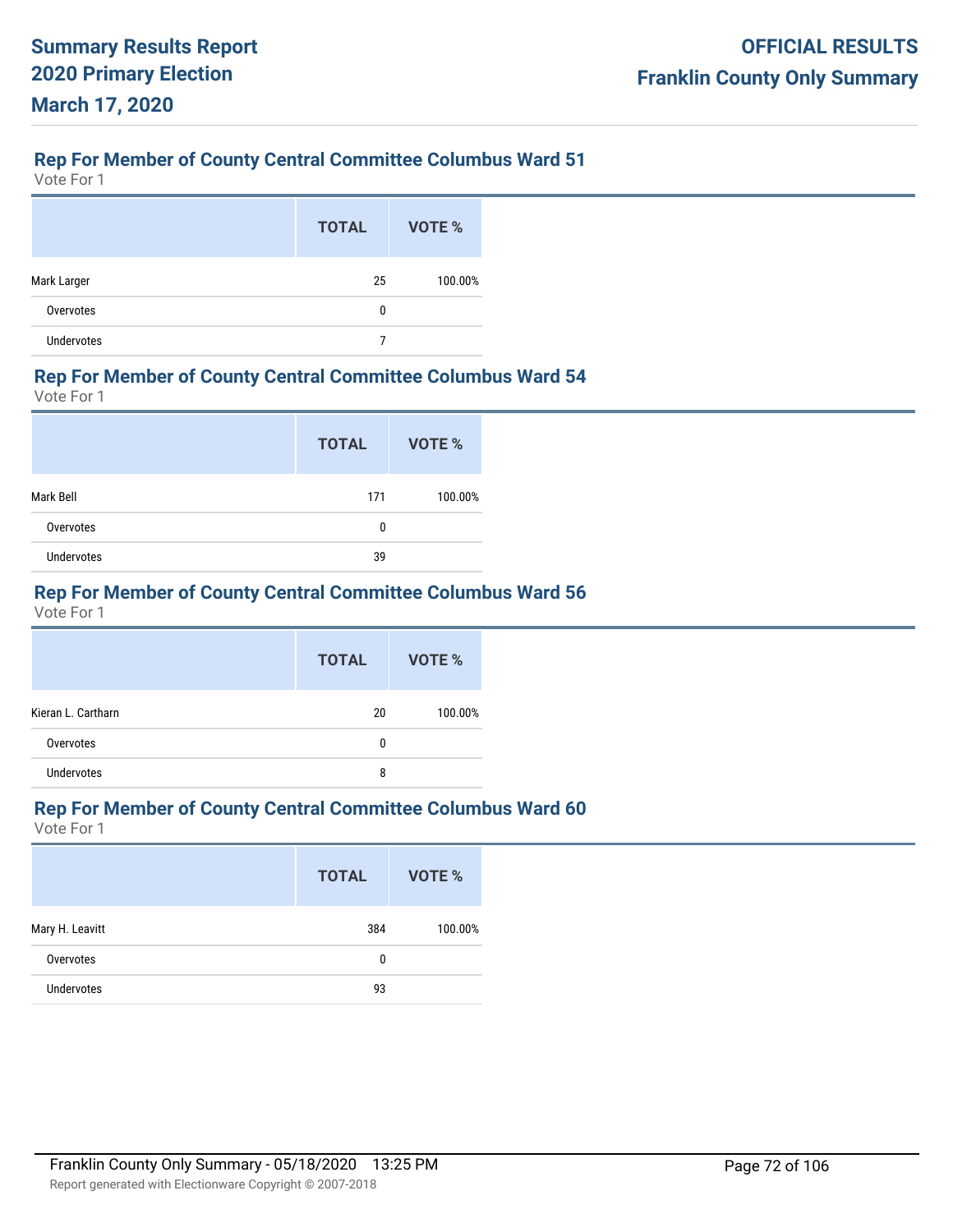Vote For 1

|                   | <b>TOTAL</b> | VOTE %  |
|-------------------|--------------|---------|
| Jim Burgess       | 155          | 100.00% |
| Overvotes         | 0            |         |
| <b>Undervotes</b> | 37           |         |

#### **Rep For Member of County Central Committee Columbus Ward 63**

Vote For 1

|                       | <b>TOTAL</b> | VOTE %  |
|-----------------------|--------------|---------|
| <b>William Schuck</b> | 352          | 100.00% |
| Overvotes             | 0            |         |
| Undervotes            | 115          |         |

# **Rep For Member of County Central Committee Columbus Ward 64**

Vote For 1

|                   | <b>TOTAL</b> | <b>VOTE %</b> |
|-------------------|--------------|---------------|
| Dennis Damon      | 295          | 100.00%       |
| Overvotes         | 0            |               |
| <b>Undervotes</b> | 81           |               |

# **Rep For Member of County Central Committee Columbus Ward 65**

|                   | <b>TOTAL</b> | VOTE %  |
|-------------------|--------------|---------|
| Marc A. Schare    | 232          | 100.00% |
| Overvotes         | 0            |         |
| <b>Undervotes</b> | 76           |         |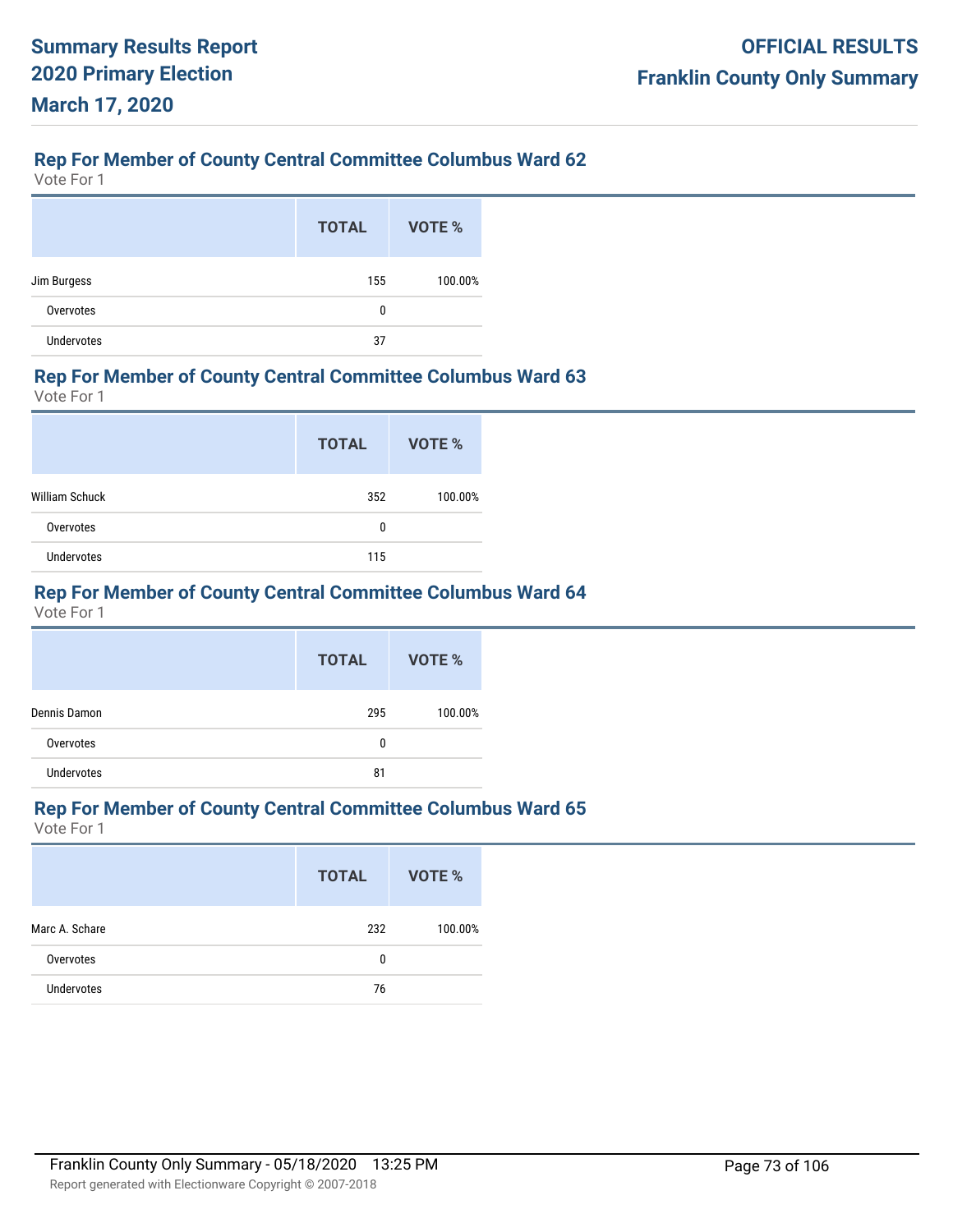Vote For 1

|                   | <b>TOTAL</b> | VOTE %  |
|-------------------|--------------|---------|
| Sue Ellen King    | 213          | 100.00% |
| Overvotes         | 0            |         |
| <b>Undervotes</b> | 51           |         |

#### **Rep For Member of County Central Committee Columbus Ward 69**

Vote For 1

|                   | <b>TOTAL</b> | <b>VOTE %</b> |
|-------------------|--------------|---------------|
| Troy Judy         | 479          | 100.00%       |
| Overvotes         | 0            |               |
| <b>Undervotes</b> | 157          |               |

# **Rep For Member of County Central Committee Columbus Ward 70**

Vote For 1

|                         | <b>TOTAL</b> | VOTE %  |
|-------------------------|--------------|---------|
| <b>Stephany Spencer</b> | 272          | 100.00% |
| Overvotes               | 0            |         |
| <b>Undervotes</b>       | 73           |         |

# **Rep For Member of County Central Committee Columbus Ward 71**

|                   | <b>TOTAL</b> | <b>VOTE %</b> |
|-------------------|--------------|---------------|
| Andy Shifflette   | 178          | 100.00%       |
| Overvotes         | 0            |               |
| <b>Undervotes</b> | 54           |               |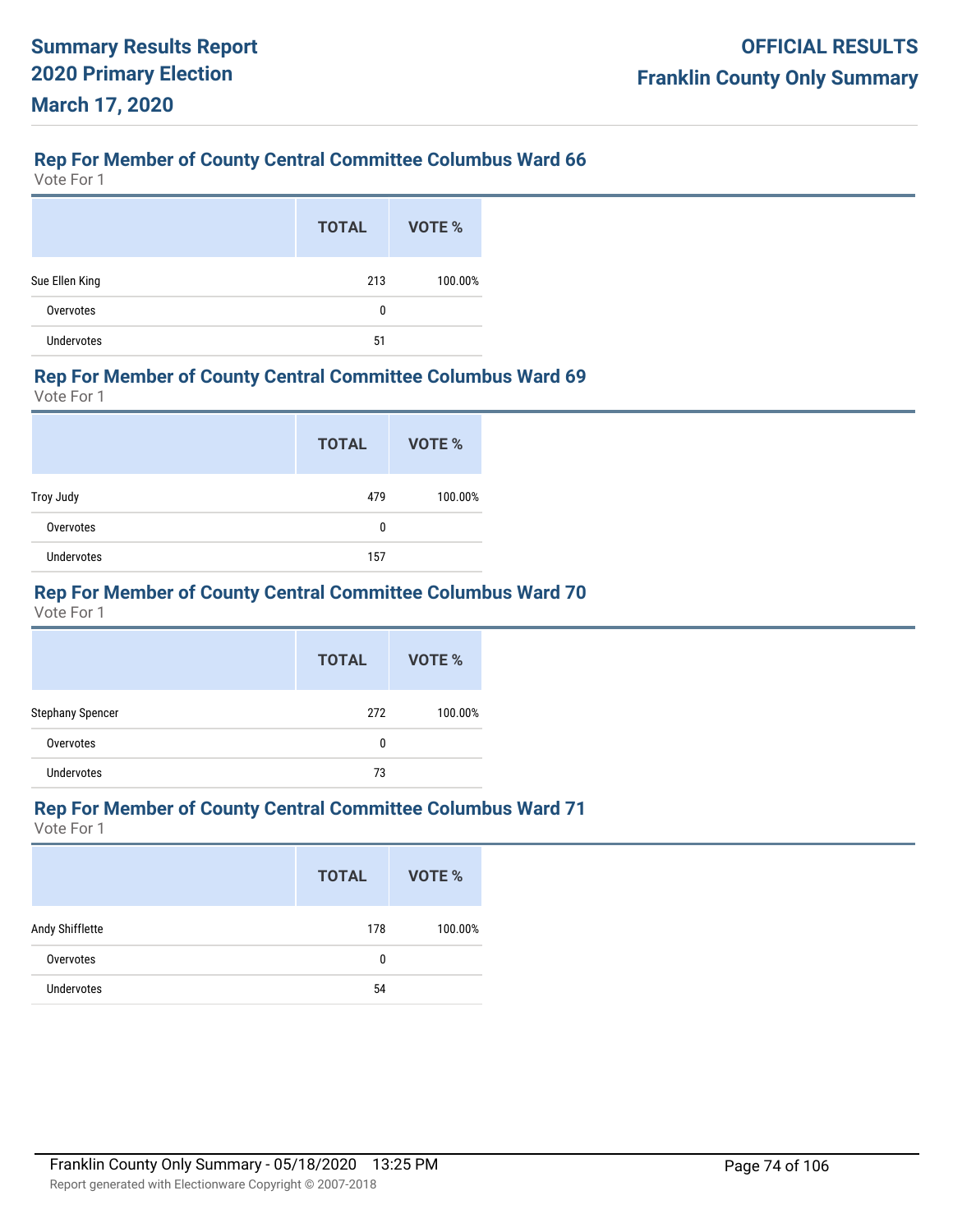Vote For 1

|                    | <b>TOTAL</b> | VOTE %  |
|--------------------|--------------|---------|
| <b>Bill Wahoff</b> | 330          | 100.00% |
| Overvotes          | 0            |         |
| <b>Undervotes</b>  | 123          |         |

#### **Rep For Member of County Central Committee Columbus Ward 73**

Vote For 1

|                   | <b>TOTAL</b> | VOTE %  |
|-------------------|--------------|---------|
| David R. Payne    | 412          | 100.00% |
| Overvotes         | 0            |         |
| <b>Undervotes</b> | 121          |         |

# **Rep For Member of County Central Committee Columbus Ward 75**

Vote For 1

|                    | <b>TOTAL</b> | VOTE %  |
|--------------------|--------------|---------|
| <b>Mike Dittoe</b> | 245          | 100.00% |
| Overvotes          | 0            |         |
| <b>Undervotes</b>  | 91           |         |

# **Rep For Member of County Central Committee Columbus Ward 76**

|                   | <b>TOTAL</b> | VOTE %  |
|-------------------|--------------|---------|
| Brian P. Carnahan | 208          | 100.00% |
| Overvotes         | 0            |         |
| <b>Undervotes</b> | 73           |         |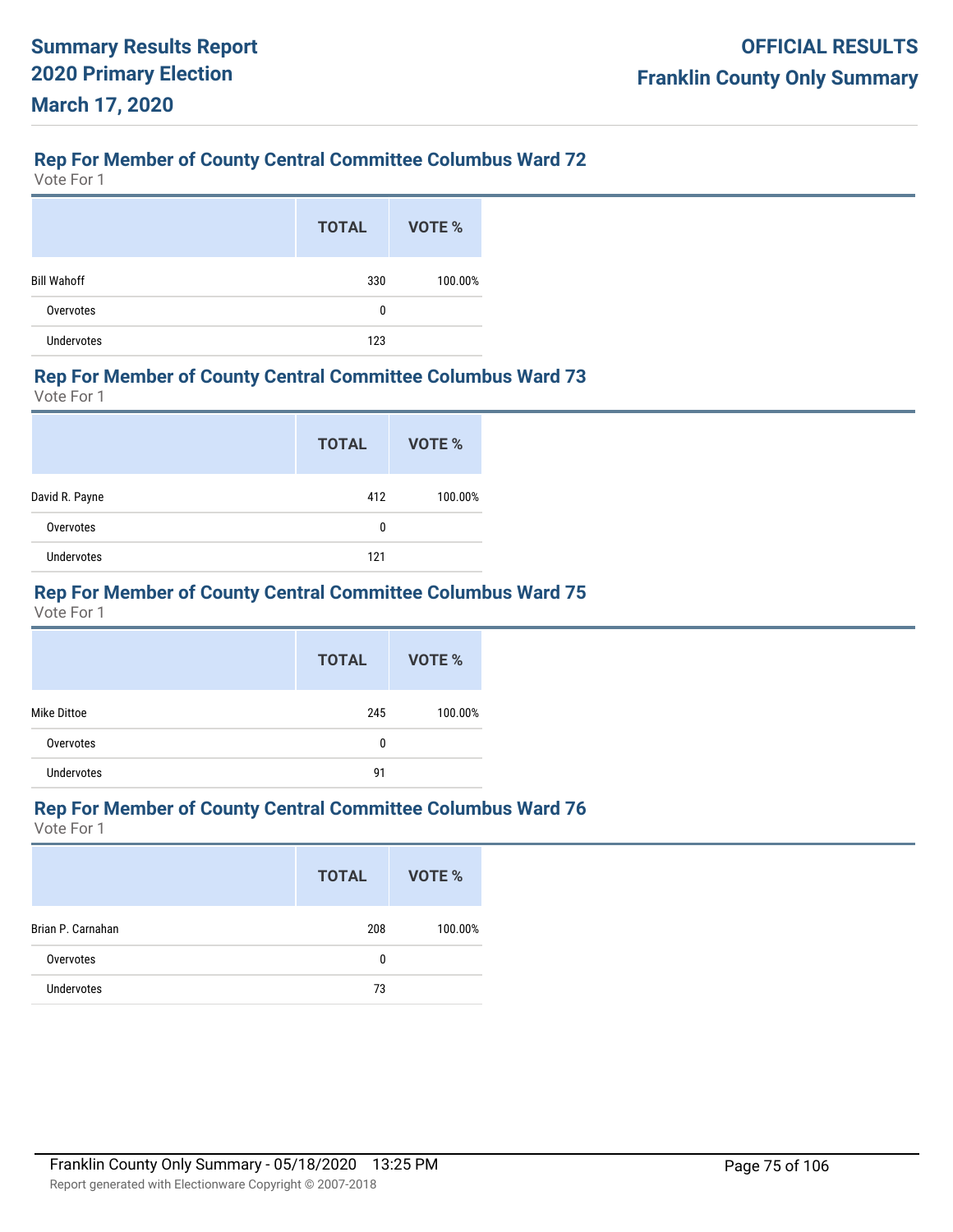Vote For 1

|                   | <b>TOTAL</b> | VOTE %  |
|-------------------|--------------|---------|
| Nick Wahoff       | 259          | 100.00% |
| Overvotes         | 0            |         |
| <b>Undervotes</b> | 121          |         |

#### **Rep For Member of County Central Committee Columbus Ward 78**

Vote For 1

|            | <b>TOTAL</b> | VOTE %  |
|------------|--------------|---------|
| Jack McGee | 254          | 100.00% |
| Overvotes  | 0            |         |
| Undervotes | 71           |         |

# **Rep For Member of County Central Committee Columbus Ward 79**

Vote For 1

|                   | <b>TOTAL</b> | VOTE %  |
|-------------------|--------------|---------|
| Adam C. Slane     | 189          | 100.00% |
| Overvotes         | 0            |         |
| <b>Undervotes</b> | 50           |         |

# **Rep For Member of County Central Committee Columbus Ward 80**

|                   | <b>TOTAL</b> | <b>VOTE %</b> |
|-------------------|--------------|---------------|
| Amy M. Hawkins    | 222          | 100.00%       |
| Overvotes         | 0            |               |
| <b>Undervotes</b> | 47           |               |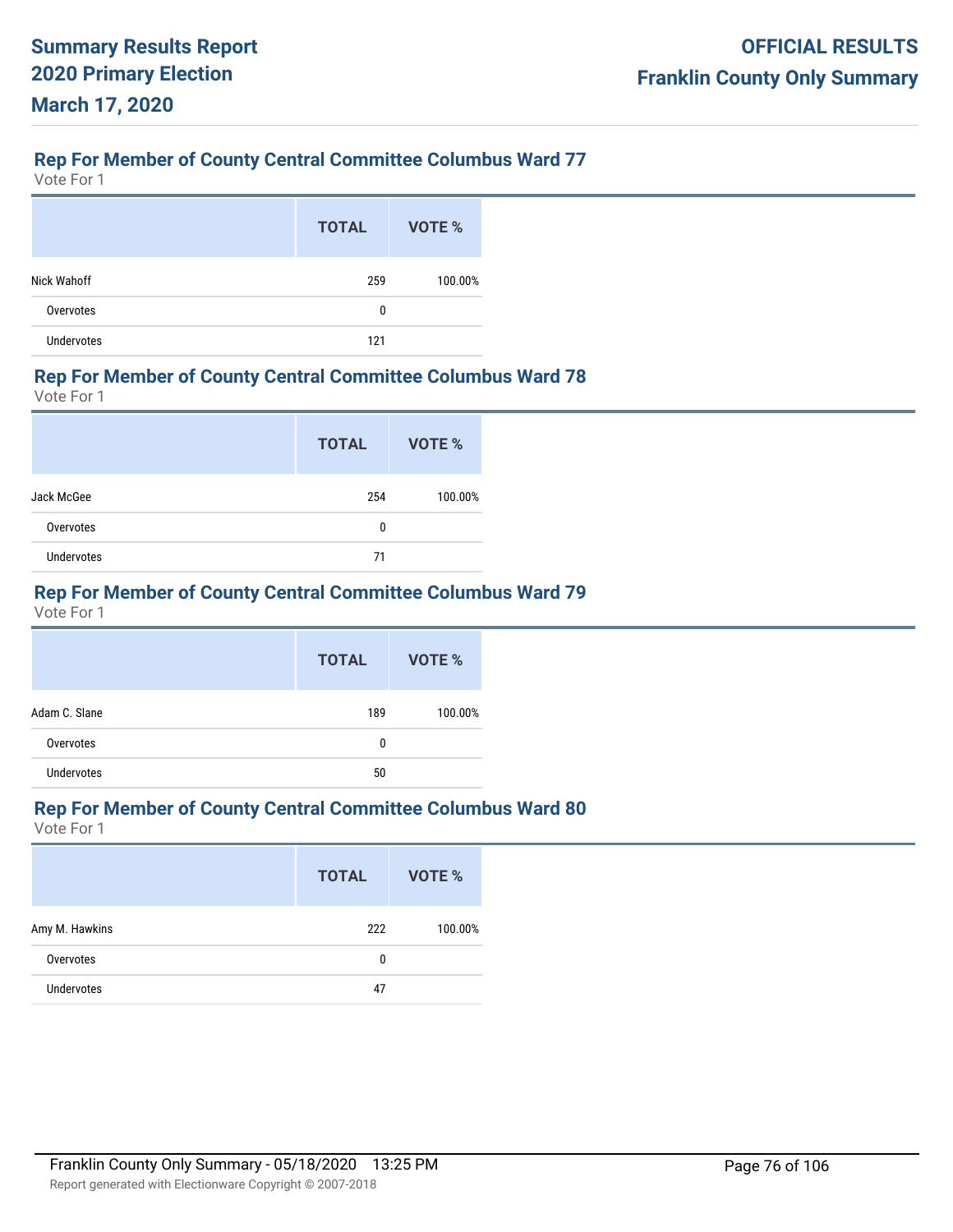Vote For 1

|                   | <b>TOTAL</b> | VOTE %  |
|-------------------|--------------|---------|
| Thanh X. Pham     | 87           | 100.00% |
| Overvotes         | 0            |         |
| <b>Undervotes</b> | 43           |         |

#### **Rep For Member of County Central Committee Columbus Ward 82**

Vote For 1

|                   | <b>TOTAL</b> | VOTE %  |
|-------------------|--------------|---------|
| Barcy F. McNeal   | 593          | 100.00% |
| Overvotes         | 0            |         |
| <b>Undervotes</b> | 192          |         |

# **Rep For Member of County Central Committee Columbus Ward 84**

Vote For 1

|                   | <b>TOTAL</b> | VOTE %  |
|-------------------|--------------|---------|
| Michael C. Taylor | 374          | 100.00% |
| Overvotes         | 0            |         |
| <b>Undervotes</b> | 89           |         |

# **Rep For Member of County Central Committee Columbus Ward 86**

|                   | <b>TOTAL</b> | VOTE %  |
|-------------------|--------------|---------|
| Lisa Schacht      | 231          | 100.00% |
| Overvotes         | 0            |         |
| <b>Undervotes</b> | 39           |         |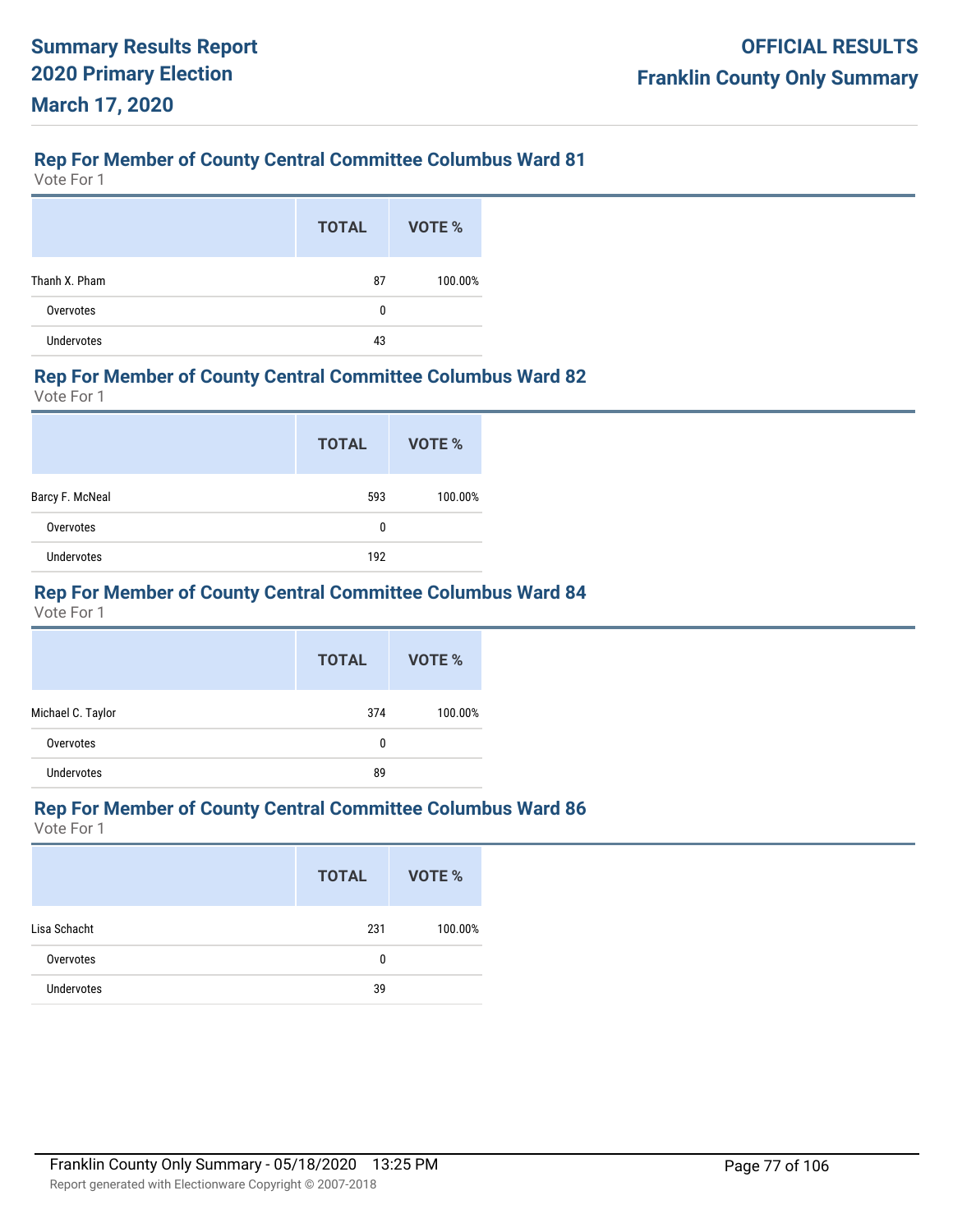Vote For 1

|                   | <b>TOTAL</b> | <b>VOTE %</b> |
|-------------------|--------------|---------------|
| <b>Stu Harris</b> | 409          | 100.00%       |
| Overvotes         | 0            |               |
| <b>Undervotes</b> | 120          |               |

#### **Rep For Member of County Central Committee Dublin Ward 2**

Vote For 1

|                   | <b>TOTAL</b> | VOTE %  |
|-------------------|--------------|---------|
| Kari B. Hertel    | 478          | 100.00% |
| Overvotes         | 0            |         |
| <b>Undervotes</b> | 143          |         |

# **Rep For Member of County Central Committee Dublin Ward 3**

Vote For 1

|                        | <b>TOTAL</b> | VOTE %  |
|------------------------|--------------|---------|
| Charles H. McClenaghan | 219          | 100.00% |
| Overvotes              | 0            |         |
| <b>Undervotes</b>      | 80           |         |

## **Rep For Member of County Central Committee Dublin Ward 4**

|                   | <b>TOTAL</b> | VOTE %  |
|-------------------|--------------|---------|
| Larry Hughes      | 241          | 100.00% |
| Overvotes         | 0            |         |
| <b>Undervotes</b> | 82           |         |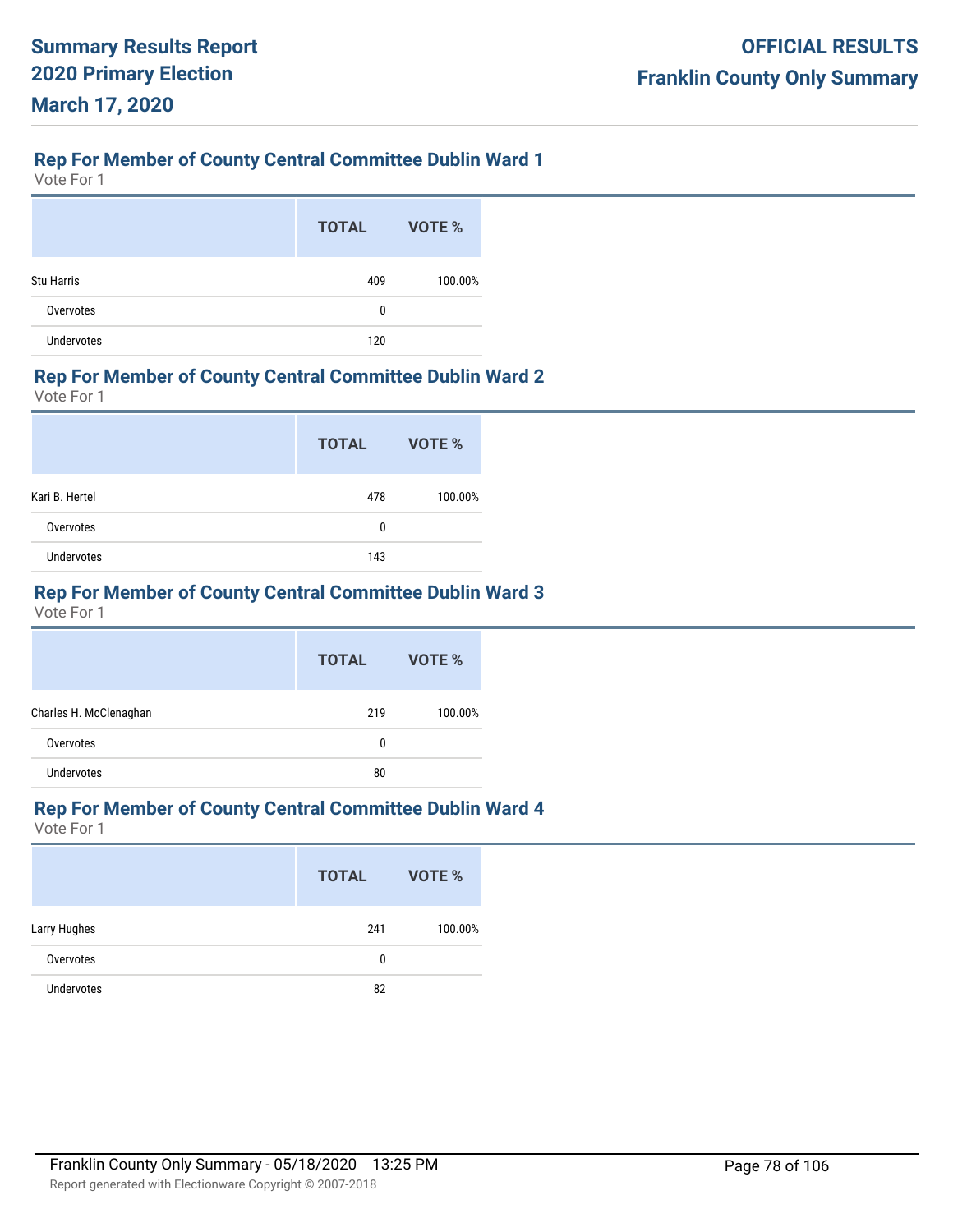# **Rep For Member of County Central Committee Franklin Township**

Vote For 1

|                   | <b>TOTAL</b> | VOTE %  |
|-------------------|--------------|---------|
| Jeff Williams     | 266          | 100.00% |
| Overvotes         | 0            |         |
| <b>Undervotes</b> | 89           |         |

#### **Rep For Member of County Central Committee Gahanna Ward 1**

Vote For 1

|                   | <b>TOTAL</b> | VOTE %  |
|-------------------|--------------|---------|
| Nicholas Bendoff  | 285          | 100.00% |
| Overvotes         | 0            |         |
| <b>Undervotes</b> | 105          |         |

# **Rep For Member of County Central Committee Gahanna Ward 2**

Vote For 1

|                      | <b>TOTAL</b> | VOTE %  |
|----------------------|--------------|---------|
| Elizabeth Thym Smith | 351          | 100.00% |
| Overvotes            | 0            |         |
| <b>Undervotes</b>    | 121          |         |

#### **Rep For Member of County Central Committee Gahanna Ward 4**

|                   | <b>TOTAL</b> | VOTE % |
|-------------------|--------------|--------|
| James Leeseberg   | 110          | 23.97% |
| Jim McGregor      | 349          | 76.03% |
| Overvotes         | 0            |        |
| <b>Undervotes</b> | 27           |        |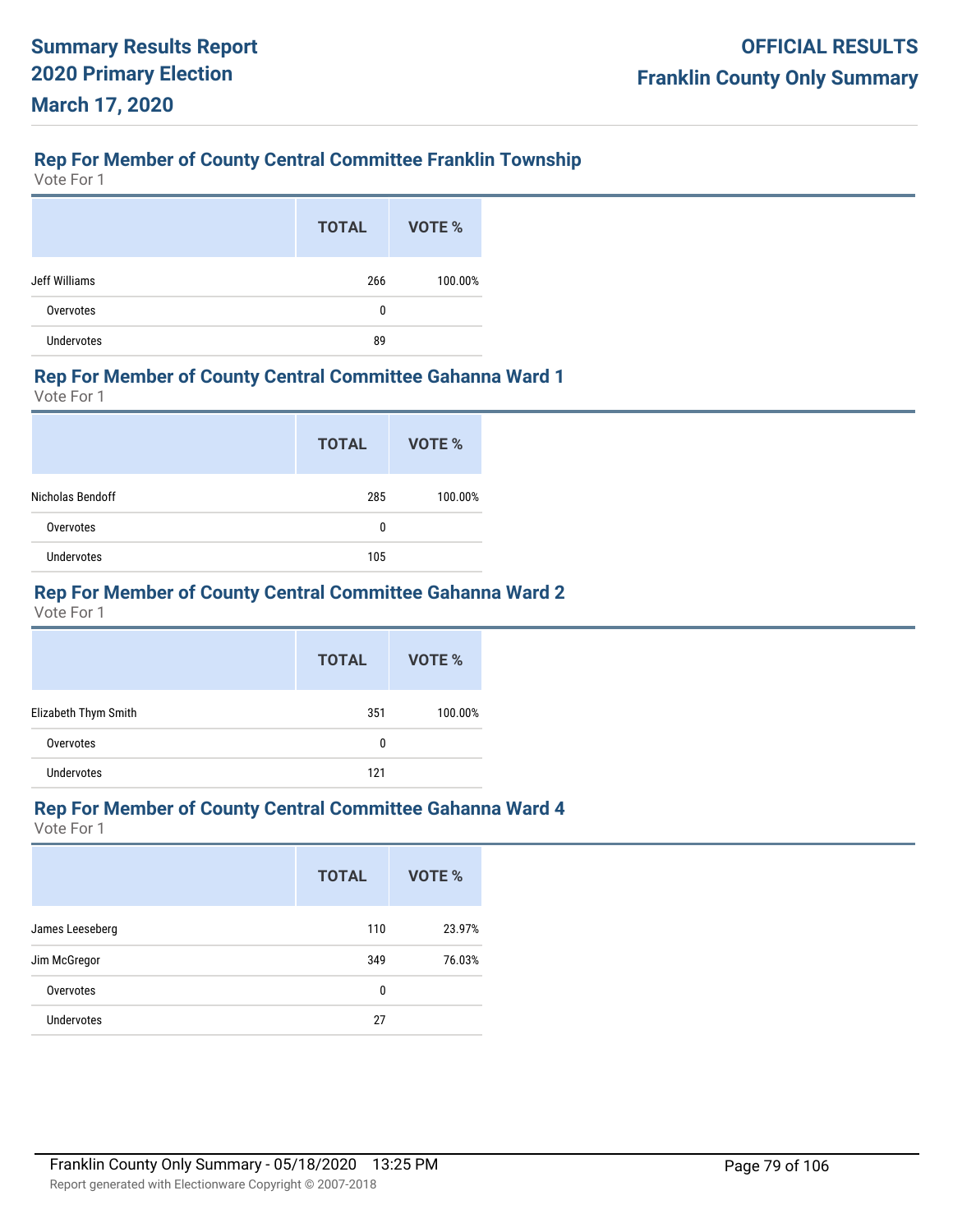# **Rep For Member of County Central Committee Grove City Ward 1**

Vote For 1

|                   | <b>TOTAL</b> | VOTE %  |
|-------------------|--------------|---------|
| Ted A. Berry      | 351          | 100.00% |
| Overvotes         | 0            |         |
| <b>Undervotes</b> | 103          |         |

#### **Rep For Member of County Central Committee Grove City Ward 2**

Vote For 1

|                  | <b>TOTAL</b> | VOTE %  |
|------------------|--------------|---------|
| Richard L. Stage | 526          | 100.00% |
| Overvotes        | 0            |         |
| Undervotes       | 142          |         |

## **Rep For Member of County Central Committee Grove City Ward 3**

Vote For 1

|                       | <b>TOTAL</b> | VOTE % |
|-----------------------|--------------|--------|
| Debra L. Bennett      | 193          | 32.33% |
| <b>Christine Houk</b> | 404          | 67.67% |
| Overvotes             | 1            |        |
| <b>Undervotes</b>     | 126          |        |

#### **Rep For Member of County Central Committee Grove City Ward 4**

|                         | <b>TOTAL</b> | <b>VOTE %</b> |
|-------------------------|--------------|---------------|
| <b>Steven Robinette</b> | 259          | 49.81%        |
| R. Roby Schottke        | 261          | 50.19%        |
| Overvotes               | 0            |               |
| <b>Undervotes</b>       | 50           |               |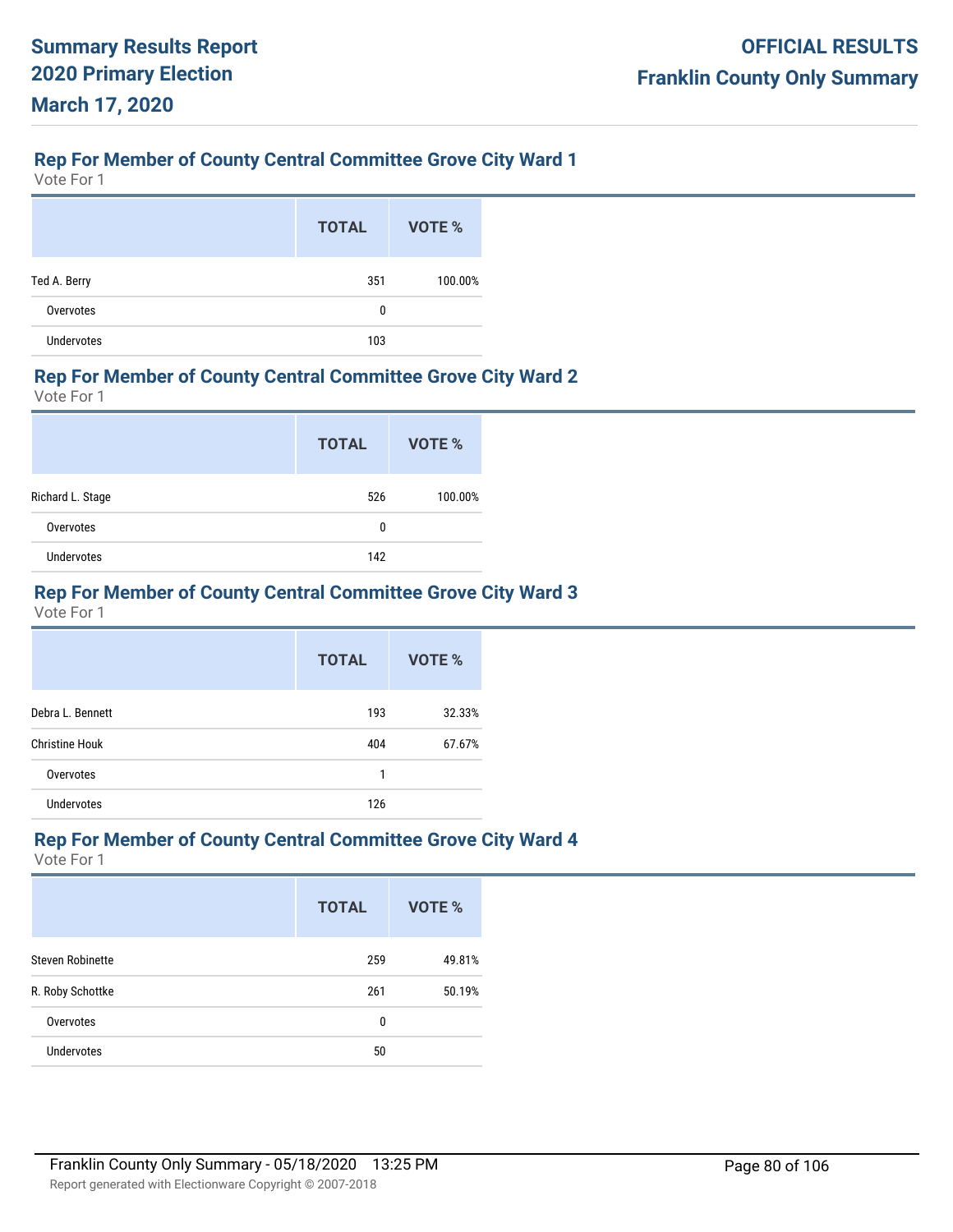# **Rep For Member of County Central Committee Groveport**

Vote For 1

|                    | <b>TOTAL</b> | VOTE %  |
|--------------------|--------------|---------|
| Patrick M. Pickett | 249          | 100.00% |
| Overvotes          | 0            |         |
| <b>Undervotes</b>  | 82           |         |

#### **Rep For Member of County Central Committee Grandview**

Vote For 1

|                   | <b>TOTAL</b> | VOTE %  |
|-------------------|--------------|---------|
| <b>Tim Adams</b>  | 134          | 100.00% |
| Overvotes         | 0            |         |
| <b>Undervotes</b> | 57           |         |

# **Rep For Member of County Central Committee Hamilton Township**

Vote For 1

|                      | <b>TOTAL</b> | VOTE %  |
|----------------------|--------------|---------|
| <b>Christie Ward</b> | 284          | 100.00% |
| Overvotes            | 0            |         |
| <b>Undervotes</b>    | 87           |         |

#### **Rep For Member of County Central Committee Hilliard Ward 1**

|                   | <b>TOTAL</b> | VOTE %  |
|-------------------|--------------|---------|
| Melinda Dennis    | 239          | 100.00% |
| Overvotes         | 0            |         |
| <b>Undervotes</b> | 88           |         |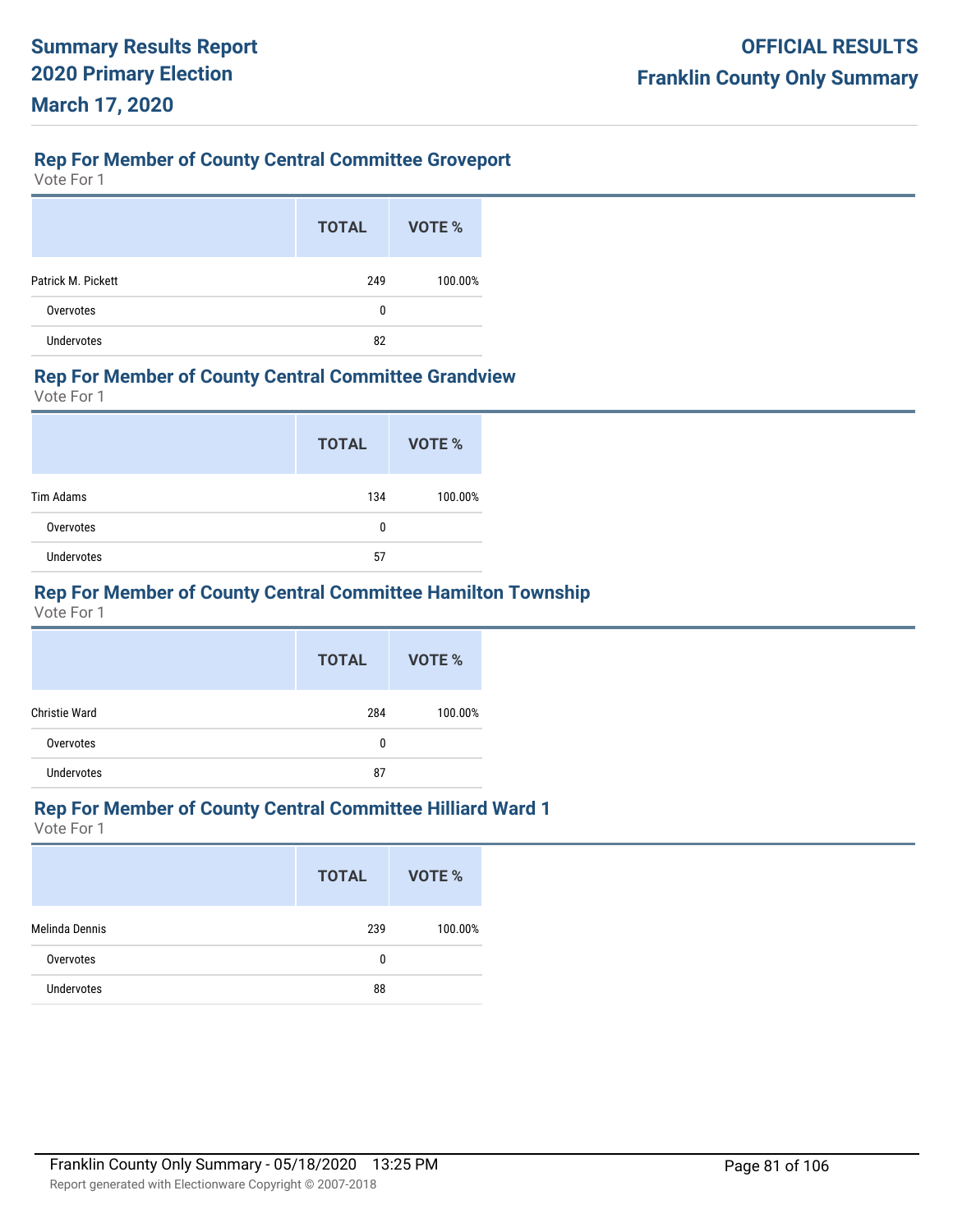# **Rep For Member of County Central Committee Hilliard Ward 2**

Vote For 1

|                   | <b>TOTAL</b> | VOTE %  |
|-------------------|--------------|---------|
| Andy Teater       | 430          | 100.00% |
| Overvotes         | 0            |         |
| <b>Undervotes</b> | 128          |         |

#### **Rep For Member of County Central Committee Hilliard Ward 3**

Vote For 1

|             | <b>TOTAL</b> | <b>VOTE %</b> |
|-------------|--------------|---------------|
| Omar Tarazi | 264          | 100.00%       |
| Overvotes   | 0            |               |
| Undervotes  | 100          |               |

# **Rep For Member of County Central Committee Hilliard Ward 4**

Vote For 1

|                    | <b>TOTAL</b> | VOTE %  |
|--------------------|--------------|---------|
| Stephanie L. Kunze | 320          | 100.00% |
| Overvotes          | 0            |         |
| <b>Undervotes</b>  | 76           |         |

#### **Rep For Member of County Central Committee Jackson Township**

|                     | <b>TOTAL</b> | VOTE %  |
|---------------------|--------------|---------|
| Stephen J. Bowshier | 252          | 100.00% |
| Overvotes           | 0            |         |
| <b>Undervotes</b>   | 62           |         |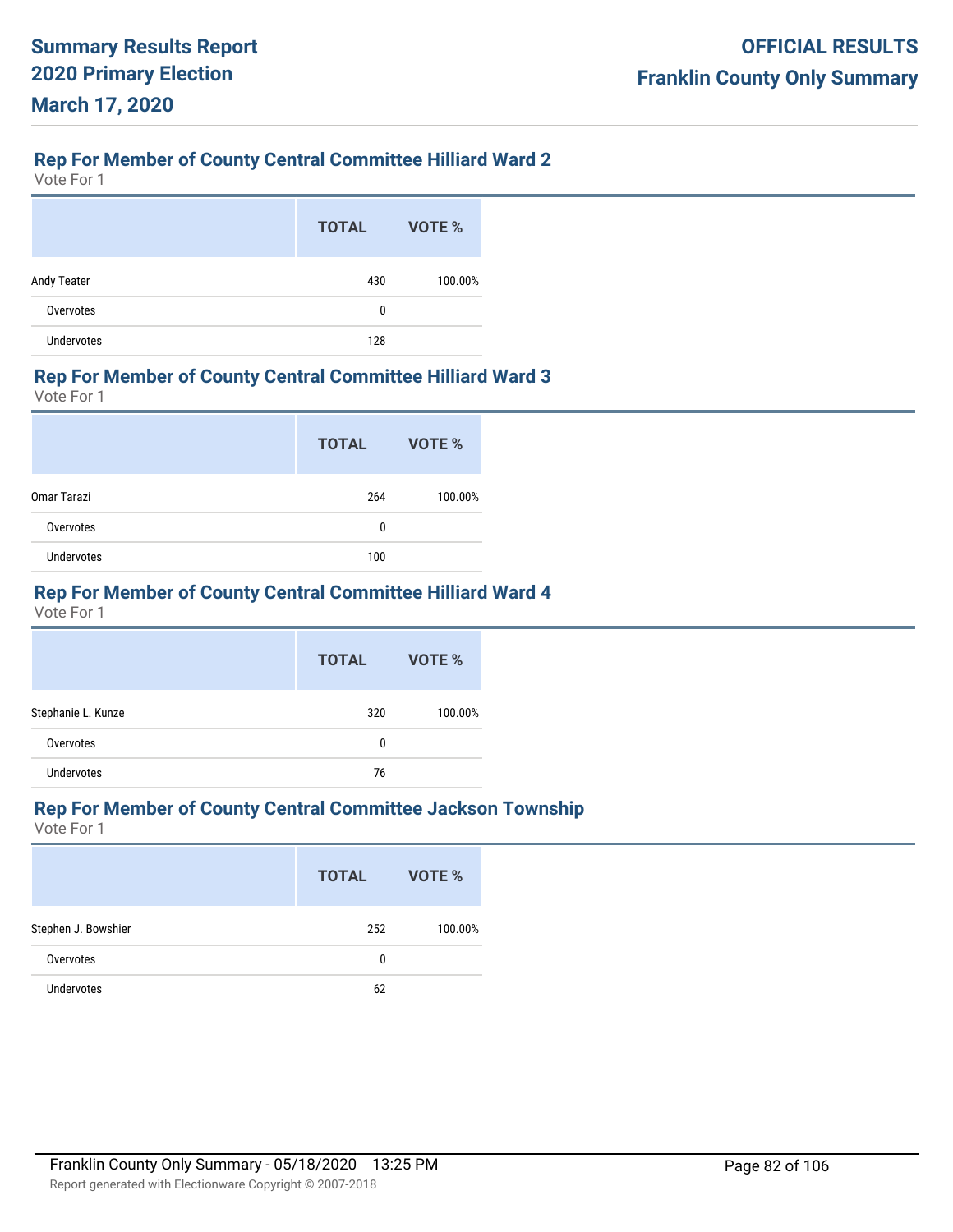# **Rep For Member of County Central Committee Jefferson Township**

Vote For 1

|                      | <b>TOTAL</b> | VOTE %  |
|----------------------|--------------|---------|
| <b>Matthew Carle</b> | 380          | 100.00% |
| Overvotes            | 0            |         |
| <b>Undervotes</b>    | 177          |         |

#### **Rep For Member of County Central Committee Madison Township**

Vote For 1

|                   | <b>TOTAL</b> | <b>VOTE %</b> |
|-------------------|--------------|---------------|
| <b>Brad Lewis</b> | 394          | 100.00%       |
| Overvotes         | 0            |               |
| <b>Undervotes</b> | 108          |               |

## **Rep For Member of County Central Committee Marble Cliff**

Vote For 1

|                   | <b>TOTAL</b> | VOTE %  |
|-------------------|--------------|---------|
| Don Slowik        | 21           | 100.00% |
| Overvotes         | 0            |         |
| <b>Undervotes</b> | 4            |         |

# **Rep For Member of County Central Committee New Albany**

|                   | <b>TOTAL</b> | VOTE %  |
|-------------------|--------------|---------|
| Angela M. Mingo   | 291          | 100.00% |
| Overvotes         | 0            |         |
| <b>Undervotes</b> | 88           |         |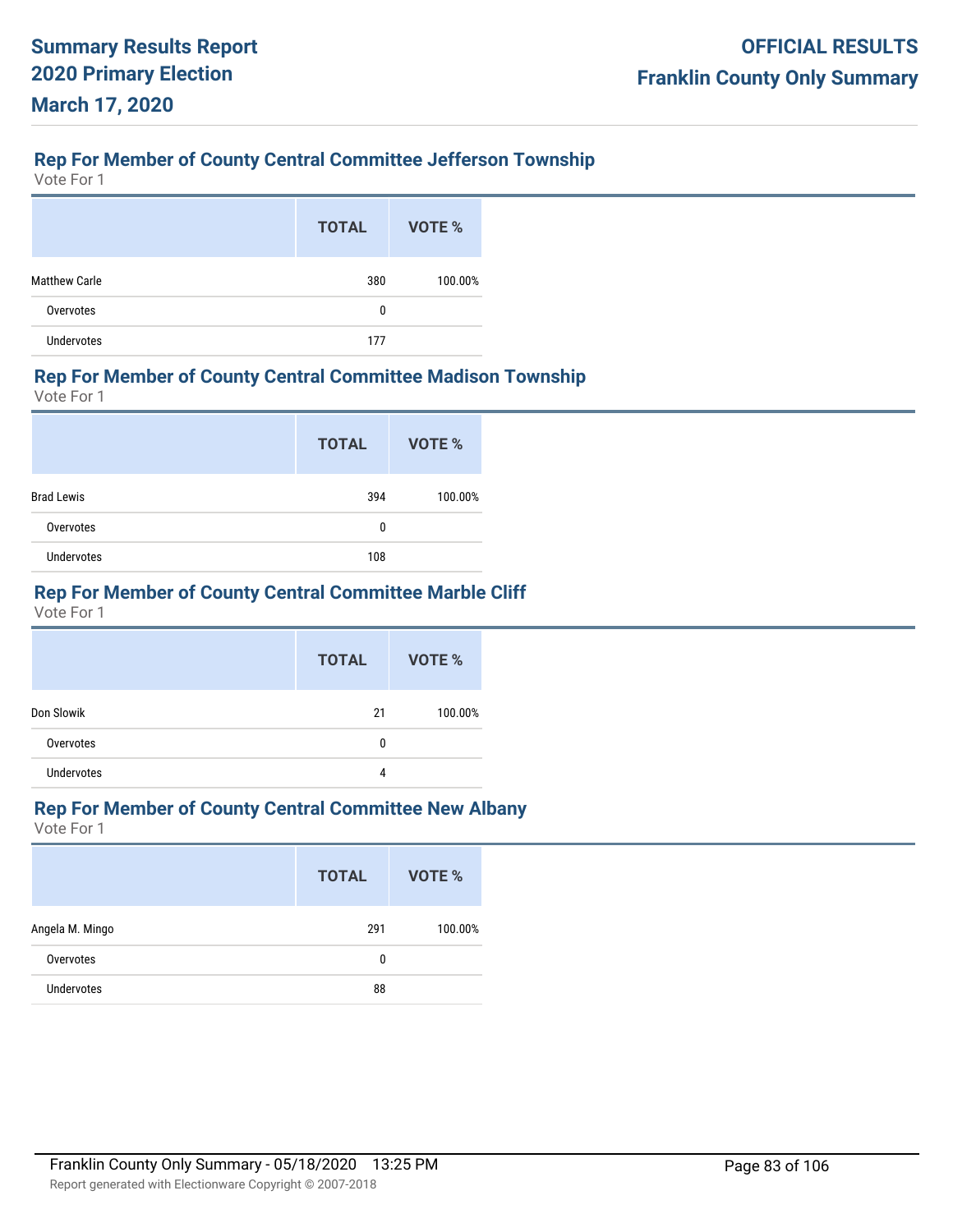# **Rep For Member of County Central Committee Pleasant Township**

Vote For 1

|                   | <b>TOTAL</b> | VOTE %  |
|-------------------|--------------|---------|
| Nancy Hunter      | 315          | 100.00% |
| Overvotes         | 0            |         |
| <b>Undervotes</b> | 134          |         |

#### **Rep For Member of County Central Committee Prairie Township**

Vote For 1

|            | <b>TOTAL</b> | <b>VOTE %</b> |
|------------|--------------|---------------|
| Don Petit  | 537          | 100.00%       |
| Overvotes  | 0            |               |
| Undervotes | 202          |               |

# **Rep For Member of County Central Committee Reynoldsburg Ward 1**

Vote For 1

|                     | <b>TOTAL</b> | VOTE %  |
|---------------------|--------------|---------|
| <b>Brad McCloud</b> | 318          | 100.00% |
| Overvotes           | 0            |         |
| <b>Undervotes</b>   | 62           |         |

#### **Rep For Member of County Central Committee Reynoldsburg Ward 2**

|                      | <b>TOTAL</b> | VOTE %  |
|----------------------|--------------|---------|
| <b>Brett Luzader</b> | 329          | 100.00% |
| Overvotes            | 0            |         |
| <b>Undervotes</b>    | 57           |         |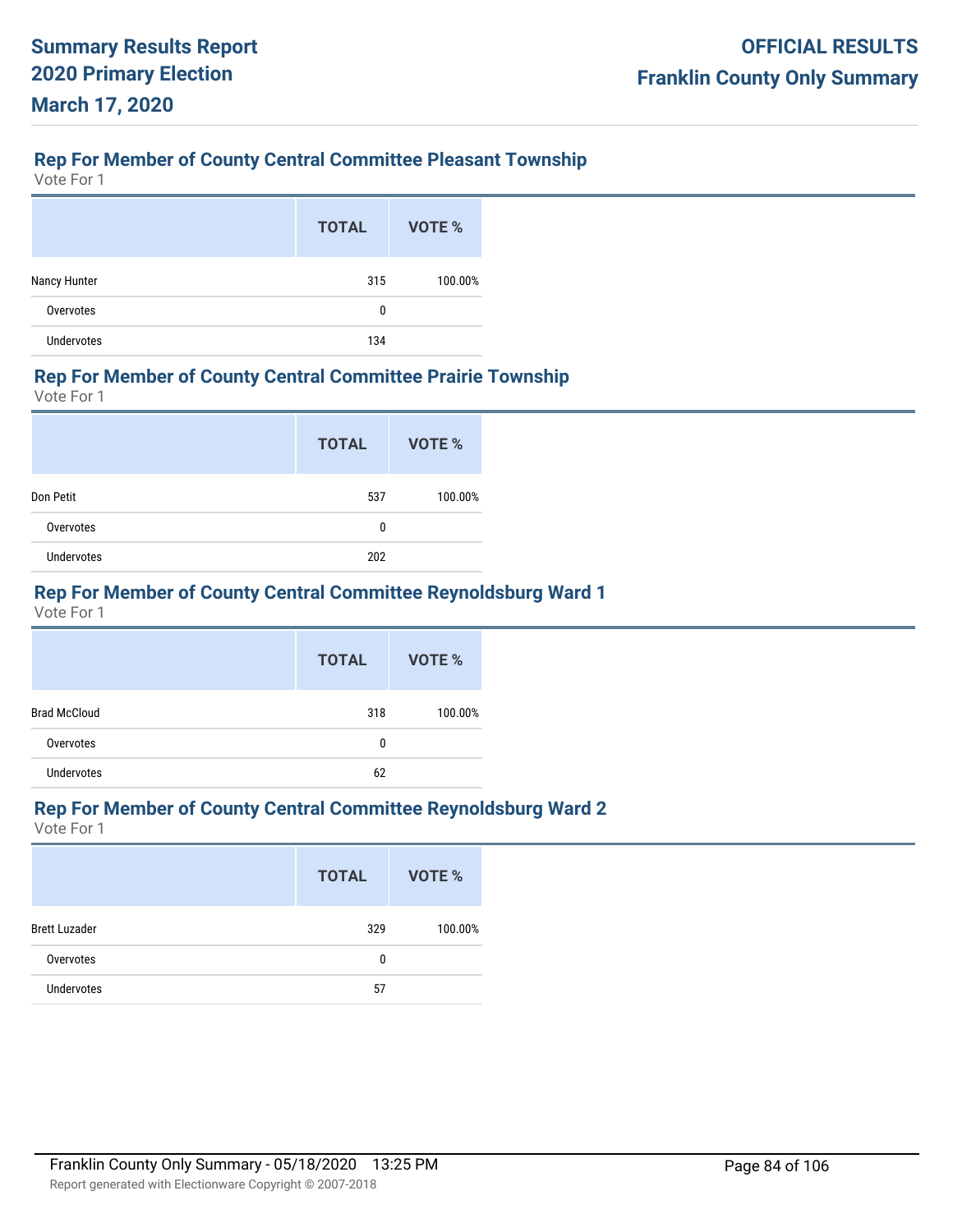# **Rep For Member of County Central Committee Reynoldsburg Ward 3**

Vote For 1

|                          | <b>TOTAL</b> | VOTE % |
|--------------------------|--------------|--------|
| <b>Marshall Spalding</b> | 94           | 74.60% |
| <b>Vincent Tornero</b>   | 32           | 25.40% |
| Overvotes                | 0            |        |
| <b>Undervotes</b>        | 13           |        |

#### **Rep For Member of County Central Committee Reynoldsburg Ward 4**

Vote For 1

|                   | <b>TOTAL</b> | <b>VOTE %</b> |
|-------------------|--------------|---------------|
| Chris Long        | 216          | 100.00%       |
| Overvotes         | 0            |               |
| <b>Undervotes</b> | 36           |               |

#### **Rep For Member of County Central Committee Sharon Township**

Vote For 1

|                   | <b>TOTAL</b> | VOTE %  |
|-------------------|--------------|---------|
| John H. Oberle    | 97           | 100.00% |
| Overvotes         | 0            |         |
| <b>Undervotes</b> | 25           |         |

#### **Rep For Member of County Central Committee Truro Township**

|                     | <b>TOTAL</b> | VOTE %  |
|---------------------|--------------|---------|
| Christopher J. Baer | 45           | 100.00% |
| Overvotes           | 0            |         |
| <b>Undervotes</b>   | 13           |         |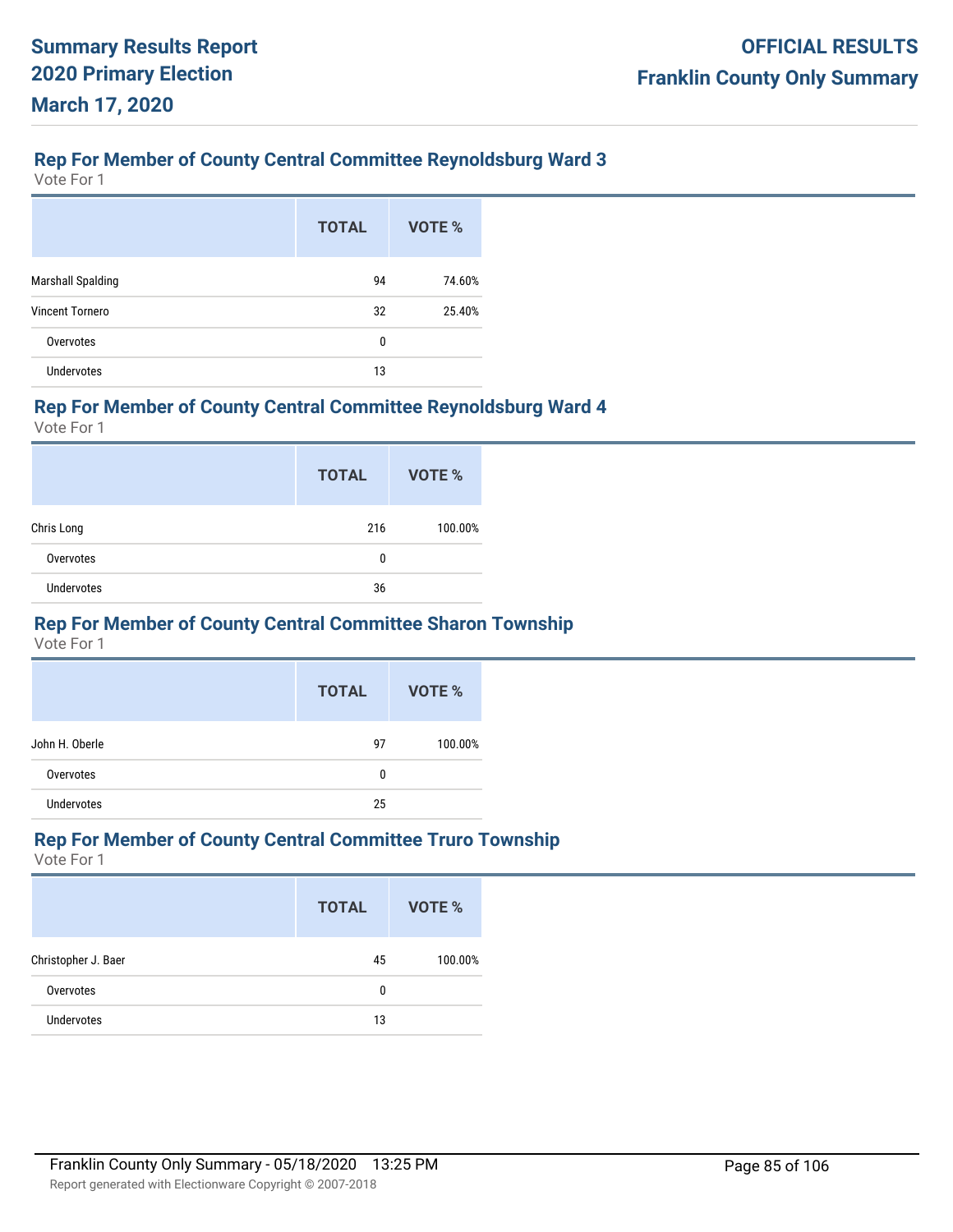# **Rep For Member of County Central Committee Upper Arlington Ward 1**

Vote For 1

|                   | <b>TOTAL</b> | VOTE %  |
|-------------------|--------------|---------|
| <b>Tim Rankin</b> | 195          | 100.00% |
| Overvotes         | 0            |         |
| <b>Undervotes</b> | 71           |         |

#### **Rep For Member of County Central Committee Upper Arlington Ward 2**

Vote For 1

|                 | <b>TOTAL</b> | VOTE %  |
|-----------------|--------------|---------|
| Andrea Helfrich | 210          | 100.00% |
| Overvotes       | 0            |         |
| Undervotes      | 84           |         |

# **Rep For Member of County Central Committee Upper Arlington Ward 3**

Vote For 1

|                   | <b>TOTAL</b> | VOTE %  |
|-------------------|--------------|---------|
| Kevin A. Craine   | 155          | 100.00% |
| Overvotes         | 0            |         |
| <b>Undervotes</b> | 65           |         |

# **Rep For Member of County Central Committee Upper Arlington Ward 4**

|                     | <b>TOTAL</b> | VOTE %  |
|---------------------|--------------|---------|
| Jonathan R. Secrest | 201          | 100.00% |
| Overvotes           | 0            |         |
| <b>Undervotes</b>   | 73           |         |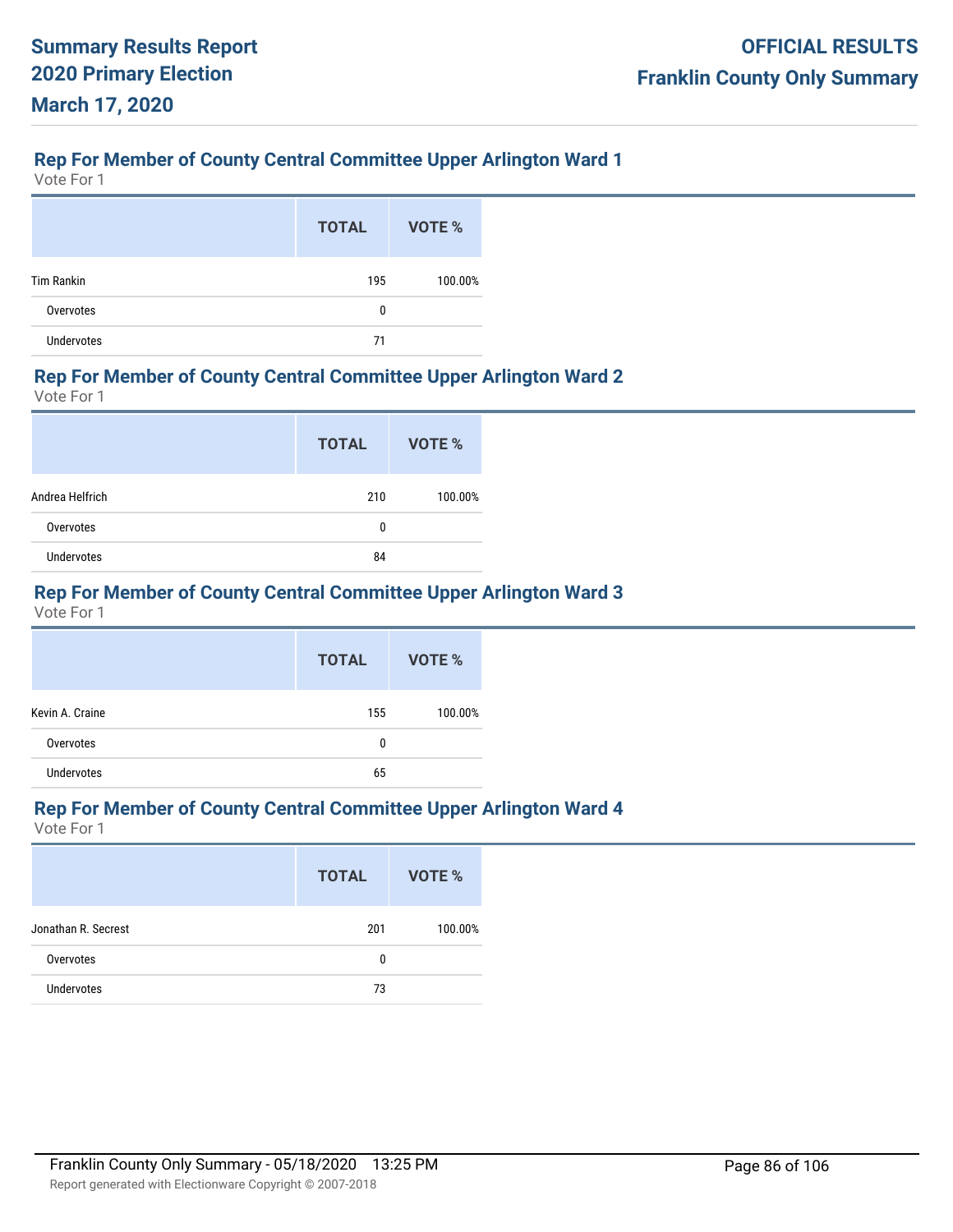# **Rep For Member of County Central Committee Upper Arlington Ward 5**

Vote For 1

|                   | <b>TOTAL</b> | VOTE %  |
|-------------------|--------------|---------|
| Susan Hughes      | 292          | 100.00% |
| Overvotes         | 0            |         |
| <b>Undervotes</b> | 93           |         |

#### **Rep For Member of County Central Committee Upper Arlington Ward 6**

Vote For 1

|                 | <b>TOTAL</b> | VOTE %  |
|-----------------|--------------|---------|
| Chris Guglielmi | 272          | 100.00% |
| Overvotes       | 0            |         |
| Undervotes      | 97           |         |

# **Rep For Member of County Central Committee Washington Township**

Vote For 1

|                    | <b>TOTAL</b> | VOTE %  |
|--------------------|--------------|---------|
| Jay B. Eggspuehler | 40           | 100.00% |
| Overvotes          | 0            |         |
| <b>Undervotes</b>  |              |         |

#### **Rep For Member of County Central Committee Westervill Ward 1**

|                   | <b>TOTAL</b> | <b>VOTE %</b> |
|-------------------|--------------|---------------|
| Anne Gonzales     | 233          | 100.00%       |
| Overvotes         | 0            |               |
| <b>Undervotes</b> | 64           |               |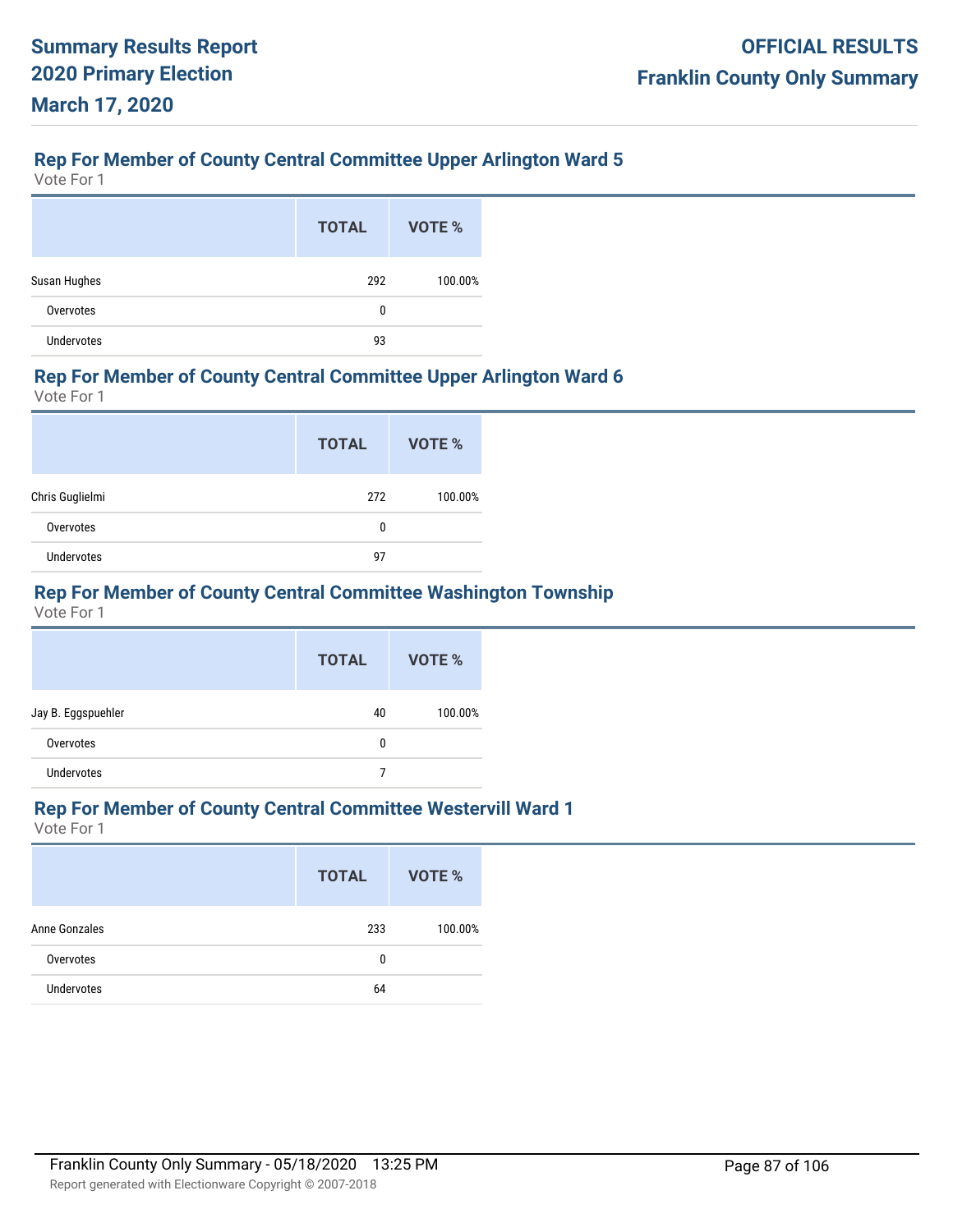# **Rep For Member of County Central Committee Westervill Ward 2**

Vote For 1

|                   | <b>TOTAL</b> | VOTE %  |
|-------------------|--------------|---------|
| Kathy Cocuzzi     | 512          | 100.00% |
| Overvotes         | 0            |         |
| <b>Undervotes</b> | 140          |         |

#### **Rep For Member of County Central Committee Westervill Ward 3**

Vote For 1

|            | <b>TOTAL</b> | VOTE %  |
|------------|--------------|---------|
| Meta Hahn  | 227          | 100.00% |
| Overvotes  | 0            |         |
| Undervotes | 111          |         |

## **Rep For Member of County Central Committee Westervill Ward 4**

Vote For 1

|                   | <b>TOTAL</b> | <b>VOTE %</b> |
|-------------------|--------------|---------------|
| Michael Heyeck    | 229          | 100.00%       |
| Overvotes         | 0            |               |
| <b>Undervotes</b> | 67           |               |

# **Rep For Member of County Central Committee Westervill Ward 5**

|                      | <b>TOTAL</b> | VOTE %  |
|----------------------|--------------|---------|
| Deborah R. McCutchen | 218          | 100.00% |
| Overvotes            | 0            |         |
| <b>Undervotes</b>    | 90           |         |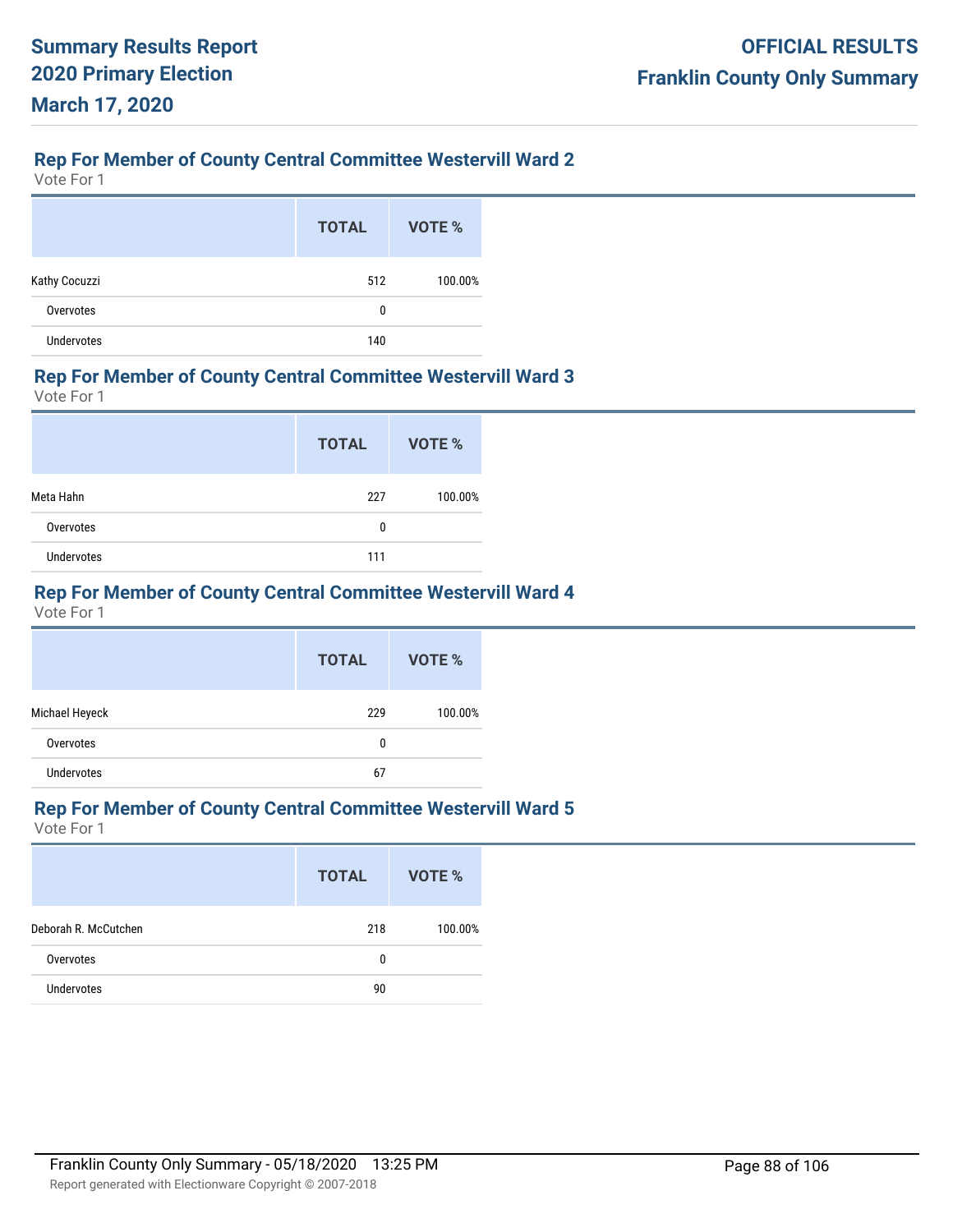# **Rep For Member of County Central Committee Whitehall Ward 4**

Vote For 1

|                   | <b>TOTAL</b> | VOTE %  |
|-------------------|--------------|---------|
| Brandon R. Howard | 91           | 100.00% |
| Overvotes         | 0            |         |
| <b>Undervotes</b> | 19           |         |

#### **Rep For Member of County Central Committee Worthington Ward 1**

Vote For 1

|                      | <b>TOTAL</b> | <b>VOTE %</b> |
|----------------------|--------------|---------------|
| Mike Duffey          | 134          | 62.04%        |
| <b>Eddie Pauline</b> | 82           | 37.96%        |
| Overvotes            | 1            |               |
| <b>Undervotes</b>    | 25           |               |

#### **Rep For Member of County Central Committee Worthington Ward 2**

Vote For 1

|                 | <b>TOTAL</b> | VOTE %  |
|-----------------|--------------|---------|
| Peter MacKenzie | 91           | 100.00% |
| Overvotes       | 0            |         |
| Undervotes      | 25           |         |

#### **Rep For Member of County Central Committee Worthington Ward 3**

|                   | <b>TOTAL</b> | VOTE % |
|-------------------|--------------|--------|
| J. Donald Mottley | 129          | 60.28% |
| Jennifer Rhoads   | 85           | 39.72% |
| Overvotes         | 1            |        |
| <b>Undervotes</b> | 28           |        |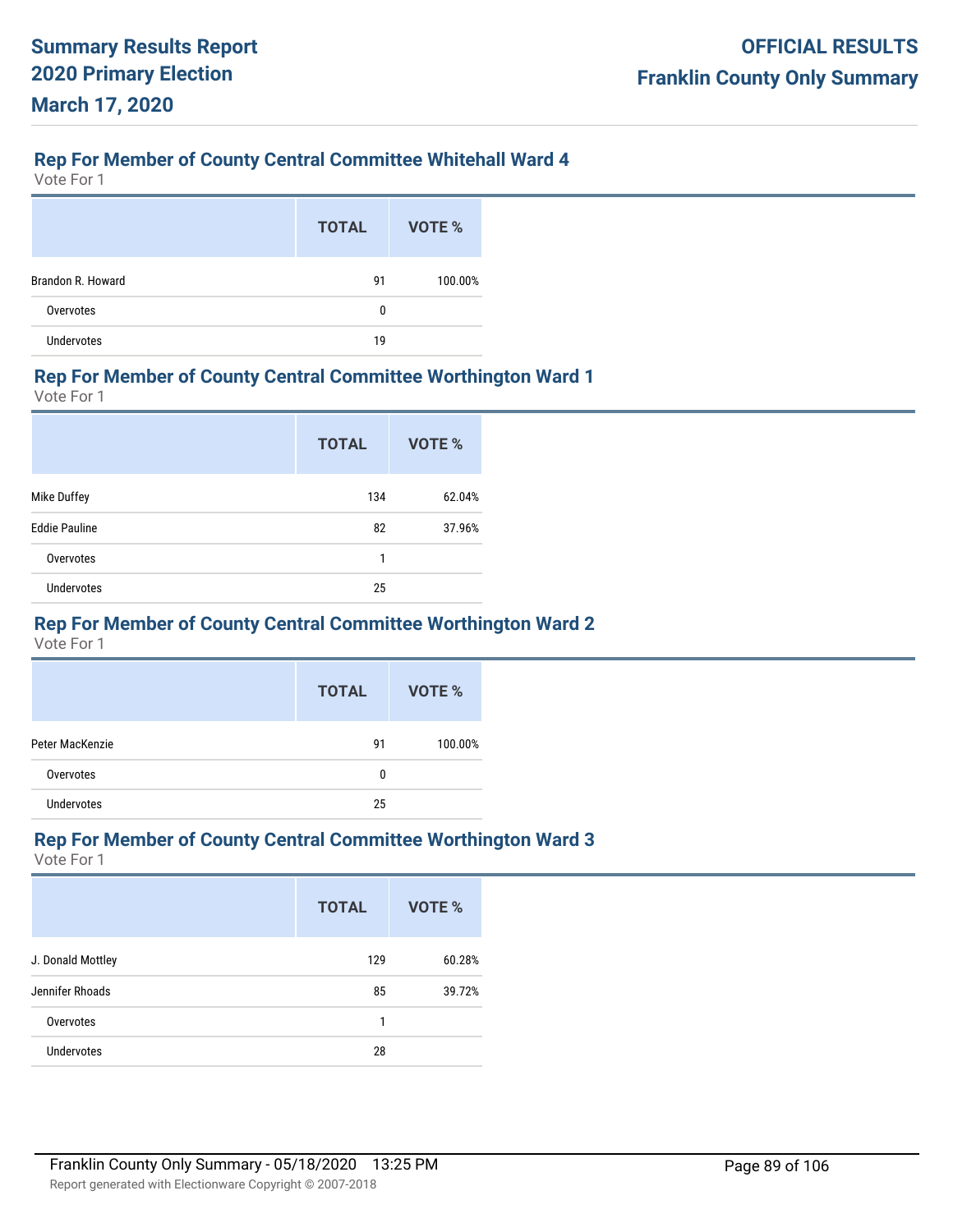# **Rep For Member of County Central Committee Worthington Ward 4**

Vote For 1

|                         | <b>TOTAL</b> | VOTE %  |
|-------------------------|--------------|---------|
| Stephanie Plant Frobose | 123          | 100.00% |
| Overvotes               | 0            |         |
| <b>Undervotes</b>       | 73           |         |

#### **Rep WI Rep For Member of County Central Committee Brown Township**

Vote For 1

|                         | <b>TOTAL</b> | VOTE %  |
|-------------------------|--------------|---------|
| <b>Write-In Totals</b>  | 10           | 100.00% |
| Write-In: Not Certified | 6            | 60.00%  |
| Write-In: Greg Sharp    | 4            | 40.00%  |
| Not Assigned            | 0            | 0.00%   |
| Overvotes               | $\mathbf{0}$ |         |
| <b>Undervotes</b>       | 150          |         |

## **Rep WI Rep For Member of County Central Committee Columbus Ward 03**

|                          | <b>TOTAL</b> | VOTE %  |
|--------------------------|--------------|---------|
| <b>Write-In Totals</b>   | 7            | 100.00% |
| Write-In: Jonathon Field | 5            | 71.43%  |
| Write-In: Not Certified  | 2            | 28.57%  |
| Not Assigned             | 0            | 0.00%   |
| Overvotes                | $\mathbf{0}$ |         |
| <b>Undervotes</b>        | 40           |         |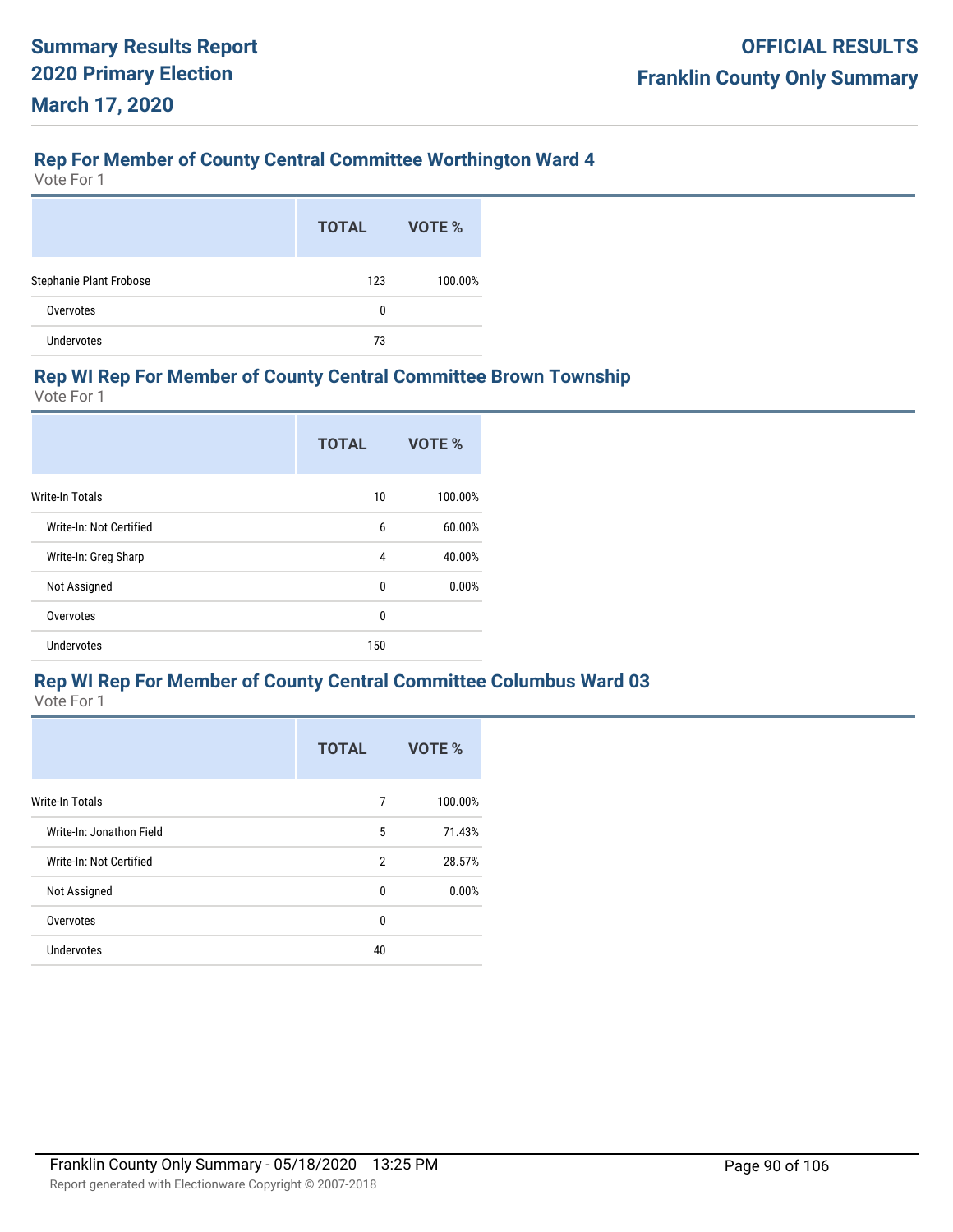Vote For 1

|                         | <b>TOTAL</b> | VOTE %  |
|-------------------------|--------------|---------|
| <b>Write-In Totals</b>  | 3            | 100.00% |
| Write-In: Not Certified | 2            | 66.67%  |
| Write-In: Julie Kyle    | 1            | 33.33%  |
| Not Assigned            | 0            | 0.00%   |
| Overvotes               | 0            |         |
| <b>Undervotes</b>       | 39           |         |

## **Rep WI Rep For Member of County Central Committee Columbus Ward 08**

Vote For 1

|                         | <b>TOTAL</b> | VOTE %  |
|-------------------------|--------------|---------|
| <b>Write-In Totals</b>  | 20           | 100.00% |
| Write-In: Not Certified | 8            | 40.00%  |
| Write-In: Nazar Zhdan   | 7            | 35.00%  |
| Write-In: Jordan Tucker | 5            | 25.00%  |
| Not Assigned            | 0            | 0.00%   |
| Overvotes               | 0            |         |
| Undervotes              | 140          |         |

## **Rep WI Rep For Member of County Central Committee Columbus Ward 13**

|                         | <b>TOTAL</b>   | VOTE %  |
|-------------------------|----------------|---------|
| <b>Write-In Totals</b>  | $\overline{2}$ | 100.00% |
| Write-In: Not Certified | 1              | 50.00%  |
| Write-In: Dan Bonner    | 1              | 50.00%  |
| Not Assigned            | 0              | 0.00%   |
| Overvotes               | 0              |         |
| Undervotes              | 11             |         |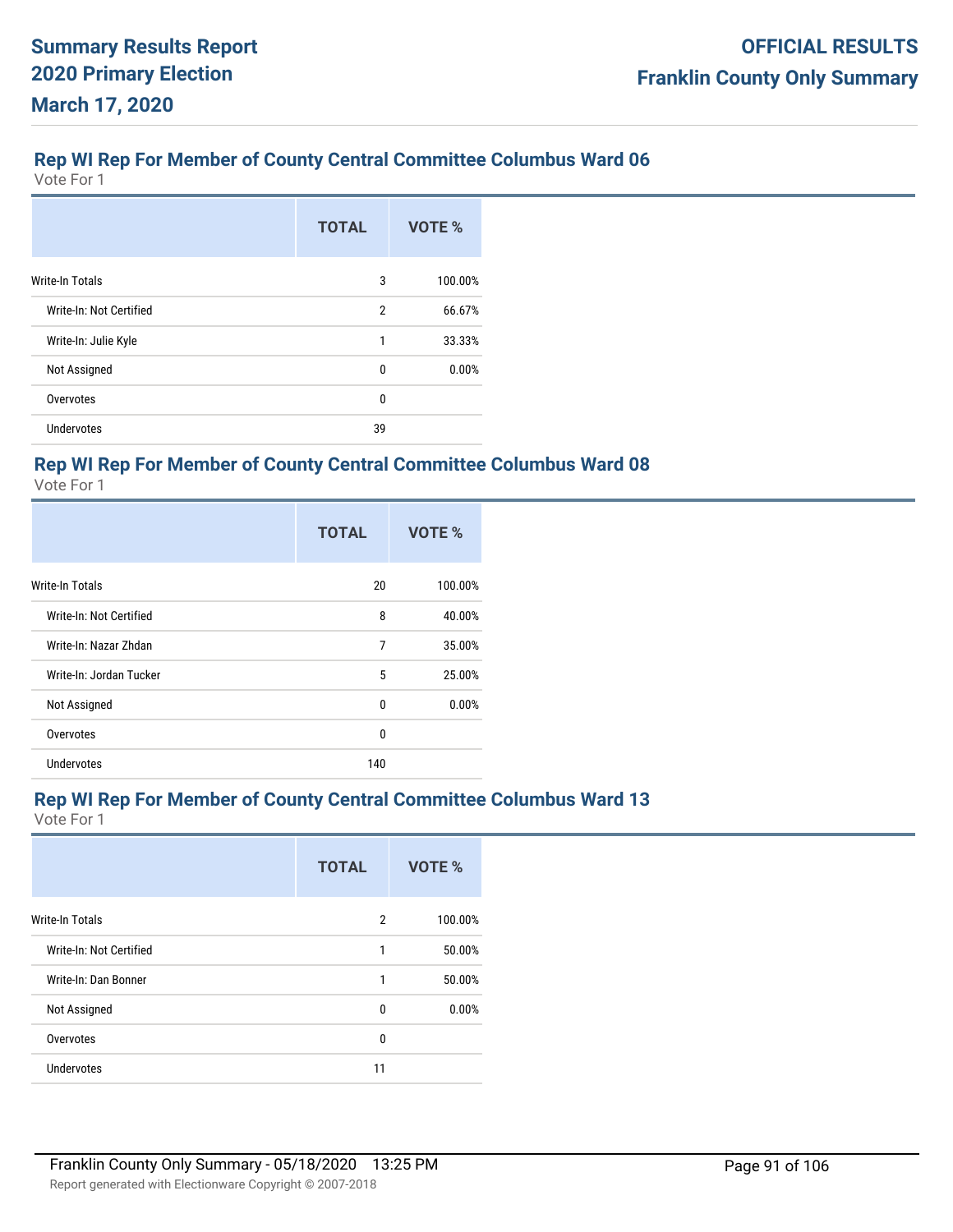Vote For 1

|                          | <b>TOTAL</b> | VOTE %  |
|--------------------------|--------------|---------|
| <b>Write-In Totals</b>   | 1            | 100.00% |
| Write-In: April Herbster | 1            | 100.00% |
| Write-In: Not Certified  | 0            | 0.00%   |
| Not Assigned             | 0            | 0.00%   |
| Overvotes                | 0            |         |
| <b>Undervotes</b>        | 12           |         |

## **Rep WI Rep For Member of County Central Committee Columbus Ward 26**

Vote For 1

|                         | <b>TOTAL</b> | VOTE %  |
|-------------------------|--------------|---------|
| <b>Write-In Totals</b>  | 6            | 100.00% |
| Write-In: Not Certified | 4            | 66.67%  |
| Write-In: Dan Coleman   | 2            | 33.33%  |
| Not Assigned            | 0            | 0.00%   |
| Overvotes               | 0            |         |
| <b>Undervotes</b>       | 26           |         |

#### **Rep WI Rep For Member of County Central Committee Columbus Ward 28**

|                              | <b>TOTAL</b> | VOTE %  |
|------------------------------|--------------|---------|
| <b>Write-In Totals</b>       | 13           | 100.00% |
| Write-In: Nathan T. Slonaker | 7            | 53.85%  |
| Write-In: Not Certified      | 6            | 46.15%  |
| Not Assigned                 | 0            | 0.00%   |
| Overvotes                    | 0            |         |
| Undervotes                   | 97           |         |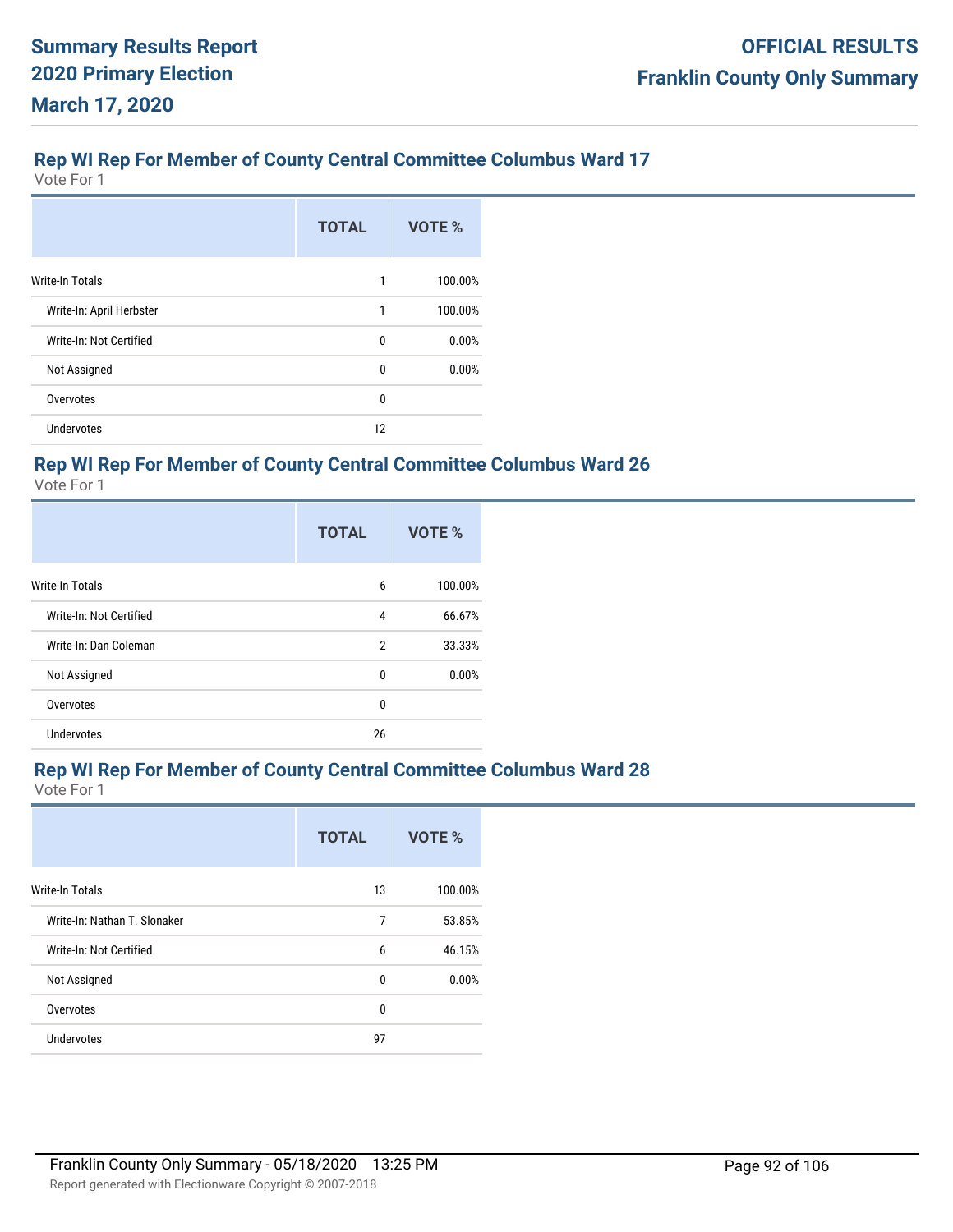Vote For 1

|                         | <b>TOTAL</b> | VOTE %  |
|-------------------------|--------------|---------|
| <b>Write-In Totals</b>  | 9            | 100.00% |
| Write-In: Not Certified | 9            | 100.00% |
| Write-In: Jim Heinlein  | 0            | 0.00%   |
| Not Assigned            | 0            | 0.00%   |
| Overvotes               | 0            |         |
| <b>Undervotes</b>       | 99           |         |

## **Rep WI Rep For Member of County Central Committee Columbus Ward 44**

Vote For 1

|                                 | <b>TOTAL</b> | VOTE %  |
|---------------------------------|--------------|---------|
| <b>Write-In Totals</b>          | 10           | 100.00% |
| Write-In: Brian Holycross       | 6            | 60.00%  |
| Write-In: Shareeque Arife Sadiq | 3            | 30.00%  |
| Write-In: Not Certified         | 1            | 10.00%  |
| Not Assigned                    | 0            | 0.00%   |
| Overvotes                       | $\mathbf{0}$ |         |
| <b>Undervotes</b>               | 54           |         |

## **Rep WI Rep For Member of County Central Committee Columbus Ward 50**

|                         | <b>TOTAL</b> | VOTE %  |
|-------------------------|--------------|---------|
| Write-In Totals         | 9            | 100.00% |
| Write-In: Not Certified | 9            | 100.00% |
| Write-In: Glenna Keys   | 0            | 0.00%   |
| Not Assigned            | 0            | 0.00%   |
| Overvotes               | 0            |         |
| <b>Undervotes</b>       | 87           |         |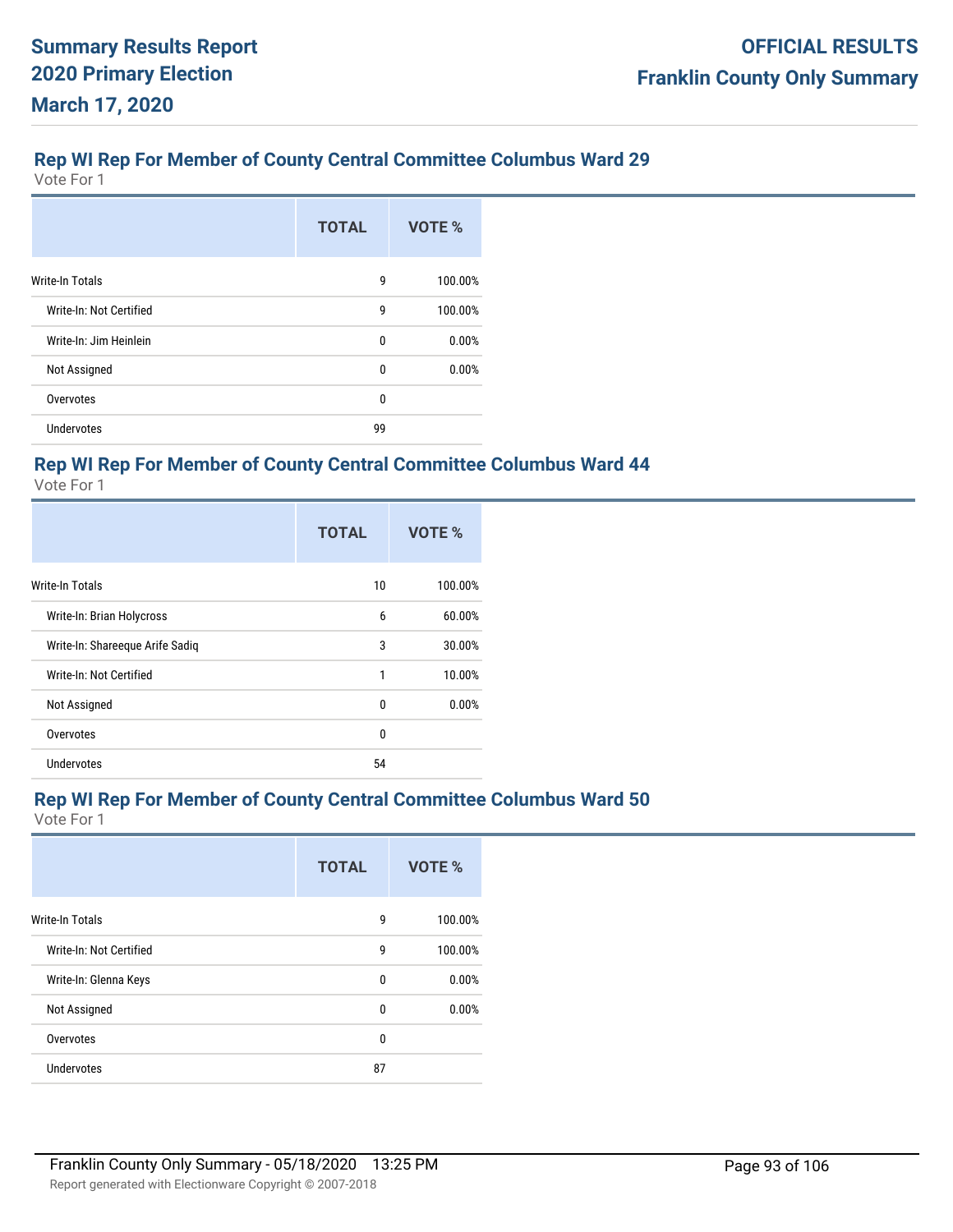Vote For 1

|                          | <b>TOTAL</b>   | VOTE %  |
|--------------------------|----------------|---------|
| Write-In Totals          | 12             | 100.00% |
| Write-In: Blair Cathcart | 5              | 41.67%  |
| Write-In: Chris Bartony  | 5              | 41.67%  |
| Write-In: Not Certified  | $\overline{2}$ | 16.67%  |
| Not Assigned             | 0              | 0.00%   |
| Overvotes                | 0              |         |
| Undervotes               | 33             |         |

# **Rep WI Rep For Member of County Central Committee Columbus Ward 59**

Vote For 1

|                         | <b>TOTAL</b> | VOTE %  |
|-------------------------|--------------|---------|
| <b>Write-In Totals</b>  | 4            | 100.00% |
| Write-In: Not Certified | 3            | 75.00%  |
| Write-In: Adam Kuhn     | 1            | 25.00%  |
| Not Assigned            | 0            | 0.00%   |
| Overvotes               | $\mathbf{0}$ |         |
| Undervotes              | 243          |         |

## **Rep WI Rep For Member of County Central Committee Columbus Ward 61**

|                          | <b>TOTAL</b> | VOTE %  |
|--------------------------|--------------|---------|
| <b>Write-In Totals</b>   | 3            | 100.00% |
| Write-In: Not Certified  | 3            | 100.00% |
| Write-In: Stephen Katona | 0            | 0.00%   |
| Not Assigned             | $\mathbf{0}$ | 0.00%   |
| Overvotes                | 0            |         |
| <b>Undervotes</b>        | 106          |         |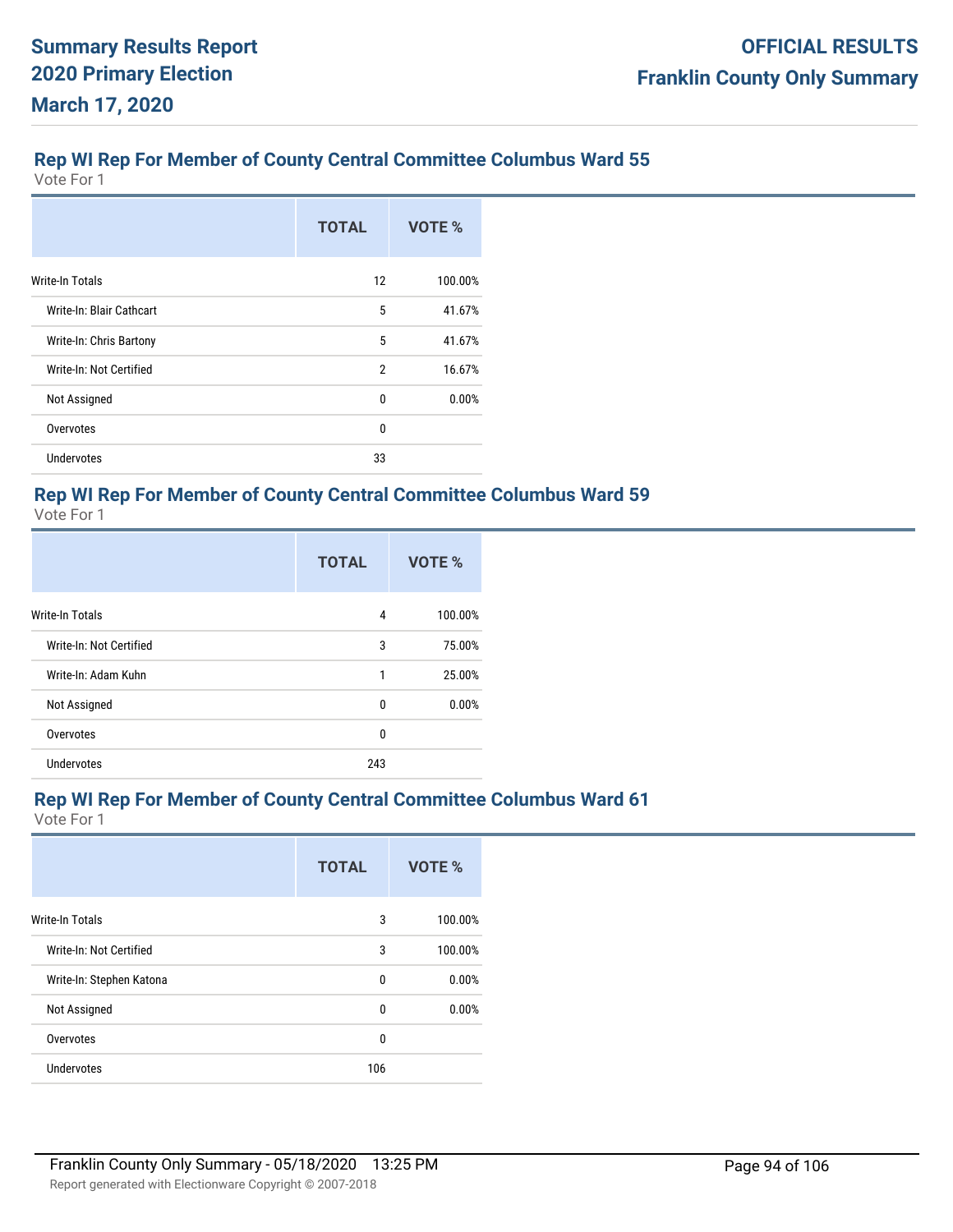Vote For 1

|                           | <b>TOTAL</b>   | VOTE %  |
|---------------------------|----------------|---------|
| <b>Write-In Totals</b>    | 14             | 100.00% |
| Write-In: Not Certified   | 12             | 85.71%  |
| Write-In: John A. Guthrie | $\overline{2}$ | 14.29%  |
| Not Assigned              | 0              | 0.00%   |
| Overvotes                 | 0              |         |
| <b>Undervotes</b>         | 308            |         |

#### **Rep WI Rep For Member of County Central Committee Columbus Ward 83**

Vote For 1

|                                  | <b>TOTAL</b> | VOTE %  |
|----------------------------------|--------------|---------|
| <b>Write-In Totals</b>           | 5            | 100.00% |
| Write-In: Not Certified          | 5            | 100.00% |
| Write-In: William A. Dodson, Jr. | 0            | 0.00%   |
| Not Assigned                     | 0            | 0.00%   |
| Overvotes                        | 0            |         |
| <b>Undervotes</b>                | 99           |         |

#### **Rep WI Rep For Member of County Central Committee Gahanna Ward 3**

|                         | <b>TOTAL</b> | VOTE %  |
|-------------------------|--------------|---------|
| <b>Write-In Totals</b>  | 16           | 100.00% |
| Write-In: Not Certified | 10           | 62.50%  |
| Write-In: John M. Hicks | 6            | 37.50%  |
| Not Assigned            | 0            | 0.00%   |
| Overvotes               | 0            |         |
| <b>Undervotes</b>       | 458          |         |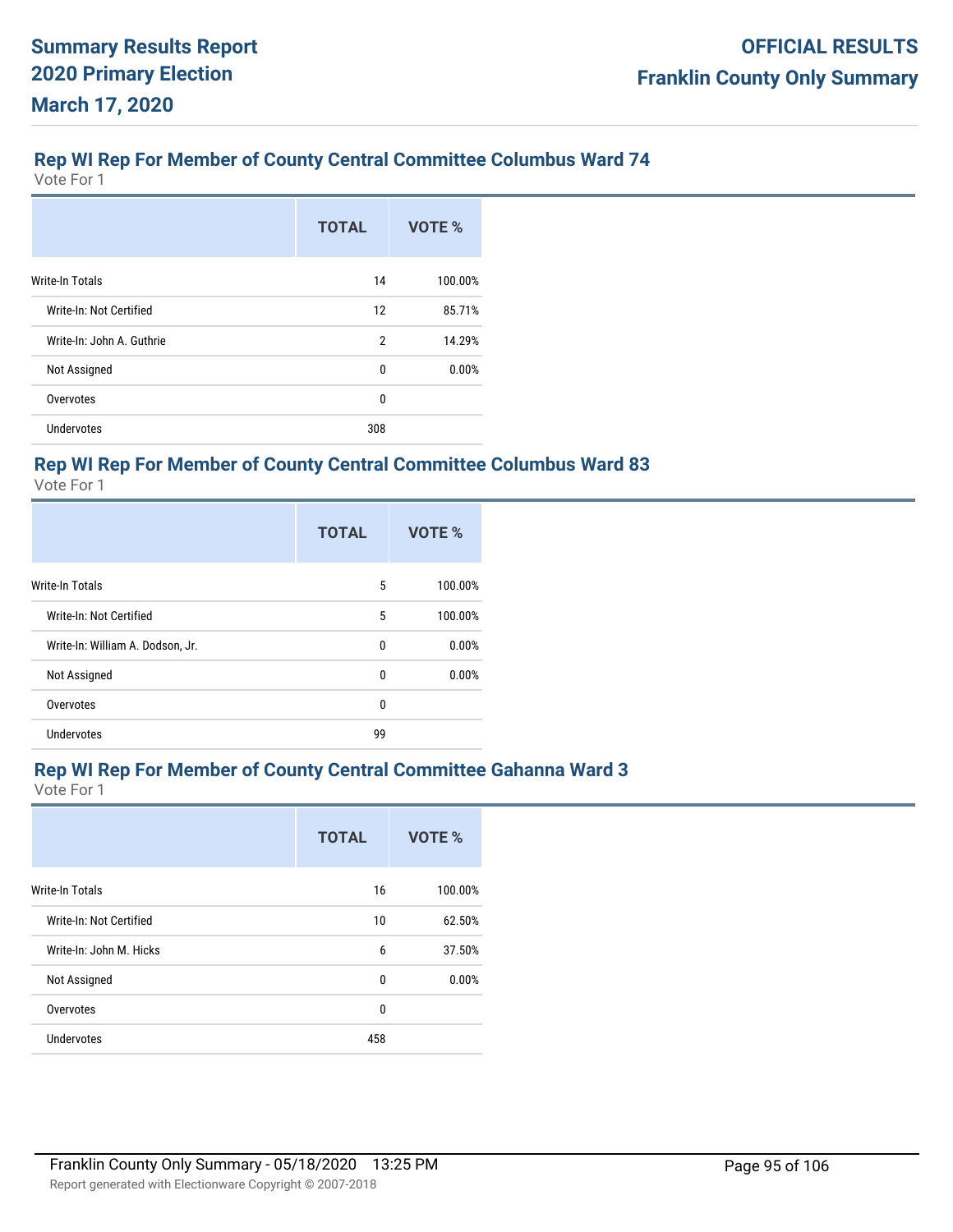# **Rep WI Rep For Member of County Central Committee Norwich Township**

Vote For 1

|                           | <b>TOTAL</b> | VOTE %  |
|---------------------------|--------------|---------|
| <b>Write-In Totals</b>    | 1            | 100.00% |
| Write-In: Not Certified   | 1            | 100.00% |
| Write-In: Quinton Heisler | 0            | 0.00%   |
| Not Assigned              | 0            | 0.00%   |
| Overvotes                 | 0            |         |
| <b>Undervotes</b>         | 211          |         |

## **Rep WI Rep For Member of County Central Committee Whitehall Ward 2**

Vote For 1

|                         | <b>TOTAL</b> | VOTE %  |
|-------------------------|--------------|---------|
| <b>Write-In Totals</b>  | 1            | 100.00% |
| Write-In: Not Certified | 1            | 100.00% |
| Write-In: Lee Stahley   | 0            | 0.00%   |
| Not Assigned            | 0            | 0.00%   |
| Overvotes               | $\mathbf{0}$ |         |
| <b>Undervotes</b>       | 64           |         |

#### **Lib For Representative to Congress (12th District)** Vote For 1

|                           | <b>TOTAL</b> | VOTE %  |
|---------------------------|--------------|---------|
| <b>Write-In Totals</b>    | 41           | 100.00% |
| Write-In: John S. Stewart | 21           | 51.22%  |
| Write-In: Not Certified   | 20           | 48.78%  |
| Not Assigned              | 0            | 0.00%   |
| Overvotes                 | 0            |         |
| <b>Undervotes</b>         | 84           |         |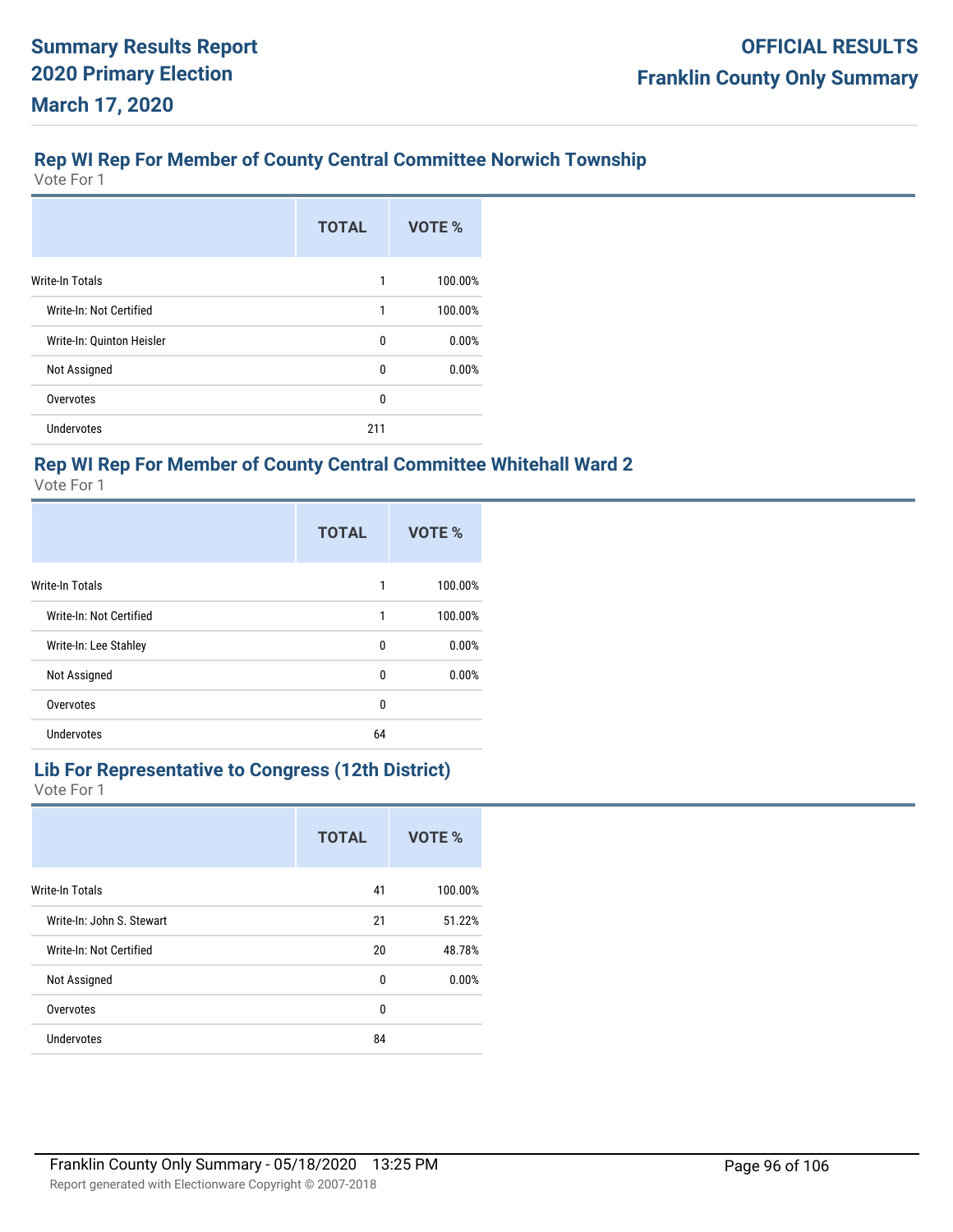# **Lib For Member of State Central Committee (3rd District)**

Vote For 2

|                   | <b>TOTAL</b> | <b>VOTE %</b> |
|-------------------|--------------|---------------|
| Tricia Sprankle   | 171          | 54.63%        |
| Harold D. Thomas  | 142          | 45.37%        |
| Overvotes         | 0            |               |
| <b>Undervotes</b> | 203          |               |

#### **Lib For Member of State Central Committee (12th District)**

Vote For 2

|                   | <b>TOTAL</b> | VOTE % |
|-------------------|--------------|--------|
| Linda S. Comstock | 84           | 58.74% |
| Dustin Reed Nanna | 59           | 41.26% |
| Overvotes         | 0            |        |
| <b>Undervotes</b> | 107          |        |

# **Lib For Member of State Central Committee (15th District)**

Vote For 2

|                   | <b>TOTAL</b> | VOTE % |
|-------------------|--------------|--------|
| Jennifer Flower   | 114          | 55.61% |
| Christopher Gill  | 91           | 44.39% |
| Overvotes         | 0            |        |
| <b>Undervotes</b> | 109          |        |

# **Lib For Member of County Central Committee Columbus Ward 46**

|                    | <b>TOTAL</b> | VOTE %  |
|--------------------|--------------|---------|
| <b>Marie Myers</b> | 7            | 100.00% |
| Overvotes          | 0            |         |
| <b>Undervotes</b>  | 3            |         |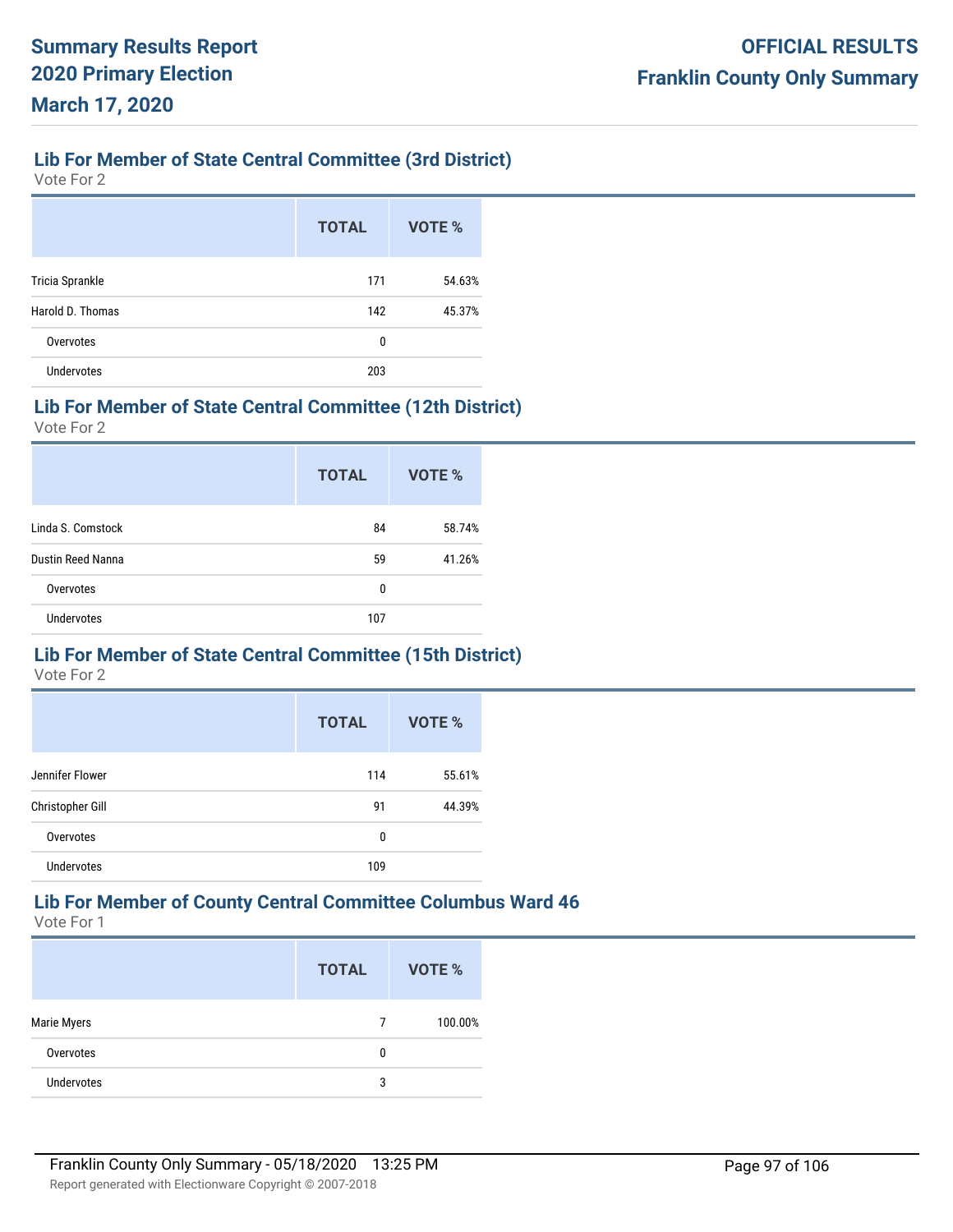Vote For 1

|                   | <b>TOTAL</b> | VOTE % |
|-------------------|--------------|--------|
| Heather O. Sheets | 0            |        |
| Overvotes         | 0            |        |
| Undervotes        |              |        |

#### **Lib For Member of County Central Committee Columbus Ward 67**

Vote For 1

|                | <b>TOTAL</b> | <b>VOTE %</b> |
|----------------|--------------|---------------|
| Albert L. Vest | 9            | 100.00%       |
| Overvotes      | 0            |               |
| Undervotes     | 0            |               |

# **Lib For Member of County Central Committee Columbus Ward 69**

Vote For 1

|                    | <b>TOTAL</b> | VOTE %  |
|--------------------|--------------|---------|
| <b>Chad Harris</b> | 4            | 100.00% |
| Overvotes          | 0            |         |
| <b>Undervotes</b>  | 0            |         |

# **Lib For Member of County Central Committee Columbus Ward 77**

|                  | <b>TOTAL</b> | VOTE %  |
|------------------|--------------|---------|
| Christopher Gill | 7            | 100.00% |
| Overvotes        | 0            |         |
| Undervotes       | 3            |         |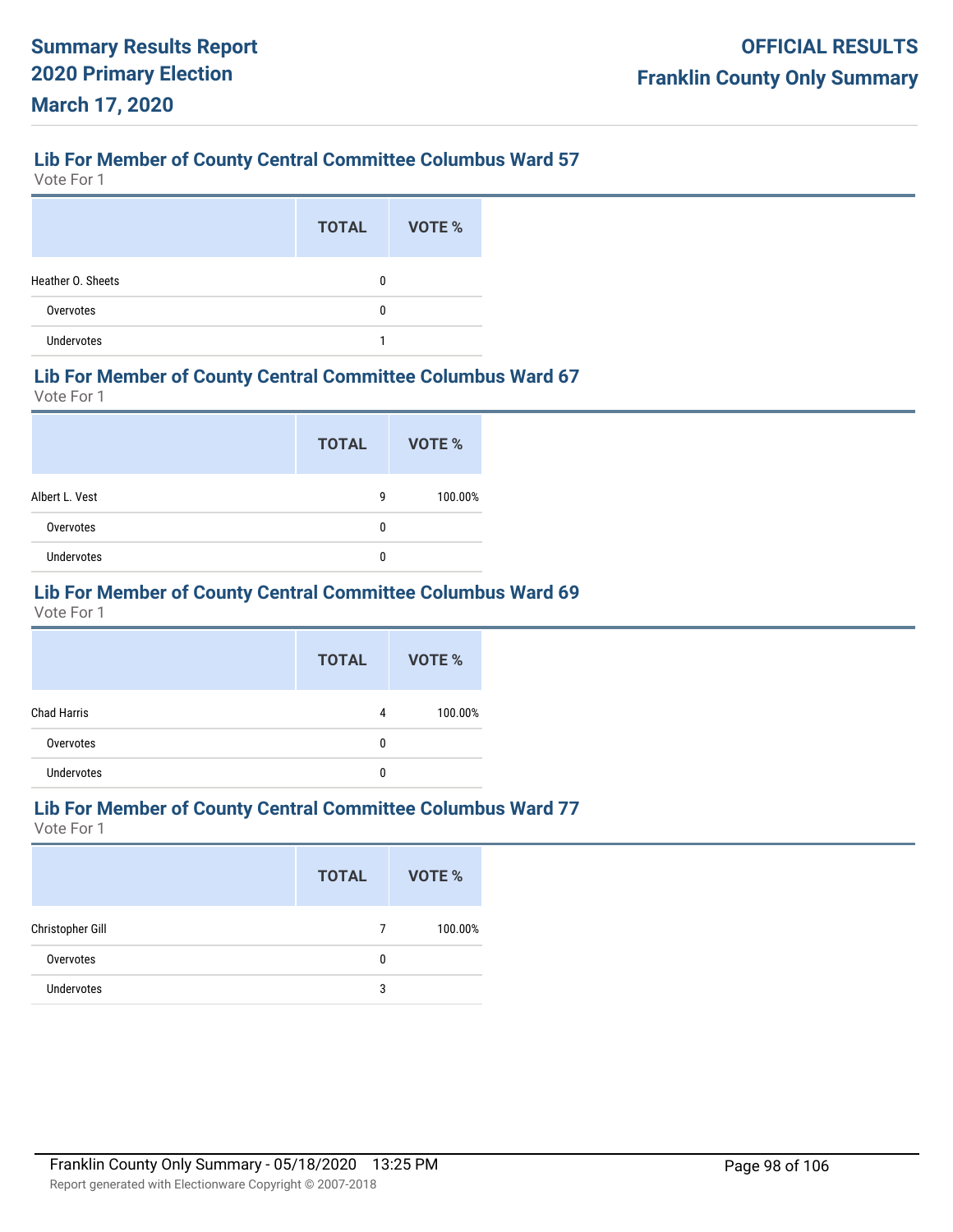Vote For 1

|                   | <b>TOTAL</b> | VOTE %  |
|-------------------|--------------|---------|
| Harold D. Thomas  | 7            | 100.00% |
| Overvotes         | 0            |         |
| <b>Undervotes</b> |              |         |

#### **Lib For Member of County Central Committee Gahanna Ward 2**

Vote For 1

|                  | <b>TOTAL</b> | VOTE %  |
|------------------|--------------|---------|
| Paul J. Ridenour | 3            | 100.00% |
| Overvotes        | 0            |         |
| Undervotes       | 0            |         |

# **Lib For Member of County Central Committee Gahanna Ward 3**

Vote For 1

|                   | <b>TOTAL</b> | <b>VOTE %</b> |
|-------------------|--------------|---------------|
| Michael Sweeney   | 6            | 100.00%       |
| Overvotes         | 0            |               |
| <b>Undervotes</b> | 5            |               |

#### **Lib For Member of County Central Committee Gahanna Ward 4**

|                        | <b>TOTAL</b> | VOTE % |
|------------------------|--------------|--------|
| <b>Drake Lundstrom</b> | 1            | 25.00% |
| John Stewart           | 3            | 75.00% |
| Overvotes              | 0            |        |
| <b>Undervotes</b>      | 0            |        |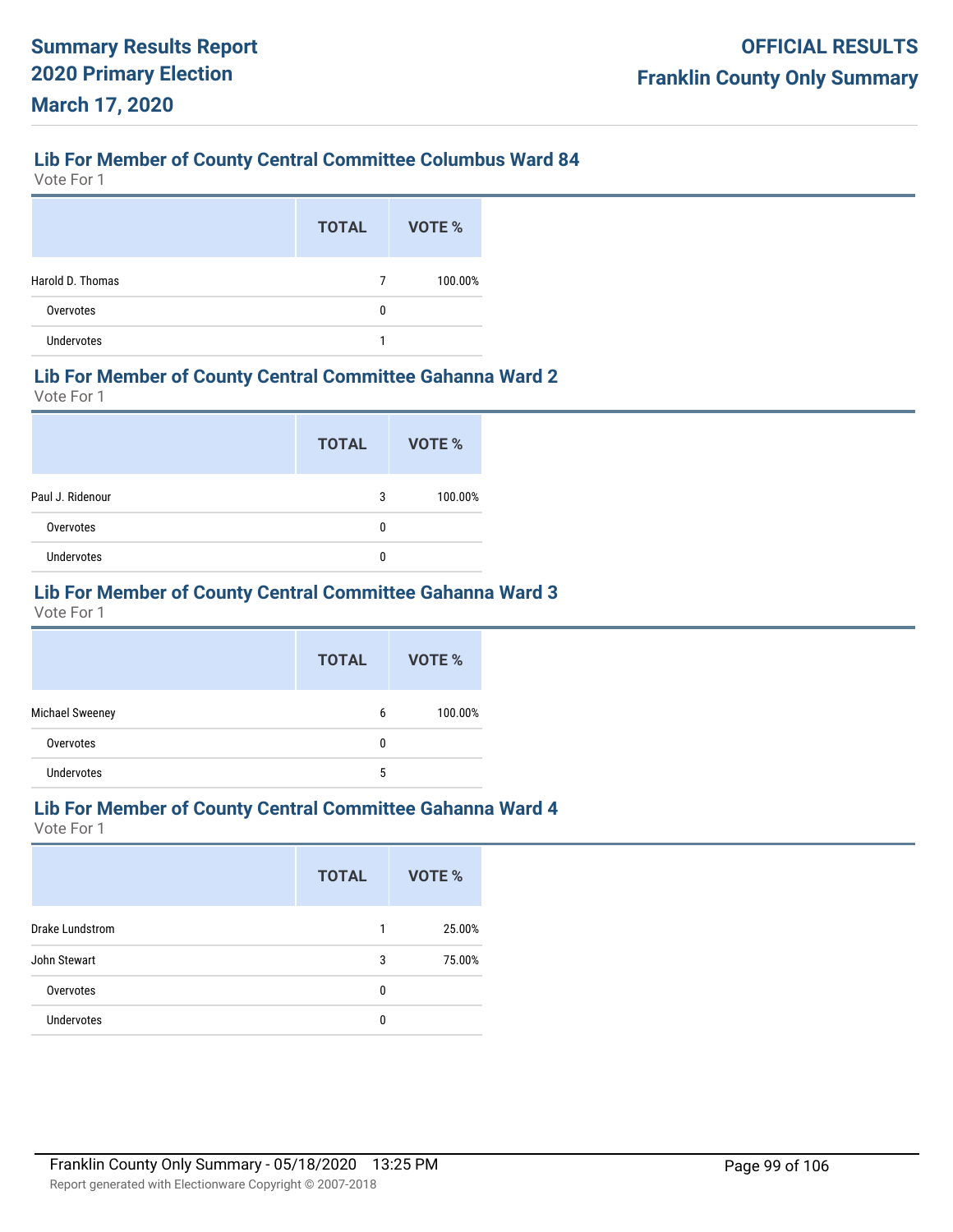# **Lib For Member of County Central Committee Hilliard Ward 4**

Vote For 1

|                  | <b>TOTAL</b> | <b>VOTE %</b> |
|------------------|--------------|---------------|
| Jordan T. Bertke | 3            | 100.00%       |
| Overvotes        | 0            |               |
| Undervotes       | 2            |               |

#### **Lib For Member of County Central Committee Jackson Township**

Vote For 1

|                   | <b>TOTAL</b> | VOTE %  |
|-------------------|--------------|---------|
| Scott T. Smith    | 7            | 100.00% |
| Overvotes         | 0            |         |
| <b>Undervotes</b> | 3            |         |

# **Lib For Member of County Central Committee Madison Township**

Vote For 1

|                    | <b>TOTAL</b> | VOTE %  |
|--------------------|--------------|---------|
| Patrick J. Hoffman | 5            | 100.00% |
| Overvotes          | 0            |         |
| <b>Undervotes</b>  |              |         |

#### **Lib For Member of County Central Committee Prairie Township**

|                 | <b>TOTAL</b> | <b>VOTE %</b> |
|-----------------|--------------|---------------|
| Jennifer Flower | 10           | 100.00%       |
| Overvotes       | 0            |               |
| Undervotes      | 2            |               |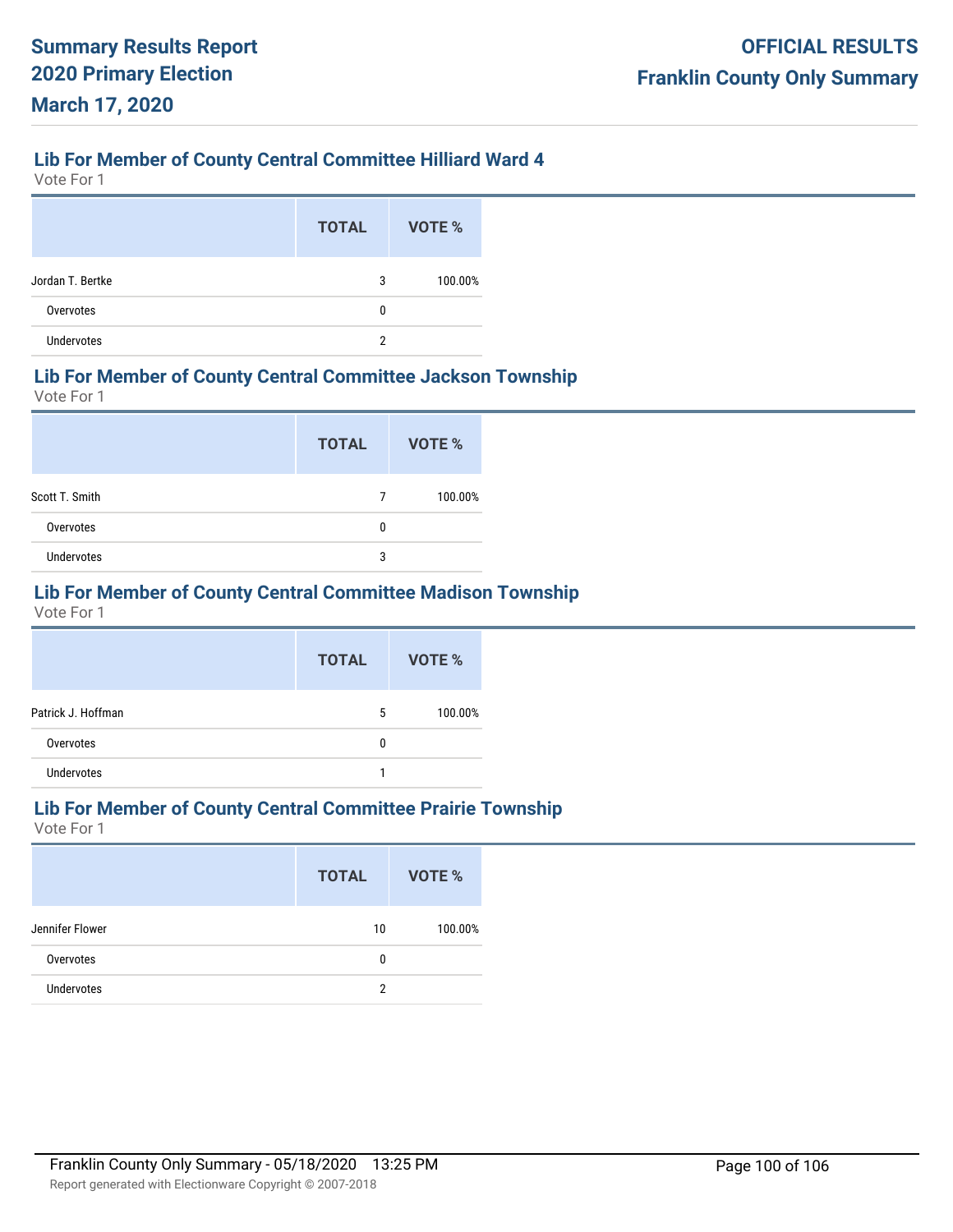## **Lib For Member of County Central Committee Worthington Ward 1**

Vote For 1

|                  | <b>TOTAL</b> | VOTE %  |
|------------------|--------------|---------|
| Kenneth D. Holpp | 5            | 100.00% |
| Overvotes        | 0            |         |
| Undervotes       |              |         |

#### **Lib For Member of County Central Committee Worthington Ward 2**

Vote For 1

|                   | <b>TOTAL</b> | VOTE %  |
|-------------------|--------------|---------|
| David Nadolny     | 3            | 100.00% |
| Overvotes         | 0            |         |
| <b>Undervotes</b> | 0            |         |

## **#3b Local Option - Renaissance Yeast Works Columbus 8-D**

Vote For 1

|                   | <b>TOTAL</b> | VOTE % |
|-------------------|--------------|--------|
| Yes               | 282          | 93.38% |
| No                | 20           | 6.62%  |
| Overvotes         | 0            |        |
| <b>Undervotes</b> | 10           |        |

#### **#4A Local Option BG Weekday (1) 3373 Columbus 20-C**

|                   | <b>TOTAL</b> | VOTE % |
|-------------------|--------------|--------|
| Yes               | 303          | 89.12% |
| <b>No</b>         | 37           | 10.88% |
| Overvotes         | 0            |        |
| <b>Undervotes</b> | 19           |        |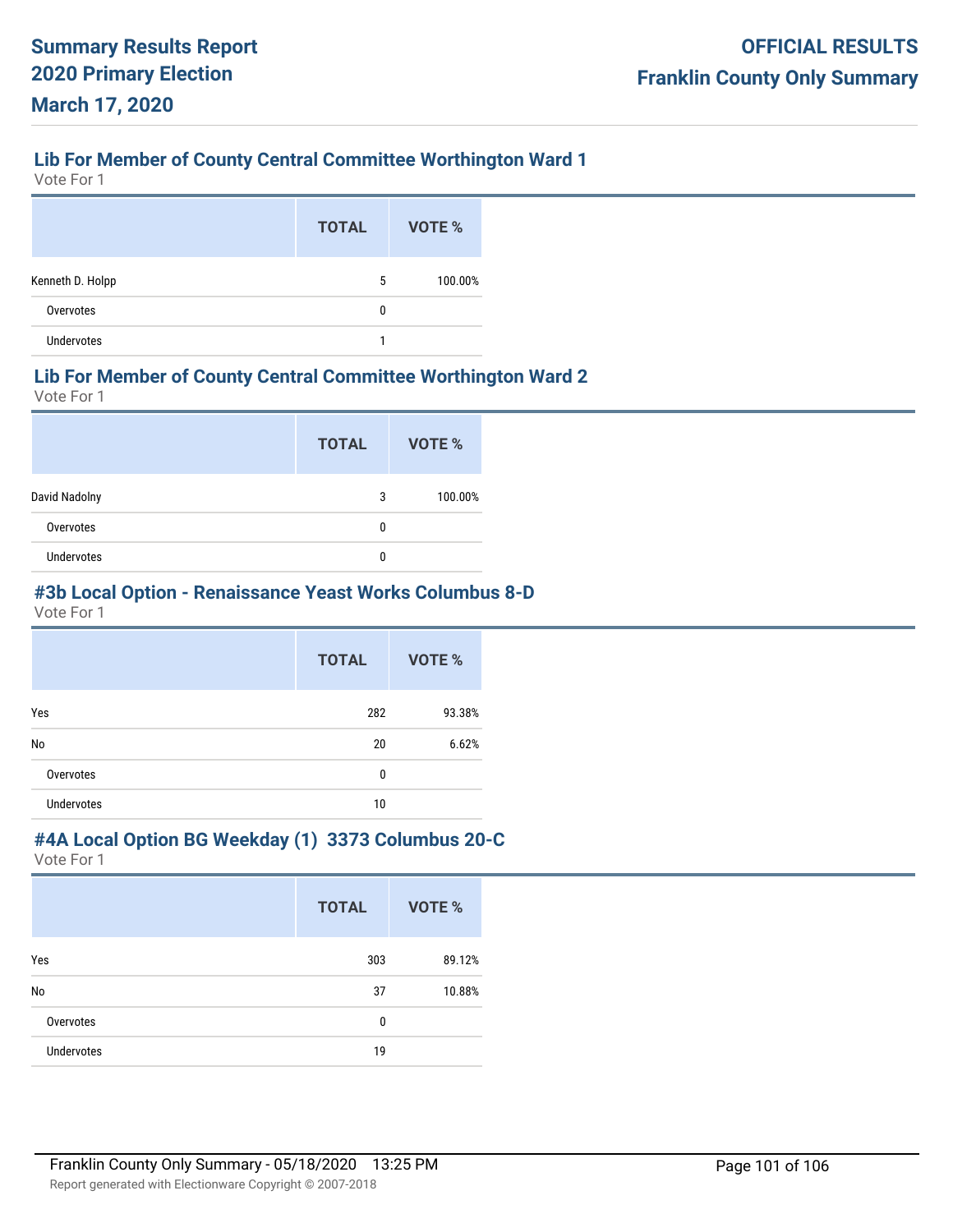#### **#4b Local Option BG Sunday 3373 (1) Columbus 20-C**

Vote For 1

|                   | <b>TOTAL</b> | VOTE % |
|-------------------|--------------|--------|
| Yes               | 295          | 87.28% |
| No                | 43           | 12.72% |
| Overvotes         | 0            |        |
| <b>Undervotes</b> | 21           |        |

#### **#5A Local Option BG Weekday (2) 3379 Columbus 20-C**

Vote For 1

|                   | <b>TOTAL</b> | VOTE % |
|-------------------|--------------|--------|
| Yes               | 298          | 88.69% |
| No                | 38           | 11.31% |
| Overvotes         | 0            |        |
| <b>Undervotes</b> | 23           |        |

# **#5b Local Option BG Sunday Sales (2) 3379 Columbus 20-C**

Vote For 1

|                   | <b>TOTAL</b> | VOTE % |
|-------------------|--------------|--------|
| Yes               | 292          | 87.16% |
| No                | 43           | 12.84% |
| Overvotes         | $\mathbf{0}$ |        |
| <b>Undervotes</b> | 24           |        |

#### **#6A Local Option BG Weekday (3) 3383 Columbus 20-C** Vote For 1

|                   | <b>TOTAL</b> | VOTE % |
|-------------------|--------------|--------|
| Yes               | 299          | 88.46% |
| No                | 39           | 11.54% |
| Overvotes         | 0            |        |
| <b>Undervotes</b> | 21           |        |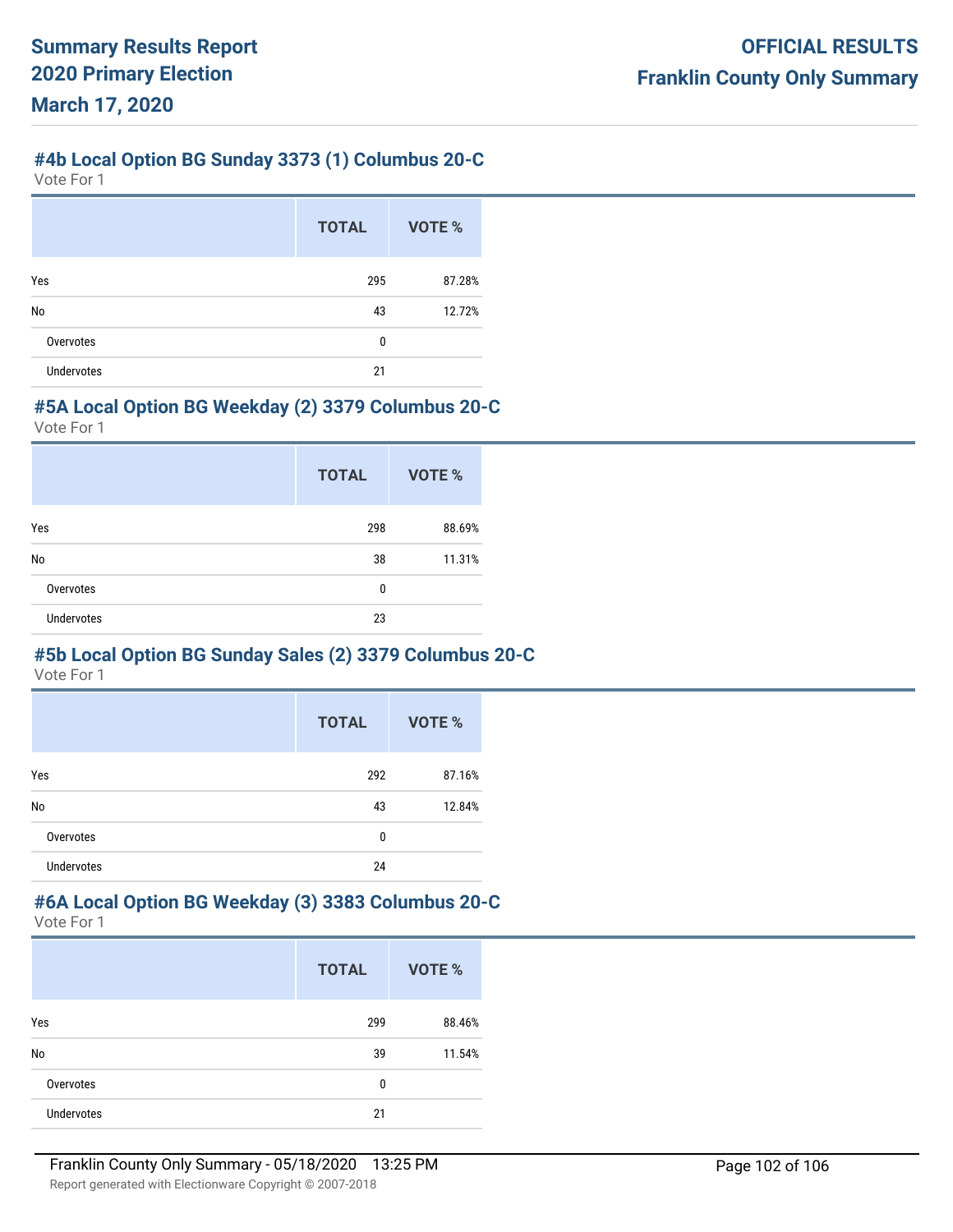#### **#6b Local Option BG Sunday Sales (3) 3383 Columbus 20-C**

Vote For 1

|                   | <b>TOTAL</b> | VOTE % |
|-------------------|--------------|--------|
| Yes               | 293          | 86.94% |
| No                | 44           | 13.06% |
| Overvotes         | 0            |        |
| <b>Undervotes</b> | 22           |        |

#### **#7b Local Option Aldi Sunday Sales Columbus 49-C**

Vote For 1

|                   | <b>TOTAL</b> | VOTE % |
|-------------------|--------------|--------|
| Yes               | 63           | 65.62% |
| No                | 33           | 34.38% |
| Overvotes         | 0            |        |
| <b>Undervotes</b> | 5            |        |

# **#8b Local Option Donerick's Sunday Sales Columbus 69-I**

Vote For 1

|                   | <b>TOTAL</b> | VOTE % |
|-------------------|--------------|--------|
| Yes               | 152          | 74.15% |
| No                | 53           | 25.85% |
| Overvotes         | $\mathbf{0}$ |        |
| <b>Undervotes</b> | 4            |        |

#### **#9b Local Option Habesha Garden Whitehall 3-C** Vote For 1

|                   | <b>TOTAL</b> | VOTE % |
|-------------------|--------------|--------|
| Yes               | 75           | 65.22% |
| No                | 40           | 34.78% |
| Overvotes         | 0            |        |
| <b>Undervotes</b> | 7            |        |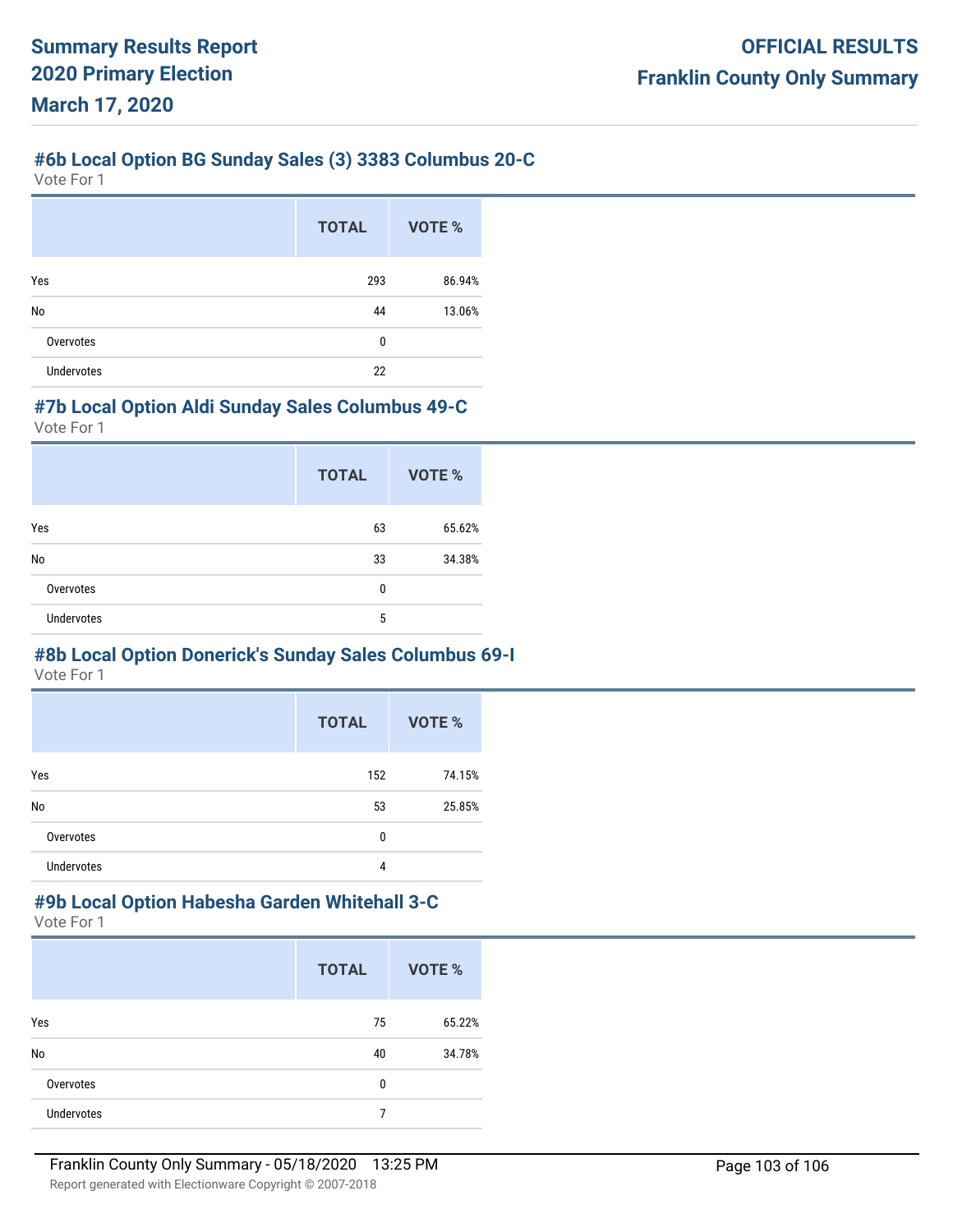# **#10A Local Option Equine Center Weekday Blendon B**

Vote For 1

|                   | <b>TOTAL</b> | VOTE % |
|-------------------|--------------|--------|
| Yes               | 77           | 66.38% |
| No                | 39           | 33.62% |
| Overvotes         | $\mathbf{0}$ |        |
| <b>Undervotes</b> | 6            |        |

#### **#10b Local Option Equine Center Sunday Sales Blendon B**

Vote For 1

|                   | <b>TOTAL</b> | VOTE % |
|-------------------|--------------|--------|
| Yes               | 69           | 61.06% |
| No                | 44           | 38.94% |
| Overvotes         | 0            |        |
| <b>Undervotes</b> | 9            |        |
|                   |              |        |

# **#12 Clinton Township Fire**

Vote For 1

|                      | <b>TOTAL</b> | VOTE % |
|----------------------|--------------|--------|
| For the Tax Levy     | 299          | 60.16% |
| Against the Tax Levy | 198          | 39.84% |
| Overvotes            | 0            |        |
| <b>Undervotes</b>    | 16           |        |

# **#14 Franklin Township Fire**

|                      | <b>TOTAL</b> | VOTE % |
|----------------------|--------------|--------|
| For the Tax Levy     | 387          | 43.73% |
| Against the Tax Levy | 498          | 56.27% |
| Overvotes            | 0            |        |
| <b>Undervotes</b>    | 23           |        |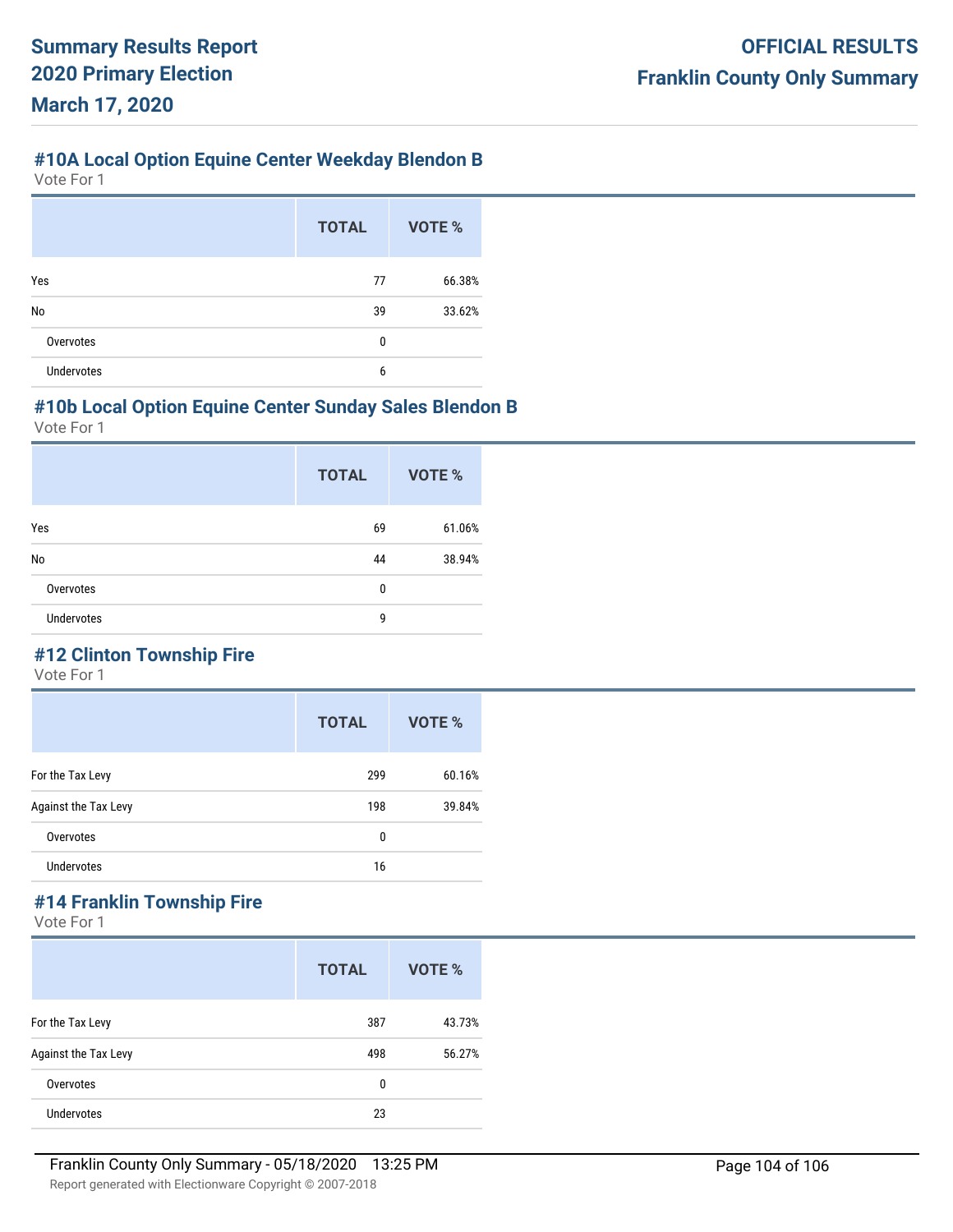# **#15 Hamilton Township Police Township of Hamilton**

Vote For 1

|                      | <b>TOTAL</b> | VOTE % |
|----------------------|--------------|--------|
| For the Tax Levy     | 500          | 58.14% |
| Against the Tax Levy | 360          | 41.86% |
| Overvotes            | 0            |        |
| <b>Undervotes</b>    | 19           |        |

# **#16 Mifflin Township Police**

Vote For 1

|                      | <b>TOTAL</b> | VOTE % |
|----------------------|--------------|--------|
| For the Tax Levy     | 116          | 52.73% |
| Against the Tax Levy | 104          | 47.27% |
| Overvotes            | 0            |        |
| <b>Undervotes</b>    | 9            |        |

# **#17 Mifflin Township Fire**

Vote For 1

|                      | <b>TOTAL</b> | VOTE % |
|----------------------|--------------|--------|
| For the Tax Levy     | 4,378        | 64.80% |
| Against the Tax Levy | 2,378        | 35.20% |
| Overvotes            | 4            |        |
| <b>Undervotes</b>    | 301          |        |

#### **#18 Washington Township Fire Township of Washington** Vote For 1

|                      | <b>TOTAL</b> | VOTE % |
|----------------------|--------------|--------|
| For the Tax Levy     | 4,844        | 85.43% |
| Against the Tax Levy | 826          | 14.57% |
| Overvotes            | 2            |        |
| <b>Undervotes</b>    | 200          |        |